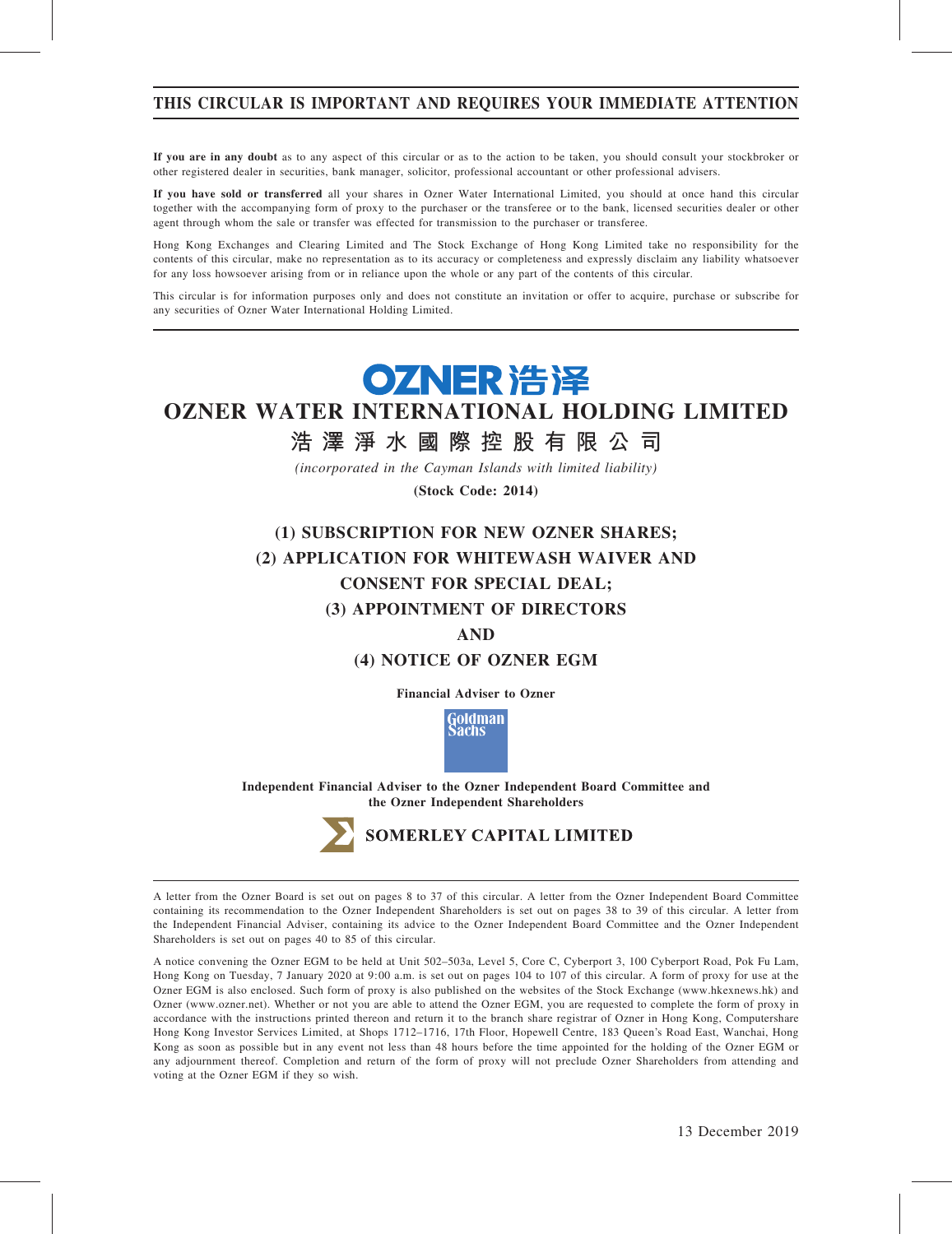# Pages

| DEFINITIONS $\ldots$ $\ldots$ $\ldots$ $\ldots$ $\ldots$ $\ldots$ $\ldots$ $\ldots$ $\ldots$ $\ldots$ $\ldots$ $\ldots$ $\ldots$ |    |
|----------------------------------------------------------------------------------------------------------------------------------|----|
|                                                                                                                                  |    |
| LETTER FROM THE OZNER INDEPENDENT BOARD COMMITTEE                                                                                | 38 |
|                                                                                                                                  |    |
| APPENDIX I – FINANCIAL INFORMATION OF THE OZNER GROUP  86                                                                        |    |
|                                                                                                                                  |    |
|                                                                                                                                  |    |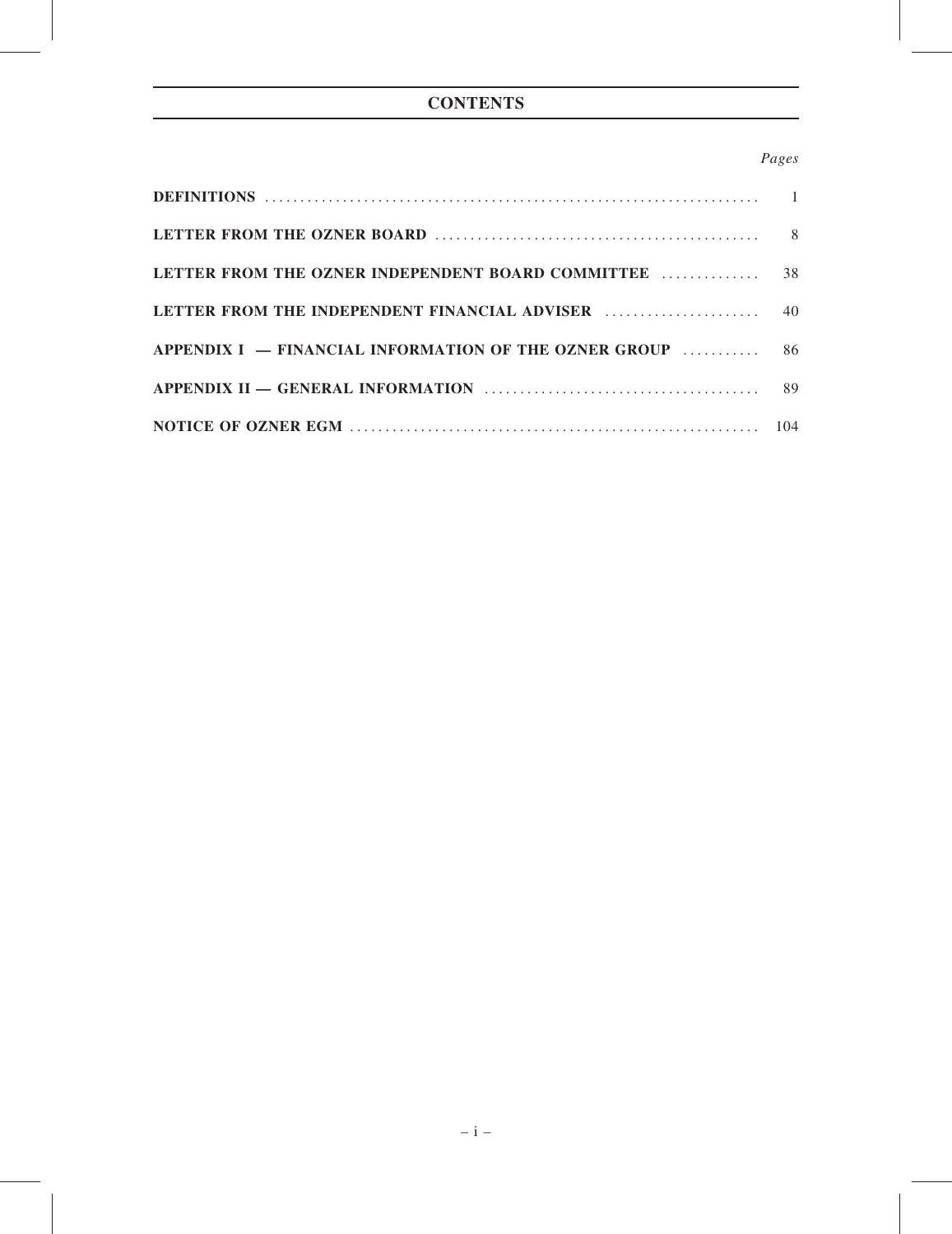In this circular, unless the context otherwise requires, the following expressions have the following meanings:

| "2015 CB"            | the 5% convertible bonds due 2020 in the principal amount of<br>HK\$465.0 million issued by Ozner on 6 November 2015,<br>which are currently held by Chongqing Zhongxinrongbang<br>Investment Centre (Limited Partnership) (重慶中新融邦投資中<br>心(有限合夥))                                                                                                                                                                                                                                                                                                                                       |
|----------------------|-----------------------------------------------------------------------------------------------------------------------------------------------------------------------------------------------------------------------------------------------------------------------------------------------------------------------------------------------------------------------------------------------------------------------------------------------------------------------------------------------------------------------------------------------------------------------------------------|
| "2018 CB"            | the 6.8% convertible bonds due 2021 in the principal amount<br>of HK\$215.0 million issued by Ozner on 2 November 2018,<br>which are currently held by CNCB (Hong Kong) Investment<br>Limited and CNCB Capital Value SPC                                                                                                                                                                                                                                                                                                                                                                |
| "acting in concert"  | has the meaning given to it in the Takeovers Code                                                                                                                                                                                                                                                                                                                                                                                                                                                                                                                                       |
| "AML"                | the Anti-Monopoly Law of the PRC                                                                                                                                                                                                                                                                                                                                                                                                                                                                                                                                                        |
| "Business Day"       | a day (other than Saturday, Sunday and days on which a<br>tropical cyclone warning No. 8 or above or a "black rainstorm<br>warning signal" is hoisted in Hong Kong at any time between<br>$9:00$ a.m. and $5:00$ p.m.) on which commercial banks are open<br>in Hong Kong for general business                                                                                                                                                                                                                                                                                          |
| "Closing"            | the completion of the Subscription pursuant to the terms and<br>conditions of the Subscription Agreement                                                                                                                                                                                                                                                                                                                                                                                                                                                                                |
| "Closing Date"       | the date on which Closing takes place                                                                                                                                                                                                                                                                                                                                                                                                                                                                                                                                                   |
| "Competing Business" | subject to certain exceptions, the manufacture, sale and leasing<br>of water purification machines that are not for household usage<br>but solely for installation in public spaces or commercial<br>(such<br>hotels, restaurants,<br>facilities<br>as<br>banks,<br>public<br>transportation, airports and office buildings), but excluding the<br>development, manufacturing, sale or leasing of any water<br>purification products, services or technologies used in sewage<br>treatment, water purification projects in rural areas, seawater<br>desalination or other similar areas |
| "Conditions"         | the conditions precedent to Closing, as more particularly set<br>out in the section headed "The Subscription Agreement —<br>Conditions of the Subscription" in the Letter from the Ozner<br>Board in this circular                                                                                                                                                                                                                                                                                                                                                                      |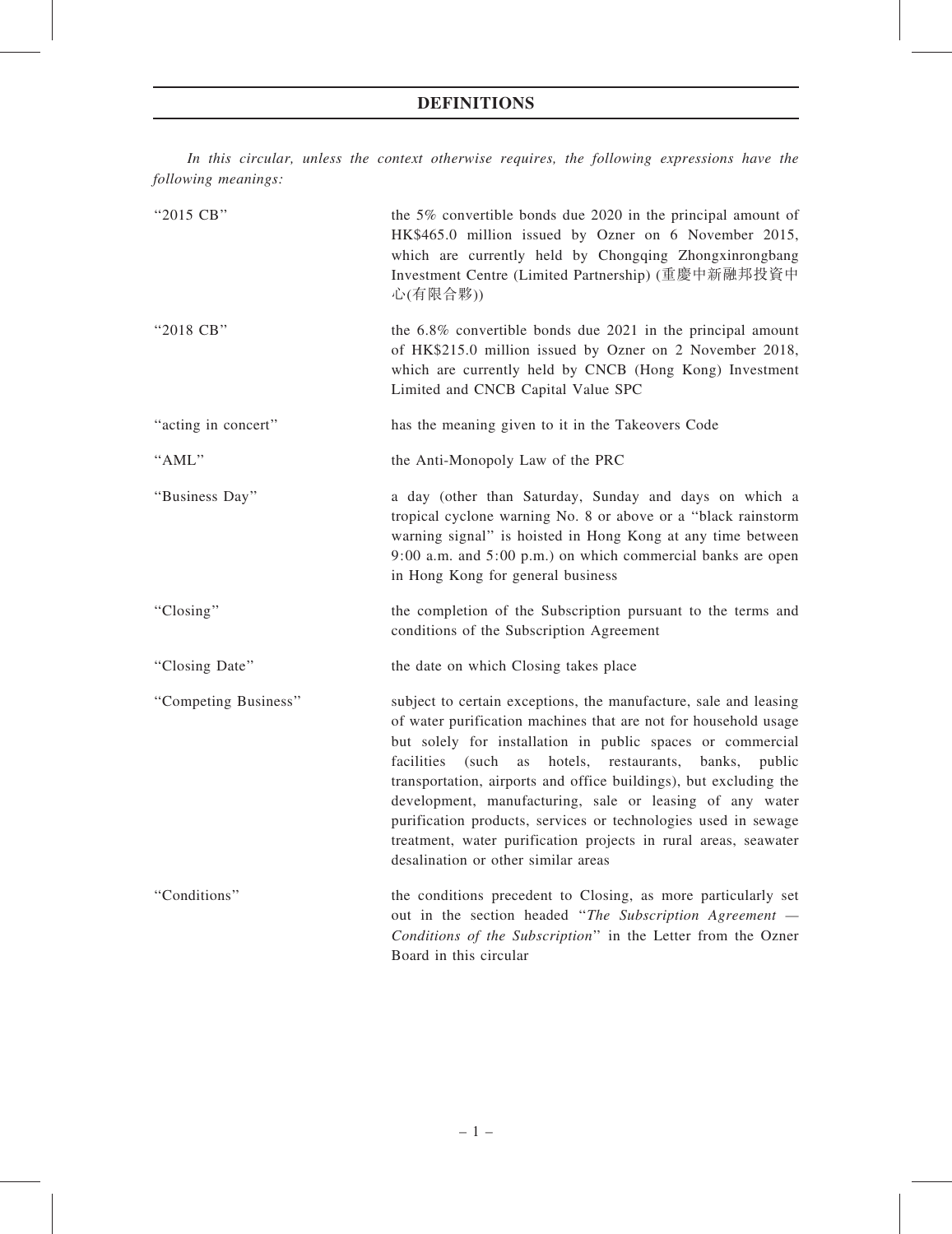| "Consents"                      | the consents, approvals and authorisations required to be<br>obtained by Ozner in relation to the transaction<br>as<br>contemplated by the Subscription Agreement, being the<br>relevant consents under certain financing agreements entered<br>into by one or more Ozner Group Companies before the date<br>of the Subscription Agreement (save for any of those<br>agreements that have been terminated prior to Closing),<br>together with any such consents, approvals and authorisations<br>required under any agreement which is entered into or any law<br>which comes into effect, or by any governmental authority,<br>before Closing |  |  |
|---------------------------------|------------------------------------------------------------------------------------------------------------------------------------------------------------------------------------------------------------------------------------------------------------------------------------------------------------------------------------------------------------------------------------------------------------------------------------------------------------------------------------------------------------------------------------------------------------------------------------------------------------------------------------------------|--|--|
| "controlling shareholder"       | has the meaning given to it in the Listing Rules                                                                                                                                                                                                                                                                                                                                                                                                                                                                                                                                                                                               |  |  |
| "Executive"                     | the Executive Director of the Corporate Finance Division of<br>the Securities and Futures Commission of Hong Kong or any<br>of its delegates                                                                                                                                                                                                                                                                                                                                                                                                                                                                                                   |  |  |
| "Existing Competing Business"   | any Competing Business conducted as of the date of the<br>Subscription Agreement by Qingdao Haishi or any of its<br>subsidiaries related to the production and sale of commercial<br>water purification products                                                                                                                                                                                                                                                                                                                                                                                                                               |  |  |
| "Frost & Sullivan Report"       | the Independent Market Research for China's Drinking Water<br>Purifier Market and Air Purification Market published by Frost<br>& Sullivan in 2019                                                                                                                                                                                                                                                                                                                                                                                                                                                                                             |  |  |
| "Fund"                          | Shaanxi Haoze Venture Capital Fund (Limited Partnership)*<br>(陝西浩澤創業投資基金(有限合夥))                                                                                                                                                                                                                                                                                                                                                                                                                                                                                                                                                                |  |  |
| "Haier Corp"                    | Haier Group Corporation* (海爾集團公司), a company<br>established under the laws of the PRC and the ultimate<br>holding company of Haier Electronics                                                                                                                                                                                                                                                                                                                                                                                                                                                                                                 |  |  |
| "Haier Electronics"             | Haier Electronics Group Co., Ltd. (海爾電器集團有限公司*),<br>a company incorporated in Bermuda with limited liability, the<br>shares of which are listed on the main board of the Stock<br>Exchange (stock code: 1169)                                                                                                                                                                                                                                                                                                                                                                                                                                  |  |  |
| "Haier Electronics Director(s)" | the director(s) of Haier Electronics                                                                                                                                                                                                                                                                                                                                                                                                                                                                                                                                                                                                           |  |  |
| "Haier Electronics Group"       | Haier Electronics and its subsidiaries                                                                                                                                                                                                                                                                                                                                                                                                                                                                                                                                                                                                         |  |  |
| "Haier Electronics Share(s)"    | ordinary shares of HK\$0.01 each in the share capital of Haier<br>Electronics                                                                                                                                                                                                                                                                                                                                                                                                                                                                                                                                                                  |  |  |
| "Haier Group"                   | Haier Corp and its subsidiaries                                                                                                                                                                                                                                                                                                                                                                                                                                                                                                                                                                                                                |  |  |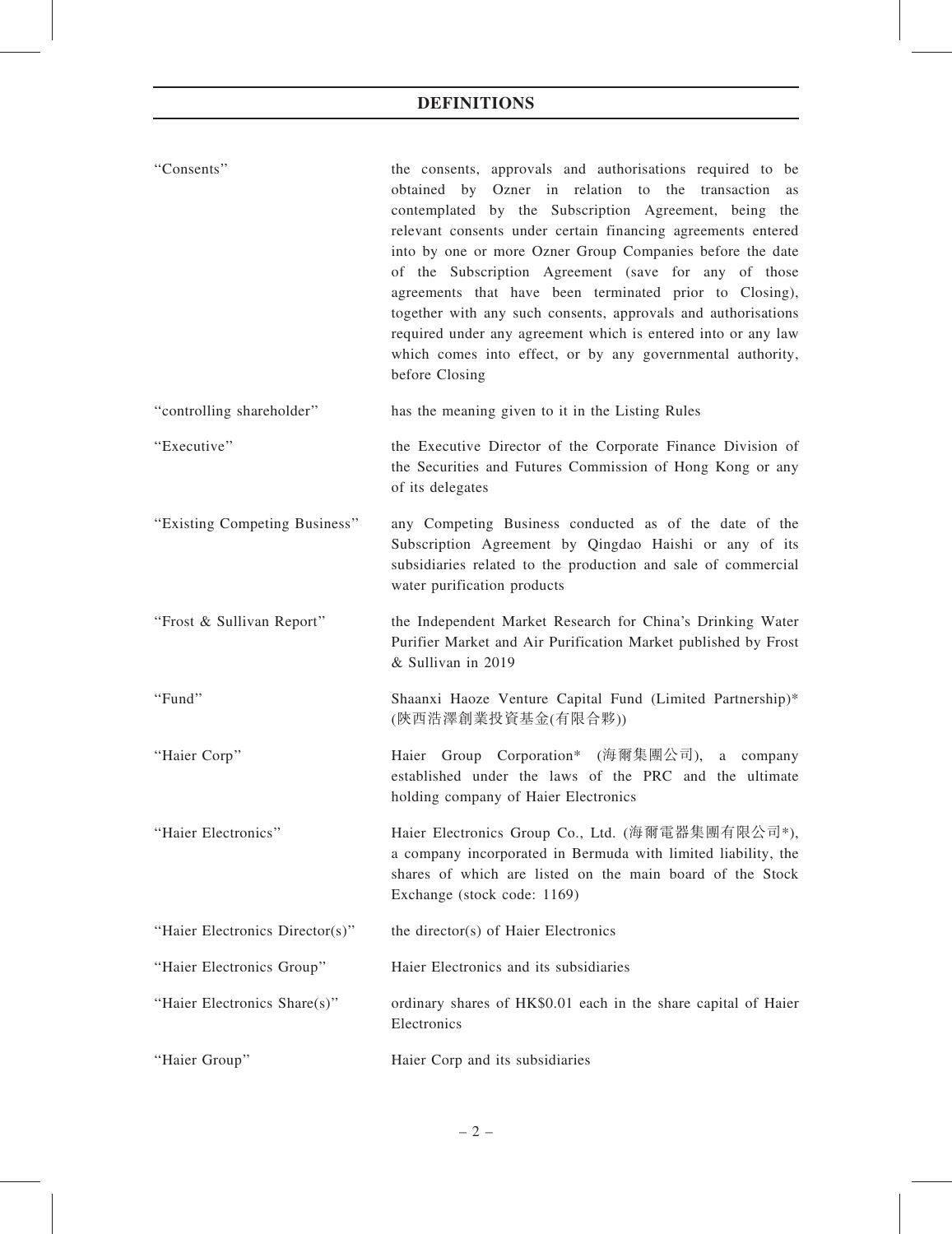| "HK\$"                          | Hong Kong dollar(s), the lawful currency of Hong Kong                                                                                                                                                                                                                                                                                                                                                                                                                                             |
|---------------------------------|---------------------------------------------------------------------------------------------------------------------------------------------------------------------------------------------------------------------------------------------------------------------------------------------------------------------------------------------------------------------------------------------------------------------------------------------------------------------------------------------------|
| "Hong Kong"                     | the Hong Kong Special Administrative Region of the People's<br>Republic of China                                                                                                                                                                                                                                                                                                                                                                                                                  |
| "Independent Financial Adviser" | Somerley Capital Limited, the independent financial adviser<br>appointed to advise the Ozner Independent Board Committee<br>and the Ozner Independent Shareholders in relation to the<br>Subscription, the Specific Mandate, the Whitewash Waiver and<br>the Strategic Committee Establishment. Somerley Capital<br>Limited is a corporation licensed under the SFO to conduct<br>type 1 (dealing in securities) and type 6 (advising on corporate<br>finance) regulated activities under the SFO |
| "Joint Announcement"            | the joint announcement of Ozner and Haier Electronics dated 1<br>November 2019 in relation to, among other things, the<br>Subscription, the Specific Mandate, the Whitewash Waiver<br>and the Strategic Committee Establishment                                                                                                                                                                                                                                                                   |
| "Last Trading Day"              | 1 November 2019, being the last trading day of the Ozner<br>Shares before the entry into of the Subscription Agreement                                                                                                                                                                                                                                                                                                                                                                            |
| "Latest Practicable Date"       | 10 December 2019, being the latest practicable date for<br>ascertaining certain information contained in this circular                                                                                                                                                                                                                                                                                                                                                                            |
| "Listing Rules"                 | the Rules Governing the Listing of Securities on the Stock<br>Exchange                                                                                                                                                                                                                                                                                                                                                                                                                            |
| "Long Stop Date"                | 31 March 2020, as extended from 31 December 2019 by<br>written notice issued by Haier Electronics according to the<br>Subscription Agreement (or such other date as may be agreed<br>by Ozner and Haier Electronics)                                                                                                                                                                                                                                                                              |
| "Mr. Xiao"                      | Mr. Xiao Shu, the chairman and chief executive officer of<br>Ozner, an executive Ozner Director, a substantial shareholder<br>(as defined in the Listing Rules) of Ozner and the ultimate<br>controlling Shareholder of Ozner as at the Latest Practicable<br>Date                                                                                                                                                                                                                                |
| "Ozner"                         | Ozner Water International Holding Limited, a company<br>incorporated in the Cayman Islands with limited liability, the<br>shares of which are listed on the main board of the Stock<br>Exchange                                                                                                                                                                                                                                                                                                   |
| "Ozner Board"                   | the board of directors of Ozner                                                                                                                                                                                                                                                                                                                                                                                                                                                                   |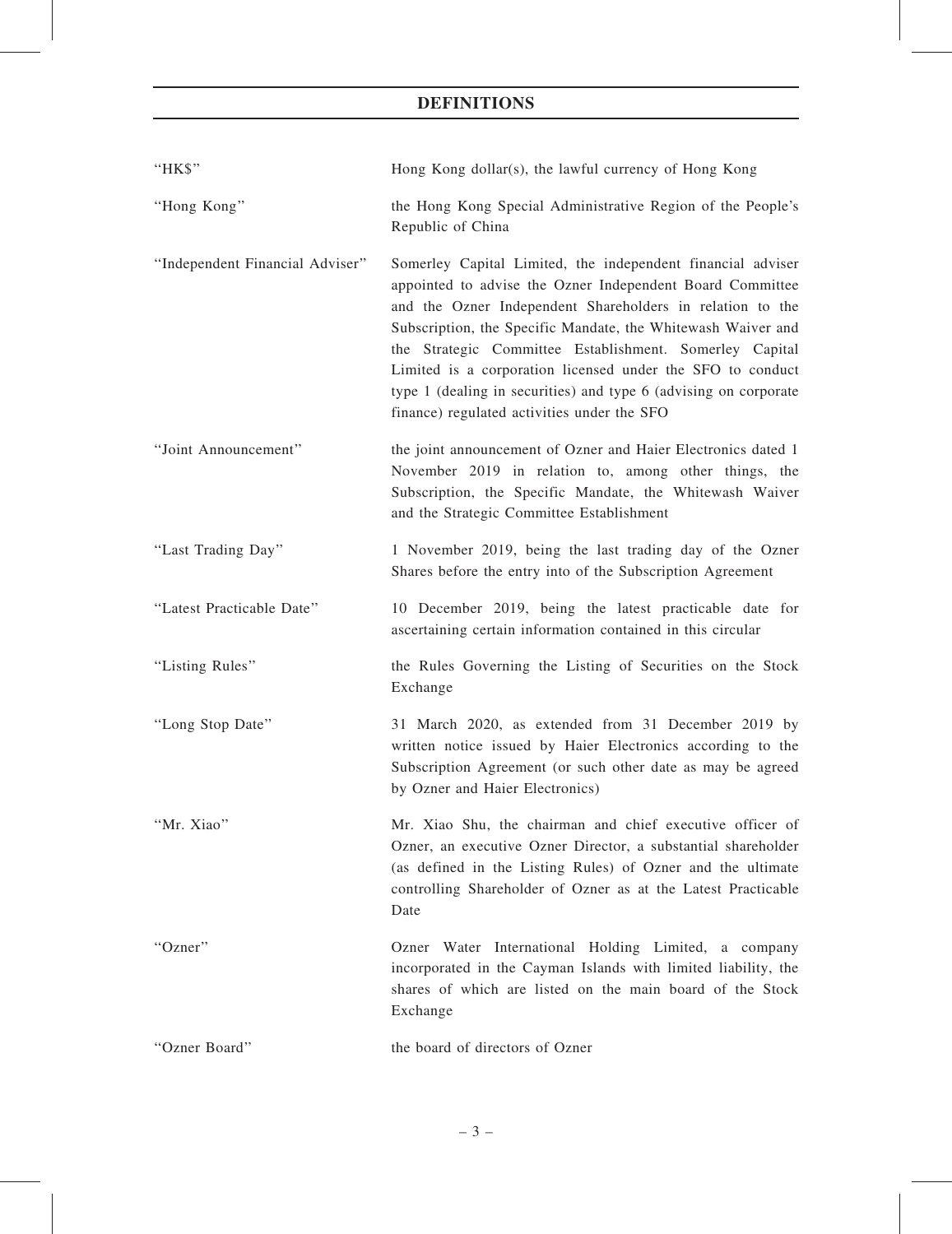| "Ozner Director(s)"                    | the director(s) of Ozner                                                                                                                                                                                                                                                                                                                                                                                                                                                                       |
|----------------------------------------|------------------------------------------------------------------------------------------------------------------------------------------------------------------------------------------------------------------------------------------------------------------------------------------------------------------------------------------------------------------------------------------------------------------------------------------------------------------------------------------------|
| "Ozner EGM"                            | the extraordinary general meeting of Ozner to be convened and<br>held at Unit 502-503a, Level 5, Core C, Cyberport 3, 100<br>Cyberport Road, Pok Fu Lam, Hong Kong on Tuesday, 7<br>January 2020 at 9:00 a.m. to consider and, if thought fit,<br>approve, among other matters, the Subscription, the Specific<br>Mandate, the Whitewash Waiver and the Strategic Committee<br>Establishment                                                                                                   |
| "Ozner Group"                          | Ozner and its subsidiaries, and "Ozner Group Company"<br>means any of them                                                                                                                                                                                                                                                                                                                                                                                                                     |
| "Ozner Independent Board<br>Committee" | an independent board committee established by the Ozner<br>Board, comprising Mr. LAU Tze Cheung Stanley, Dr. BAO<br>Jiming, Dr. CHAN Yuk Sing Gilbert and Mr. GU Jiuchuan,<br>being all the independent non-executive Ozner Directors, to<br>advise the Ozner Independent Shareholders as to the fairness<br>and reasonableness of the terms of the Subscription, the<br>Specific Mandate, the Whitewash Waiver and the Strategic<br>Committee Establishment and as to voting at the Ozner EGM |
| "Ozner Independent<br>Shareholders"    | Ozner Shareholders other than the Subscriber Concert Group<br>and those Ozner Shareholders who are involved or interested<br>in the Subscription                                                                                                                                                                                                                                                                                                                                               |
| "Ozner Share(s)"                       | ordinary shares of HK\$0.01 each in the share capital of Ozner                                                                                                                                                                                                                                                                                                                                                                                                                                 |
| "Ozner Shareholder(s)"                 | holder(s) of the Ozner Shares                                                                                                                                                                                                                                                                                                                                                                                                                                                                  |
| "Ozner Warranties"                     | the warranties and representations of Ozner set out in the<br>Subscription Agreement                                                                                                                                                                                                                                                                                                                                                                                                           |
| "Possible Offer"                       | the possible mandatory unconditional general offer that may be<br>made by the Subscriber for all securities of Ozner which are<br>not owned or agreed to be acquired by the Subscriber Concert<br>Group under Rule 26.1 and Rule 13 of the Takeovers Code in<br>the event that Haier Electronics elects to proceed with Closing<br>in the absence of the Whitewash Waiver                                                                                                                      |
| "PRC"                                  | the People's Republic of China which, for the purpose of this<br>circular, excludes Hong Kong Special Administrative Region,<br>Macau Special Administrative Region and Taiwan                                                                                                                                                                                                                                                                                                                 |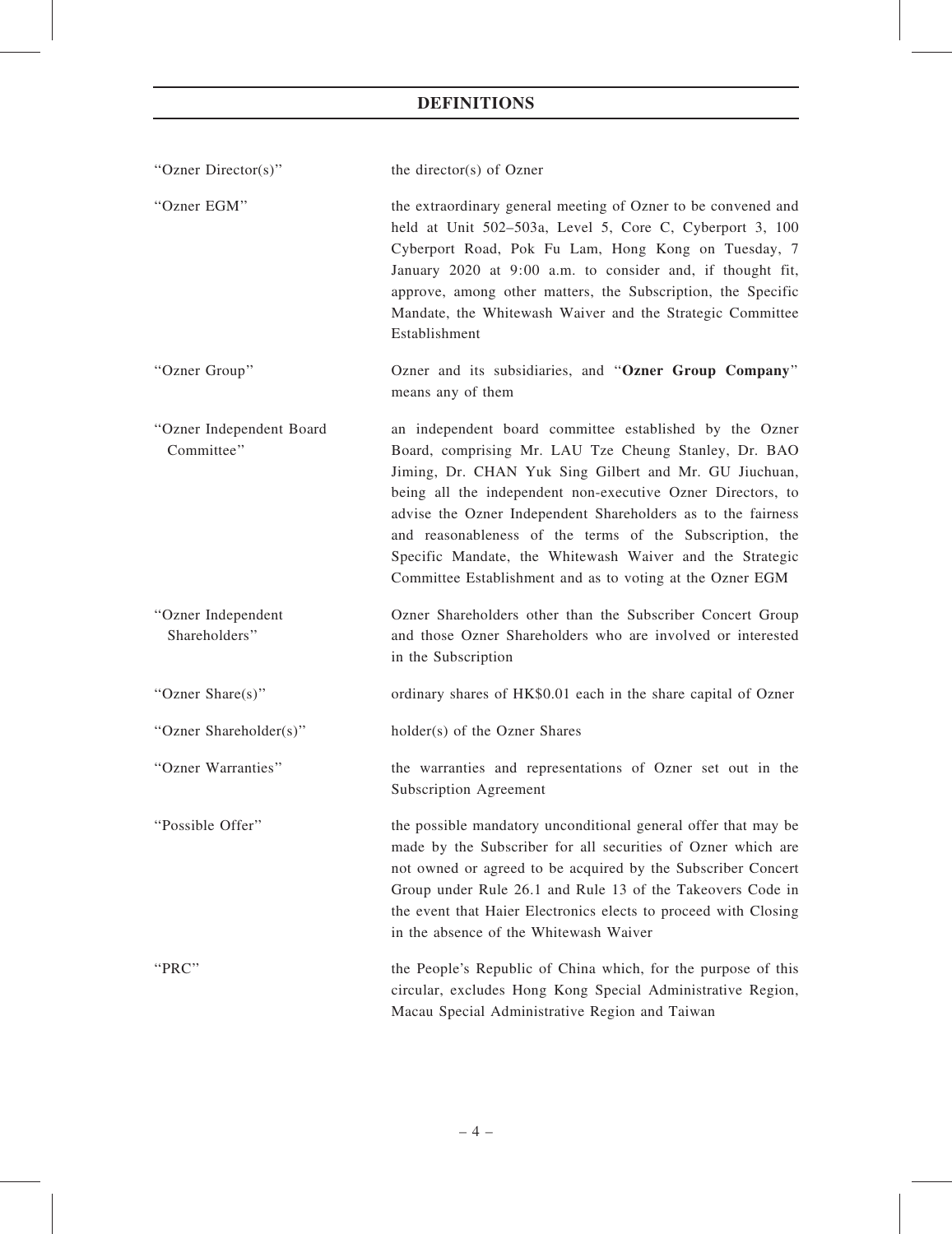- ''Qingdao Haishi'' 青島海施水設備有限公司 (Qingdao HAISHI Water Equipment Co., Ltd.)\*, a non-wholly-owned subsidiary of Haier **Electronics**
- ''Relevant Period'' the period commencing on 1 May 2019, being six months prior to 1 November 2019 (being the date of the Joint Announcement), up to the Latest Practicable Date (both dates inclusive)
- ''relevant securities'' has the meaning given to it in Note 4 to Rule 22 of the Takeovers Code
- ''Restricted Period'' the period during which (a) the Ozner Directors nominated by Haier Electronics are appointed and constitute a majority of the Ozner Board or Ozner Directors nominated by Haier Electronics fail to constitute a majority of the Ozner Board solely as a result of any intentional action or omission by Haier Electronics in nominating and procuring that its nominees are appointed at any general meeting of Ozner or (b) Haier Electronics controls (as defined in the Subscription Agreement) Ozner
- ''Restricted Territories'' means the PRC, the Republic of Indonesia, Malaysia, the Republic of the Philippines, the Republic of Singapore, the Kingdom of Thailand, Brunei Darussalam, the Socialist Republic of Vietnam, the Lao People's Democratic Republic, the Republic of the Union of Myanmar and the Kingdom of Cambodia
- ''RMB'' Renminbi, the lawful currency of the PRC
- ''RSUs'' restricted share units
- ''SAMR'' the State Administration for Market Regulation of the PRC or any of its relevant local counterparts authorised by applicable PRC law
- ''SFO'' Securities and Futures Ordinance (Chapter 571 of the Laws of Hong Kong) as amended from time to time
- ''Shaanxi Haoze'' Shaanxi Haoze Water Purification Technology Development Co., Ltd.\* (陝西浩澤淨水科技發展有限公司)
- ''Specific Mandate'' the specific mandate to be granted to the Ozner Directors by the Ozner Shareholders at the Ozner EGM to allot and issue the Subscription Shares to the Subscriber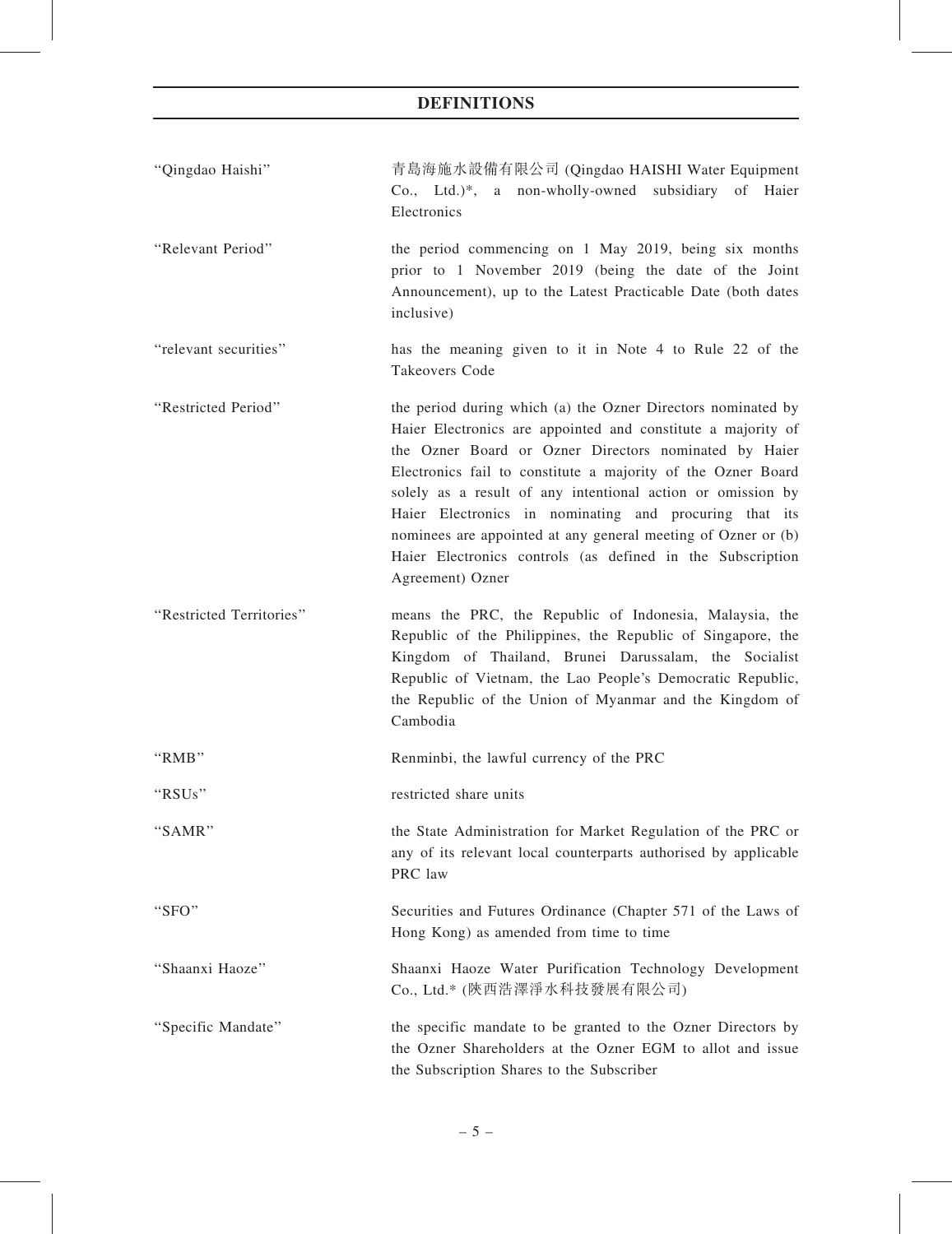| "Stock Exchange"                       | The Stock Exchange of Hong Kong Limited                                                                                                                                                                                                                                                                                            |  |  |
|----------------------------------------|------------------------------------------------------------------------------------------------------------------------------------------------------------------------------------------------------------------------------------------------------------------------------------------------------------------------------------|--|--|
| "Strategic Committee<br>Establishment" | the establishment of the Strategic Committee (as defined in the<br>section headed "The Subscription Agreement - Strategic<br>Committee" in the Letter from the Ozner Board in this<br>circular) pursuant to the Subscription Agreement                                                                                             |  |  |
| "Subscriber"                           | Aqua Reinvention Company Limited (海爾健康環保科技(香<br>港)有限公司), an indirect wholly-owned subsidiary of Haier<br>Electronics which Haier Electronics intends to procure to<br>acquire the Subscription Shares                                                                                                                              |  |  |
| "Subscriber Concert Group"             | the Subscriber and persons acting in concert with it, including<br>(a) as at the Latest Practicable Date, SAIF Partners IV L.P.<br>and (b) following Closing, SAIF Partners IV L.P. and Mr.<br>Xiao and his related parties (namely, Baida Holdings Limited,<br>Lion Rise Holdings Limited and Glorious Shine Holdings<br>Limited) |  |  |
| "Subscriber Director(s)"               | Mr. XIE Ju Zhi, Mr. HUANG Xiao Wu, Mr. QU Gui Nan, Mr.<br>ZHANG Zhongming and Mr. ZHENG Jian Ping, being the<br>individuals nominated by Haier Electronics to be appointed as<br>Ozner Directors pursuant to the Subscription Agreement                                                                                            |  |  |
| "Subscriber Warranties"                | the warranties and representations of Haier Electronics set out<br>in the Subscription Agreement                                                                                                                                                                                                                                   |  |  |
| "Subscription"                         | the subscription for the Subscription Shares by the Subscriber<br>pursuant to the terms and conditions of the Subscription<br>Agreement                                                                                                                                                                                            |  |  |
| "Subscription Agreement"               | the subscription agreement dated 1 November 2019 between<br>Ozner and Haier Electronics in relation to the Subscription                                                                                                                                                                                                            |  |  |
| "Subscription Price"                   | HK\$1.03 per Subscription Share                                                                                                                                                                                                                                                                                                    |  |  |
| "Subscription Share(s)"                | 1,599,248,963 new Ozner Shares to be allotted and issued by<br>Ozner to the Subscriber pursuant to the Subscription<br>Agreement                                                                                                                                                                                                   |  |  |
| "substantial shareholder"              | has the meaning given to it in the Listing Rules                                                                                                                                                                                                                                                                                   |  |  |
| "Takeovers Code"                       | the Hong Kong Code on Takeovers and Mergers                                                                                                                                                                                                                                                                                        |  |  |
| "Transaction"                          | transactions<br>contemplated<br>under the<br>Subscription<br>the<br>Agreement and any documents mentioned therein                                                                                                                                                                                                                  |  |  |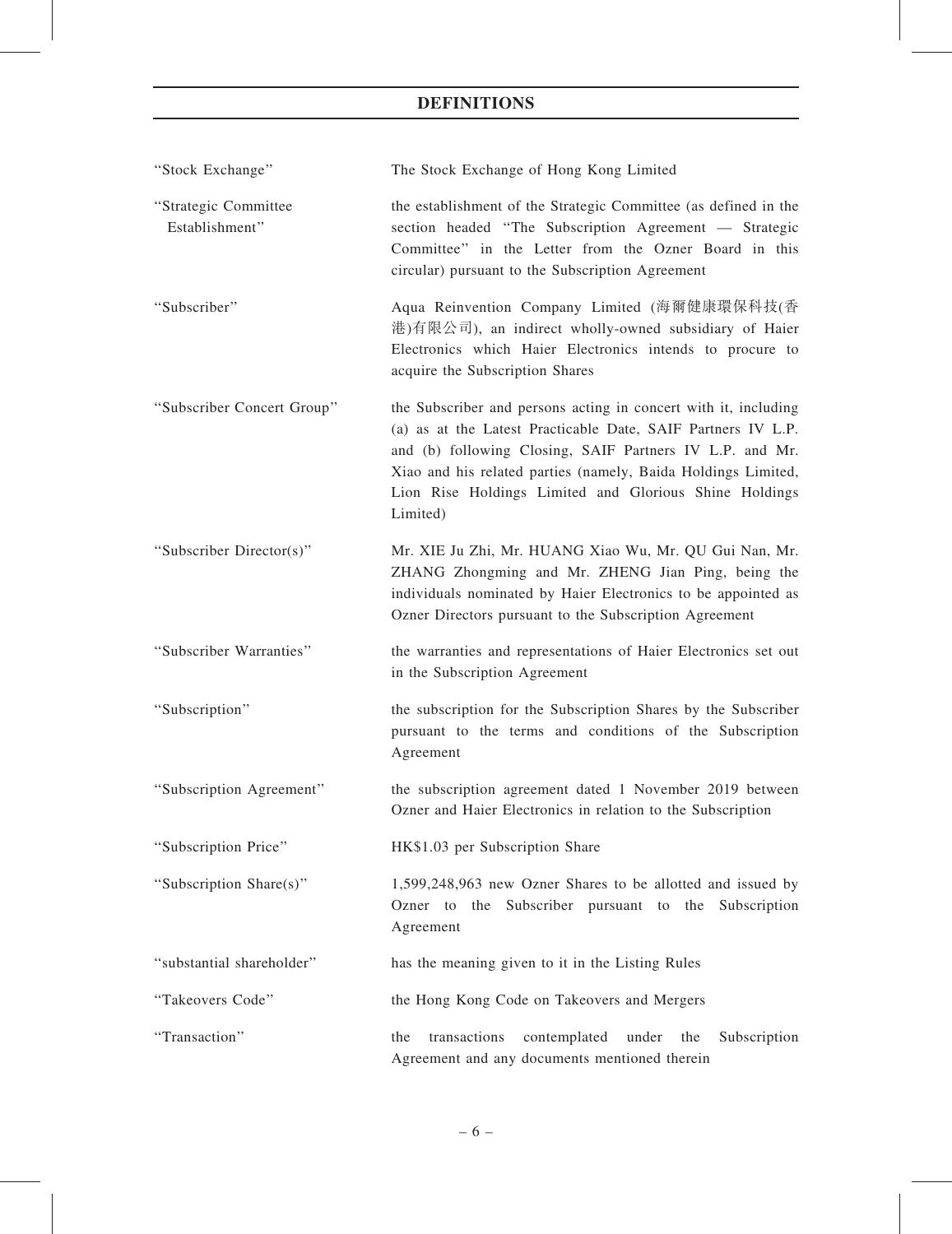''Whitewash Waiver'' a waiver from the Executive pursuant to Note 1 on dispensations from Rule 26 of the Takeovers Code in respect of the obligations of the Subscriber (or the Subscriber Concert Group) to make a mandatory general offer for all securities of Ozner not already owned or agreed to be acquired by the Subscriber Concert Group under Rule 26.1 and Rule 13 of the Takeovers Code which would otherwise arise as a result of the Subscriber subscribing for the Subscription Shares

''%'' per cent

\* In this circular, the English or Chinese names of certain entities are translations of their Chinese or English (as the case may be) names and are included herein for identification purpose only.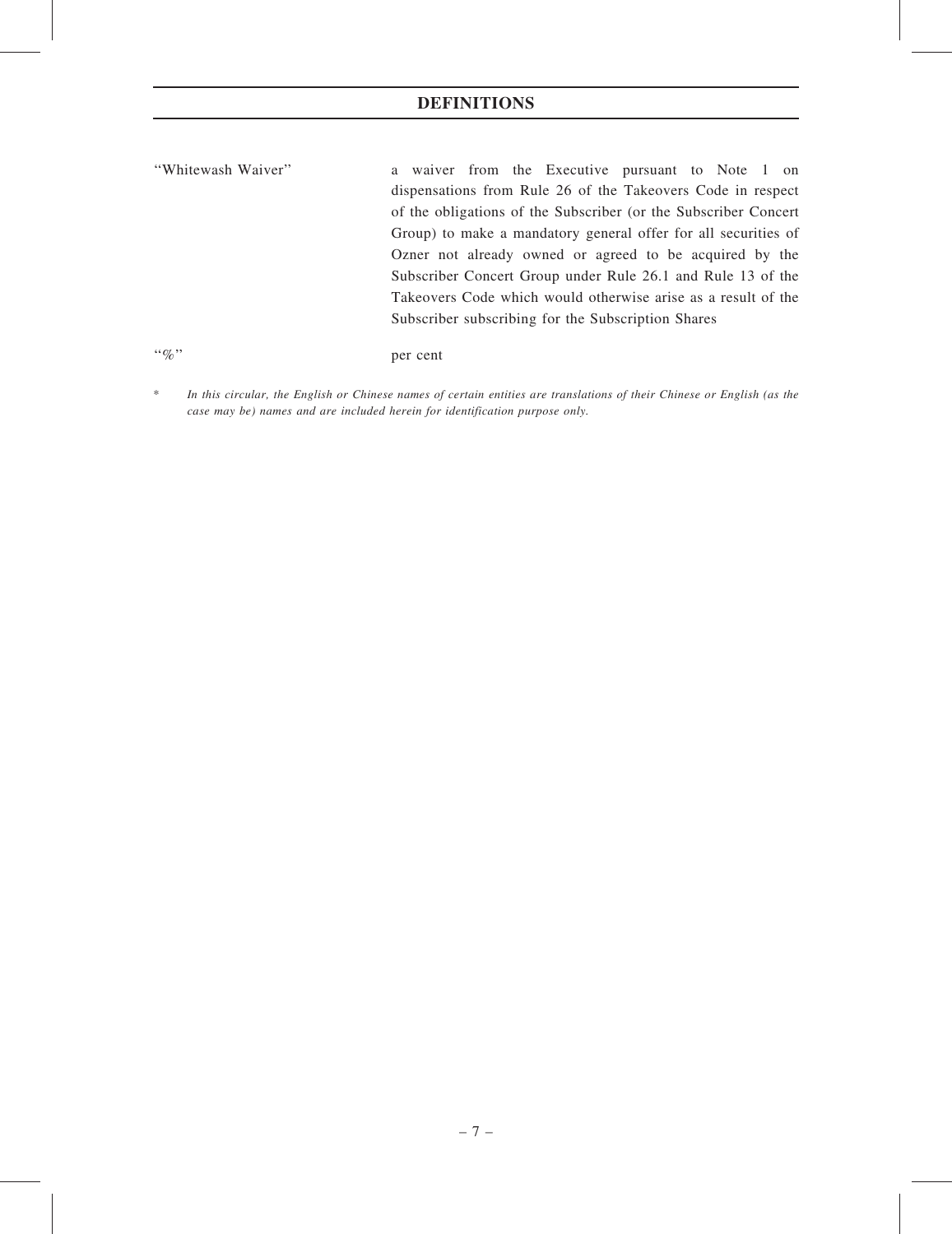# OZNER 浩泽

# OZNER WATER INTERNATIONAL HOLDING LIMITED

浩 澤 淨 水 國 際 控 股 有 限 公 司

(incorporated in the Cayman Islands with limited liability)

(Stock Code: 2014)

Executive Directors: Mr. XIAO Shu Mr. ZHOU Guanxuan Mr. TAN Jibin Mr. LI Honggao Mr. WANG Yonghui

Non-executive Directors: Mr. WANG Duo Ms. SUI Wei Ms. GUI Songlei

Independent Non-executive Directors: Mr. LAU Tze Cheung Stanley Dr. BAO Jiming Dr. CHAN Yuk Sing Gilbert Mr. GU Jiuchuan

Registered Office: 190 Elgin Avenue George Town Grand Cayman KY1-9005 Cayman Islands

Corporate headquarters: No. 60 Guiqiao Road Pudong New District Shanghai PRC

Principal place of business in Hong Kong: 31/F, Tower Two, Times Square 1 Matheson Street Causeway Bay Hong Kong

13 December 2019

To the Ozner Shareholders

Dear Sir or Madam,

# (1) SUBSCRIPTION FOR NEW OZNER SHARES; (2) APPLICATION FOR WHITEWASH WAIVER AND CONSENT FOR SPECIAL DEAL; (3) APPOINTMENT OF DIRECTORS; AND (4) NOTICE OF OZNER EGM

### INTRODUCTION

Reference is made to the Joint Announcement regarding the entry by Ozner into the Subscription Agreement with Haier Electronics in relation to the Subscription on 1 November 2019.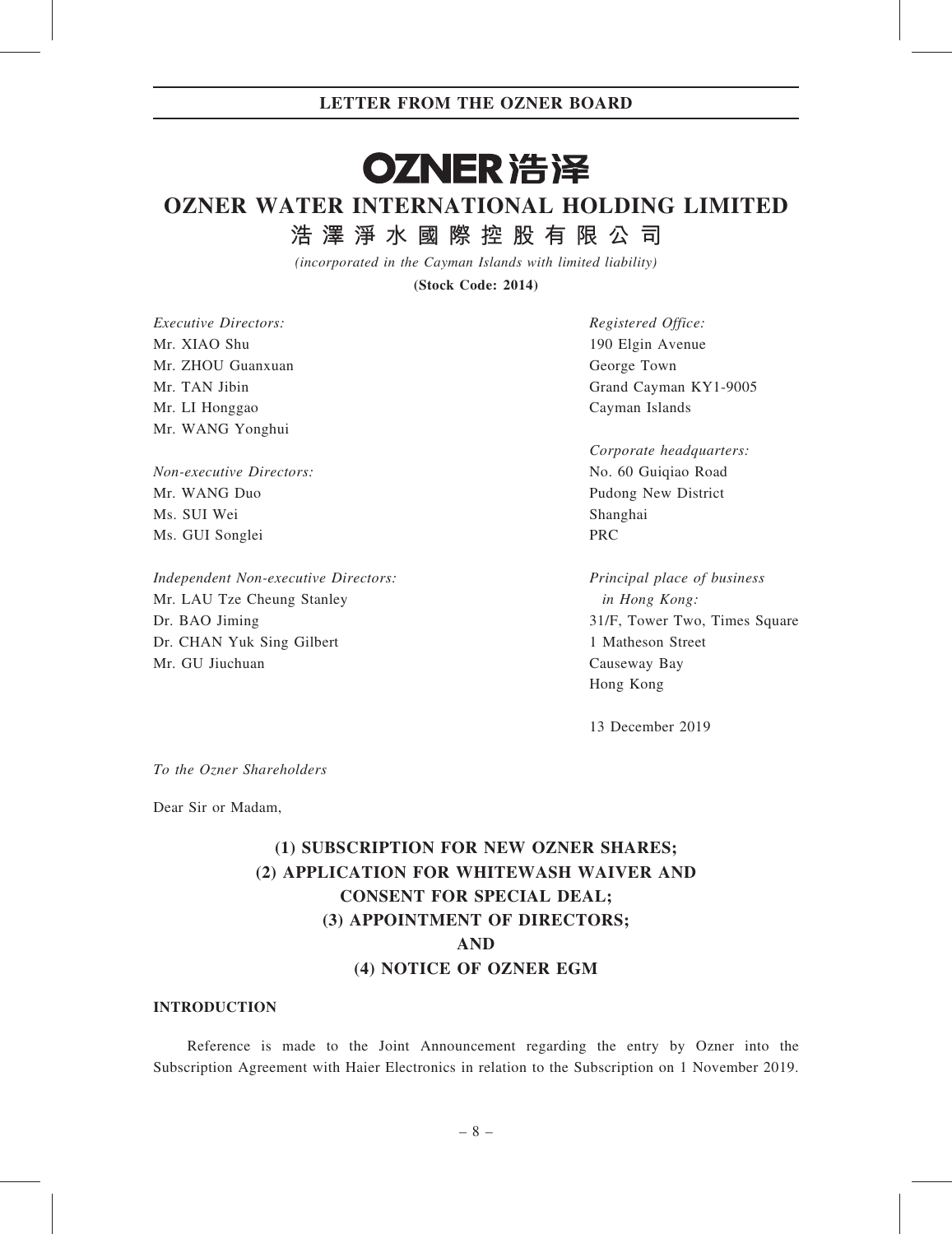The purpose of this circular is to:

- (a) provide further details of the Subscription, the Specific Mandate, the Whitewash Waiver, the Strategic Committee Establishment and the appointment of the Subscriber Directors;
- (b) set out (i) the letter of advice from the Ozner Independent Board Committee to the Ozner Independent Shareholders on the Subscription, the Specific Mandate, the Whitewash Waiver and the Strategic Committee Establishment; (ii) the letter of advice from the Independent Financial Adviser to the Ozner Independent Board Committee and the Ozner Independent Shareholders in relation to the Subscription, the Specific Mandate, the Whitewash Waiver and the Strategic Committee Establishment; and
- (c) give you notice of the Ozner EGM to consider and, if thought fit, pass resolutions to approve, among other things, (i) the Subscription; (ii) the Specific Mandate (iii) the Whitewash Waiver; (iv) the Strategic Committee Establishment; and (v) the appointment of the Subscriber Directors.

#### THE SUBSCRIPTION AGREEMENT

After the close of markets on 1 November 2019, Ozner entered into the Subscription Agreement with Haier Electronics in relation to the Subscription. A summary of the principal terms of the Subscription Agreement is set out below.

Date: 1 November 2019

Parties

Issuer: Ozner

Subscriber: Haier Electronics (or such direct or indirect wholly-owned subsidiary of Haier Electronics which it procures to acquire the Subscription Shares) (i.e., the Subscriber)

Haier Electronics is a third party independent of both Ozner and connected persons of Ozner. Without prejudice to such independence, it is noted that, Mr. Andrew Y. Yan is a non-executive director of Haier Electronics' controlling shareholder, Haier Smart Home Co., Ltd (stock code: 600690 SH), and is also the sole shareholder and director of SAIF IV GP Capital Limited, which is the sole general partner of SAIF IV GP, L.P., which in turn is the sole general partner of SAIF Partners IV L.P., which in turn is a substantial shareholder of Ozner. Mr. Andrew Y. Yan also controls 天津賽富盛元投資管理中心(有限合夥) (Tianjin SAIF Shengyuan Investment Management Center L.P.\*), which is an associated company (as defined in the Takeovers Code) of Haier Electronics. Accordingly, SAIF Partners IV L.P. is presumed to be acting in concert with the Subscriber under classes (1) and (2) of the definition of ''acting in concert'' in the Takeovers Code.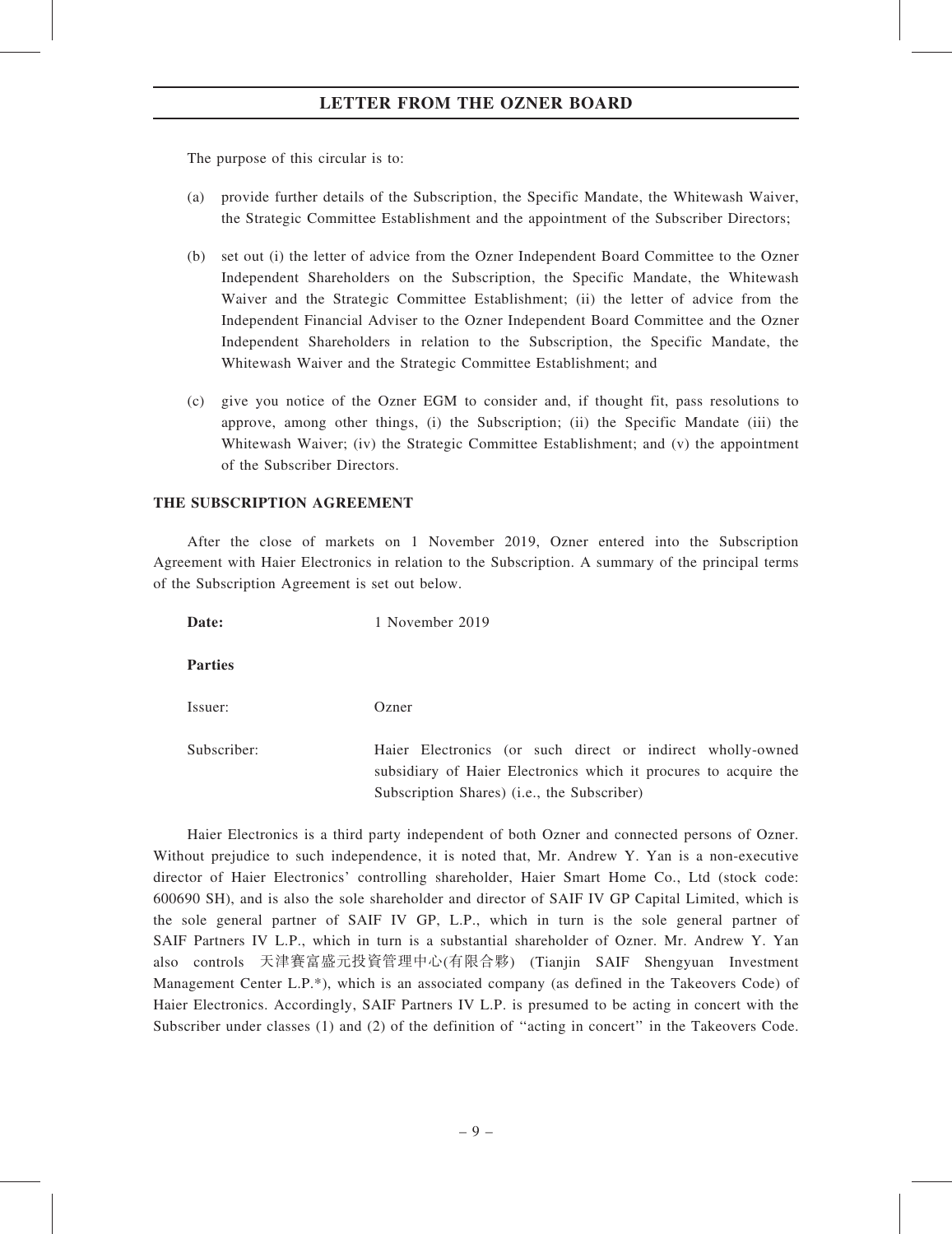#### The Subscription

Haier Electronics has conditionally agreed to (or to procure one of its direct or indirect wholly-owned subsidiaries to) subscribe for, and Ozner has conditionally agreed to allot and issue, 1,599,248,963 new Ozner Shares (with an aggregate nominal value of HK\$1,647,226,432) at the Subscription Price of HK\$1.03 per Subscription Share.

#### The Subscription Shares

As at the Latest Practicable Date, Ozner had 2,132,331,950 Ozner Shares in issue. The Subscription Shares represented (i) approximately 75.0% of the issued share capital of Ozner as at the Latest Practicable Date; and (ii) approximately 42.9% of the issued share capital of Ozner as enlarged by the allotment and issue of the Subscription Shares (assuming that there is no change in the issued share capital of Ozner other than the allotment and issue of the Subscription Shares before Closing).

The Subscription Shares, when issued and fully paid-up, will rank *pari passu* in all respects among themselves and with all the Ozner Shares in issue as at the date of allotment and issue of the Subscription Shares.

The fully-paid Subscription Shares will be acquired with all dividends and distributions which are declared after the date of allotment of the Subscription Shares in their fully-paid form.

As at the Latest Practicable Date, there was no agreement, arrangement or understanding for any of the Subscription Shares to be transferred, charged or pledged to any other persons.

#### Specific Mandate

The Subscription is subject to Ozner Shareholders' approval. If approved, the Subscription Shares will be allotted and issued under the Specific Mandate to be obtained from the Ozner Shareholders at the Ozner EGM.

#### Application for Listing

An application will be made by Ozner to the Stock Exchange for the listing of, and permission to deal in, the Subscription Shares.

#### The Subscription Price

The aggregate amount of the consideration for the Subscription Shares is HK\$1,647,226,432, which shall be payable by Haier Electronics in cash upon Closing.

The Subscription Price of HK\$1.03 per Subscription Share represents:

(a) a premium of approximately 2.0% to the closing price of HK\$1.01 per Ozner Share as quoted on the Stock Exchange on the Latest Practicable Date;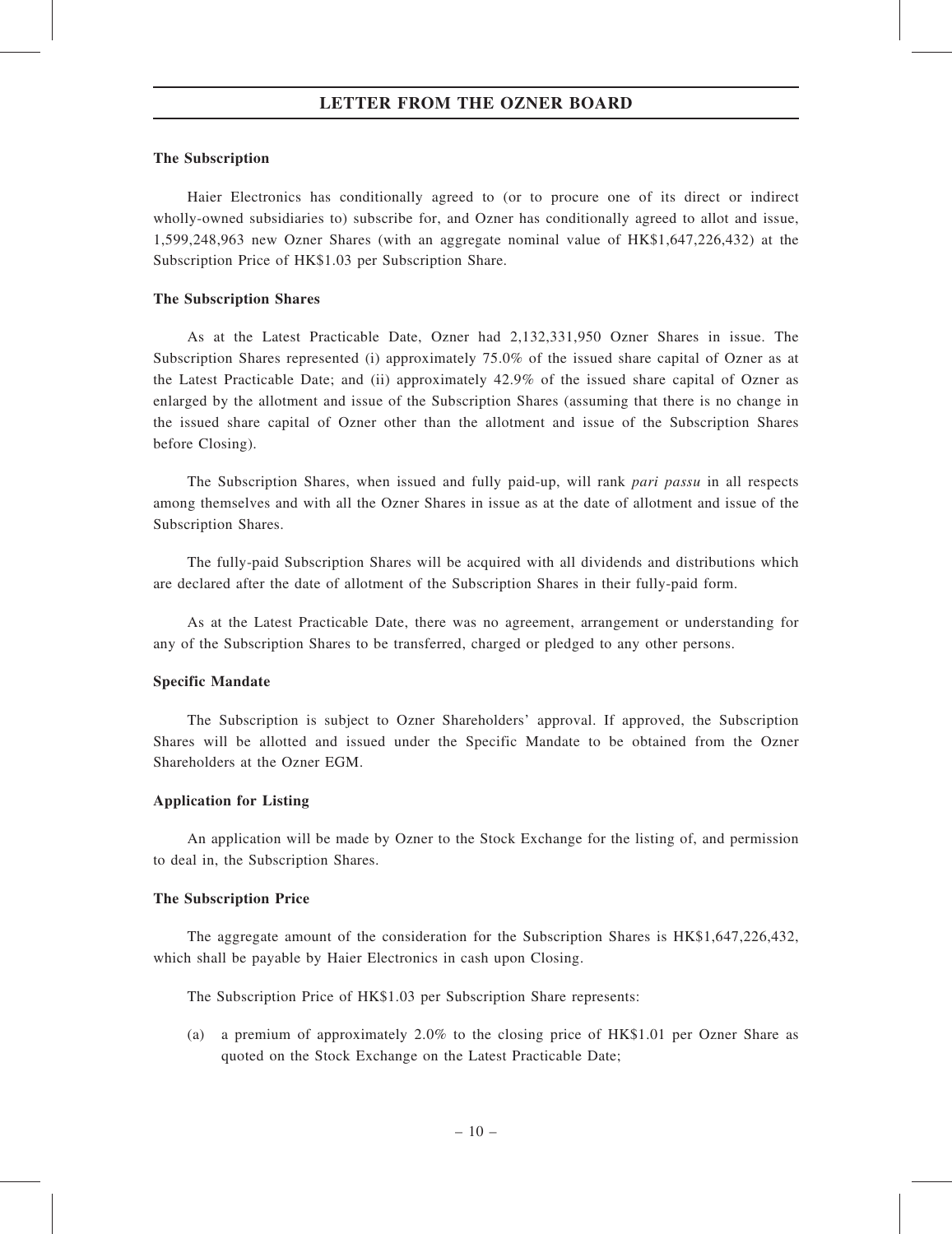- (b) a discount of approximately 30.4% to the closing price of HK\$1.48 per Ozner Share as quoted on the Stock Exchange on the Last Trading Day;
- (c) a discount of approximately 29.7% to the average of the closing price per Ozner Share of approximately HK\$1.47 for the last five trading days as quoted on the Stock Exchange up to and including the Last Trading Day;
- (d) a discount of approximately 28.9% to the average of the closing price per Ozner Share of HK\$1.45 for the last 10 trading days as quoted on the Stock Exchange up to and including the Last Trading Day;
- (e) a discount of approximately 42.6% to the unaudited consolidated net asset value of Ozner of approximately HK\$1.80 per Ozner Share as at 30 June 2019 (based on the number of issued Ozner Shares as at 30 June 2019 and an exchange rate of: HK\$1 = RMB0.87966 as published by the People's Bank of China on 28 June 2019); and
- (f) a discount of approximately 41.8% to the audited consolidated net asset value of Ozner of approximately HK\$1.77 per Ozner Share as at 31 December 2018 (based on the number of issued Ozner Shares as at 31 December 2018 and an exchange rate of: HK\$1 = RMB0.87620 as published by the People's Bank of China on 28 December 2018).

The Subscription Price was determined after arm's length negotiation between Ozner and Haier Electronics with reference to the prevailing market prices of the Ozner Shares, the financial performance of Ozner and recent market conditions at the time of entry into the Subscription Agreement and the benefits of introducing Haier Electronics as Ozner's strategic investor as detailed in the section headed ''Reasons for and Benefits of the Proposed Subscription'' below.

## Conditions of the Subscription

Closing is conditional upon fulfilment (or, where applicable, waiver) of the following Conditions:

- (a) the Executive having granted the Whitewash Waiver and all of the conditions (if any) attached to the Whitewash Waiver granted having been satisfied in accordance with the terms thereof, and such Whitewash Waiver having not been revoked;
- (b) the Listing Committee of the Stock Exchange having granted the approval for the listing of, and the permission to deal in, the Subscription Shares and such approval and permission having not been withdrawn or revoked;
- (c) the passing by the Ozner Independent Shareholders at the Ozner EGM of resolutions to approve: (i) the Subscription; (ii) the Specific Mandate; and (iii) the Whitewash Waiver, in each case by way of poll in accordance with the Listing Rules, the Takeovers Code and the articles of association of Ozner;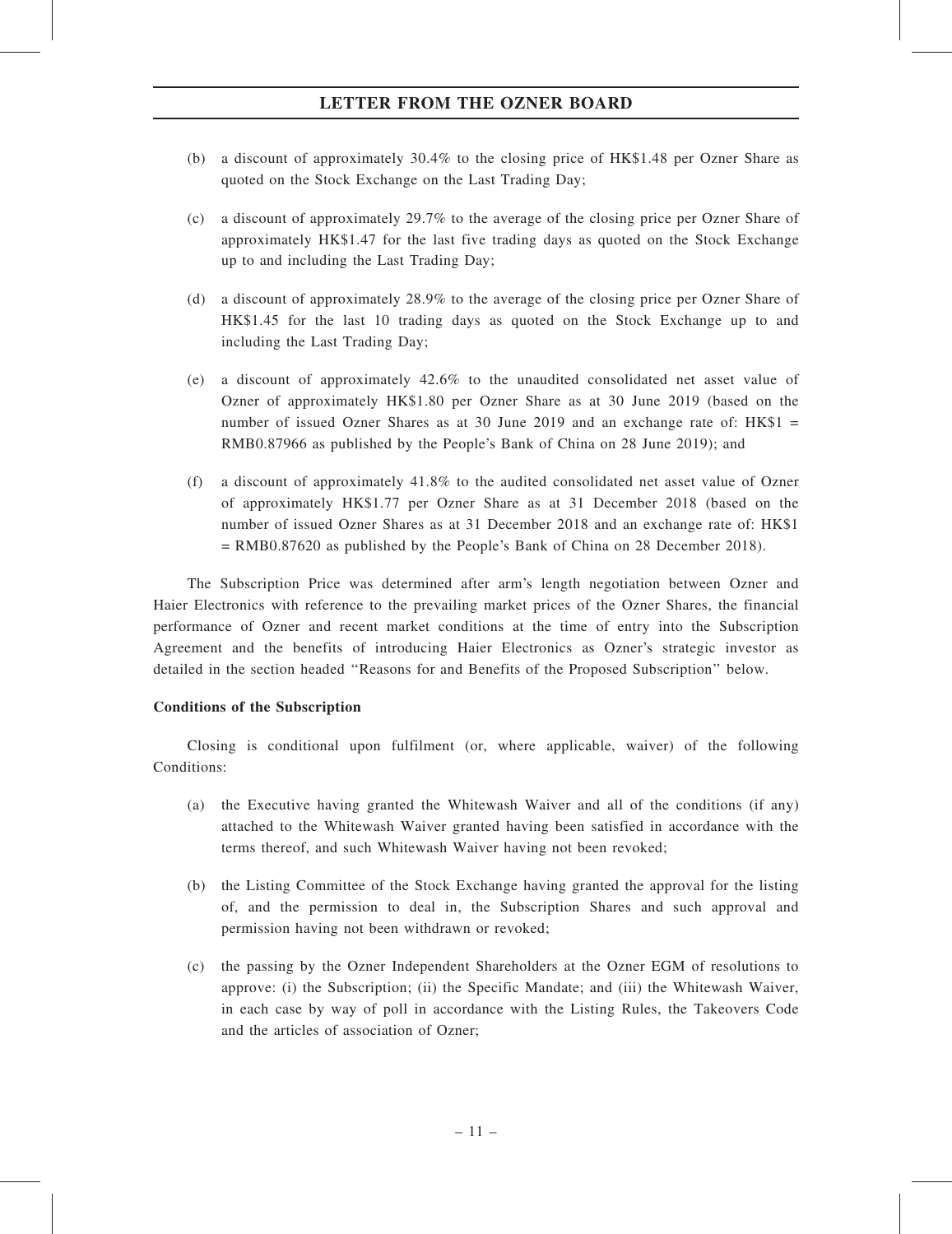- (d) the passing by the Ozner Shareholders (being such Ozner Shareholders as are permitted to vote under the Listing Rules or by the Stock Exchange) at the Ozner EGM of resolutions to approve: (i) the Subscription; (ii) the Specific Mandate; and (iii) the appointment of the Subscriber Directors, in each case by way of poll in accordance with the Listing Rules and the articles of association of Ozner;
- (e) the issuance of a notice by SAMR approving the Transaction for merger control purposes pursuant to the AML without imposing any material conditions on Haier Electronics, or the expiry of the statutory review period under the AML and no objection having been raised by SAMR with respect to the Transaction;
- (f) the Subscriber Warranties remaining true, accurate and not misleading in each case in all material respects at and as if made on the Closing Date;
- (g) the Ozner Warranties remaining true, accurate and not misleading in each case in all material respects at and as if made on the Closing Date;
- (h) there having not been a change of control of Ozner, nor any disciplinary proceedings having been initiated by the SFC or the Stock Exchange against Ozner which have resulted, or would be reasonably expected to result, in disciplinary sanctions more severe than a private reprimand;
- (i) Ozner having complied in all material respects with all of its obligations under the Subscription Agreement that are required to be performed on or before Closing;
- (j) there having been no material adverse change to the business, operations, properties, assets (tangible and intangible), liabilities (including contingent liabilities), earnings, results of operations or financial condition of the Ozner Group's business or the Ozner Group taken as a whole, or to the ability of Ozner to perform its obligations under the 2015 CB or the 2018 CB, on or prior to Closing other than changes in applicable laws or mandatory accounting standards or changes generally applicable to financial or securities markets which have a disproportionate impact on the Ozner Group relative to other participants in the same industry sector; and
- (k) Ozner having obtained all the Consents.

The Conditions in paragraphs (a) and (c) may be waived by Haier Electronics in its sole discretion when it is prepared to make a general offer under Rule 26.1 and Rule 13 of the Takeovers Code. The Conditions in paragraphs  $(d)(iii)$ ,  $(g)$ ,  $(h)$ ,  $(i)$ ,  $(j)$  and  $(k)$  above may be waived by Haier Electronics at its sole discretion. The Condition in paragraph (f) above may be waived by Ozner in its sole discretion.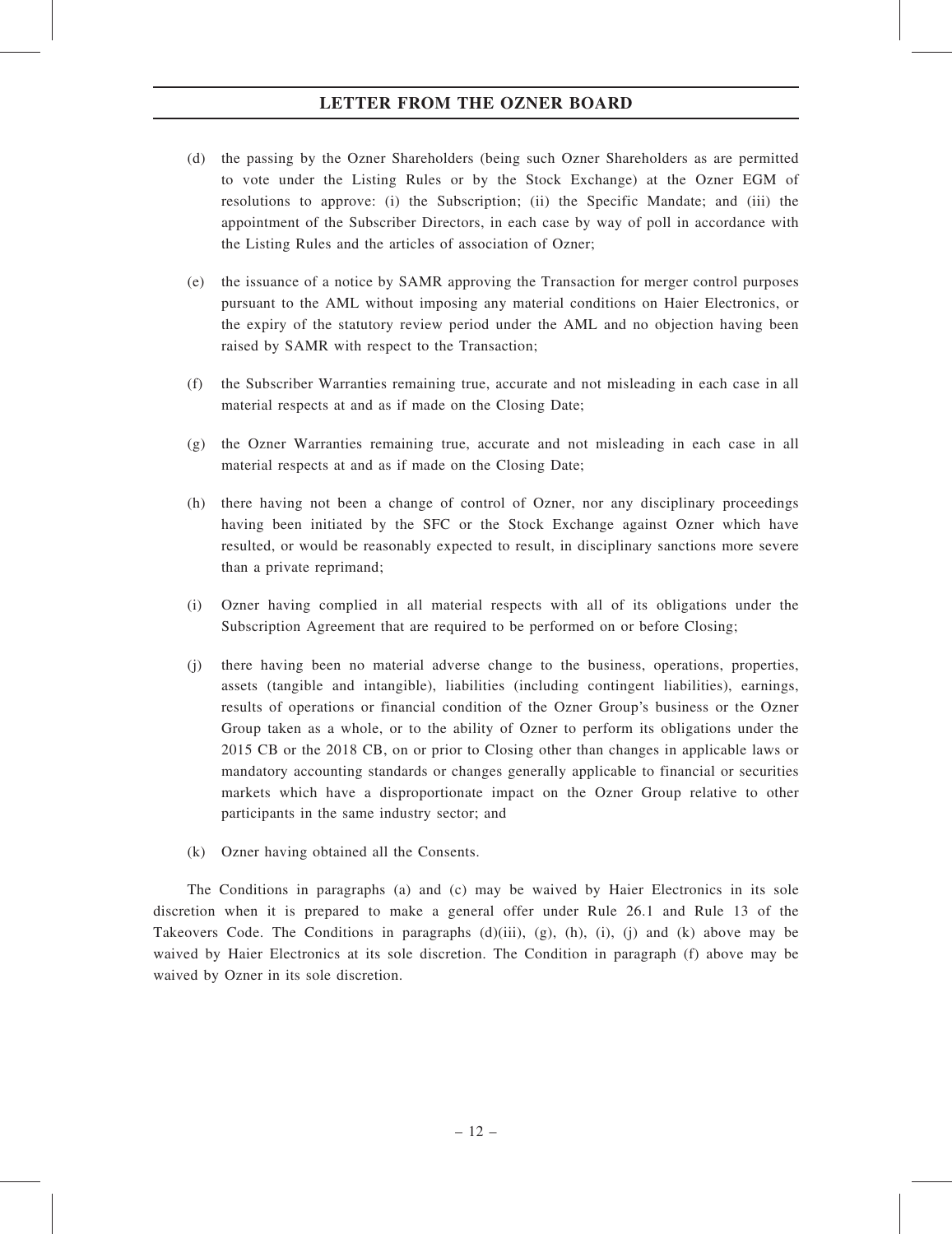Given that Haier Electronics is reserving its right, in accordance with the Takeovers Code, to waive the Conditions in paragraphs (a) and (c), if:

- (i) the Executive does not grant the Whitewash Waiver as referred to in paragraph (a) or the Ozner Independent Shareholders do not approve one or more of the resolutions relating to the Subscription, the Specific Mandate and the Whitewash Waiver set out in paragraph (c) (which resolutions are required in the context of a whitewashed transaction under Note 1 of the Notes on dispensations from Rule 26 of, and Schedule VI to, the Takeovers Code); but
- (ii) the Ozner Shareholders do approve the resolutions set out in paragraphs  $(d)(i)$  and  $(d)(ii)$ relating to the Subscription and the Specific Mandate (which resolutions are required in the context of an issuance of shares under Rule  $13.36(1)(a)$  of the Listing Rules); and
- (iii) Haier Electronics elects to waive the fulfilment of the Conditions in paragraphs (a) and (c),

and if all the other Conditions are satisfied or waived, Ozner will be authorised to issue the Subscription Shares to the Subscriber.

In the event that Haier Electronics elects to waive the fulfilment of the Conditions in paragraphs (a) and (c) and proceeds with the Subscription, the Subscriber will comply with the relevant requirements under the Takeovers Code, including the making of the Possible Offer. Further announcement(s) will be published by Ozner and Haier Electronics as and when appropriate in accordance with the Listing Rules and the Takeovers Code. As at the Latest Practicable Date, Haier Electronics had not determined whether or not to proceed with the Subscription if the Conditions in paragraphs (a) and (c) are not fulfilled.

In the event the Conditions are not fulfilled (or waived) at or before 5:00 p.m., Hong Kong time, on the Long Stop Date, the Subscription Agreement may be terminated by either Ozner or Haier Electronics by notice in writing to the other party, provided that the right to terminate the Subscription Agreement shall not be available to any party whose material breach of the Subscription Agreement has resulted in or materially contributed to the failure to fulfil the Conditions.

As at the Latest Practicable Date, none of the Conditions had been fulfilled. In relation to the Condition in paragraph (e) above, an application was submitted by Haier Electronics to SAMR in relation to the Transaction on 15 November 2019. In light of the fact that the EGM will be held on 7 January 2020, based on the application of Ozner, Haier Electronics has issued a written notice to extend the Long Stop Date from 31 December 2019 to 31 March 2020.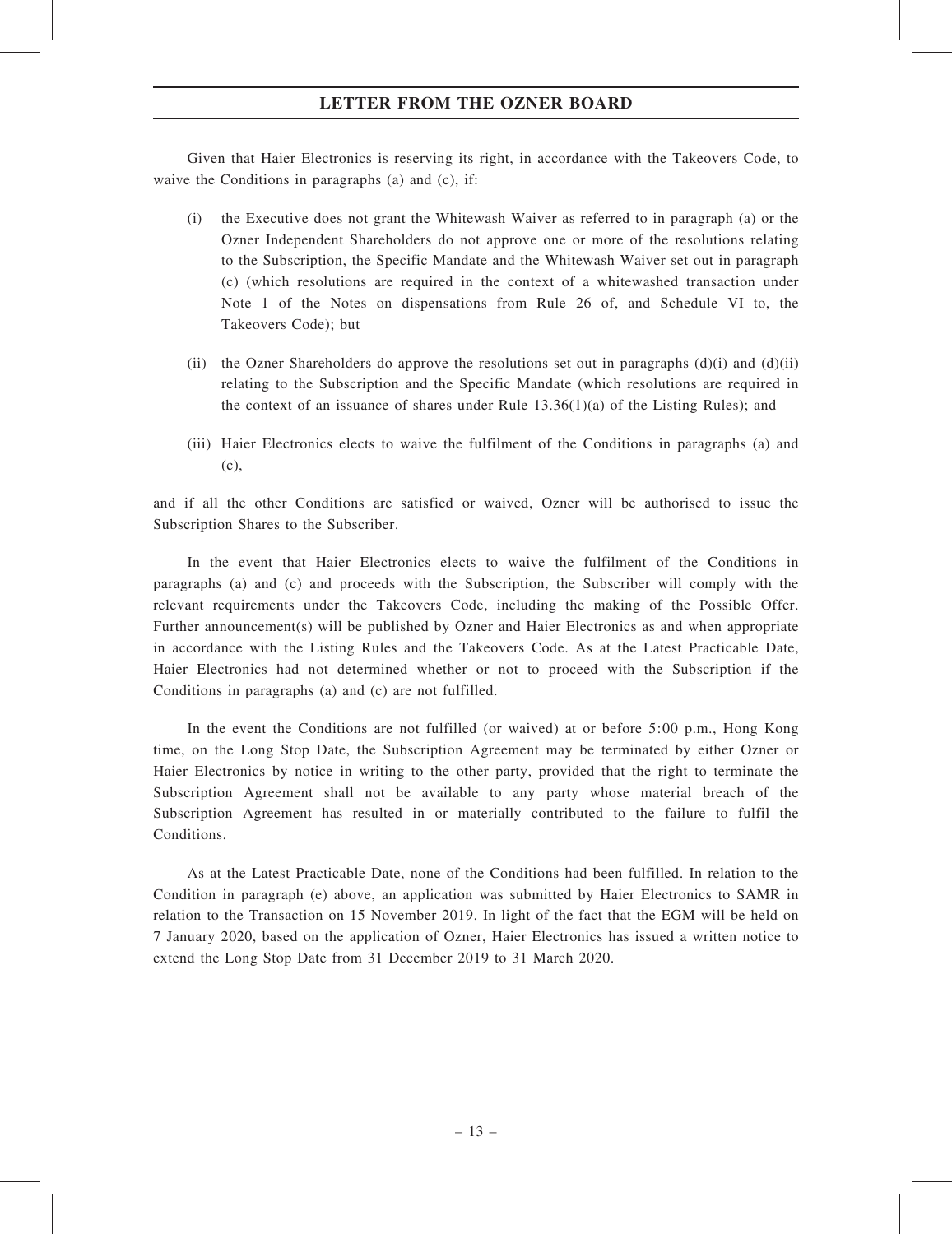#### Additional Undertakings

Ozner gave certain representations, warranties and indemnities to Haier Electronics and undertook to ensure the following events occur as soon as practical after the date of the Subscription Agreement and in any event before the Long Stop Date to the reasonable satisfaction of Haier Electronics:

- (a) the Ozner Group will carry out a restructuring exercise with regards to its interests in certain of its existing distributors such that, upon completion of such restructuring exercise, Ozner Group will have control over each of such distributors; and
- (b) written advice will be obtained from reporting accountants of the Ozner Group in relation to the accounting treatment of the restructuring exercise referred to in (a) above.

The detailed terms of such restructuring exercise have not yet been determined and it is unclear whether or not this would give rise to any implications under Chapter 14 of the Listing Rules. To the extent there are any such implications, Ozner will comply with applicable requirements under Chapter 14 of the Listing Rules at the relevant time.

Subject to compliance with the Listing Rules, Haier Electronics and Ozner also agreed to procure that the following agreements are entered into by them or their respective affiliates in connection with a strategic collaboration between Haier Electronics and Ozner within one month from the date of the Subscription Agreement, in each case to take effect on Closing or on such other date agreed between the parties:

- (a) a brand licence agreement (the ''Brand Licence Agreement'') authorising the relevant Ozner Group Companies to use the ''Haier'' brand and relevant trademark(s) to market certain of Ozner's products in its water purification commercial leasing business; and
- (b) a framework agreement (the ''Framework Agreement'') regarding business cooperation in relation to (i) cooperation in production and manufacturing of certain water purification products; (ii) developing synergies in the distribution and sale of products; (iii) sharing of the Ozner Group's and Haier Electronics' after-sales services resources; and (iv) cooperation in financing and optimising the capital structure of Ozner.

The Framework Agreement was entered into between Haier Electronics and Ozner on 2 November 2019. The Brand Licence Agreement was entered into between Haier Electronics and Ozner on 30 November 2019 and, in addition to the authorisation referred to in paragraph (a) above, provided that the fee payable by the relevant Ozner Group Companies thereunder is nominal.

Before Closing, Ozner shall procure that the business of the Ozner Group is operated on its normal and usual basis as carried on before the date of the Subscription Agreement and, subject to the fiduciary duties of the Ozner Directors, the Ozner Group shall not do or omit to do (or allow to be done or to be omitted to be done) any act or thing which is in breach of the Ozner Warranties or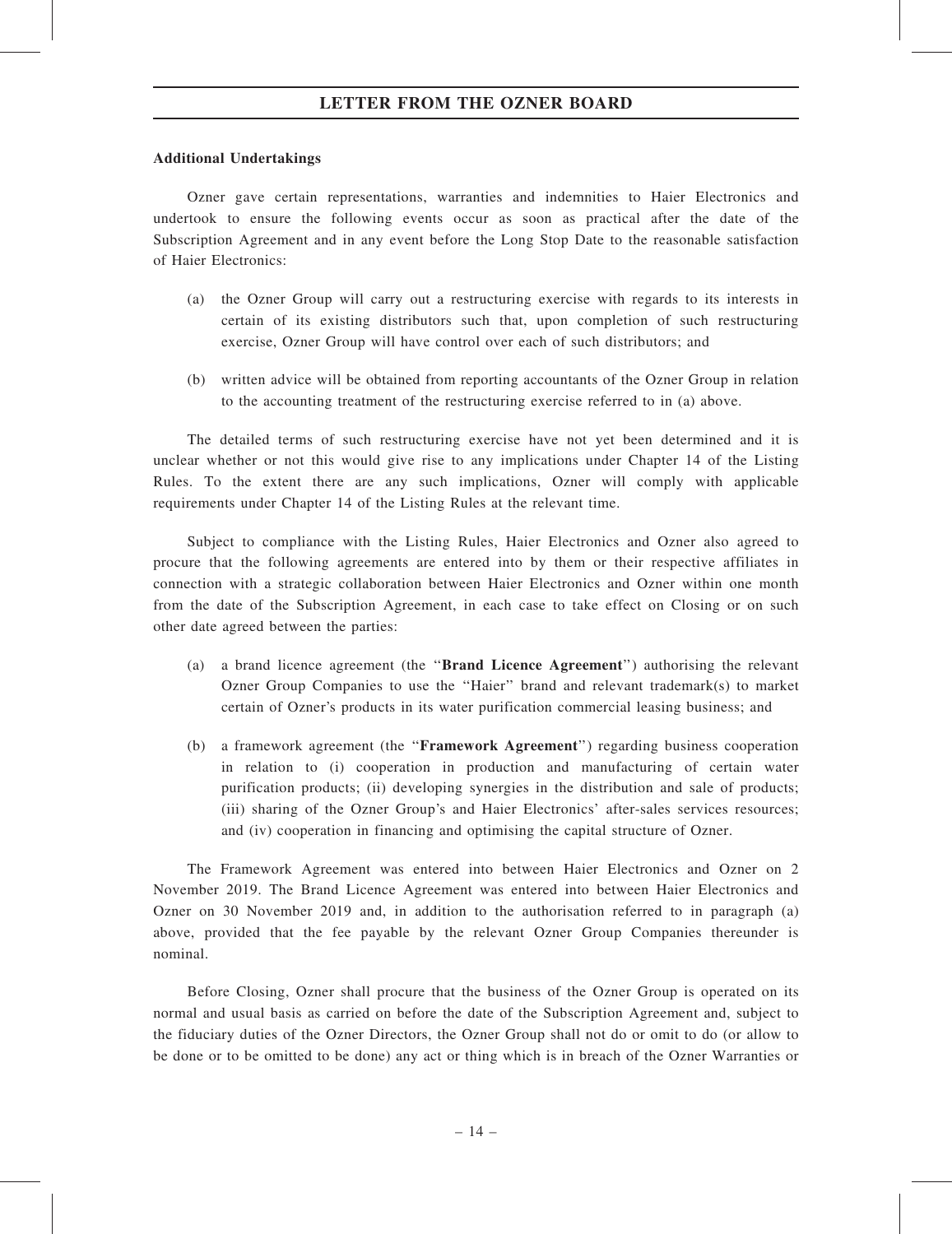would lead to a breach thereof in any respect or would otherwise be material to the business of the Ozner Group, including certain agreed customary matters and an obligation on Ozner (subject to compliance with the Takeovers Code and certain exceptions set out in the Subscription Agreement) not to solicit or negotiate any acquisition proposal other than the Subscription.

To support business growth, Haier Electronics has agreed, after Closing, to negotiate in good faith with Ozner: (a) to make available, subject to the financing needs proven necessary and the budget to be approved by the Ozner Board, a credit line of up to RMB500 million by way of offering an intra-group onshore entrusted loan by a subsidiary of Haier Electronics or procuring an onshore loan to be provided by a relationship bank introduced by Haier Electronics; and (b) subject to the capital needs of Ozner at such time, to procure an affiliate of Haier Electronics to provide a tailor-made financial solution to Ozner. As at the Latest Practicable Date, it had not been determined whether or not any such credit line or other financial solution will be required and, if it is, who would be the lender/provider under, and what would be the terms of, such credit line or other financial solution. If any such credit line or other financial solution is proposed to be provided to any Ozner Group Company by a subsidiary or affiliate of Haier Electronics in the future, the transaction will constitute a connected transaction of Ozner under Chapter 14A of the Listing Rules and Ozner will comply with applicable requirements under Chapter 14A of the Listing Rules at the time of the transaction.

#### Break fee and reverse break fee

Under the Subscription Agreement, if there is a breach by Ozner of its obligations to fulfil the Conditions by the Long Stop Date, any of its Closing obligations or its exclusivity obligation, Haier Electronics may choose to terminate the Subscription Agreement, upon which Ozner shall pay Haier Electronics a break fee of HK\$10 million within 5 Business Days, or Haier Electronics may seek other remedies without terminating the Subscription Agreement.

Under the Subscription Agreement, if there is a breach by Haier Electronics of its obligations to fulfil the Conditions by the Long Stop Date, or any of its Closing obligations, Ozner may choose to terminate the Subscription Agreement, upon which Haier Electronics shall pay Ozner a break fee of HK\$10 million within 5 Business Days, or Ozner may seek other remedies without terminating the Subscription Agreement.

#### Non-competition undertaking

With effect from Closing and during the Restricted Period, Haier Electronics shall not and shall procure that none of its affiliates (other than an Ozner Group Company) will, either for its own account or for that of any person (defined in the Subscription Agreement to include, among others, any firm, company or partnership) (other than an Ozner Group Company), other than through an Ozner Group Company:

(a) carry on or be engaged in any Competing Business in any of the Restricted Territories except for the Existing Competing Business; and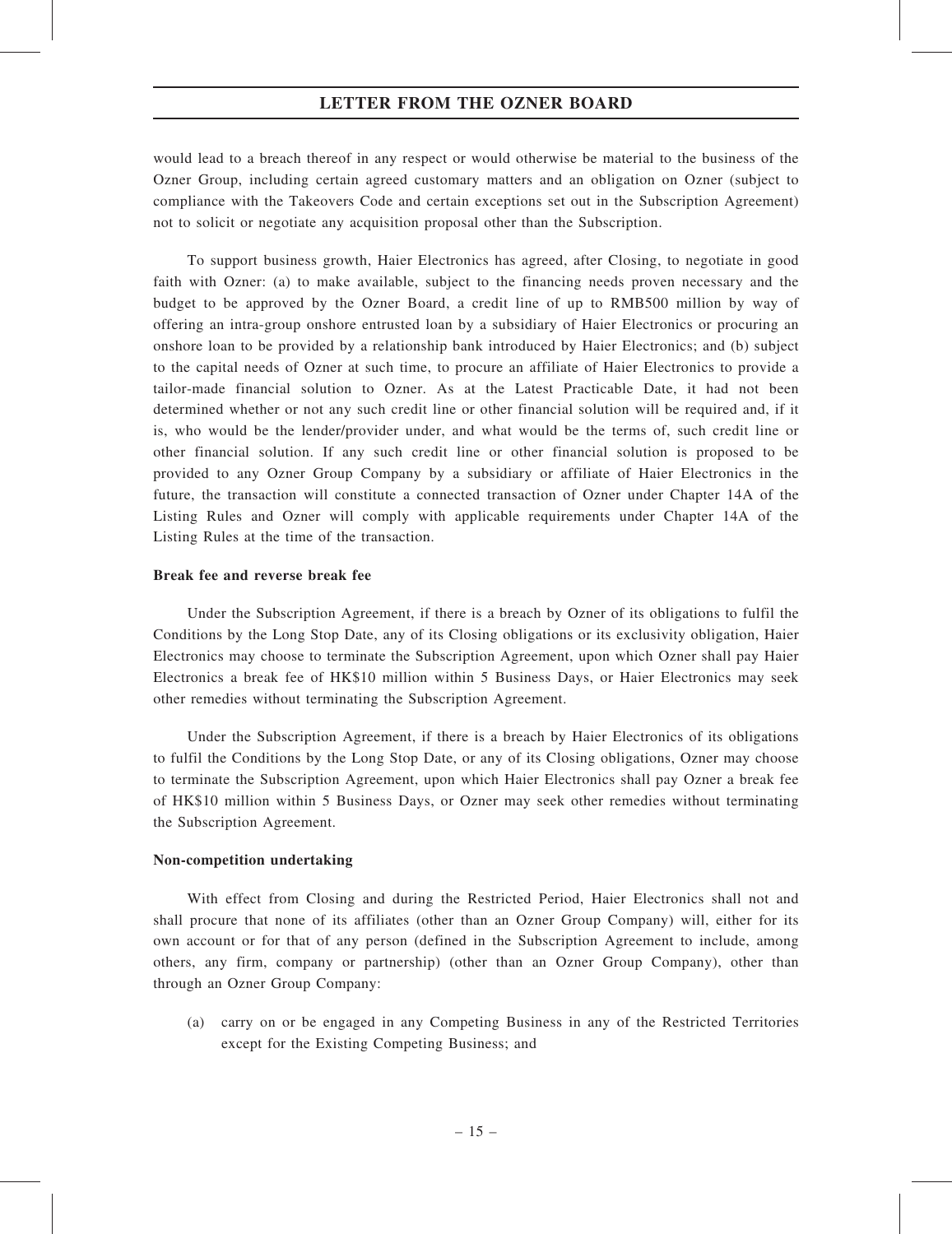(b) induce or seek to induce any member of the Ozner Group's senior management team who is employed by an Ozner Group Company either at the relevant time or in the preceding 12-month period to be employed whether as employee, consultant or otherwise by it or any of its affiliates, save pursuant to a general recruitment effort not targeting such person, including the placing of an advertisement of a post available to the public generally and the recruitment of a person through an employment agency if neither Haier Electronics nor any of its affiliates encourages or advises such agency to approach any relevant person.

Notwithstanding the above, Haier Electronics and its affiliates shall not be affected or prohibited from the following activities:

- (a) owning any equity or debt interest in the Subscriber or any Ozner Group Company;
- (b) holding or acquiring any equity or debt interest in any person that is engaged in any Competing Business by any affiliate of Haier Electronics which is not controlled by Haier Electronics, where such affiliate does not control or have operational management control over such person, and the equity or debt interest held by such affiliate represents no more than 20% of the entire equity interest of such person;
- (c) owning any equity or debt interest in any person engaged in a Competing Business where the revenue generated by such person from such Competing Business in the Restricted Territories shall comprise no more than 10% of the total revenue of the Ozner Group in the Restricted Territories in the most recent financial year;
- (d) conducting any activities contemplated under the Framework Agreement, or any activities for the purpose of enhancing the productivity, efficiency and competitiveness of Haier Electronics' or its affiliates' value chain function;
- (e) holding equity or debt interest and the engagement in BWT Haier Water Technology Co., Ltd. (倍世海爾飲水科技有限公司) ("BWT Haier") or Haier BWT Water Equipment Co., Ltd. (海爾倍世飲水設備有限公司) (''Haier BWT'') or any of their respective subsidiaries. BWT Haier is 51% owned by BWT Aktiengesellschaft and 49% owned by an indirect wholly-owned subsidiary of Haier Electronics. Haier BWT is 60% owned by Qingdao Haishi and 40% owned by BWT Aktiengesellschaft. BWT Haier and Haier BWT mainly engage in the manufacturing and distribution of point-of-entry water purification products for residential purposes, including multi-layer water filters and water softeners, which the Ozner Group considers as different from the business of the Ozner Group in terms of target customers because the Ozner Group focuses on commercial sector customers; and
- (f) engaging in the manufacturing and sale of parts, components and other similar noncomplete products related to any Competing Business.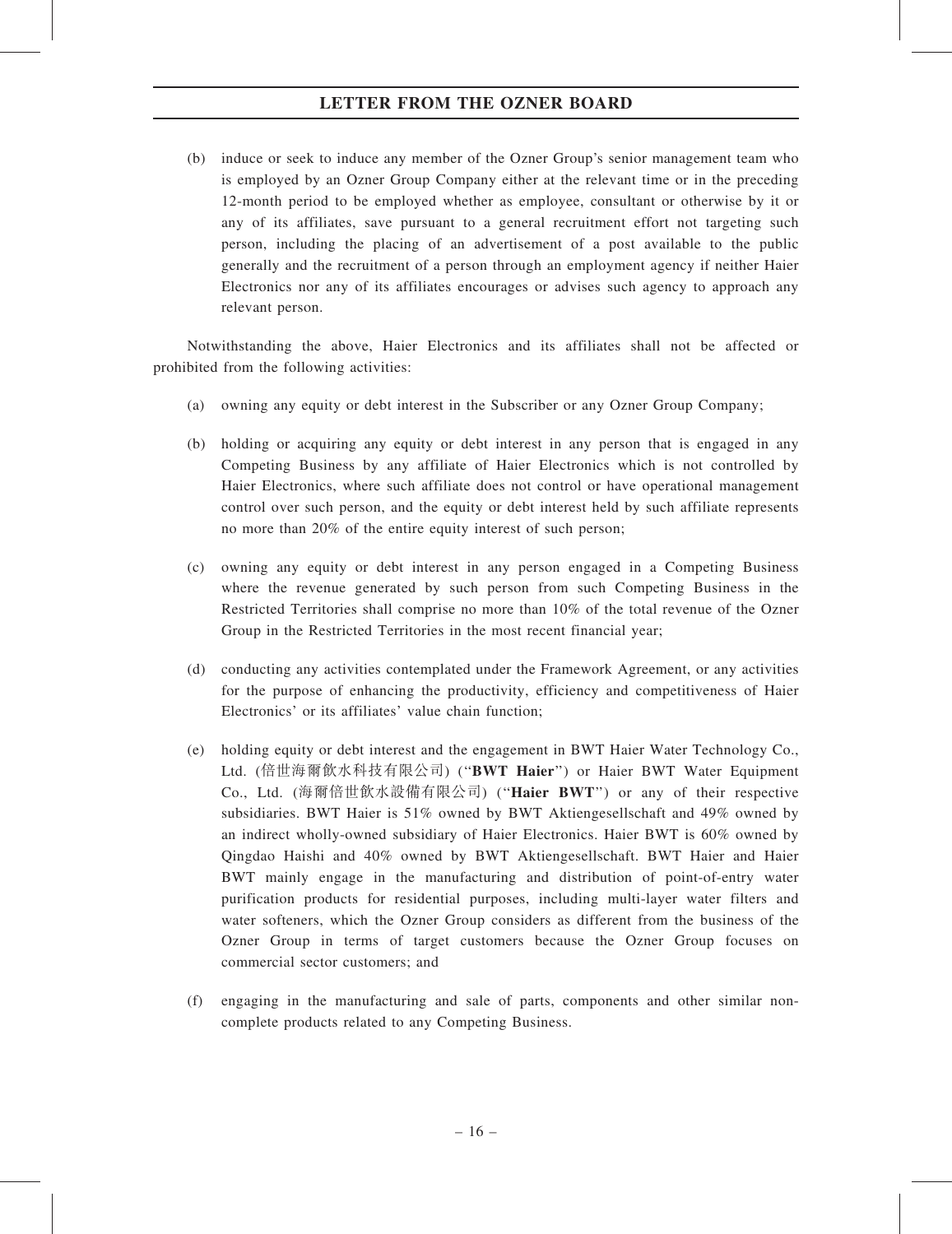Subject to compliance with Listing Rules and other applicable laws, Haier Electronics will negotiate in good faith with the shareholder(s) of the Existing Competing Business (covering the production and sale of commercial water purification products by Qingdao Haishi or any of its subsidiaries) with a view to injecting the Existing Competing Business into the Ozner Group within two years after the date of the Subscription Agreement, on terms and valuation acceptable to the parties. Further information about Qingdao Haishi is set out in the section headed ''Information on Haier Electronics'' below.

#### Board composition of Ozner

Ozner will: (a) cause five individuals nominated by Haier Electronics (i.e., the Subscriber Directors) to be appointed as Ozner Directors representing a majority of the Ozner Board immediately following such appointment, having carried out the ordinary procedures for the appointment of such Ozner Directors in accordance with the Listing Rules and Ozner's articles of association; and (b) effect the resignation of such number of Ozner Directors from the Ozner Board so as to enable the individuals nominated by Haier Electronics to represent a majority of the Ozner Board.

As disclosed in this circular, the Ozner EGM will be held to consider and, if thought fit, pass resolutions to approve, among other things, the appointment of the Subscriber Directors. Thereafter, Ozner will comply with the relevant Listing Rules and Ozner's articles of association in relation to any change of Ozner Directors as applicable.

Details of the Subscriber Directors are set out in the section headed ''Appointment of the Subscriber Directors'' below. It is proposed that, subject to approval of their appointment by the Ozner Shareholders at the Ozner EGM and Closing occurring, (a) four of the Subscriber Directors (namely, Mr. XIE Ju Zhi, Mr. HUANG Xiao Wu, Mr. QU Gui Nan and Mr. ZHANG Zhongming) will be appointed effective upon Closing and one (namely, Mr. ZHENG Jian Ping) will be appointed effective on the later of Closing and 1 January 2020 and (b) certain current Ozner Directors will resign as Ozner Directors effective upon Closing. However, in the event that Haier Electronics elects to waive the fulfilment of the Conditions in paragraphs (a) and (c) in the section headed ''The Subscription Agreement — Conditions of the Subscription'' above and proceeds with the Subscription, the appointment of the Subscriber Directors and resignation of the current Ozner Directors will be effected instead on the later of (i) the times set out above in this paragraph and (ii) at the earliest time as may be allowed under the Takeovers Code. The remuneration of the Subscriber Directors will be determined according to the relevant remuneration policies of Ozner and set out in the service contracts.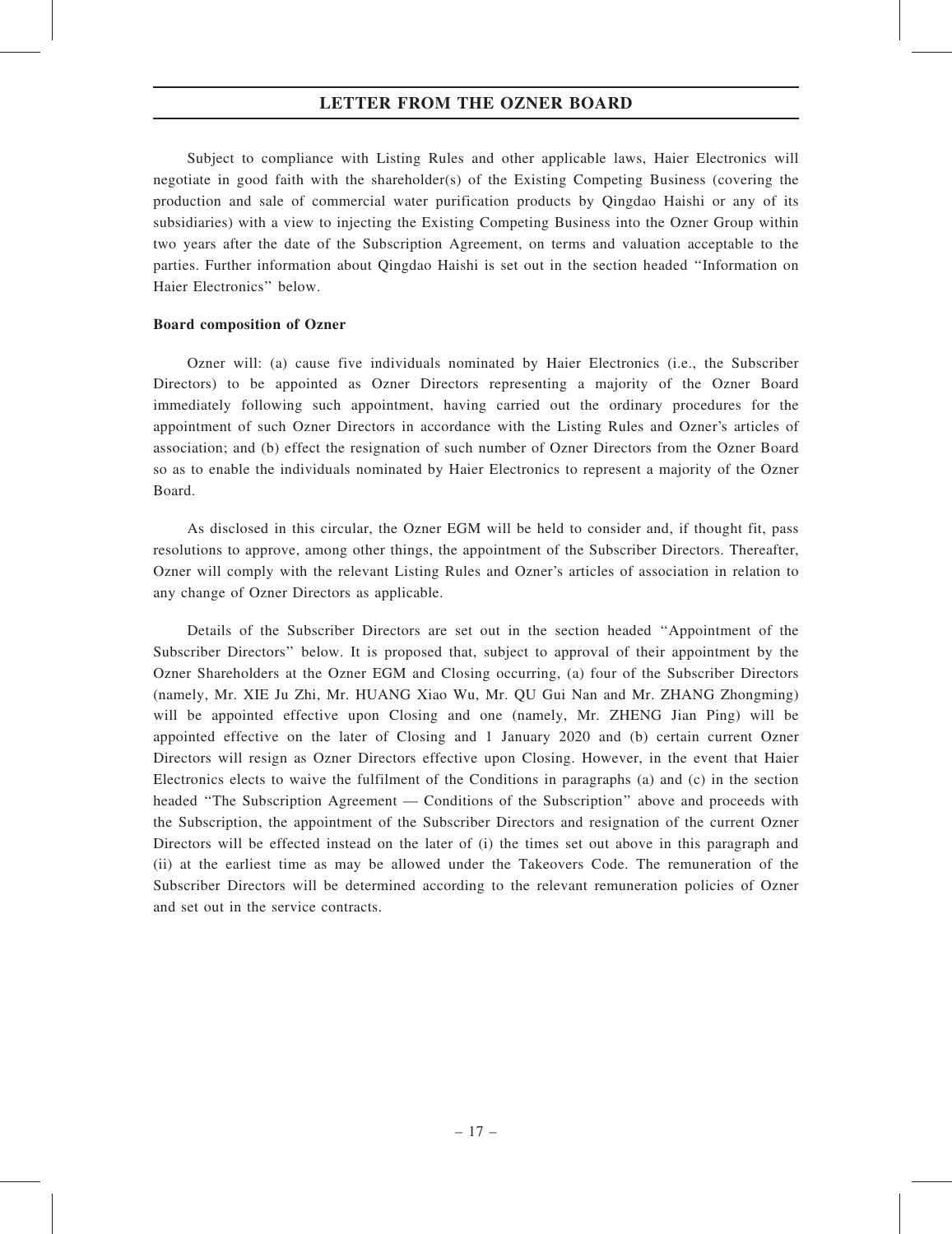#### Strategic committee

Subject to consent by the Executive to, and approval by the Independent Ozner Shareholders of, the Strategic Committee Establishment, as soon as practicable after Closing (and in any event within 20 days after the Closing Date), Haier Electronics and Ozner will cause a strategic committee (the ''Strategic Committee'') to be established under the Ozner Board according to the following principles, and subject to the Listing Rules and applicable laws and regulations:

- (a) each Ozner Shareholder holding 5% or more of Ozner's issued share capital immediately following Closing (except for the Subscriber) shall be entitled to nominate one person as a member of the Strategic Committee and the appointment of such persons shall be subject to approval by the Ozner Board. In the event any such Ozner Shareholder ceases to hold 5% or more of Ozner's issued share capital at any time following Closing, that Ozner Shareholder shall cease to be entitled to nominate a person as a member of the Strategic Committee and, unless otherwise required by the Ozner Board, any person nominated by that Ozner Shareholder shall cease to be a member of the Strategic Committee;
- (b) it is intended that the Strategic Committee shall initially comprise nine members, including four to be nominated by Haier Electronics, four to be nominated by other eligible Ozner Shareholders and one independent non-executive Ozner Director;
- (c) unless otherwise determined by the Ozner Board, the Strategic Committee shall be dissolved when no more than two of the eligible shareholders hold 5% or more of Ozner's issued share capital or on the date falling three years after the Closing Date, whichever is earlier;
- (d) the Strategic Committee will have an advisory role and provide recommendation and comments to the Ozner Board to facilitate business strategy formulation for the consideration and approval by the Ozner Board, subject to compliance with applicable law and regulations and the Listing Rules, including but not limited to, during the term of the Strategic Committee, all major strategic proposals of the Ozner Group, including those relating to technologies, product and distribution strategy, supplier and customer development, merger and acquisition strategy, and new business shall be recommended to the Ozner Board for its consideration and approval following the review and approval of the majority of the members of the Strategic Committee. The strategic proposals to be reviewed by the Strategic Committee will only relate to the long-term overall strategy in the respective areas, and not to the conduct of Ozner's day-to-day operations;
- (e) during the term of the Strategic Committee, each of the following matters shall only be recommended to the Ozner Board for its consideration and approval upon approval of the majority of the members of the Strategic Committee: (i) any material disposal by any Ozner Group Company of a material undertaking, material business, material company or securities of a material company, material asset or material property; (ii) the entry by any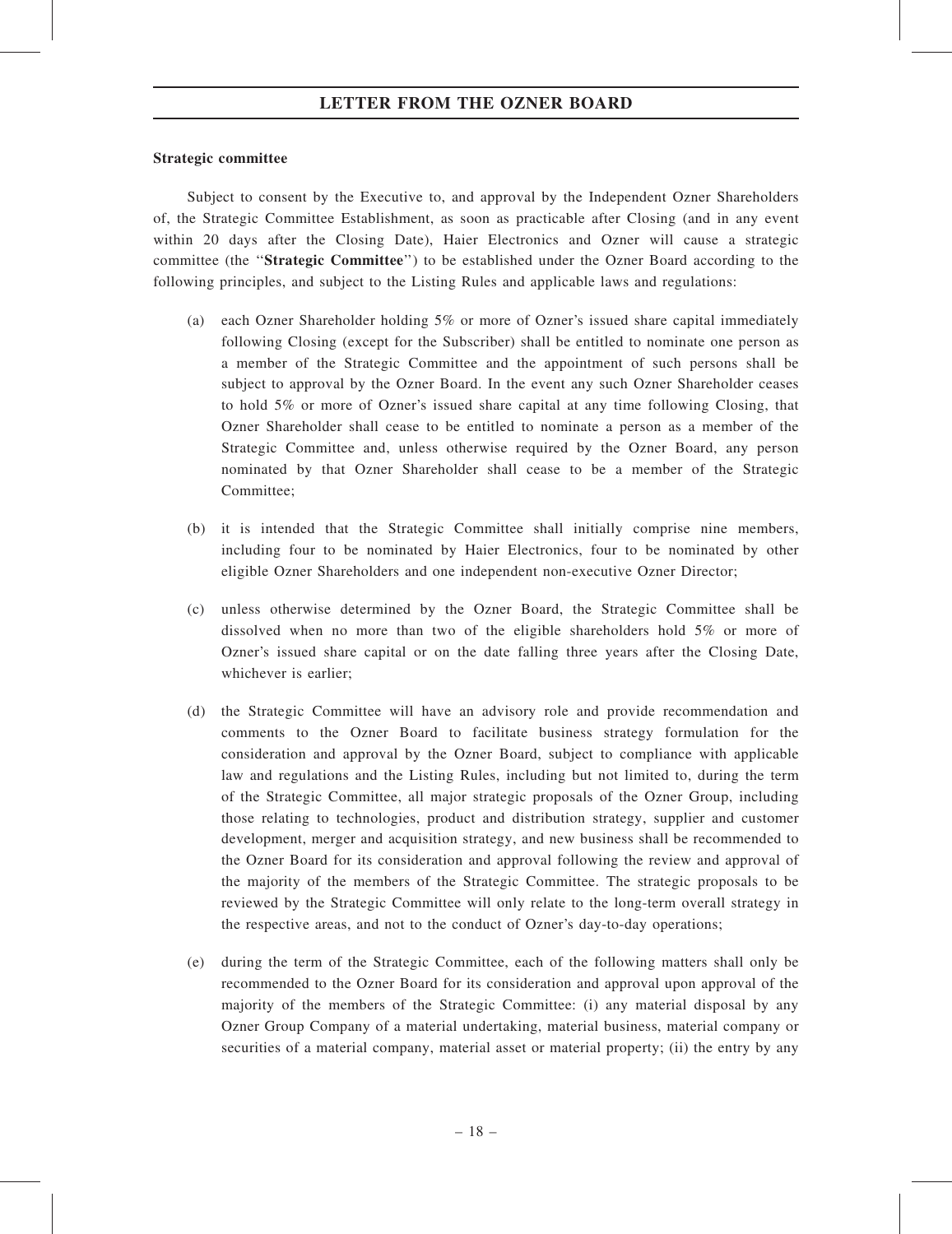Ozner Group Company into any material acquisitions or other material investments; (iii) the liquidation, administration, winding-up, bankruptcy or dissolution of any material Ozner Group Company; and (iv) the annual budgets of Ozner and the Ozner Group;

- (f) the Ozner Board may request the Strategic Committee to consider any matter which the Ozner Board believes relevant and the decision of the Strategic Committee to recommend or not to recommend a matter shall be promptly reported to the Ozner Board;
- (g) the Strategic Committee's decision to recommend or not to recommend any of the matters set out in paragraphs (d), (e) and (f) above shall not fetter the powers of the Ozner Board to consider and approve any such matter; and
- (h) each member of the Strategic Committee shall be subject to the same confidentiality obligations and dealing restrictions as the Ozner Directors.

The Strategic Committee as set out under the Subscription Agreement was proposed with the objective of providing recommendation to the Ozner Board with respect to review and approval of the development and implementation of Ozner's strategic plan. No member of the Strategic Committee shall receive any salary or remuneration by virtue of his or her service as a member of the Strategic Committee.

#### Closing

Closing shall take place on the fifth Business Day after the date on which all of the Conditions (except those which by their nature may only be satisfied on the Closing Date) are satisfied or waived, or any other date as Ozner and Haier Electronics may agree in writing.

#### REASONS FOR AND BENEFITS OF THE PROPOSED SUBSCRIPTION

Driven by increasing awareness of water pollution, attention to living quality improvement and disposable income, the Chinese water purification market, which is currently in its early development stage, is expected to grow at a very fast pace, with retail sales value expected to reach approximately RMB201.3 billion in 2024. In such a booming market, the retail sales value attributable to water purifiers at commercial premises will increase to approximately RMB43.9 billion in 2024 from approximately RMB20.8 billion in 2018. The above statistics are extracted from the Frost & Sullivan Report.

During the past few years, Ozner has been investing in both water purification and other related businesses. Due to its leasing business model, substantial initial capital outflow is required for the development of its water purification business, and it takes time to realise the benefit from such investments. Further, the operating environment in which the Ozner Group and its affiliates operate continues to be challenging.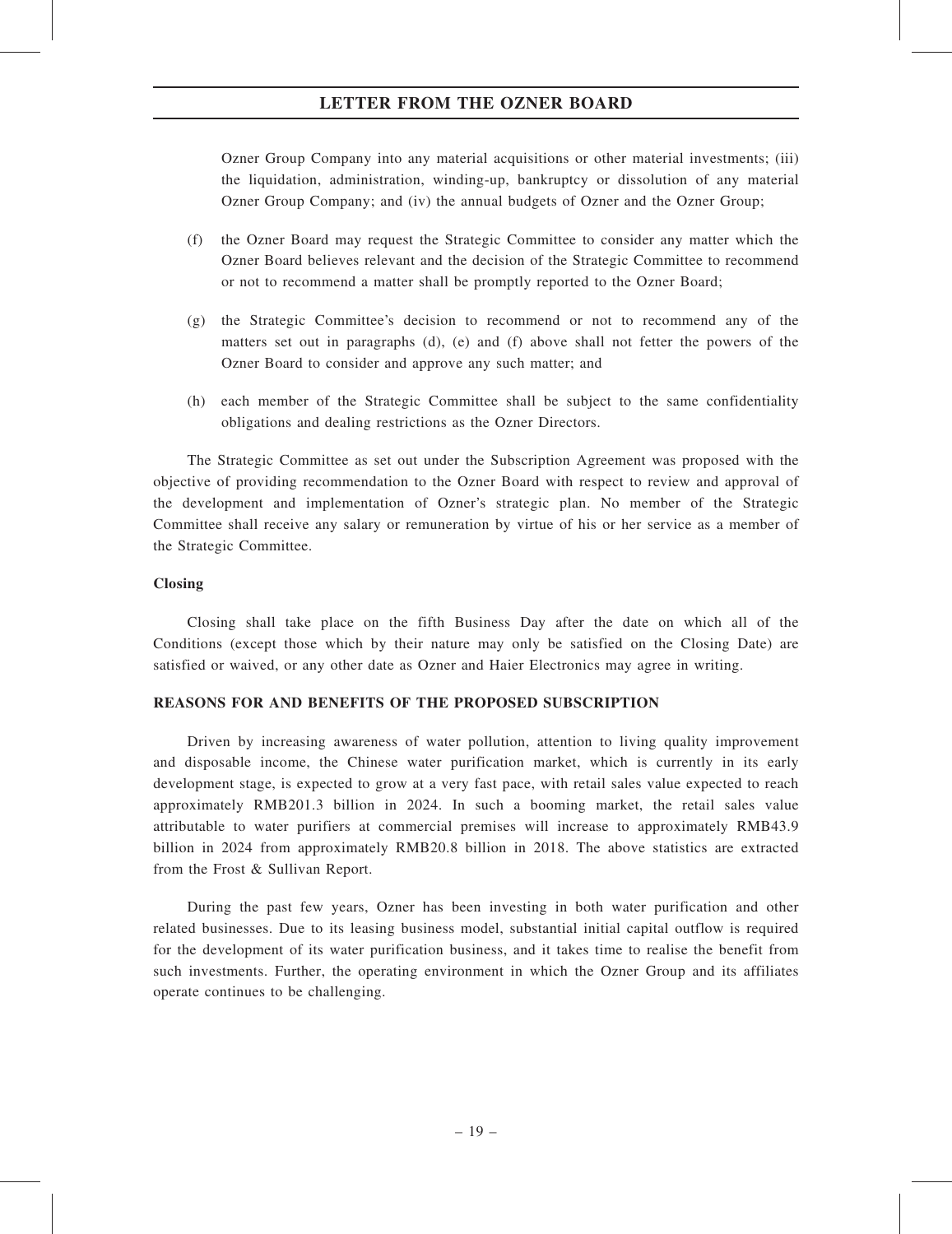To meet its capital requirements, Ozner has been actively pursuing different financing alternatives. Various debt and equity fund raising exercises were conducted in the past to raise liquidity to support the Ozner Group's expansion. The key fundraising activities carried out by the Ozner Group since November 2015 are set out as follows:

The relevant equity fund raising exercises are as follow:

# Equity fund raising exercises

- (a) issuance of new Ozner Shares on 25 January 2017 under specific mandate to Glorious Shine Holdings Limited (associate of Mr. Xiao), raising gross proceeds of approximately HK\$540.9 million which was used for manufacturing and installation of water purifying machines, the opening of ''experience stores'', potential merger and acquisition of targets in the water purification and air sanitization industries, the building of the distribution network and service platform, and sales and marketing activities;
- (b) issuance of new Ozner Shares on 31 May 2018 under its general mandate, raising gross proceeds of approximately HK\$180.0 million which was used for the general working capital for Ozner;

The relevant debt fund raising exercises are as follow:

## Debt fund raising exercises

- (c) issuance of the 2015 CB, which remained outstanding as at the Latest Practicable Date;
- (d) issuance of the 2018 CB, which remained outstanding as at the Latest Practicable Date;
- (e) drawdown of certain secured and unsecured bank loans and as at 30 September 2019, there were loans outstanding in an amount of RMB657.5 million which was repayable within 12 months and had an effective interest rate ranging from approximately 4.4% to 10.0%;
- (f) drawdown of certain other secured and unsecured loans and as at 30 September 2019, there were loans outstanding in an amount of (i) RMB867.6 million which was repayable within 12 months and had an effective interest rate ranging from approximately 3.0% to 10.0% and (ii) RMB300.0 million which was repayable within five years and had an effective interest rate ranging from approximately  $6.3\%$  to  $7.3\%$ ;
- (g) drawdown of certain factoring and entrusted loans, which had an outstanding balance of RMB37.5 million as at 31 December 2018, and was fully repaid within the six months ended 30 June 2019; and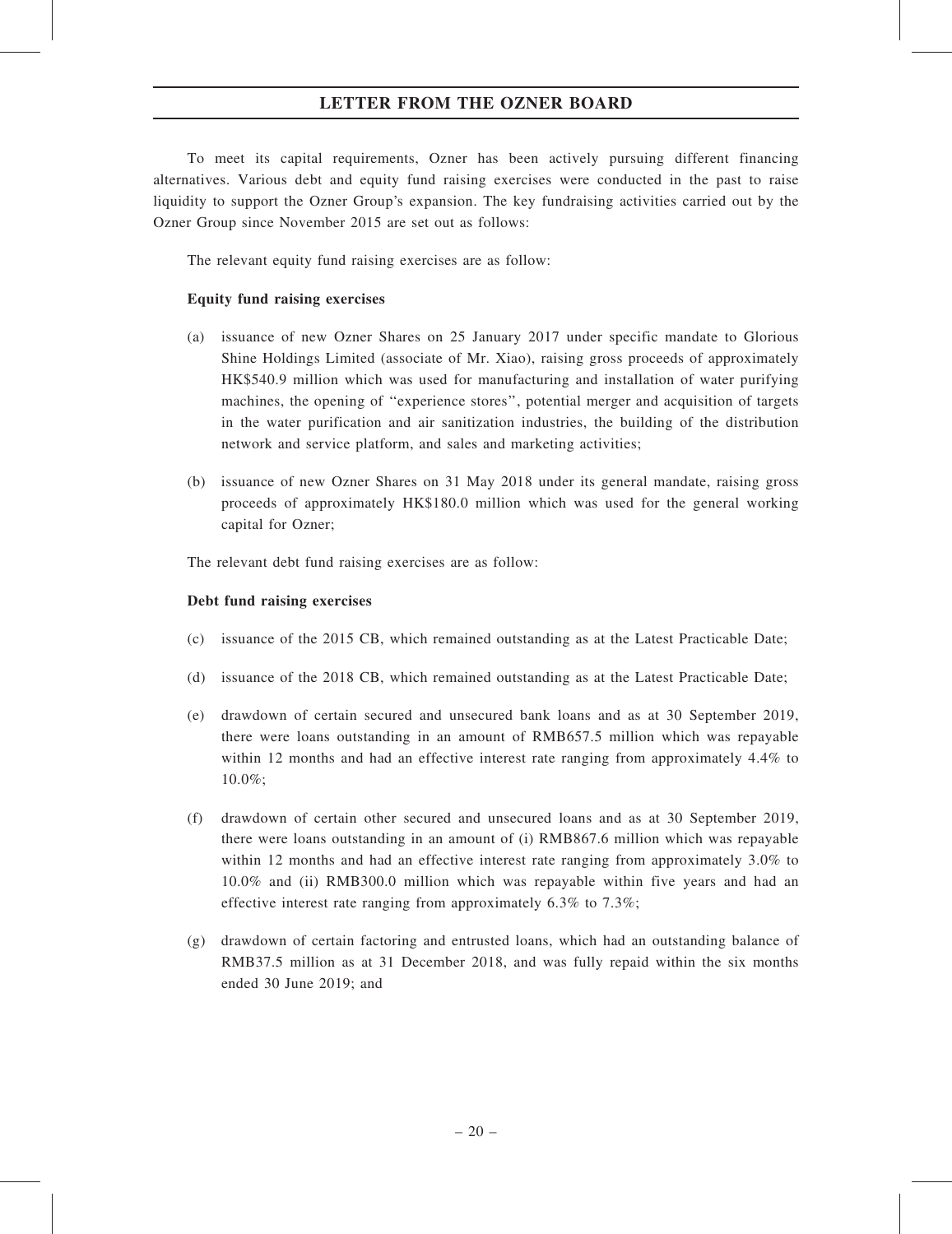(h) drawdown of certain finance lease payables and as at 30 September 2019, there were payables outstanding in an amount of (i) RMB209.1 million which was repayable within 12 months and had an effective interest rate ranging from approximately 9.0% to 17.0% and (ii) RMB50.1 million which was repayable within 36 months and had an effective interest rate ranging from approximately 10.6% to 17.0%.

Ozner's debt funding exercises conducted in recent years has led to an increase in debt and net current liabilities position. With the relatively tight credit environment in the PRC, this has also led to an increase in cost of capital for Ozner. As disclosed in Ozner's financial statements, its total debt (the sum of interest-bearing bank and other borrowings, liability component of convertible bonds, finance lease payables and lease liabilities) increased from RMB2.0 billion as at 31 December 2018 to RMB2.4 billion as at 30 June 2019. Its total cash and cash equivalent and short term investments decreased from RMB0.4 billion as at 31 December 2018 to RMB0.3 billion as at 30 June 2019. As at 30 September 2019, being the latest practicable date for the purpose of indebtedness statement prior to the printing of this circular, Ozner had total debt of RMB2.7 billion, 65.5% of which is due within 12 months, and total cash and cash equivalent and short term investment of RMB0.2 billion. This represents a 13.1% increase in total debt and an approximately 29.6% decrease in total cash and cash equivalent and short term investments balance compared to the respective balances as at 30 June 2019. As at 30 September 2019, the effective interest rates ranged from approximately 3.0% to 10.0% for bank and other borrowings, approximately 10.9% to 22.6% for convertible bonds, and approximately 9.0% to 17.0% for finance lease payables.

The Transaction would therefore provide Ozner with additional capital to meet its imminent financial needs. While Ozner has been actively pursuing different financing alternatives, including carrying out various debt and equity fundraising exercises in the past as set out above, the Ozner Directors believe that the Subscription to be the most viable funding option currently available to the Ozner Group to address its immediate financial needs. In addition, in view of the intensifying competition in the water purification market in the PRC, the Ozner Directors believe that stable shareholder support is important for enabling further penetration into the growing water purification market and solidifying Ozner's leading market position. On top of these benefits, realisation of potential synergies between Haier Electronics and Ozner is also expected to bring positive impact to Ozner's long term growth. Following Closing, Ozner is expected to become the flagship commercial water purification business platform within the Haier Group. Ozner and Haier Electronics entered into the Framework Agreement on 2 November 2019 and the Brand Licence Agreement on 30 November 2019. These two agreements together specify the areas of collaboration which include, but are not limited to, the following:

- (a) brand licensing which would authorise Ozner to use the ''Haier'' brand and relevant trademark(s) to market certain products of Ozner;
- (b) cooperation in production and manufacturing of certain water purification products;
- (c) cooperation in the distribution and sale of products whereby Haier Electronics and Ozner may share distribution channels to distribute their respective products;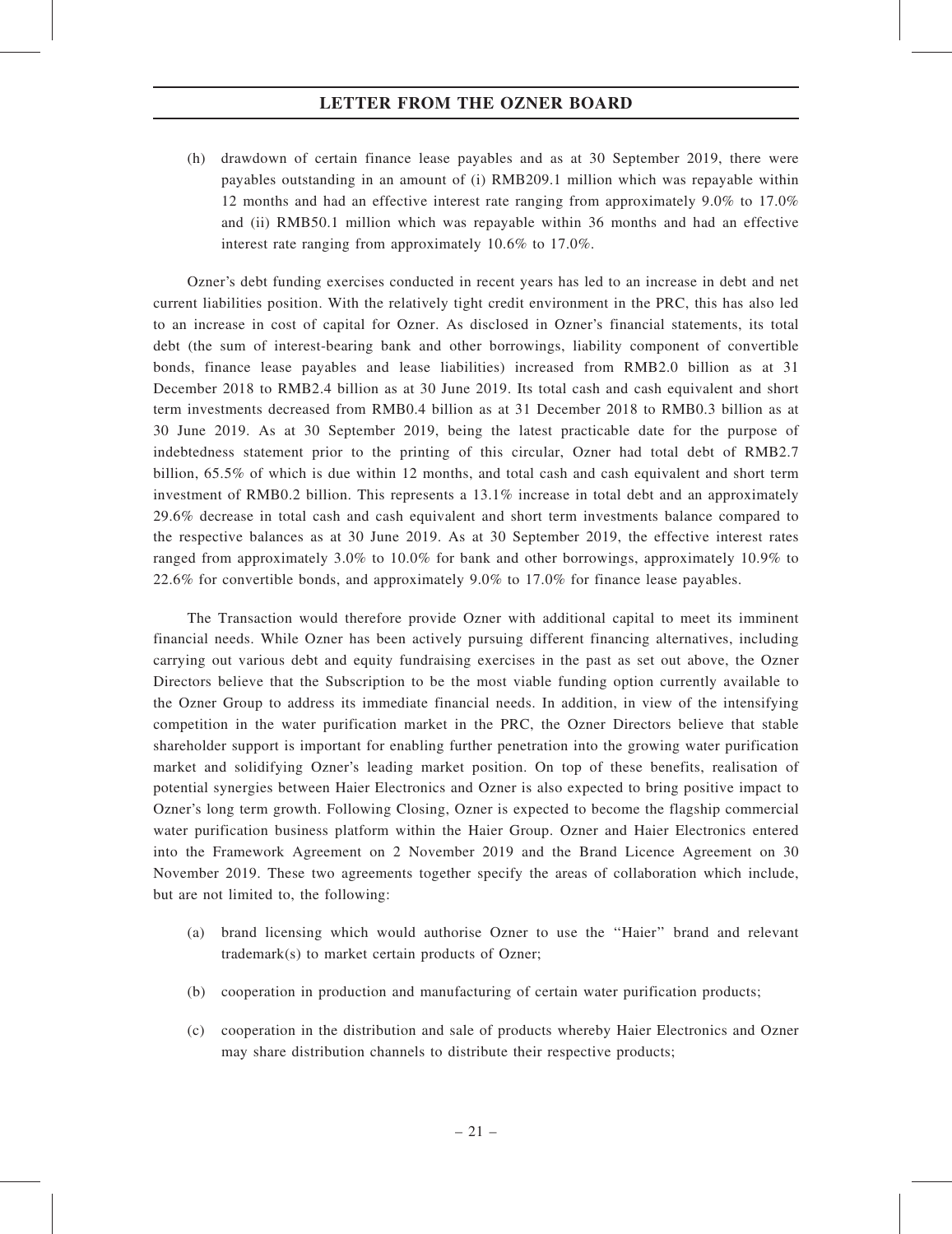- (d) sharing of Ozner Group's and Haier Electronics' after-sales service resources for installation and on-site maintenance services for end users; and
- (e) cooperation in financing and optimising the capital structure of Ozner.

#### Benefits to Ozner

As a result of the potential collaboration, it is expected that the following benefits to Ozner may be achieved after the Transaction:

- (a) Potential enhancement in market leadership and scale. By leveraging the ''Haier'' brand and distribution channels of both parties, and being positioned as the flagship commercial water purification business platform within the Haier Group, Ozner may be able to reach a broader customer base and further grow its market share in the commercial water purification sector, which may potentially increase Ozner's revenue;
- (b) Potential savings in manufacturing cost. Through cooperation in production and manufacturing between Ozner and Haier Electronics, potential benefits of economies of scale and higher production efficiency may be achieved, which may potentially generate savings in manufacturing and operational costs;
- (c) Potential savings in financing cost. Through cooperation in financing between Ozner and Haier Electronics, Ozner may be able to gain Haier Electronics' support in improving its indebtedness structure and lowering financing costs;
- (d) Potential product line expansion. Haier Electronics may allow Ozner to sell through its network certain of Haier Electronics' products such as water jugs, water heaters or other home or office use products, which may result in greater utilisation of Ozner's extensive distribution channel and additional sources of revenue; and
- (e) Improved liquidity. The Subscription will immediately improve Ozner's liquidity, allowing the proceeds of the Subscription to be used for debt repayment and general working capital (for more details, please refer to the section headed ''Use of Proceeds'' below).

Taking into consideration the potential benefits of the Transaction, the Ozner Directors (including the members of the Ozner Independent Board Committee after taking into account the advice of the Independent Financial Adviser as to fairness and reasonableness of the terms of the Subscription, the Specific Mandate, the Whitewash Waiver and the Strategic Committee Establishment) consider that the terms of the Subscription Agreement are fair and reasonable, and entering into the Transaction would be in the interests of Ozner and the Ozner Shareholders as a whole.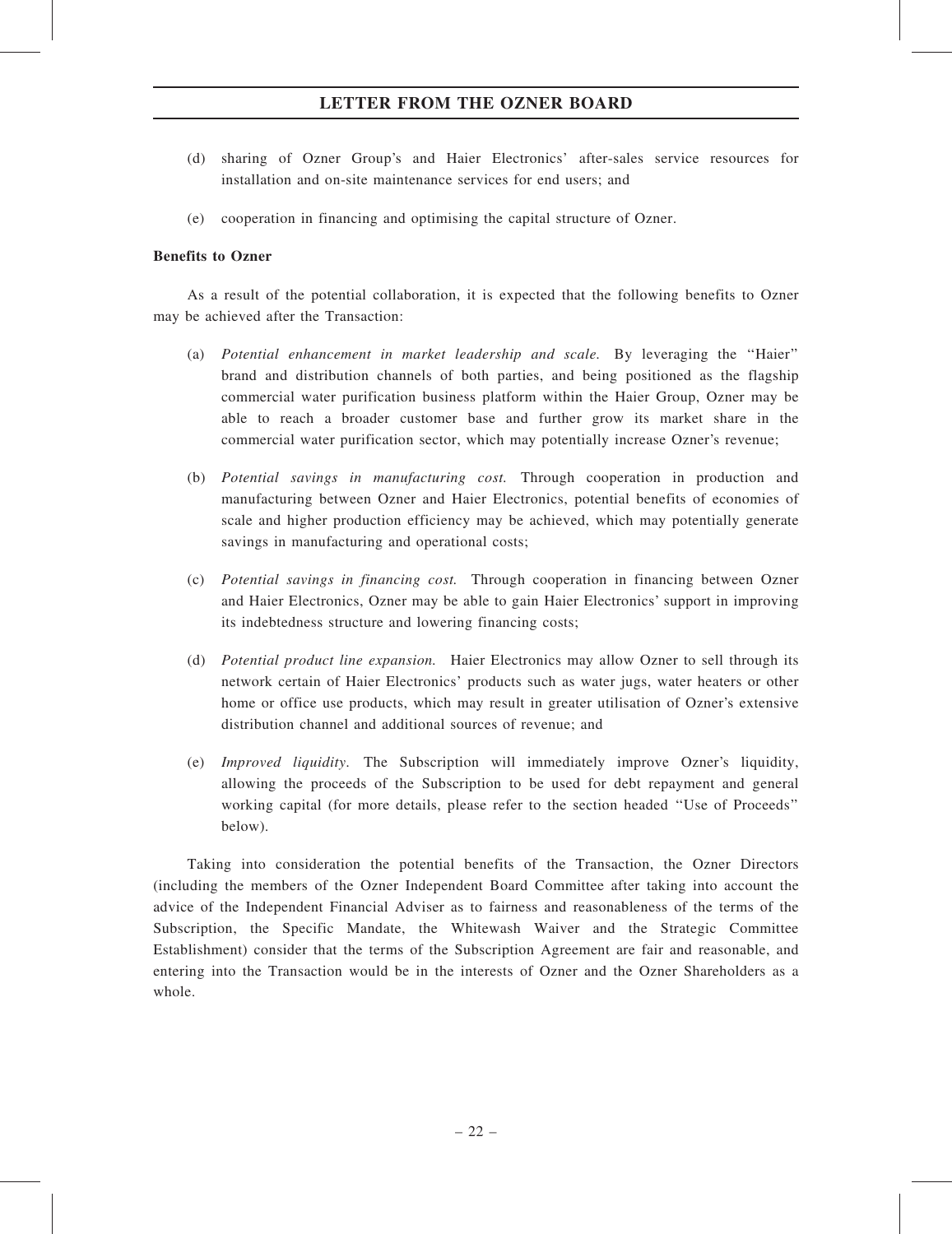#### Strategic rationale of Haier Electronics

As advised by Haier Electronics, as demonstrated by its investment in Qingdao Haishi, Haier Electronics has a strong belief in the continuous growth of the water purification market in the PRC, and believes that, among the various industry participants, Ozner is a significant participant in the market of commercial water filtration and purification in the PRC with quality products, services and management.

Haier Electronics expects that, upon Closing, Ozner will be positioned as the flagship commercial water purification business platform within the Haier Group and enjoy a wide range of resources available to Haier Group companies. In particular, Ozner will specialise in the commercial water purification space. It is expected that Haier Electronics and Ozner will collaborate closely in various areas including product development, research and development, distribution, supply chain management (including but not limited to manufacturing and procurement), services and investment management.

Given the potential synergy between the two groups, the Haier Electronics Directors anticipate that the Transaction will bring favourable development opportunities in relation to the commercial water purification business. The cooperation between the two groups would enable both parties to benefit from each other's respective competitive advantages.

#### FUTURE INTENTIONS OF THE SUBSCRIBER REGARDING THE OZNER GROUP

Haier Electronics has confirmed that it intends to continue the existing business of the Ozner Group and it does not currently intend to introduce any major changes to the existing operation and business of the Ozner Group or redeploy or dispose of any of the fixed or other assets of the Ozner Group other than in the ordinary course of business following the Closing. Haier Electronics also intends to maintain the listing status of Ozner on the Stock Exchange. Following Closing, Haier Electronics will, together with the management of the Ozner Group, conduct a further detailed review of the operations and business strategy of the Ozner Group with a view to improve the performance of the Ozner Group and develop corporate strategies to enhance profitability and return on capital of the Ozner Group. Subject to the results of that review and after taking into account the recommendation of the Strategic Committee, Haier Electronics will consider possible options to improve the existing operations and business of the Ozner Group or to seek new business opportunities to improve the Ozner Group's financial position and prospects, including possible cooperations with Haier Electronics to leverage on its technological capabilities, wide product range, extensive distribution and services network in the PRC and other resources that could be made available to members of the Haier Group. Haier Electronics expects that professionals with solid experience and expertise relevant to the water purification industry will be appointed to be members of the Strategic Committee. As such, the Strategic Committee's input for formulating the business strategies will be very valuable. Haier Electronics will also, together with the management of the Ozner Group, conduct a detailed review of the Ozner Group's financial position and consider potential improvements to Ozner Group's capital structure. Haier Electronics may also provide further resources to support the current businesses of the Ozner Group. In addition to capital, Haier Electronics expects to bring in professional capability, technology, know-how and business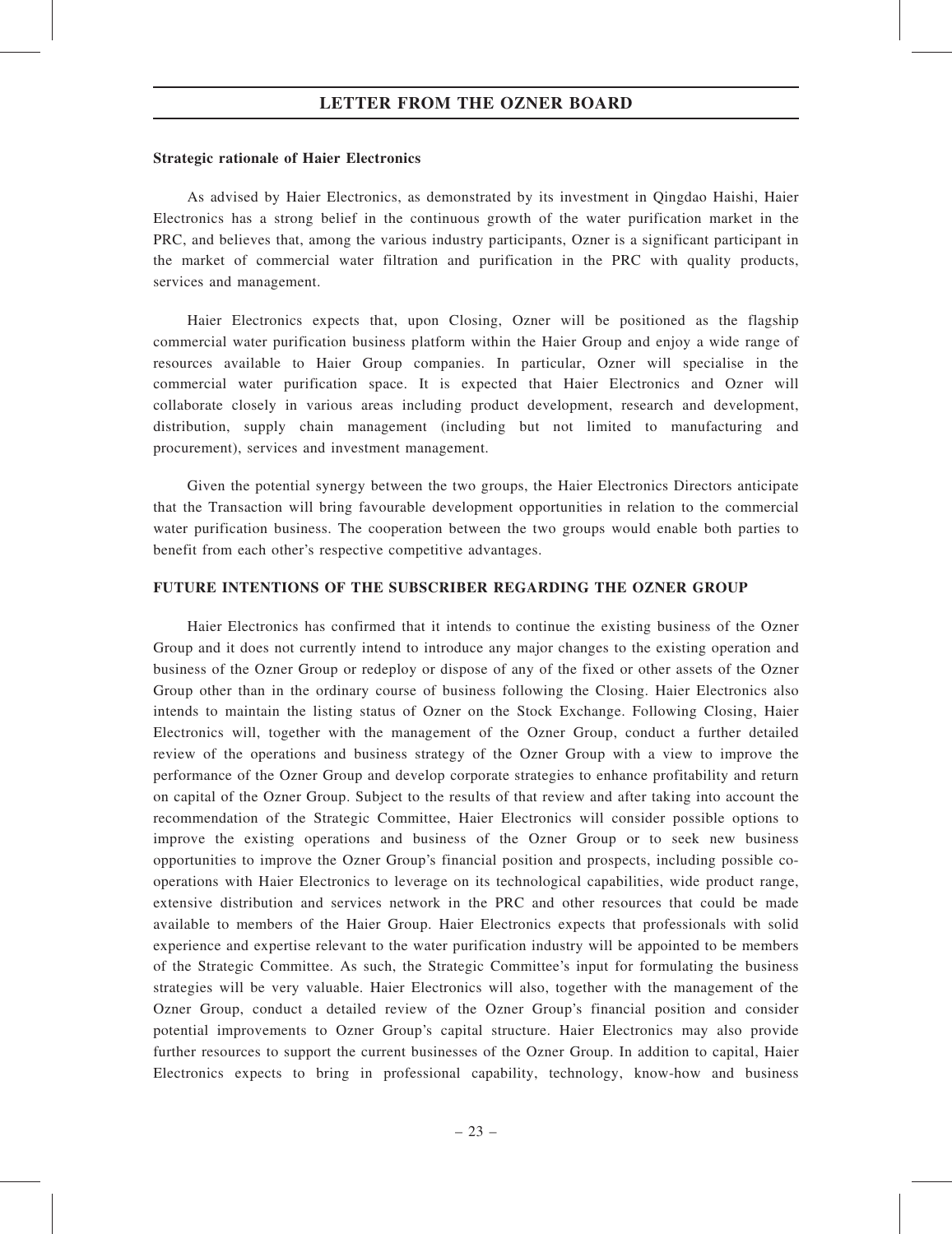opportunities to Ozner which are beneficial to Ozner and the Ozner Shareholders as a whole. As at the Latest Practicable Date, except for the Framework Agreement and the Brand Licence Agreement, no agreement, definitive proposals, terms or timetable had been reached or determined for any such possible future transaction or arrangement.

Haier Electronics has also confirmed that, save as disclosed in the section headed ''Board composition of Ozner'' above and other than in the ordinary course of business, Haier Electronics has no current intention to discontinue the employment of the employees of the Ozner Group.

# USE OF PROCEEDS

The gross proceeds from the Subscription will amount to approximately HK\$1.65 billion. The net proceeds to be raised from the Subscription will be approximately HK\$1.62 billion. The net subscription price per Subscription Share will be approximately HK\$1.01.

Ozner intends that the net proceeds of the Subscription will be used as follows:

- (a) approximately 60% will be used for repayment of debt with interest rates ranging from approximately 9.4% to 17.0% per annum which will become due before the end of 2020; and
- (b) approximately 40% will be used for general working capital, of which it is intended that approximately 25% of the net proceeds of the Subscription will be used for manufacturing and maintenance of water machines, approximately 5% of the net proceeds of the Subscription will be used for sales and marketing and approximately 10% of the net proceeds of the Subscription will be used for other general working capital.

It is also expected that the Subscription will enhance the general working capital of the Ozner Group without incurring additional interest burden.

#### APPOINTMENT OF THE SUBSCRIBER DIRECTORS

Details of the Subscriber Directors nominated by Haier Electronics are set out below.

#### Mr. Xie Ju Zhi (解居志) as Chairman and non-executive Ozner Director

Mr. XIE Ju Zhi, aged 53, is currently the Vice President of Haier Corp and the chief executive officer and executive director of Haier Electronics.

Mr. Xie graduated from Shandong University of Finance and Economics in July 1989 with a bachelor's degree and joined Haier Group in the same year. Mr. Xie served as head of electrothermal division of Haier Group, East China marketing director, and corporate general manager of customer services of Haier Group. Mr. Xie's involvement in Haier Group involves three different types of functions, including product management, marketing services and market development and he has experience in whole-process product management, product-wide services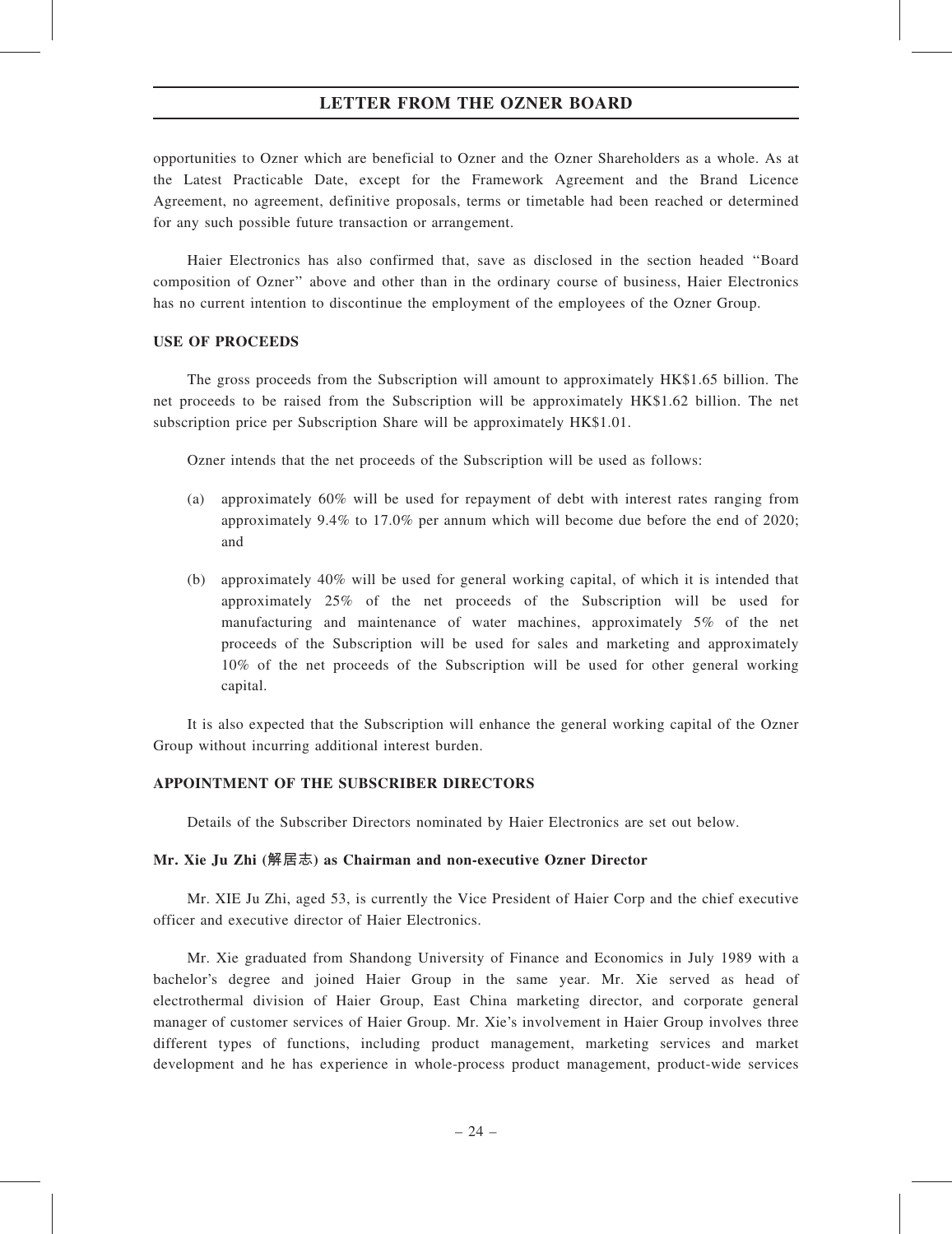and product-wide marketing. Mr. Xie was awarded honorary titles including the Gold Award of Outstanding Contribution Award of China's Home Appliance Services Industry\* (中國家電服務行 業突出貢獻獎金獎) and Outstanding Entrepreneur of Shandong Province\* (山東省優秀企業家).

After joining the Ozner Board, Mr. Xie will lead the Ozner Board, utilising his extensive experience and network in the household appliances, logistics and services industries, abundant corporate development strategies and management experience. Mr. Xie will help the management of Ozner to improve management and operation efficiency, better utilise the resources of the Haier Group, as well as to integrate with the corporate culture of the Haier Group which focuses on excellent execution, innovation and entrepreneurship, so as to create greater value for the Ozner Shareholders.

Save as disclosed above, Mr. Xie has not held any other directorships in the past three years in listed public companies in Hong Kong or overseas, nor did he have any other major appointments or professional qualifications. Save as disclosed above, there is no other matter in respect of the appointment of Mr. Xie that would need to be brought to the attention of the Stock Exchange and the Ozner Shareholders, and there is no other information relating to the appointment of Mr. Xie that would need to be disclosed pursuant to Rule 13.51(2) of the Listing Rules.

#### Mr. HUANG Xiao Wu (黃曉武) as non-executive Ozner Director

Mr. HUANG Xiao Wu, aged 42, graduated from the University of Hong Kong with a master's degree in business administration and from Chongqing University with a bachelor's degree in engineering. Mr. Huang joined Haier Electronics in 2009 and is currently the deputy general manager of Haier Electronics. He is currently responsible for assisting the chief executive officer of Haier Electronics in implementing development strategies of Haier Electronics and managing strategic investments and investor relations. Mr. Huang has nearly 20 years of extensive management experience in the banking, investments and corporate finance sectors. Before joining Haier Electronics, Mr. Huang worked at a commercial bank and several investment banks.

After joining the Ozner Board, Mr. Huang will assist Ozner to promote long-term growth for Ozner by formulating comprehensive business development strategies, considering different opportunities, including expanding product lines, increasing customer base and sales channels through organic development or strategic mergers and acquisitions, and disposing non-core assets. Mr. Huang will also assist Ozner in attracting long-term support from investors by establishing a more transparent and timely investor communications system and strengthening all aspects of corporate governance.

Mr. Huang has not held any other directorships in the past three years in listed public companies in Hong Kong or overseas, nor did he have any other major appointments or professional qualifications. Save as disclosed above, there is no other matter in respect of the appointment of Mr. Huang that would need to be brought to the attention of the Stock Exchange and the Ozner Shareholders, and there is no other information relating to the appointment of Mr. Huang that would need to be disclosed pursuant to Rule 13.51(2) of the Listing Rules.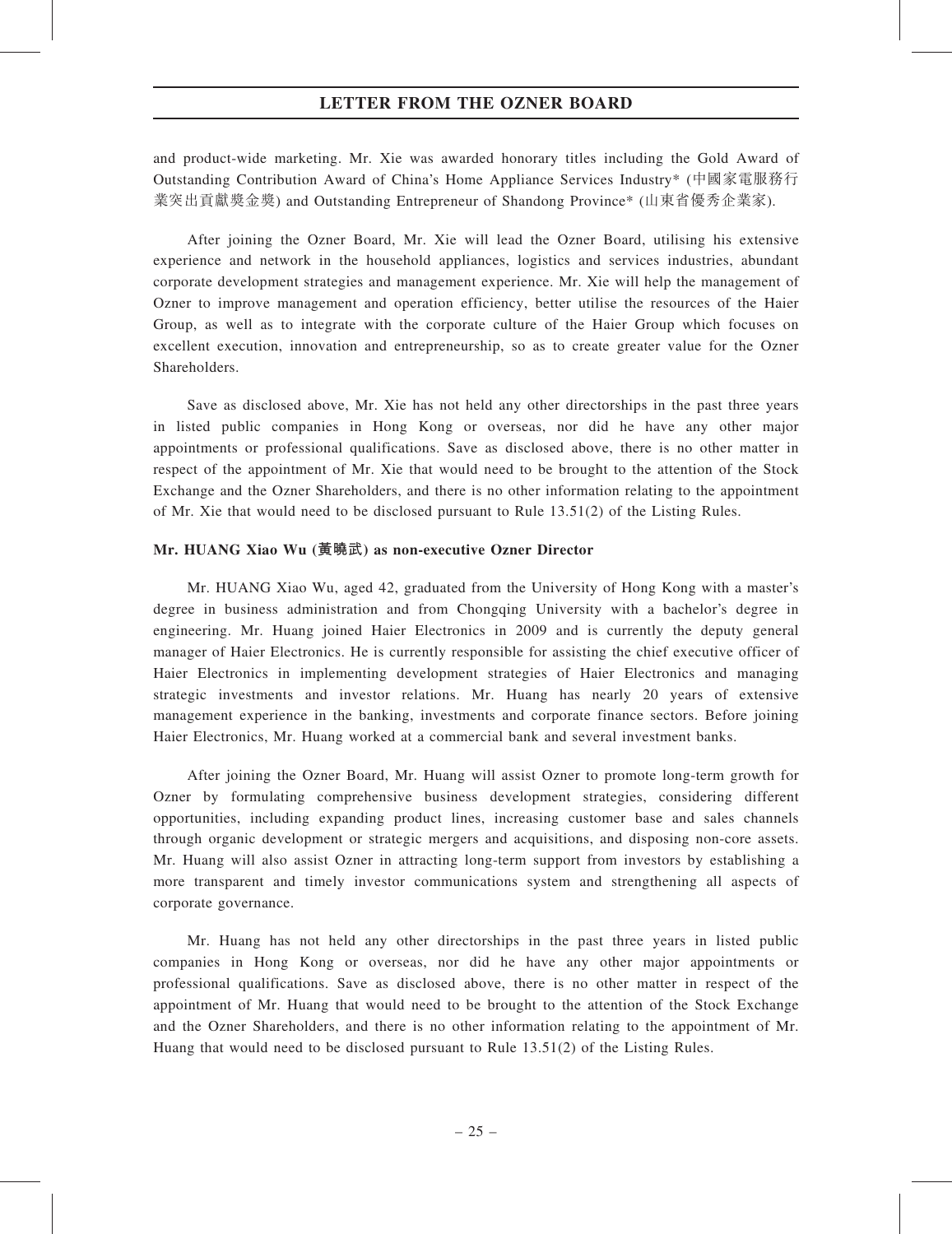#### Mr. QU Gui Nan (曲桂楠) as executive Ozner Director

Mr. QU Gui Nan, aged 47, graduated from Tianjin University in 1998 with a bachelor's degree in precision instrumentation and graduated from the University of International Business and Economics in 2010 with a master's degree in business administration. Mr. Qu joined Haier Electronics in 1998 and is currently the general manager of commercial water purification division of Haier Electronics.

Mr. Qu has served in the position of general manager of Haier Group regional branch, general manager and marketing director of Haier life appliances division. He has held various important positions in water purification division of Haier Corp since 2010 and has experience in product and marketing management. Mr. Qu has served as a member of the National Standardization Committee's Domestic Water Treatment Sub-Committee\* (中國標準化委員會家用水處理分委會委 員) and the executive president of the Household Water Treatment Equipment Professional Committee of the Shandong Household Electrical Appliances Industry Association\* (山東省家用電 器行業協會家用水處理設備專業委員會). He was awarded the China Water Purification Industry Outstanding Contribution Award\* (中國淨水行業傑出貢獻獎) in December 2017.

After joining the Ozner Board, Mr. Qu will focus on promoting the development of the water purification business of Ozner and achieving synergies between Ozner and the Haier Group in various aspects including products, sales, services, logistics, productions, technologies, research and development. In addition, Mr. Qu will also lead the efforts of promoting the sales and marketing of the ''Haier'' branded products in the sales channels of Ozner.

Mr. Qu has not held any other directorships in the past three years in listed public companies in Hong Kong or overseas, nor did he have any other major appointments or professional qualifications. Save as disclosed above, there is no other matter in respect of the appointment of Mr. Qu that would need to be brought to the attention of the Stock Exchange and the Ozner Shareholders, and there is no other information relating to the appointment of Mr. Qu that would need to be disclosed pursuant to Rule 13.51(2) of the Listing Rules.

#### Mr. ZHANG Zhongming (張忠明) as non-executive Ozner Director

Mr. ZHANG Zhongming, aged 56, graduated from Fudan University in 1990 with a master's degree in solid mechanics.

Mr. Zhang has extensive management experience in water treatment related industries. Currently, he is a consultant of Atlas Filtri Far East Co., Ltd.\* (雅德拉斯過濾設備遠東有限公司) and a consultant of Shanghai Yarn-home Filter Equipment Co., Ltd.\* (上海亞弘過濾器材有限公 司).

Mr. Zhang was the general manager of the US Bluepure (Shanghai) Filter Equipment Co., Ltd.\* (美藍飄爾(上海)過濾設備有限公司) from 2016 to 2018. He served as the general manager of Pentair PLC (蘇州濱特爾水處理有限公司) from July 2014 to December 2015, the Asia Pacific general manager of NSF International from June 2012 to June 2014, and the general manger of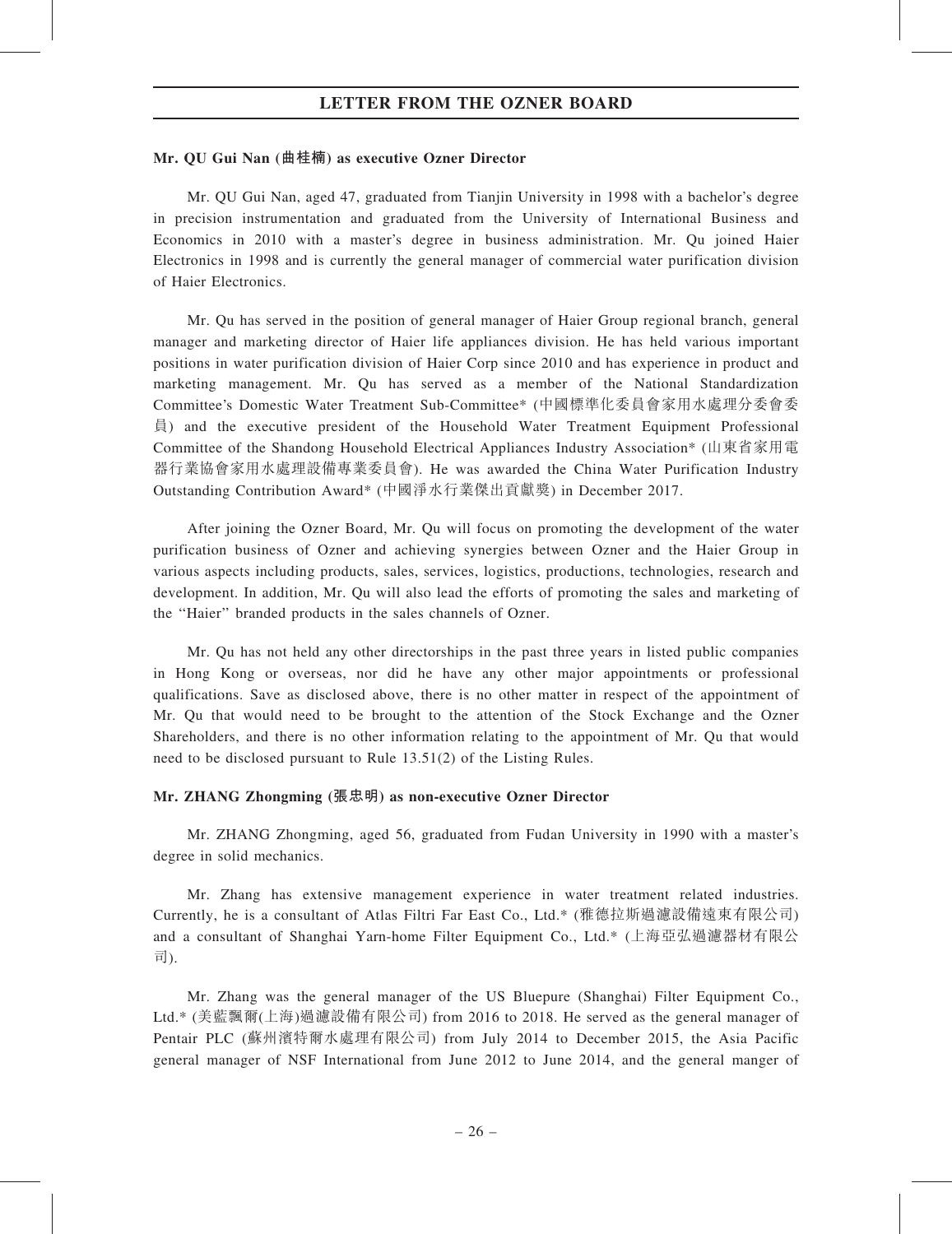NRF Shanghai Certification Company\* (上海禾邦認證有限公司) from July 2010 to May 2014. In addition, he served as the general manager of ECOWATER Systems LLC\* (昆山怡口淨水系統有限  $\triangle$ 司) and the head of operations for the Asia Pacific region of GE Water Treatment Group\* (通用) 電氣水處理集團).

After joining the Ozner Board, Mr. Zhang will support Ozner with his extensive experience in water purification technologies and cross-border management and assist Ozner on product development and strategic development in the water purification industry.

Mr. Zhang has not held any other directorships in the past three years in listed public companies in Hong Kong or overseas, nor did he have any other major appointments or professional qualifications. Save as disclosed above, there is no other matter in respect of the appointment of Mr. Zhang that would need to be brought to the attention of the Stock Exchange and the Ozner Shareholders, and there is no other information relating to the appointment of Mr. Zhang that would need to be disclosed pursuant to Rule 13.51(2) of the Listing Rules.

#### Mr. ZHENG Jian Ping (鄭堅平) as non-executive Ozner Director

Mr. ZHENG Jian Ping, aged 56, graduated from Shanghai Jiaotong University with a bachelor's degree in computer science in July 1985 and graduated from Shanghai Jiaotong University with a master's degree in computer science in January 1998.

Mr. Zheng has extensive experiences in areas including finance, cross-border mergers and acquisitions, corporate governance and strategic development. Since October 2015, Mr. Zheng has served as a director, executive vice president, managing director and president of the investment banking division of Huizhi International Capital Holdings Co., Ltd.. From August 1994 to May 2002, Mr. Zheng served as an executive in the investment banking department of N M Rothschild & Son's offices in London, Singapore, Beijing and Hong Kong and as a board director of N M Rothschild (China) Limited and a board director in N M Rothschild & Sons (Hong Kong) Limited. From June 2002 to August 2003, he served as an executive director of the ICEA Capital Limited\* (工商東亞有限公司). From September 2004 to September 2008, he served as an executive director, managing director and head of Asia Pacific resources and energy sector of the Investment Banking division of The Hongkong and Shanghai Banking Corporation. From October 2008 to April 2011, Mr. Zheng served as a partner, senior managing director and head of advisory business in China at The Blackstone Group. From July 2011 to April 2015, he served as a managing director of Citigroup Investment Banking and head of mergers and acquisitions in China.

After joining the Ozner Board of Directors, Mr. Zheng will support the Ozner Board with his extensive experience in finance, cross-border merger and acquisitions, corporate governance and strategic developments in optimizing the capital structure of Ozner as well as strengthening all aspects of corporate governance and seeking quality strategic investment opportunities to improve returns on capital.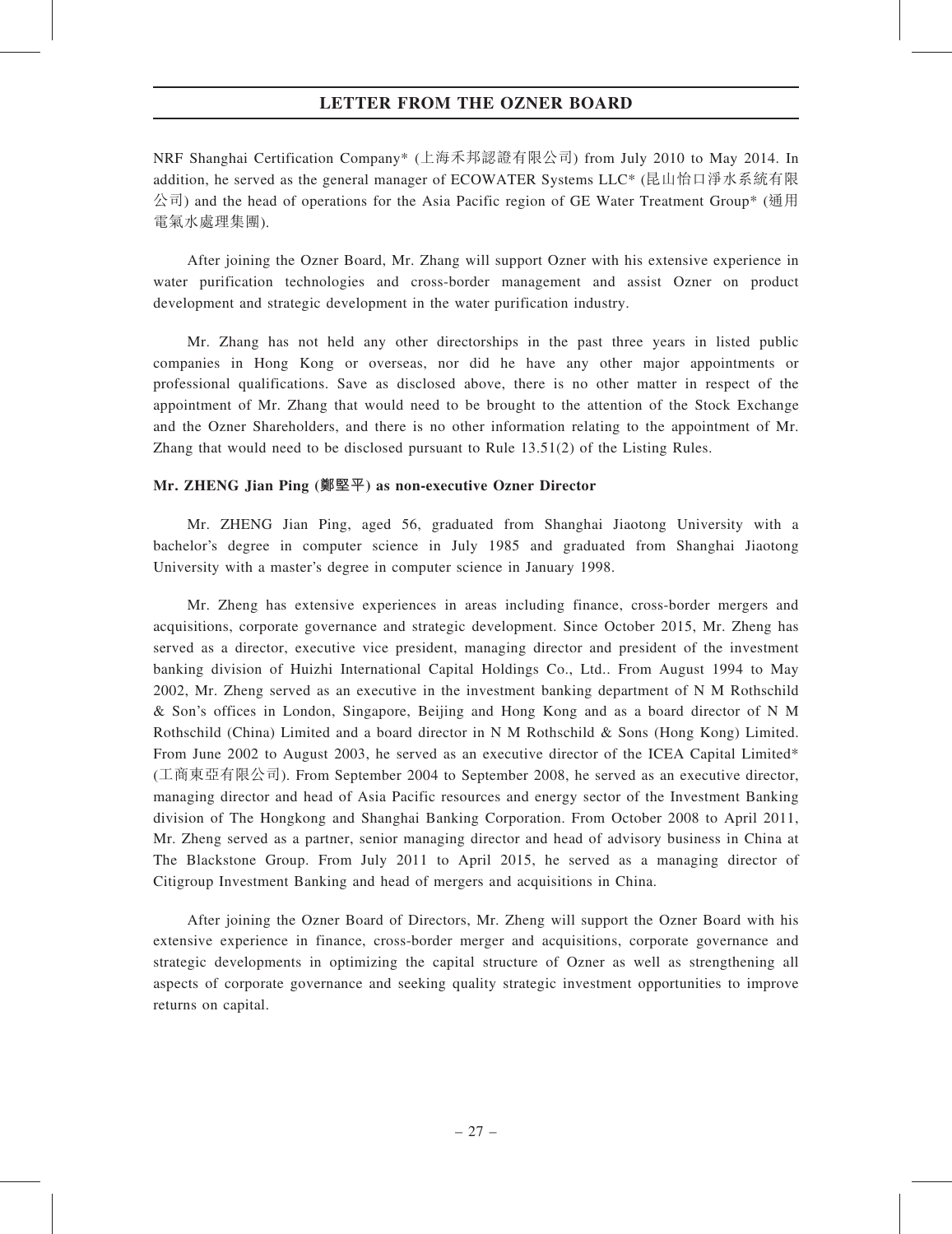Mr. Zheng has not held any other directorships in the past three years in listed public companies in Hong Kong or overseas, nor did he have any other major appointments or professional qualifications. Save as disclosed above, there is no other matter in respect of the appointment of Mr. Zheng that would need to be brought to the attention of the Stock Exchange and the Ozner Shareholders, and there is no other information relating to the appointment of Mr. Zheng that would need to be disclosed pursuant to Rule 13.51(2) of the Listing Rules.

#### INFORMATION ON THE OZNER GROUP

Ozner is incorporated in the Cayman Islands as a company with limited liability, and the issued Ozner Shares are listed on the Stock Exchange. The principal activity of Ozner is investment holding. The Ozner Group is principally engaged in the provision of water purification services and air sanitization services.

On 1 September 2019, Ozner published an announcement in relation to (among other things) the establishment of and capital investment into the Fund and the sale of a 7.12% equity interest in Shaanxi Haoze to the Fund. As at the Latest Practicable Date, the establishment of the Fund had been completed but the sale of the equity interest in Shaanxi Haoze to the Fund had not been completed.

Ozner, through its unique ''lease + service'' business model and positioning as a ''round-theclock safe drinking water solution provider'' (全天候安全飲用水服務解決方案提供商), has established a leading position in the commercial water purification market. According to the Frost & Sullivan Report, the market size of Ozner based on retail sales value was approximately 9.0% in 2018, higher than the combined market size for the 2nd through the 5th runners-up. Ozner has developed an extensive and effective distribution network of more than 7,300 distributors as at 30 June 2019 and its proprietary service network, a key competitive advantage, covers more than 2,300 cities and counties in all provinces of Mainland China as at 30 June 2019. Ozner has been committed to bringing high quality products and services to end users through state-of-the-art purification and Internet of Things technologies. Its water purification manufacturing facility is also one of the largest in China.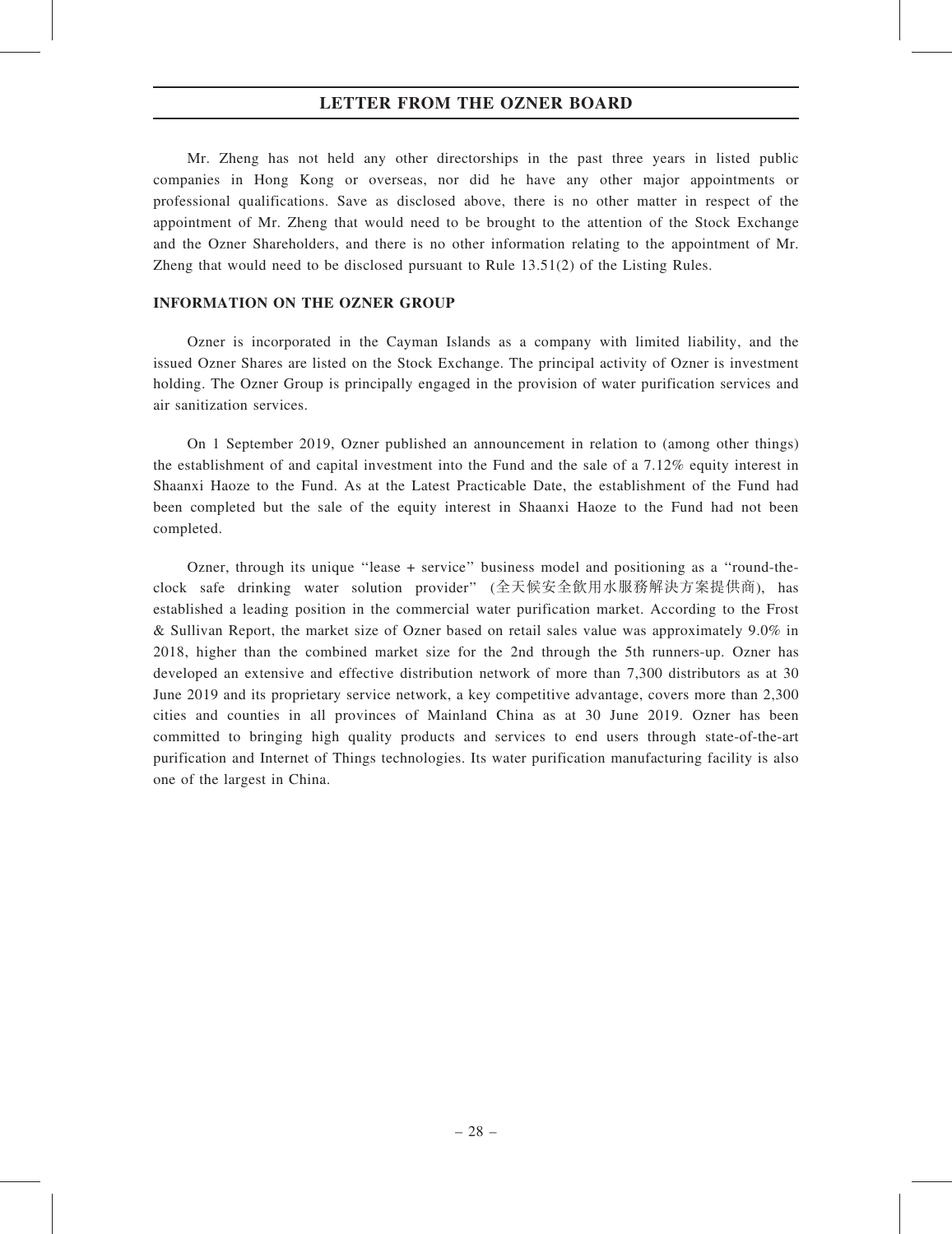As at 31 December 2018, the consolidated audited net asset value of the Ozner Group was RMB3,310,806,000. The consolidated audited net profits before tax and after tax of the Ozner Group for the two years ended 31 December 2018 are set forth below:

|                        | For the year | For the year |
|------------------------|--------------|--------------|
|                        | ended        | ended        |
|                        | 31 December  | 31 December  |
|                        | 2017         | 2018         |
|                        | (RMB'000)    | (RMB'000)    |
| Net profits before tax | 286,088      | 196,016      |
| Net profits after tax  | 240,880      | 134,270      |

#### INFORMATION ON HAIER ELECTRONICS

Haier Corp is the ultimate holding company of Haier Electronics and Haier Electronics' shares are listed on the Stock Exchange. Haier Electronics and its subsidiaries are principally engaged in the research, development, manufacture and wholesale of washing machines and water heaters under Haier Corp brands ("Haier", "Casarte" and "Leader"), and the distribution of home appliance products of Haier Corp in the PRC.

Haier Corp is an urban collectively-owned enterprise. According to the ''Regulation of the People's Republic of China on Urban Collectively-Owned Enterprises'' as amended in February 2016 by the State Council, all the property of an urban collectively-owned enterprise belongs to its working people as a collective, and the body of the employee representatives is its governing body.

Haier Corp is one of the most well-known companies in China and one of the world's leading consumer appliance companies. According to data published by Euromonitor International in January 2019, Haier Electronics has once again been named as the number one major appliances brand in the world. The Haier brand has also topped the global white goods brand rankings for the tenth consecutive year.

In 2019, Haier Electronics completed the acquisition of a 51% equity interest in Qingdao Haishi, a prominent participant in the PRC residential water purification market. This acquisition was the first step for Haier Electronics in its proposed development into a global market leader in the water purification industry. Qingdao Haishi is principally engaged in the research and development and sale of household water purifying products under the ''Haier'' brand. Through the nationwide network of Haier Electronics, Qingdao Haishi sells its products and solutions to customers throughout the PRC. The majority of sales of Qingdao Haishi are currently generated from its household products and services, with less than 3% of its sales generated from customers in the commercial sector (which may also be target customers of Ozner) in the six months ended 30 June 2019. The revenue of Qingdao Haishi generated from the commercial water purification business in 2018 and the first half of 2019 was equivalent to not more than 1% and 2% of the total revenue of the Ozner Group in the same period, respectively. In the first half of 2019, Qingdao Haishi was ranked third in terms of market share based on its sales of household water purification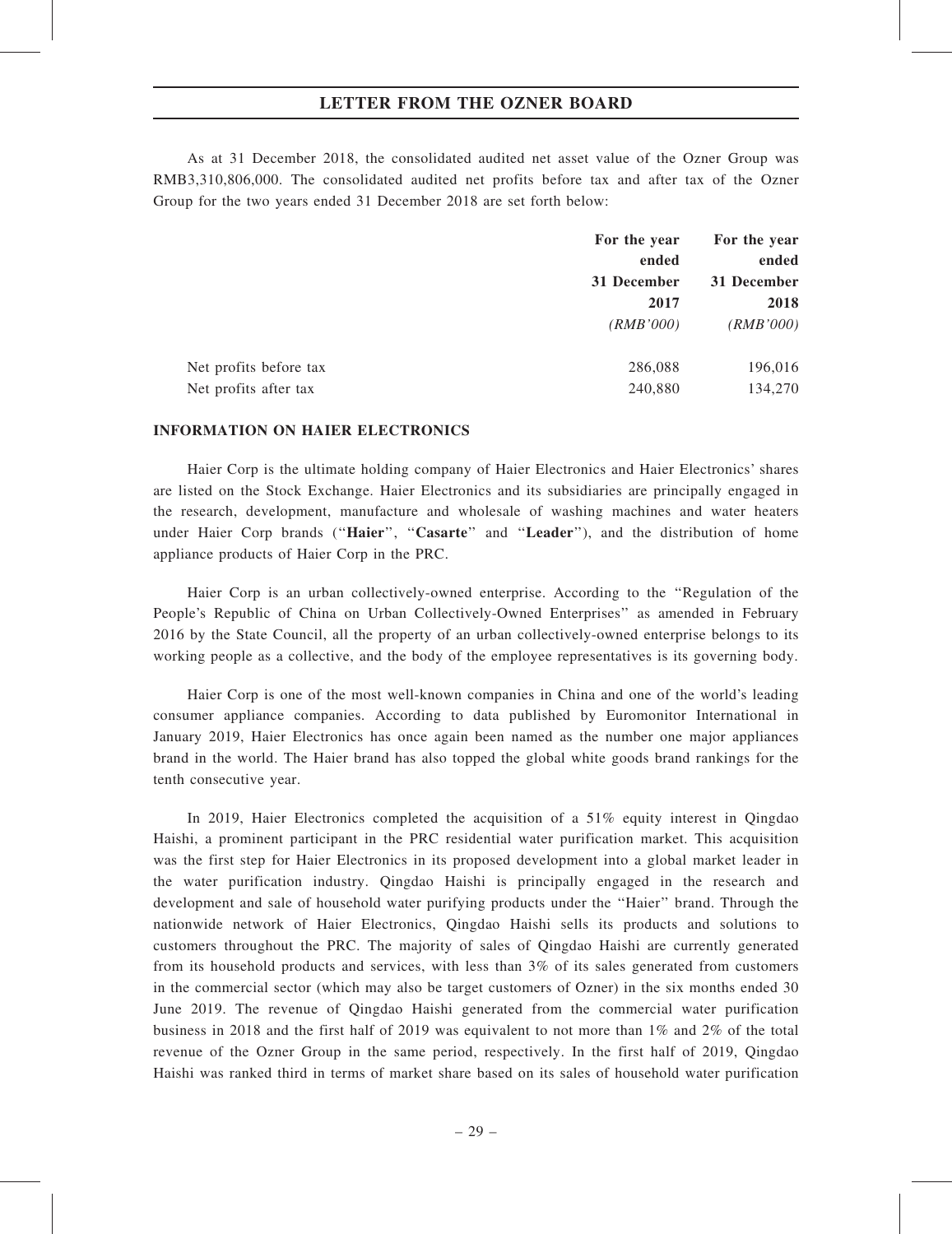products. It is believed that the Transaction will bring in complementary benefits to both Qingdao Haishi and Ozner, and strong synergies between the two businesses may be achieved to further enlarge the offering of Haier Electronics' water purification business.

## EQUITY FUND RAISING ACTIVITY OF OZNER IN THE PAST 12 MONTHS

Save for the issue of the 2018 CB, Ozner did not carry out any equity fund-raising activities during the 12 months immediately preceding the date of the Joint Announcement.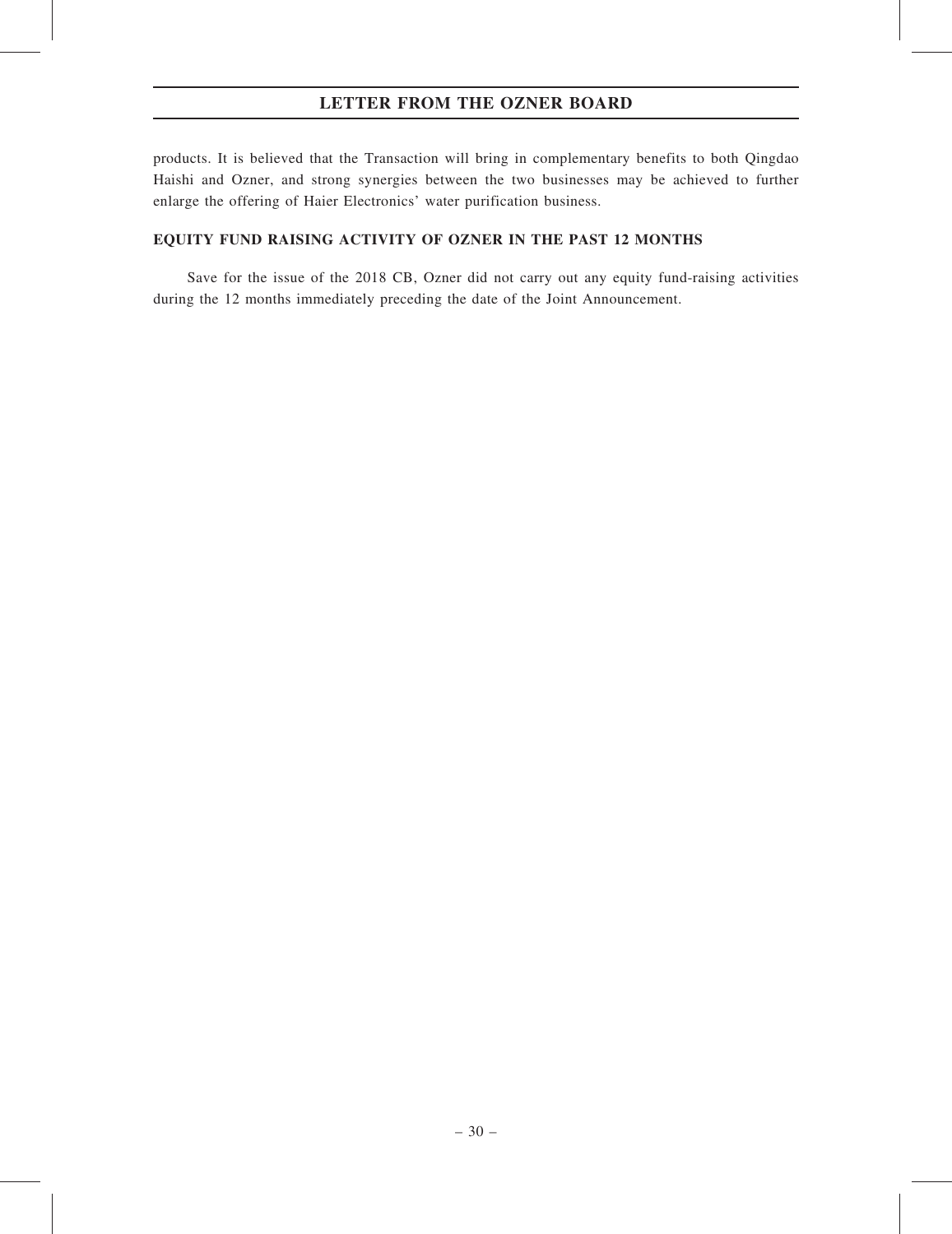#### EFFECT OF THE SUBSCRIPTION ON THE SHAREHOLDING STRUCTURE OF OZNER

The shareholding structure of Ozner as at the Latest Practicable Date and immediately after Closing (assuming that there is no change in the issued share capital of Ozner other than the allotment and issue of the Subscription Shares before Closing) is as follows:

| As at                                                    |                             |                    |                                  |                    |
|----------------------------------------------------------|-----------------------------|--------------------|----------------------------------|--------------------|
| <b>Ozner Shareholders</b>                                | the Latest Practicable Date |                    | <b>Immediately after Closing</b> |                    |
|                                                          | Number of                   |                    | Number of                        |                    |
|                                                          | Ozner Shares                | Approx. $\%^{(6)}$ | Ozner Shares                     | Approx. $\%^{(6)}$ |
| <b>Subscriber Concert Group</b>                          |                             |                    |                                  |                    |
| The Subscriber                                           |                             |                    | 1,599,248,963                    | 42.86              |
| SAIF Partners IV L.P. <sup>(1)(7)</sup>                  | 334,857,000                 | 15.70              | 334,857,000                      | 8.97               |
| Mr. Xiao and related parties <sup><math>(2)</math></sup> |                             |                    |                                  |                    |
| Mr. Xiao $(3)$                                           | 4,198,000                   | 0.20               | 4,198,000                        | 0.11               |
| Baida Holdings Limited <sup>(3)</sup>                    | 341,820,000                 | 16.03              | 341,820,000                      | 9.16               |
| Lion Rise Holdings                                       |                             |                    |                                  |                    |
| Limited $(3)$                                            | 62,182,200                  | 2.92               | 62,182,200                       | 1.67               |
| Glorious Shine Holdings                                  |                             |                    |                                  |                    |
| Limited $(3)$                                            | 382,847,950                 | 17.95              | 382,847,950                      | 10.26              |
| Subtotal                                                 | 791,048,150                 | 37.10              | 791,048,150                      | 21.20              |
| Subtotal                                                 | 1,125,905,150               | 52.80              | 2,725,154,113                    | 73.03              |
| <b>Ozner Directors</b>                                   |                             |                    |                                  |                    |
| (other than Mr. Xiao)                                    |                             |                    |                                  |                    |
| LI Honggao                                               | 420,096                     | 0.02               | 420,096                          | 0.01               |
| TAN Jibin                                                | 385,900                     | 0.02               | 385,900                          | 0.01               |
| WANG Yonghui                                             | 416,472                     | 0.02               | 416,472                          | 0.01               |
| ZHOU Guanxuan                                            | 38,388                      | 0.00               | 38,388                           | 0.00               |
| Other Ozner Shareholders <sup>(7)</sup>                  |                             |                    |                                  |                    |
| China Innovative Capital                                 |                             |                    |                                  |                    |
| Management Co., Ltd <sup>(4)</sup>                       | 271,662,200                 | 12.74              | 271,662,200                      | 7.28               |
| Ares FW Holdings, L.P.                                   | 187,166,800                 | 8.78               | 187,166,800                      | 5.02               |
| Watercube Holdings, L.L.C. <sup>(5)</sup>                | 139,006,800                 | 6.52               | 139,006,800                      | 3.73               |
| <b>Others</b>                                            | 407,330,144                 | <u>19.10</u>       | 407,330,144                      | 10.92              |
| Total                                                    | 2,132,331,950               | 100.00             | 3,731,580,913                    | 100.00             |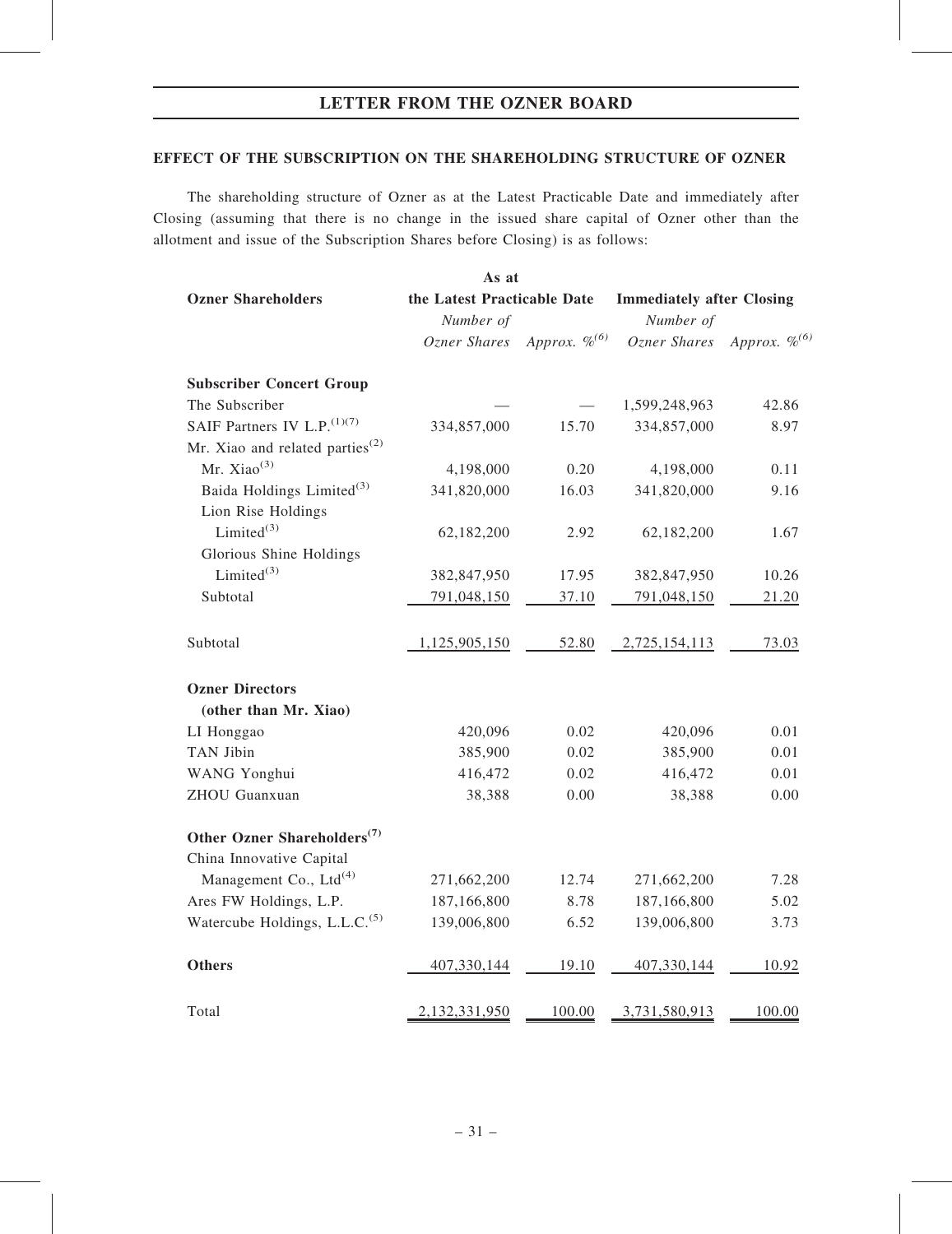#### Notes:

- (1) SAIF Partners IV L.P. is presumed to be acting in concert with the Subscriber under classes (1) and (2) of the definition of "acting in concert" in the Takeovers Code by virtue of the fact that Mr. Andrew Y. Yan, a nonexecutive director of Haier Electronics' controlling shareholder, Haier Smart Home Co., Ltd, indirectly controls SAIF Partners IV L.P. and controls 天津賽富盛元投資管理中心(有限合夥) (Tianjin SAIF Shengyuan Investment Management Center L.P.\*), which is an associated company (as defined in the Takeovers Code) of Haier Electronics.
- (2) Following Closing, the Subscriber will be presumed to be acting in concert with Mr. Xiao under class (1) of the definition of ''acting in concert'' in the Takeovers Code by virtue of each of them holding 20% or more of the issued share capital of Ozner.
- (3) Baida Holdings Limited, Lion Rise Holdings Limited and Glorious Shine Holdings Limited are wholly-owned by Baida Capital Limited, Lion Rise Capital Limited and Glorious Shine Capital Limited under the Xiao Family I Trust, the Xiao Family II Trust and the Xiao Family III Trust, respectively. Each of the Xiao Family I Trust, the Xiao Family II Trust and the Xiao Family III Trust is a discretionary trust established by Mr. Xiao (as the settlor) and the discretionary beneficiaries of which include Mr. Xiao and certain of his family members.
- (4) These 271,662,200 Ozner Shares represent 82,806,000 Ozner Shares held by Chongqing Innovative Investment Co., Ltd and 188,856,200 Ozner Shares held by Hong Kong China Innovative Capital Management Co., Ltd. Chongqing Innovative Investment Co., Ltd and Hong Kong China Innovative Capital Management Co., Ltd. are wholly-owned subsidiaries of China Innovative Capital Management Co., Ltd. In addition, Chongqing Innovative Investment Co., Ltd is the general partner of Chongqing Zhongxinrongbang Investment Centre (Limited Partnership). Chongqing Zhongxinrongbang Investment Centre (Limited Partnership) is interested in the 2015 CB which can be converted to a maximum number of 247,329,788 Ozner Shares to be issued by Ozner.
- (5) Watercube Holdings, L.L.C. is a limited liability company organized under the laws of Delaware. GS Direct, L.L.C., a limited liability company organized under the laws of Delaware, is the managing member of Watercube Holdings L.L.C. and owns 80.1% of the voting interest in Watercube Holdings L.L.C.. Goldman, Sachs & Co., a limited partnership organized under the laws of New York, is the managing member of GS Direct, L.L.C. The Goldman, Sachs & Co. L.L.C., a limited liability company organized under the laws of Delaware, is the general partner of Goldman, Sachs & Co. The Goldman Sachs Group, Inc., a corporation organized under the laws of Delaware, holds (i) 100% voting interests of The Goldman, Sachs & Co. L.L.C.; (ii) 99.8% voting interests of Goldman, Sachs & Co.; and (iii) 100% non-voting interests of GS Direct, L.L.C. The Goldman Sachs Group, Inc. is listed on the New York Stock Exchange. Accordingly, each of GS Direct, L.L.C., Goldman, Sachs & Co., The Goldman, Sachs & Co. L.L.C. and The Goldman Sachs Group, Inc. is deemed to be interested in the 139,006,800 Ozner Shares held by Watercube Holdings, L.L.C..
- (6) The percentage figures have been subject to rounding adjustments. Accordingly, figures shown in totals may not be an arithmetic aggregation of the figures preceding them.
- (7) So far as Ozner is aware, following Closing each of SAIF Partners IV L.P. and the other Ozner Shareholders will be considered members of the public for purposes of the Listing Rules.

## IMPLICATIONS UNDER THE TAKEOVERS CODE

As at the Latest Practicable Date, the Subscriber was not interested in any Ozner Shares and the Subscriber Concert Group (comprising as at the Latest Practicable Date the Subscriber and SAIF Partners IV L.P.) was interested in 334,857,000 Ozner Shares, representing approximately 15.7% of the total issued share capital of Ozner. SAIF Partners IV L.P. is presumed to be acting in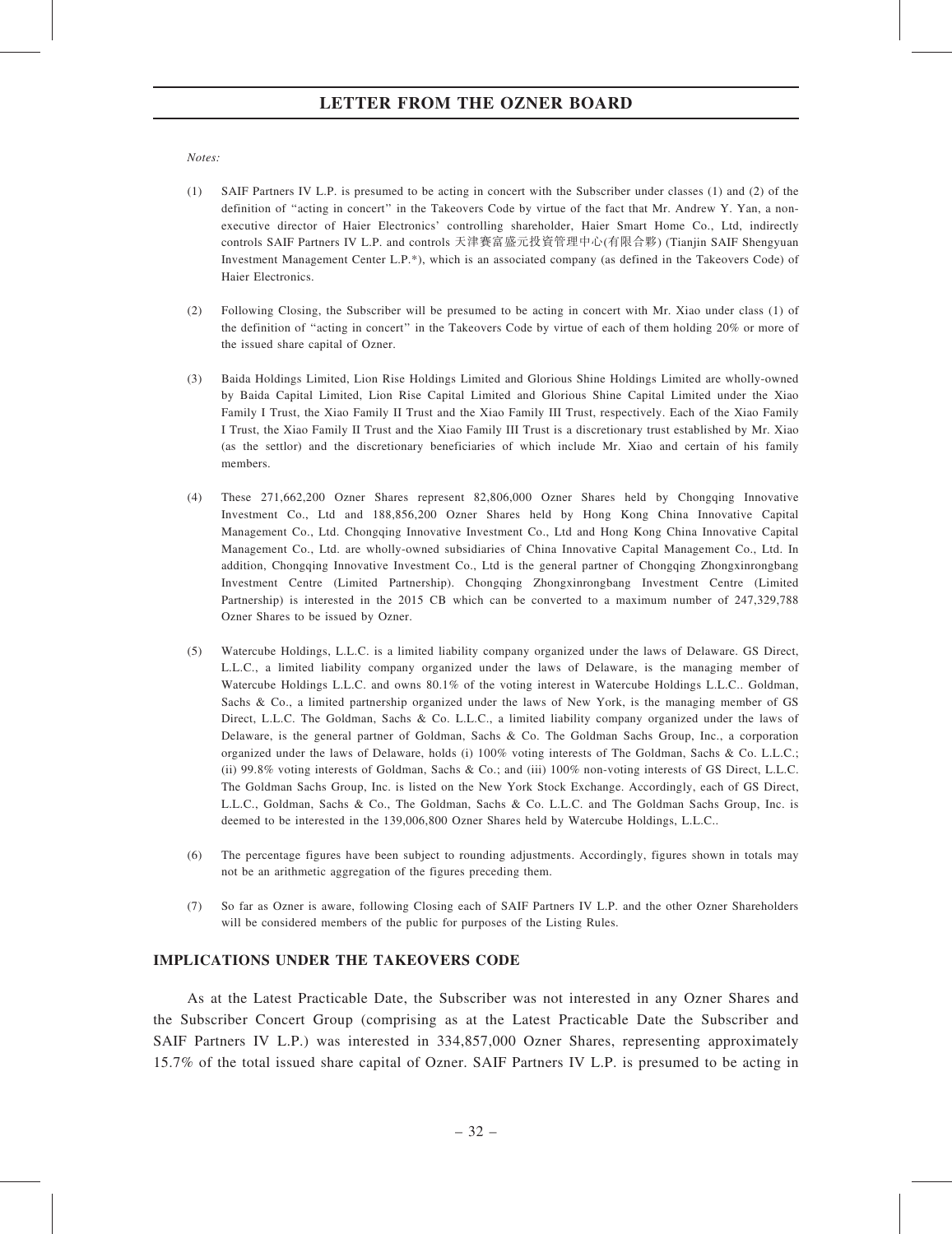concert with the Subscriber under classes (1) and (2) of the definition of ''acting in concert'' in the Takeovers Code by virtue of the fact that Mr. Andrew Y. Yan, a non-executive director of Haier Electronics' controlling shareholder, Haier Smart Home Co., Ltd, indirectly controls SAIF Partners IV L.P. and controls 天津賽富盛元投資管理中心(有限合夥) (Tianjin SAIF Shengyuan Investment Management Center L.P.\*), which is an associated company (as defined in the Takeovers Code) of Haier Electronics.

Immediately after Closing, the Subscriber and the Subscriber Concert Group (comprising at that time the Subscriber, SAIF Partners IV L.P. and Mr. Xiao and his related parties) will be interested in 1,599,248,963 Ozner Shares and 2,725,154,113 Ozner Shares, respectively, representing approximately 42.9% and 73.0% respectively of the issued share capital of Ozner as enlarged by the allotment and issue of the Subscription Shares (assuming that there is no change in the issued share capital of Ozner other than the allotment and issue of the Subscription Shares before Closing). Following Closing, the Subscriber will be presumed to be acting in concert with Mr. Xiao under class (1) of the definition of ''acting in concert'' in the Takeovers Code by virtue of each of them holding 20% or more of the issued share capital of Ozner.

Under Rule 26.1 of the Takeovers Code, the acquisition of 30% or more of the voting rights in Ozner by the Subscriber (or the Subscriber Concert Group) would trigger an obligation on the Subscriber (or the Subscriber Concert Group) to make a mandatory general offer for all the issued Ozner Shares and other securities of Ozner (other than those already owned or agreed to be acquired by the Subscriber Concert Group), unless the Whitewash Waiver is granted by the Executive. An application was made to the Executive for the Whitewash Waiver pursuant to Note 1 on dispensations from Rule 26 of the Takeovers Code. The Whitewash Waiver, if granted by the Executive, would be subject to, among other things, the approval by at least 75% of the votes cast by Ozner Independent Shareholders at the Ozner EGM by way of poll.

If the Whitewash Waiver is approved by the Ozner Independent Shareholders and Closing occurs, the Subscriber will hold between 30% and 50% of the voting rights in Ozner and the Subscriber Concert Group will hold more than 50% of the voting rights in Ozner. Accordingly:

- (a) the Subscriber Concert Group may increase its collective shareholding in Ozner without incurring any further obligation under Rule 26 of the Takeovers Code to make a mandatory general offer for all the issued Ozner Shares and to make an appropriate offer under Rule 13 of the Takeovers Code for the other securities of Ozner (in each case other than those already owned or agreed to be acquired by the Subscriber Concert Group); but
- (b) the Subscriber may be subject to the  $2\%$  "creeper rule" under Rule 26.1(c) of, and Note 6 to Rule 26.1, the Takeovers Code. Accordingly if the Subscriber acquires additional voting rights and such acquisition has the effect of increasing its holding of voting rights in Ozner by more than 2% from the lowest collective percentage holding of the Subscriber in the 12-month period ending on and inclusive of the date of the relevant acquisition, the Subscriber may trigger an obligation to make a mandatory general offer for all the issued Ozner Shares and other securities of Ozner (other than those already owned or agreed to be acquired by the Subscriber Concert Group).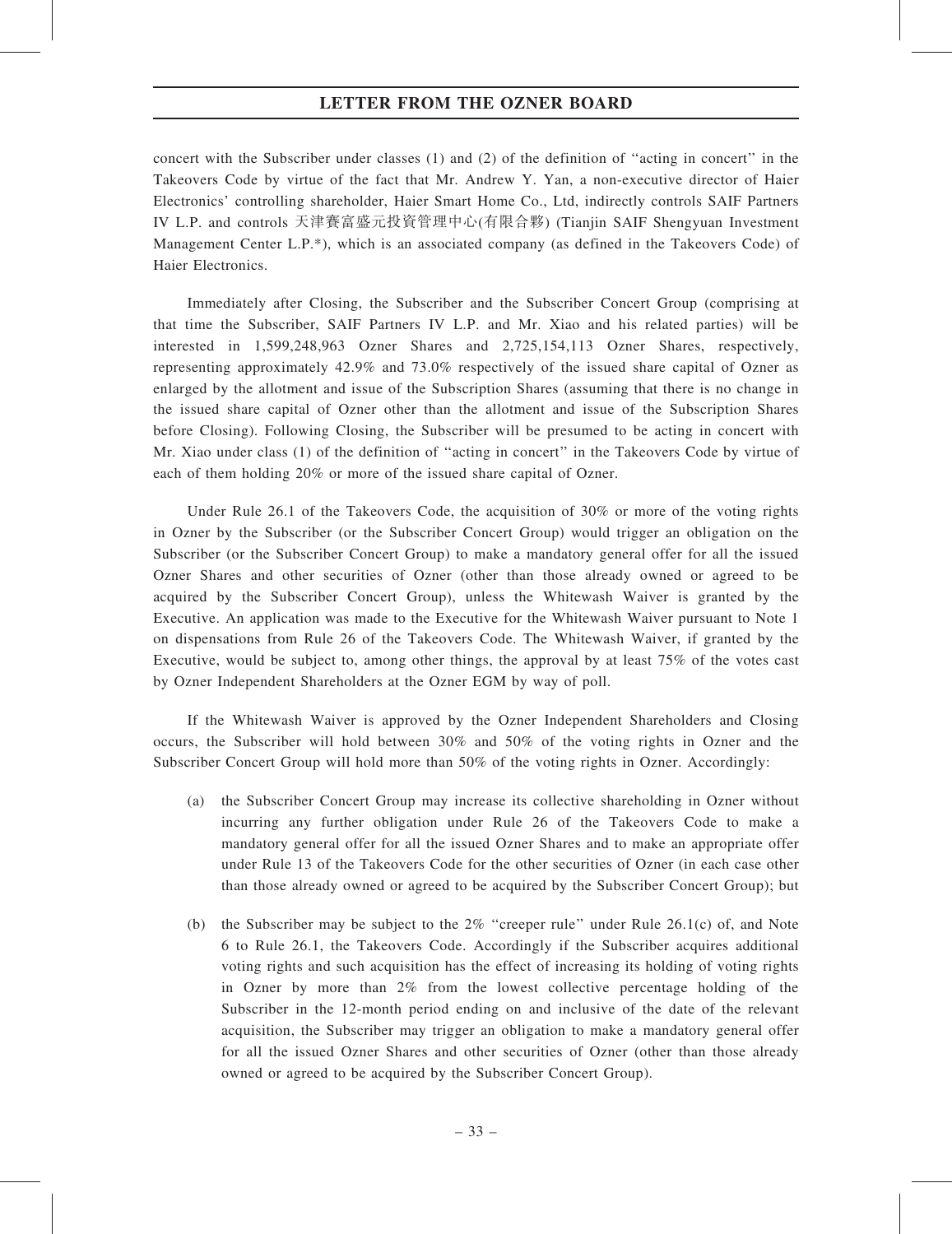As at the Latest Practicable Date, neither Ozner nor Haier Electronics believed that the Subscription gives rise to any concerns in relation to compliance with other applicable rules or regulations (including the Listing Rules). If a concern should arise after the release of this circular, Ozner and Haier Electronics will endeavour to resolve the matter to the satisfaction of the relevant authority as soon as possible. Ozner and Haier Electronics note that the Executive may not grant the Whitewash Waiver if the Subscription does not comply with other applicable rules and regulations.

The Executive may or may not grant the Whitewash Waiver and, if granted, the Whitewash Waiver will be subject to approval by at least 75% of the votes cast by Ozner Independent Shareholders (either in person or by proxy) at the Ozner EGM. In the event that the Whitewash Waiver is not granted or not approved by at least 75% of the votes cast by Ozner Independent Shareholders at the Ozner EGM, Haier Electronics may, in its sole discretion and if it is ready to make the Possible Offer, elect to waive the relevant Conditions and proceed with the Subscription in the absence of the Whitewash Waiver. In that case, the Subscriber will make the Possible Offer in compliance with the Takeovers Code. Relevant announcement(s) will be made by Ozner and Haier Electronics in compliance with the Listing Rules and the Takeovers Code as and when appropriate.

#### Special Deal

As each Ozner Shareholder holding 5% or more of Ozner's issued share capital immediately following Closing (except for the Subscriber) shall be entitled to nominate a person as a member of the Strategic Committee, the Strategic Committee Establishment is considered by the Executive to be a special deal under Rule 25 of the Takeovers Code.

An application has been made to the Executive for consent for the Strategic Committee Establishment under Rule 25 of the Takeovers Code. Such consent, if granted, is expected to be subject to (i) an opinion being given by the Independent Financial Adviser appointed by the Ozner Board that the terms of the Strategic Committee Establishment are fair and reasonable and (ii) approval of the Strategic Committee Establishment by the Ozner Independent Shareholders at the Ozner EGM. In the event that the Executive does not consent to the Strategic Committee Establishment, the Independent Financial Adviser opines that the terms of the Strategic Committee Establishment are not fair and reasonable, or the Strategic Committee Establishment is not approved by the Ozner Independent Shareholders at the Ozner EGM, and assuming that all the Conditions are satisfied or waived (as applicable), Ozner and Haier Electronics will proceed with the Subscription in the absence of the Strategic Committee Establishment.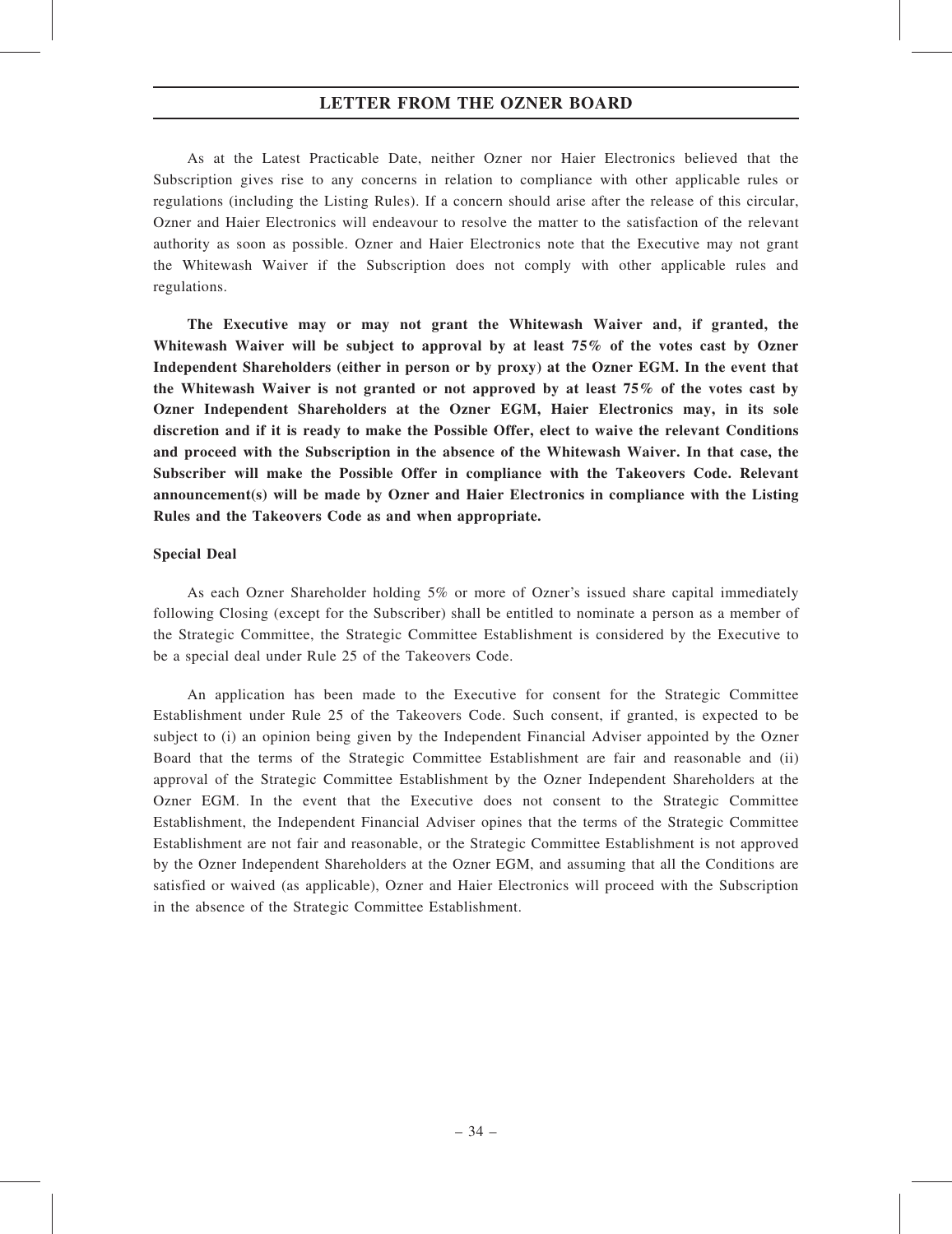### LETTER FROM THE OZNER BOARD

# OZNER INDEPENDENT BOARD COMMITTEE AND INDEPENDENT FINANCIAL ADVISER

Pursuant to the Takeovers Code, the Ozner Independent Board Committee comprising Mr. LAU Tze Cheung Stanley, Dr. BAO Jiming, Dr. CHAN Yuk Sing Gilbert and Mr. GU Jiuchuan, being all the independent non-executive Ozner Directors, has been established to advise the Ozner Independent Shareholders in relation to the Subscription, the Specific Mandate, the Whitewash Waiver and the Strategic Committee Establishment.

SAIF Partners IV L.P. is presumed to be acting in concert with the Subscriber under classes (1) and (2) of the definition of ''acting in concert'' in the Takeovers Code. Further, each of China Innovative Capital Management Co., Ltd and Ares FW Holdings, L.P. is considered by the Executive to be interested in the Subscription, the Whitewash Waiver and the Strategic Committee Establishment for the purpose of the Takeovers Code, as each of them will hold 5% or more of Ozner's issued share capital immediately following Closing (assuming there are no changes to their shareholdings prior to Closing) and will therefore be entitled to nominate persons as members of the Strategic Committee. Accordingly, the non-executive Ozner Directors who are associated with SAIF Partners IV L.P., China Innovative Capital Management Co., Ltd and Ares FW Holdings, L.P. respectively, namely Mr. WANG Duo, Ms. GUI Songlei and Ms. SUI Wei, are not members of the Ozner Independent Board Committee.

Somerley Capital Limited has been appointed, with the approval of the Ozner Independent Board Committee, as the Independent Financial Adviser to advise the Ozner Independent Board Committee and the Ozner Independent Shareholders in relation to the Subscription, the Specific Mandate, the Whitewash Waiver and the Strategic Committee Establishment.

### OZNER EGM

A notice convening the Ozner EGM to be held at Unit 502–503a, Level 5, Core C, Cyberport 3, 100 Cyberport Road, Pok Fu Lam, Hong Kong on Tuesday, 7 January 2020 at 9:00 a.m. is set out on pages 104 to 107 of this circular. A form of proxy for use at the Ozner EGM is also enclosed. Such form of proxy is also published on the websites of the Stock Exchange (www.hkexnews.hk) and Ozner (www.ozner.net). Whether or not you are able to attend the Ozner EGM, you are requested to complete the form of proxy in accordance with the instructions printed thereon and return it to the branch share registrar of Ozner in Hong Kong, Computershare Hong Kong Investor Services Limited, at Shops 1712–1716, 17th Floor, Hopewell Centre, 183 Queen's Road East, Wanchai, Hong Kong as soon as possible but in any event not less than 48 hours before the time appointed for the holding of the Ozner EGM or any adjournment thereof. Completion and return of the form of proxy will not preclude Ozner Shareholders from attending and voting at the Ozner EGM.

The Ozner EGM will be held to consider and, if thought fit, pass resolutions to approve, among other things: (i) the Subscription; (ii) the Specific Mandate for the allotment and issue of the Subscription Shares; (iii) the Whitewash Waiver; (iv) the Strategic Committee Establishment; and (v) the appointment of the Subscriber Directors. The resolutions in relation to the Subscription, the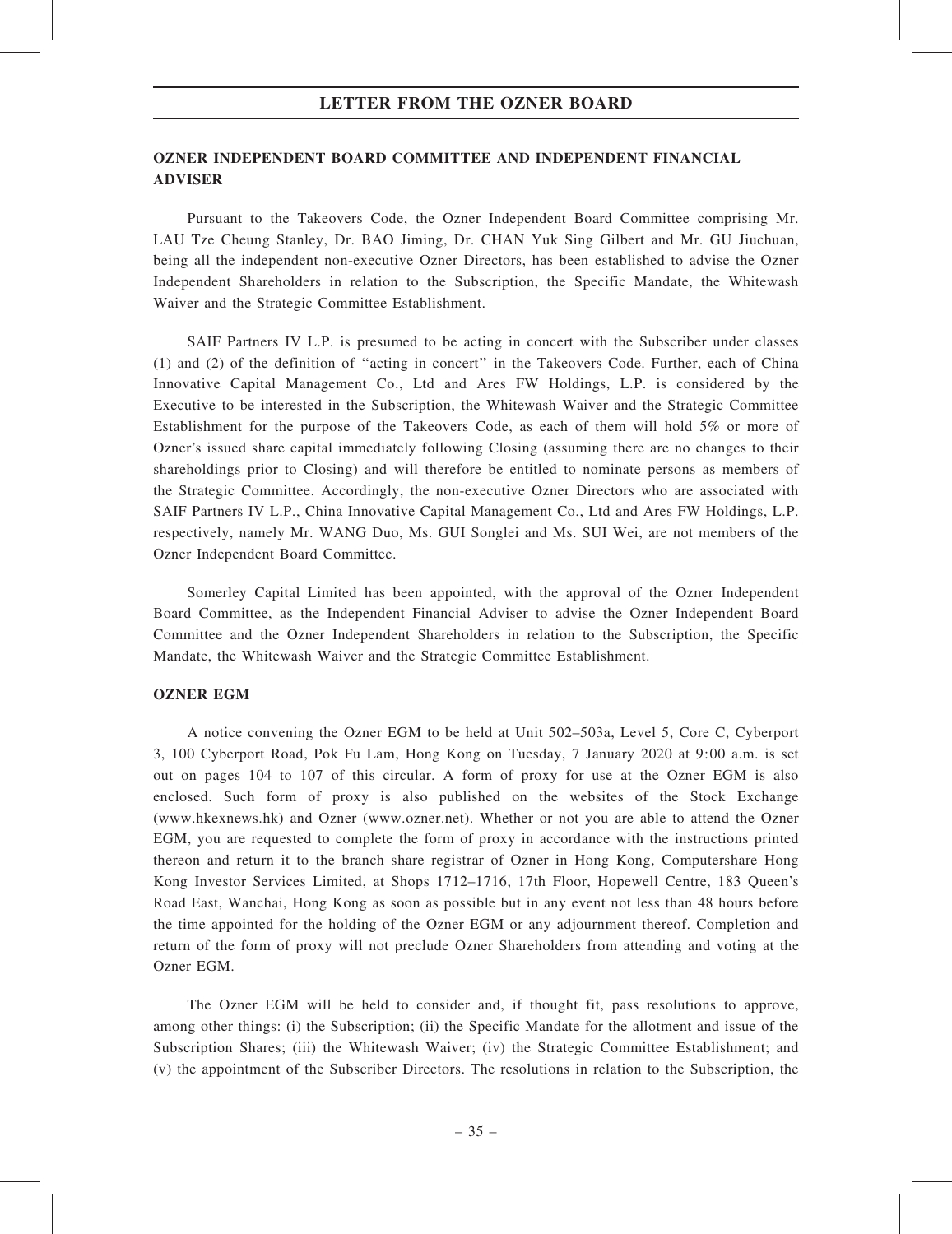### LETTER FROM THE OZNER BOARD

Specific Mandate, the Whitewash Waiver and the Strategic Committee Establishment will be proposed to the Ozner Independent Shareholders and be voted on by way of poll in accordance with the Takeovers Code. Separate resolutions in relation to the Subscription and the Specific Mandate, as well as in relation to the appointment of the Subscriber Directors, will be proposed to such Ozner Shareholders as are permitted to vote under the Listing Rules or by the Stock Exchange and be voted on by way of poll in accordance with the Listing Rules.

As at the Latest Practicable Date, save as follows, no Ozner Shareholder had a material interest in or was otherwise interested in or involved in the Subscription, the Specific Mandate, the Whitewash Waiver, the Strategic Committee Establishment or the appointment of the Subscriber Directors and therefore no Ozner Shareholder is required to abstain from voting on resolutions in relation to these matters at the Ozner EGM.

Each of SAIF Partners IV L.P. (which is presumed to be acting in concert with the Subscriber under classes (1) and (2) of the definition of ''acting in concert'' in the Takeovers Code), China Innovative Capital Management Co., Ltd and Ares FW Holdings, L.P. is considered by the Executive to be interested in the Subscription, the Whitewash Waiver and the Strategic Committee Establishment for the purpose of the Takeovers Code, as each of them will hold 5% or more of Ozner's issued share capital immediately following Closing (assuming there are no changes to their shareholdings prior to Closing) and will therefore be entitled to nominate persons as members of the Strategic Committee. Therefore, each of SAIF Partners IV L.P., China Innovative Capital Management Co., Ltd and Ares FW Holdings, L.P. will abstain from voting on the relevant resolutions to be proposed to the Ozner Independent Shareholders in relation to the Subscription, the Specific Mandate, the Whitewash Waiver and the Strategic Committee Establishment in accordance with the Takeovers Code.

Further, since Mr. Xiao, Mr. Tan Jibin, Mr. Li Honggao, and Mr. Wang Yonghui (each of whom is an executive Ozner Director and an Ozner Shareholder) have been involved in the discussions and negotiations with Haier Electronics in relation to the Subscription on behalf of Ozner, they are considered by the Executive to be involved in the Subscription for purposes of the Takeovers Code. Therefore, each of Mr. Xiao and his related parties (namely, Baida Holdings Limited, Lion Rise Holdings Limited and Glorious Shine Holdings Limited), Mr. Wang Yonghui, Mr. Tan Jibin and Mr. Li Honggao will abstain from voting on the relevant resolutions to be proposed to the Ozner Independent Shareholders in relation to the Subscription, the Specific Mandate, the Whitewash Waiver and the Strategic Committee Establishment in accordance with the Takeovers Code.

Watercube Holdings L.L.C. does not propose to vote on the resolutions to be proposed to the Ozner Independent Shareholders in relation to the Subscription, the Specific Mandate, the Whitewash Waiver and the Strategic Committee Establishment in accordance with the Takeovers Code given that it is in the same group of companies as Goldman Sachs (Asia) L.L.C. (the financial adviser to Ozner in connection with the Subscription).

An announcement on the results of the Ozner EGM will be made by Ozner following the Ozner EGM in accordance with the Listing Rules and the Takeovers Code.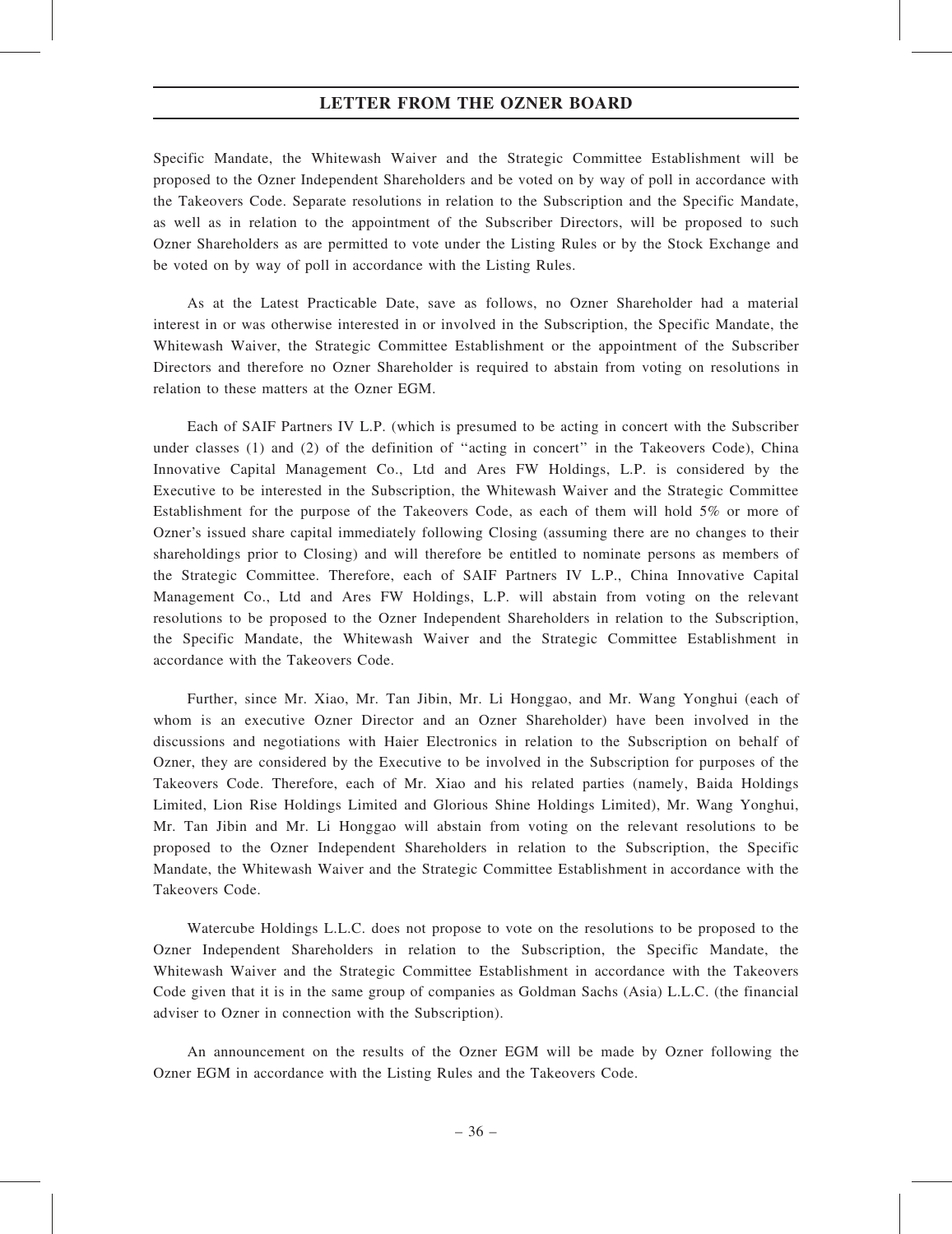### LETTER FROM THE OZNER BOARD

The Subscription is subject to the fulfilment and/or waiver (as applicable) of the Conditions, including approval of the Subscription, the Specific Mandate and the Whitewash Waiver by the Ozner Shareholders (or the Ozner Independent Shareholders, as applicable) at the Ozner EGM and the granting of the Whitewash Waiver by the Executive. As such, the Subscription may or may not proceed to Closing. Ozner Shareholders and potential investors are advised to exercise caution when dealing in the Haier Electronics Shares and Ozner Shares, and are recommended to consult their professional advisers if they are in any doubt about their position and as to actions that they should take.

#### RECOMMENDATIONS

Taking into consideration the potential benefits of the Transaction, the Ozner Directors (including the members of the Ozner Independent Board Committee after taking into account the advice of the Independent Financial Adviser as to fairness and reasonableness of the terms of the Subscription, the Specific Mandate, the Whitewash Waiver and the Strategic Committee Establishment) consider that the terms of the Subscription Agreement are fair and reasonable, and entering into the Transaction and appointing the Subscriber Directors would be in the interests of Ozner and the Ozner Shareholders as a whole.

Your attention is drawn to (i) the letter of advice from the Ozner Independent Board Committee to the Ozner Independent Shareholders on the Subscription, the Specific Mandate, the Whitewash Waiver and the Strategic Committee Establishment; and (ii) the letter of advice from the Independent Financial Adviser to the Ozner Independent Board Committee and the Ozner Independent Shareholders in relation to the Subscription, the Specific Mandate, the Whitewash Waiver and the Strategic Committee Establishment. The Ozner Independent Board Committee, after considering the advice of the Independent Financial Adviser, considers that the terms of the Subscription Agreement (including the Subscription pursuant to the Specific Mandate and the Strategic Committee Establishment) are fair and reasonable so far as the Ozner Independent Shareholders are concerned, have been entered into on normal commercial terms and are in the interests of Ozner and the Ozner Shareholders as a whole, and the Whitewash Waiver is fair and reasonable and in the interests of Ozner and the Ozner Shareholders as a whole. Accordingly, the Ozner Independent Board Committee recommends that the Ozner Independent Shareholders vote in favour of the resolutions relating to the Subscription, the Specific Mandate, the Whitewash Waiver and the Strategic Committee Establishment at the Ozner EGM.

#### FURTHER INFORMATION

Your attention is drawn to the information set out in the appendices to this circular and the notice of the Ozner EGM.

> Yours faithfully By order of the Ozner Board Ozner Water International Holding Limited XIAO Shu Chairman and Chief Executive Officer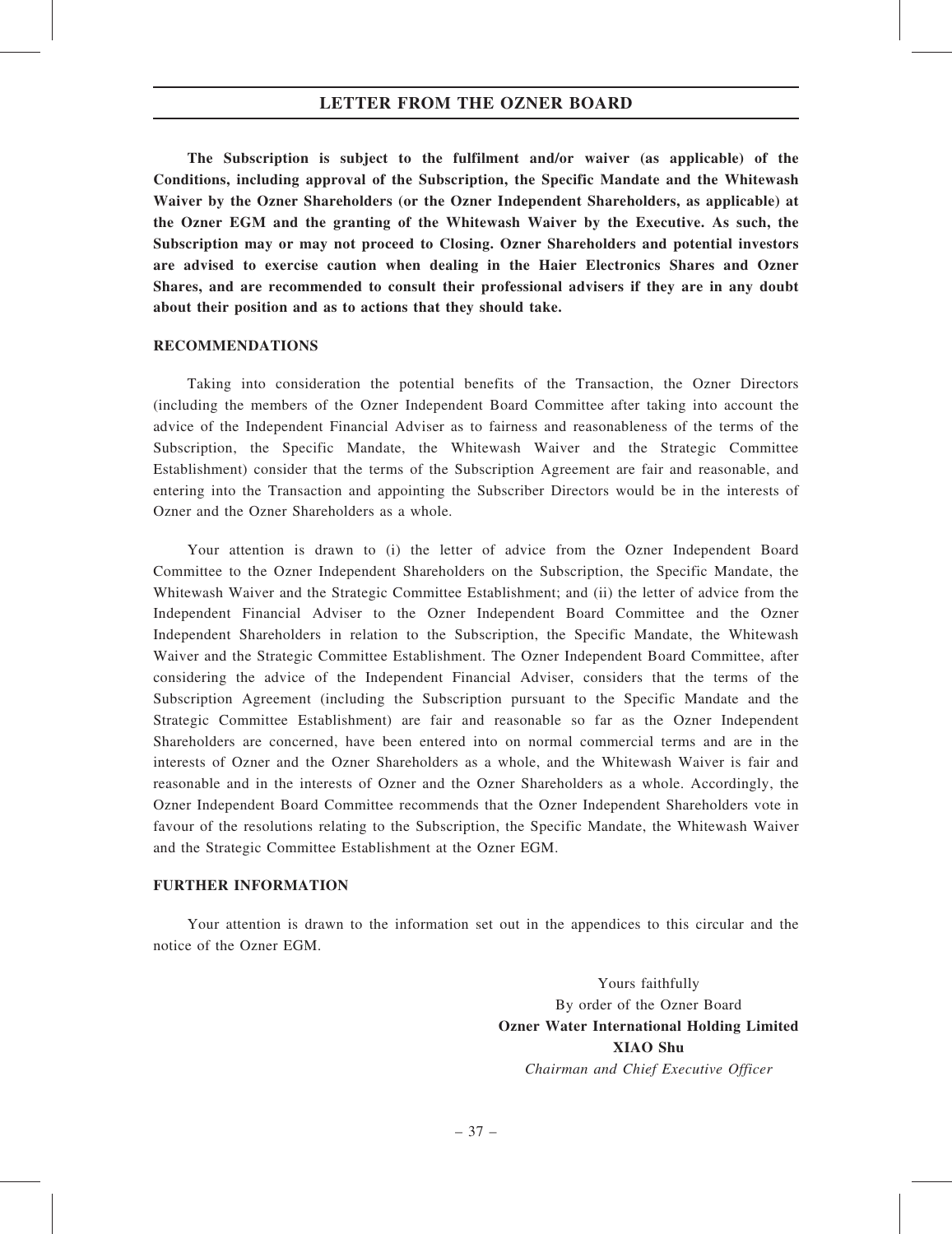## LETTER FROM THE OZNER INDEPENDENT BOARD COMMITTEE

The following is the text of a letter of advice from the Ozner Independent Board Committee setting out its recommendation to the Ozner Independent Shareholders in relation to the Subscription, the Specific Mandate, the Whitewash Waiver and the Strategic Committee Establishment.



# OZNER WATER INTERNATIONAL HOLDING LIMITED

浩 澤 淨 水 國 際 控 股 有 限 公 司

(incorporated in the Cayman Islands with limited liability)

(Stock Code: 2014)

13 December 2019

To the Ozner Independent Shareholders

Dear Sir or Madam

# (1) SUBSCRIPTION FOR NEW OZNER SHARES; AND (2) APPLICATION FOR WHITEWASH WAIVER AND CONSENT FOR SPECIAL DEAL

We refer to the circular dated 13 December 2019 of Ozner (the "Circular") of which this letter forms part. Terms defined in the Circular bear the same meanings in this letter unless the context otherwise requires.

Pursuant to the Takeovers Code, we have been appointed to form the Ozner Independent Board Committee to consider the Subscription, the Specific Mandate, the Whitewash Waiver and the Strategic Committee Establishment (collectively, the ''Proposed Transactions''), to advise the Ozner Independent Shareholders as to whether, in our opinion, the Proposed Transactions are fair and reasonable so far as the Ozner Independent Shareholders are concerned, and to recommend how the Ozner Independent Shareholders should vote regarding the relevant proposed resolutions at the Ozner EGM.

Somerley Capital Limited has been appointed as the independent financial adviser to advise the Ozner Independent Board Committee and the Ozner Independent Shareholders in respect of the Proposed Transactions.

We wish to draw your attention to the letter from the Ozner Board set out on pages 8 to 37 of the Circular which contains, among other things, information on the Proposed Transactions as well as the letter from the Independent Financial Adviser set out on pages 40 to 85 of the Circular which contains its advice in respect of the Proposed Transactions.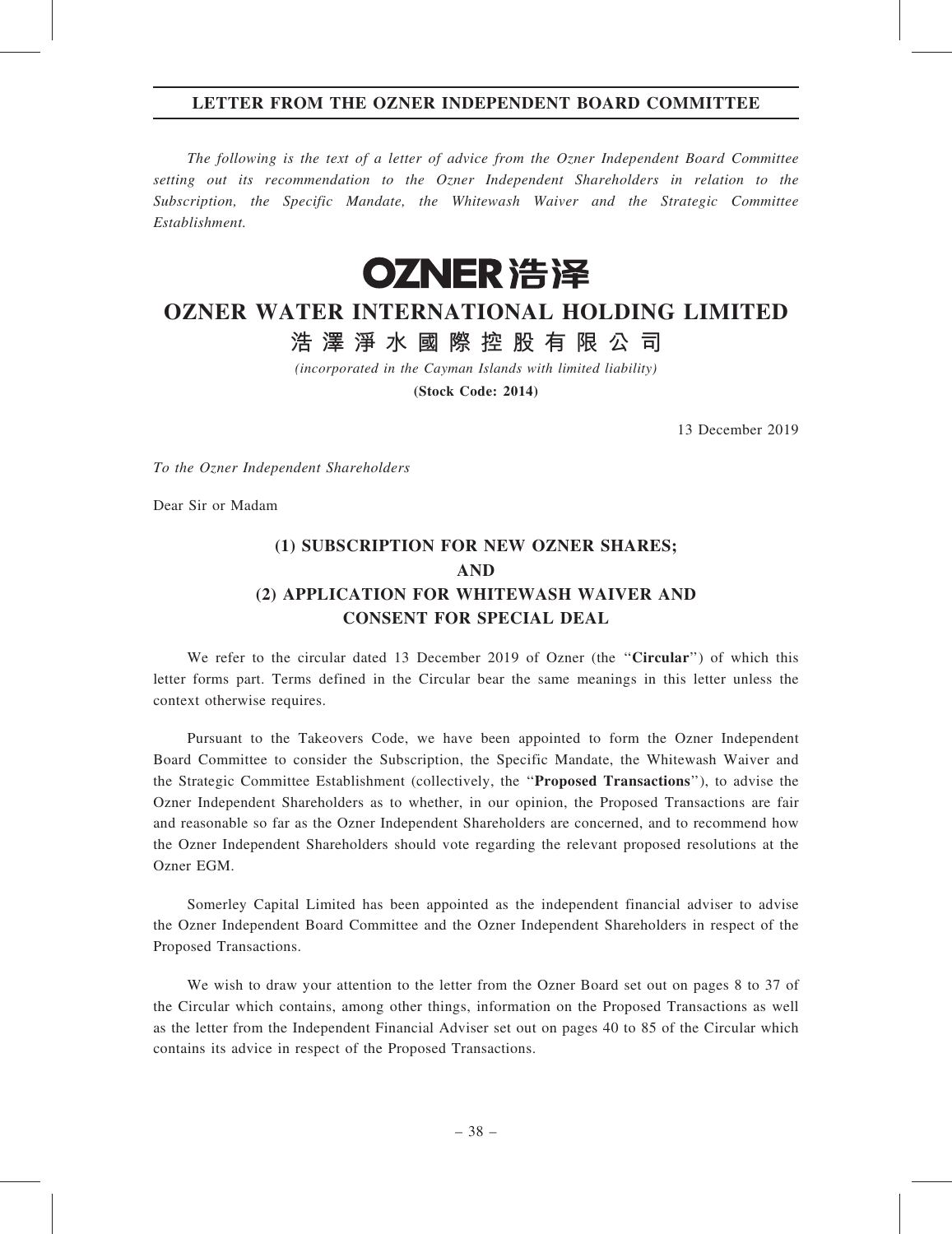# LETTER FROM THE OZNER INDEPENDENT BOARD COMMITTEE

Having considered the terms of the Subscription Agreement and the Whitewash Waiver, the advice of the Independent Financial Adviser as set out in the letter from the Independent Financial Adviser and the principal factors and reasons taken into consideration by it in arriving at its advice, we consider that the terms of the Subscription Agreement (including the Subscription pursuant to the Specific Mandate and the Strategic Committee Establishment) are fair and reasonable so far as the Independent Shareholders are concerned, and have been entered into on normal commercial terms, and are in the interests of Ozner and the Ozner Shareholders as a whole, and the Whitewash Waiver is fair and reasonable and in the interests of Ozner and the Ozner Shareholders as a whole.

Accordingly, we recommend the Ozner Independent Shareholders to vote in favour of the resolutions relating to the Subscription, the Specific Mandate, the Whitewash Waiver and the Strategic Committee Establishment at the Ozner EGM.

> Yours faithfully, For and on behalf of the Ozner Independent Board Committee

### Ozner Water International Holding Limited

| Mr. LAU Tze Cheung | Dr. BAO        | Mr. GU                | Dr. CHAN Yuk Sing |
|--------------------|----------------|-----------------------|-------------------|
| <b>Stanley</b>     | <b>Jiming</b>  | <b>Jiuchuan</b>       | <b>Gilbert</b>    |
| Independent        | Independent    | Independent           | Independent       |
| non-executive      | non-executive  | non-executive         | non-executive     |
| Ozner Director     | Ozner Director | <i>Ozner Director</i> | Ozner Director    |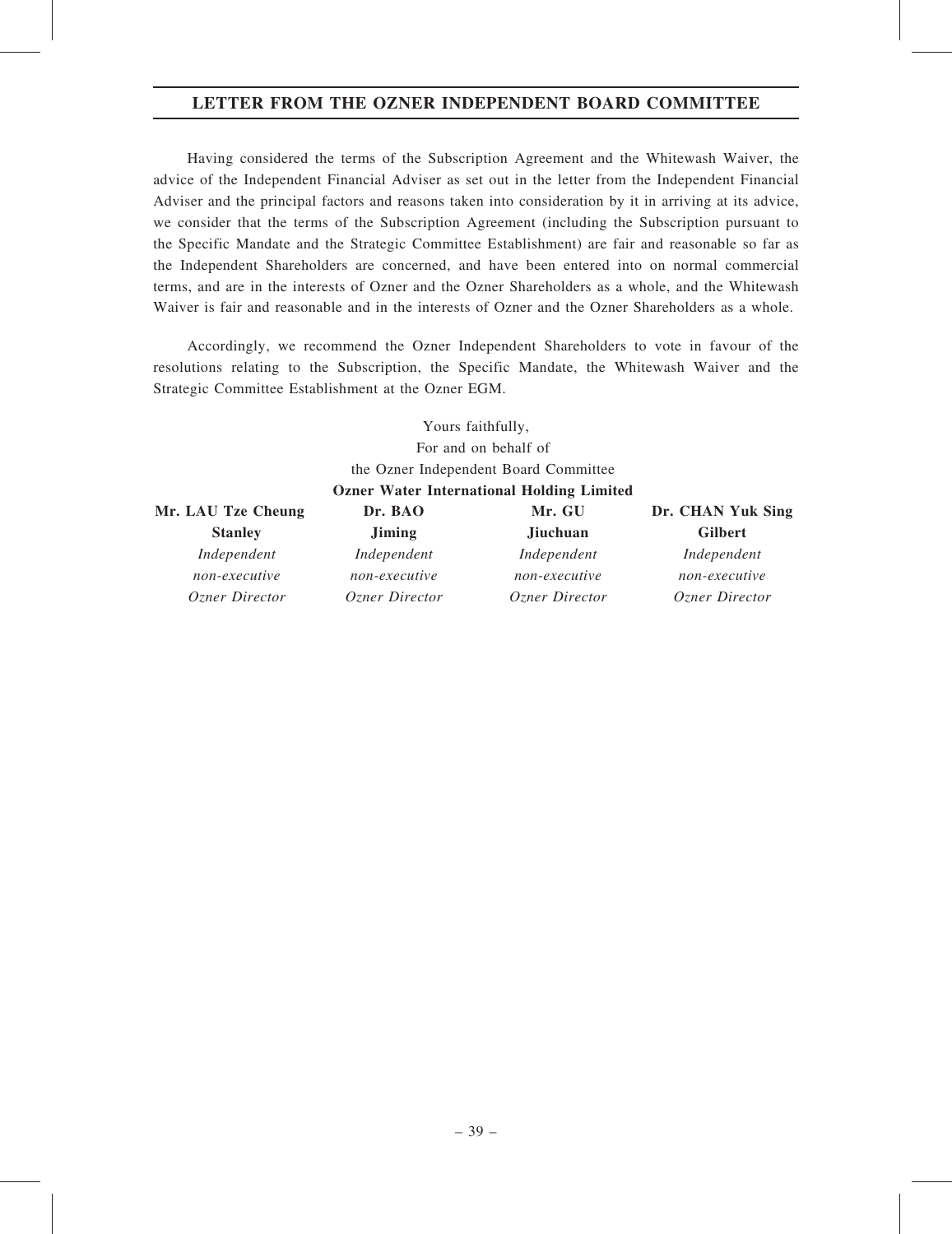The following is the text of a letter of advice from the Independent Financial Adviser, Somerley Capital Limited, to the Ozner Independent Board Committee and the Ozner Independent Shareholders, which has been prepared for the purpose of inclusion in this circular.



#### SOMERLEY CAPITAL LIMITED

20th Floor China Building 29 Queen's Road Central Hong Kong

13 December 2019

To: the Ozner Independent Board Committee and the Ozner Independent Shareholders

Dear Sirs,

# (1) SUBSCRIPTION FOR NEW OZNER SHARES AND (2) APPLICATION FOR WHITEWASH WAIVER AND CONSENT FOR SPECIAL DEAL

#### **INTRODUCTION**

We refer to our appointment as independent financial adviser to advise the Ozner Independent Board Committee and the Ozner Independent Shareholders in connection with the Subscription, the Specific Mandate, the Whitewash Waiver and the Strategic Committee Establishment, details of which are set out in the letter from the Ozner Board to the Ozner Shareholders dated 13 December 2019 (the ''Circular''), of which this letter forms part. Capitalised terms used in this letter shall have the same meanings as those defined in the Circular unless otherwise defined herein.

After the close of markets on 1 November 2019, Ozner entered into the Subscription Agreement with Haier Electronics in relation to the subscription of 1,599,248,963 new Ozner Shares at the Subscription Price of HK\$1.03 per Subscription Share. The Subscription Shares represent (i) approximately 75.0% of the issued Ozner Shares as at the Latest Practicable Date, and (ii) approximately 42.9% of the issued Ozner Shares as enlarged by the allotment and issue of the Subscription Shares (assuming that there will be no change in the issued Ozner Shares before Closing). The Subscription Shares will be allotted and issued under the Specific Mandate to be granted by the Ozner Shareholders at the Ozner EGM.

As at the Latest Practicable Date, the Subscriber was not interested in any Ozner Shares and the Subscriber Concert Group (comprising the Subscriber and SAIF Partners IV L.P. (''SAIF Partners'')) was interested in approximately 15.7% of the issued Ozner Shares. Immediately after Closing, the Subscriber and the Subscriber Concert Group (comprising at that time the Subscriber, SAIF Partners and Mr. Xiao and his related parties (namely Baida Holdings Limited, Lion Rise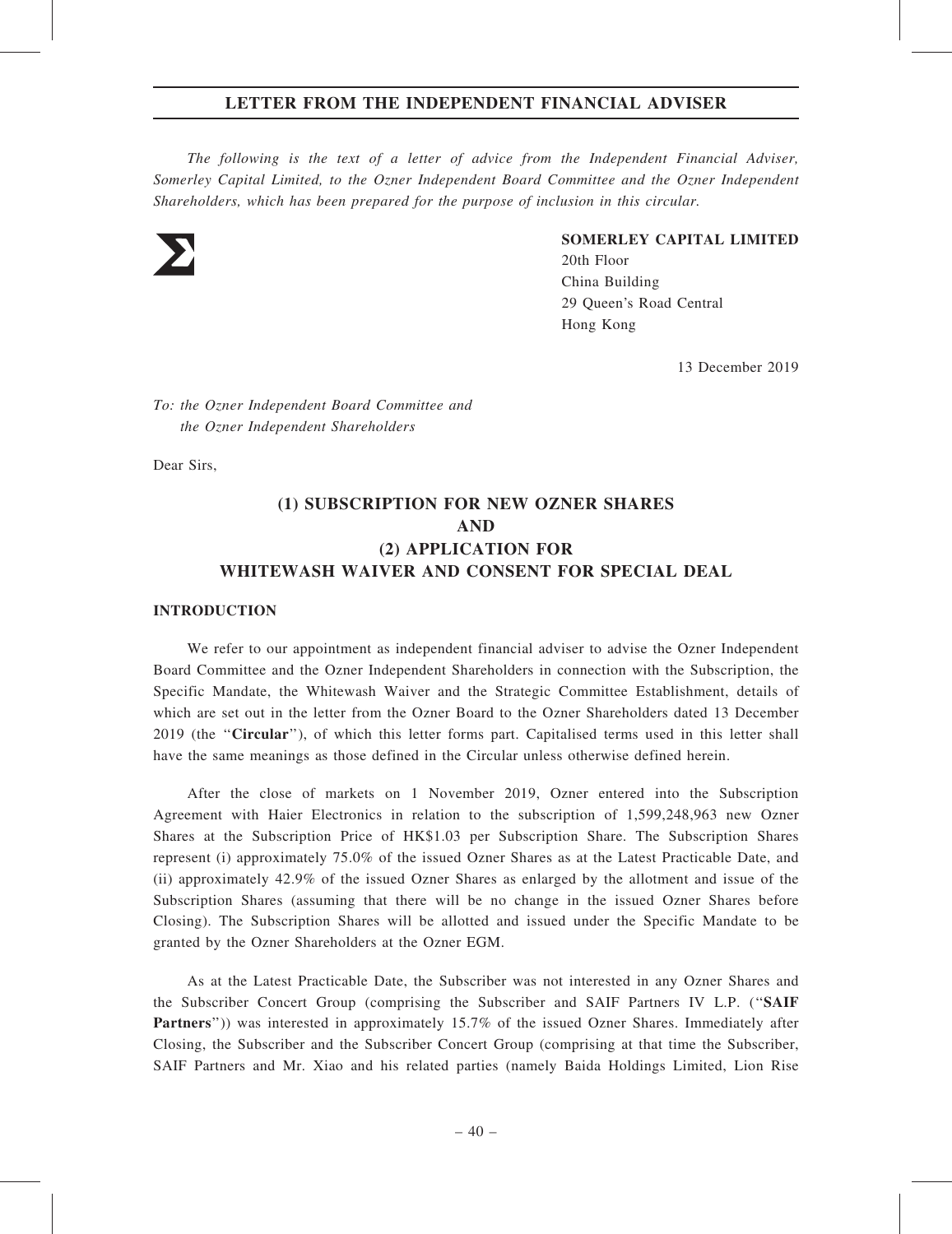Holdings Limited and Glorious Shine Holdings Limited, collectively ''Mr. Xiao's Related Entities'')) will be interested in approximately 42.9% and 73.0% respectively of the issued Ozner Shares as enlarged by the allotment and issue of the Subscription Shares (assuming that there will be no change in the issued Ozner Shares before Closing). Pursuant to Rule 26.1 of the Takeovers Code, the Subscription would trigger an obligation on the Subscriber (or the Subscriber Concert Group) to make the mandatory general offers for all the issued Ozner Shares and other securities of Ozner (other than those already owned or agreed to be acquired by the Subscriber Concert Group), unless the Whitewash Waiver is granted by the Executive and approved by the Ozner Independent Shareholders. In this regard, an application has been made to the Executive for the Whitewash Waiver pursuant to Note 1 on dispensations from Rule 26 of the Takeovers Code.

Each Ozner Shareholder holding 5% or more of Ozner's issued share capital immediately following Closing (including Mr. Xiao, SAIF Partners, China Innovative Capital Management Co., Ltd ("CICM") and Ares FW Holdings, L.P. ("Ares") based on the shareholding as at the Latest Practicable Date, except for the Subscriber) shall be entitled to nominate one person as a member of the Strategic Committee (as defined under the sub-section headed ''Principal terms of the Subscription Agreement — strategic committee''). Consequently, the Strategic Committee Establishment is considered by the Executive to be a special deal under Rule 25 of the Takeovers Code. An application has been made to the Executive for consent for the Strategic Committee Establishment under Rule 25 of the Takeovers Code. The consent for each of the Whitewash Waiver and the Strategic Committee Establishment, if granted by the Executive, would be subject to, among other things, the approval of the Ozner Independent Shareholders at the Ozner EGM by way of poll.

The Ozner Independent Board Committee comprising Mr. LAU Tze Cheung Stanley, Dr. BAO Jiming, Dr. CHAN Yuk Sing Gilbert and Mr. GU Jiuchuan, being all the independent non-executive Ozner Directors, has been established to advise the Ozner Independent Shareholders in relation to the Subscription, the Specific Mandate, the Whitewash Waiver and the Strategic Committee Establishment. SAIF Partners is presumed to be acting in concert with the Subscriber, while each of CICM and Ares is considered by the Executive to be interested in the Subscription, the Whitewash Waiver and the Strategic Committee Establishment for the purpose of the Takeovers Code. Accordingly, the non-executive Ozner Directors who are associated with SAIF Partners, CICM and Ares respectively, namely Mr. WANG Duo, Ms. GUI Songlei and Ms. SUI Wei, are not members of the Ozner Independent Board Committee. With the approval of the Ozner Independent Board Committee, we have been appointed as the Independent Financial Adviser to advise the Ozner Independent Board Committee and the Ozner Independent Shareholders in this regard.

In the event that the Whitewash Waiver is not granted or not approved by at least 75% of the votes cast by Ozner Independent Shareholders at the Ozner EGM, Haier Electronics may, in its sole discretion and if it is ready to make the Possible Offer, elect to waive the relevant Conditions and proceed with the Subscription in the absence of the Whitewash Waiver. In that case, the Subscriber will make the Possible Offer in compliance with the Takeovers Code. Our opinion and recommendation as contained in this letter do not cover the Possible Offer, and the terms of the Possible Offer are not yet published. Should the Subscriber proceed with the Possible Offer, further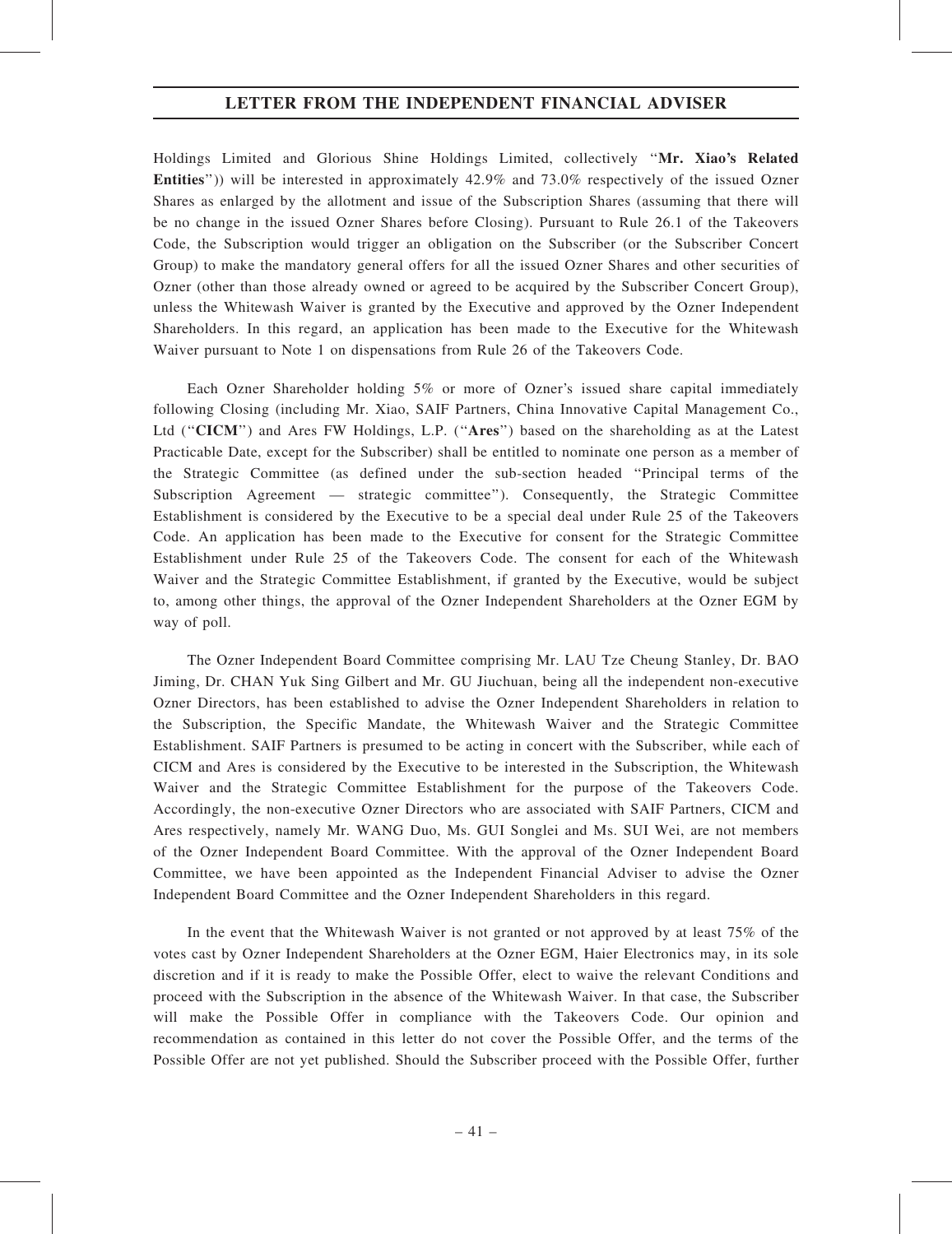announcements will be published by Ozner and Haier Electronics in accordance with the Listing Rules and the Takeovers Code, and there will be a separate independent opinion and recommendation on the Possible Offer, to be contained in the relevant response document in relation to the Possible Offer.

As at the Latest Practicable Date, there were no relationships or interests between (a) Somerley Capital Limited, and (b) the Ozner Group, the Haier Electronics Group, and their respective subsidiaries and associates that could reasonably be regarded as a hindrance to our independence as defined under Rule 13.84 of the Listing Rules to act as the Independent Financial Adviser. During the past two years, except for the fact that we have acted as the independent financial adviser to the independent board committee and the independent shareholders of Haier Electronics in relation to certain connected transactions, details of which were set out in the circular of Haier Electronics dated 31 May 2019, there was no engagement between (a) Somerley Capital Limited and (b) the Ozner Group, the Haier Electronics Group, and their respective subsidiaries and associates. The above engagement was limited to providing independent advisory service to the independent board committee and independent shareholders of Haier Electronics pursuant to the Listing Rules, for which we received normal professional fees. Accordingly, we do not consider the above engagement gives rise to any conflict of interest for us in acting as the Independent Financial Adviser in this case.

We are not associated or connected with the Ozner Group, the Haier Electronics Group, Mr. Xiao and Mr. Xiao's Related Entities, SAIF Partners, CICM, Ares or any party acting, or presumed to be acting, in concert with any of them and accordingly, we are considered eligible to give independent advice to the Ozner Independent Board Committee and the Ozner Independent Shareholders on the Subscription, the Specific Mandate, the Whitewash Waiver and the Strategic Committee Establishment. Apart from normal professional fees paid or payable to us in connection with this appointment, and except as disclosed above, no arrangement exists whereby we will receive any payment or benefits from the Ozner Group, the Haier Electronics Group, Mr. Xiao and Mr. Xiao's Related Entities, SAIF Partners, CICM, Ares or any party acting, or presumed to be acting, in concert with any of them.

In formulating our opinion and recommendation, we have relied on the information and facts supplied, and the opinions expressed, by the Ozner Directors and the management of the Ozner Group, which we have assumed to be true, accurate and complete in all material respects at the time they were provided and will remain so up to the time of the Ozner EGM. We have reviewed the published information on Ozner, including its annual reports for the financial years ended 31 December 2017 (the "2017 Annual Report") and 2018 (the "2018 Annual Report") and interim report for the six months ended 30 June 2019 (the ''2019 Interim Report''), and the information contained in the Circular. We have also reviewed the trading performance of the Ozner Shares on the Stock Exchange. We have sought and received confirmation from the Ozner Directors that no material facts have been omitted from the information supplied and opinions expressed to us. We consider that the information we have received is sufficient for us to reach our opinion and recommendation as set out in this letter. We have no reason to doubt the truth and accuracy of the information provided to us or to believe that any material facts have been omitted or withheld. We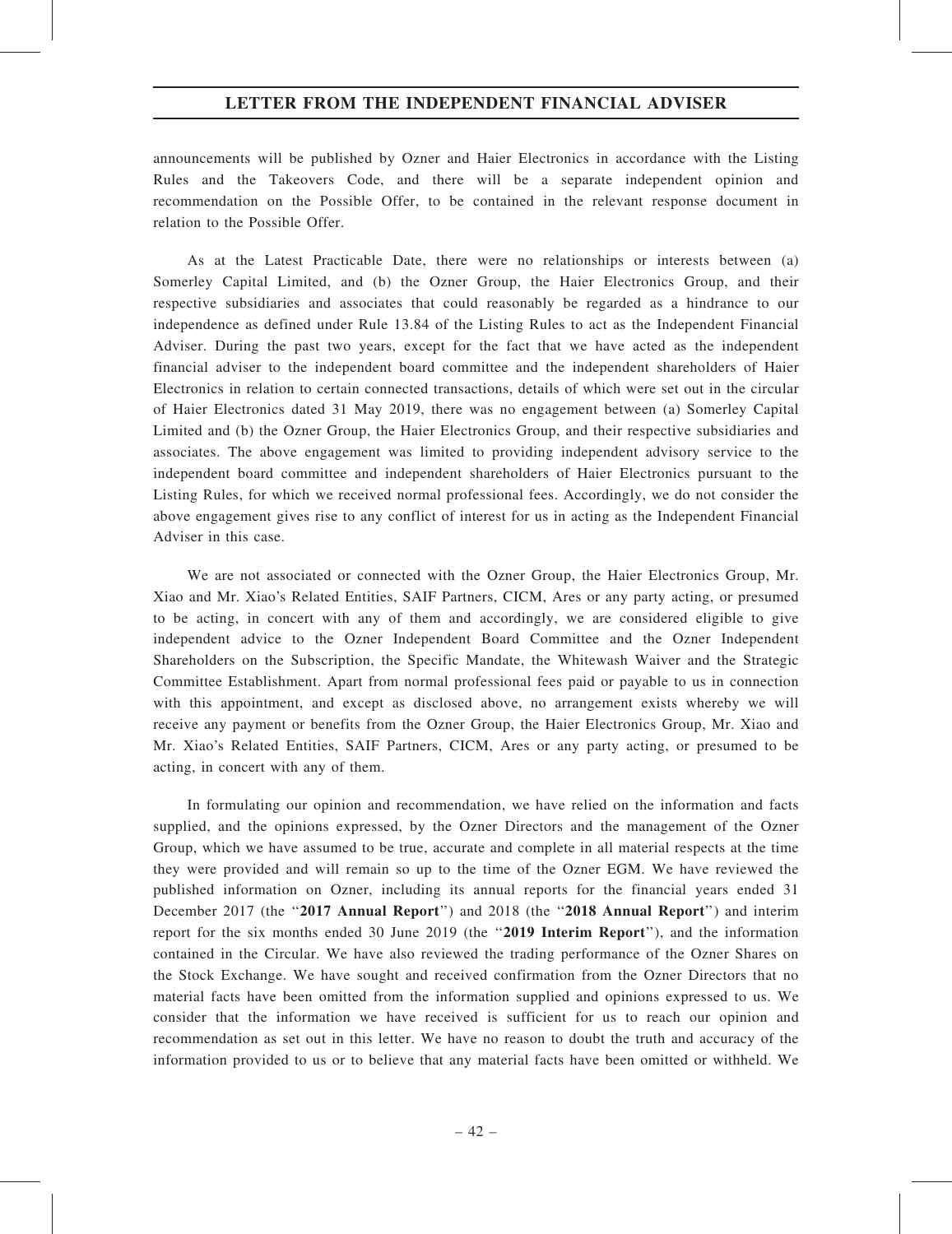have, however, not conducted any independent investigation into the business and affairs of the Ozner Group, the Haier Electronics Group, Mr. Xiao and Mr. Xiao's Related Entities, SAIF Partners, CICM, Ares or any party acting, or presumed to be acting, in concert with any of them, nor have we carried out any independent verification of the information supplied. We have also assumed that all information and representations contained or referred to in the Circular were true, accurate and complete at the time they were made and as at the date of the Circular and will continue to be true up to the time of the Ozner EGM. Ozner Shareholders will be informed as soon as reasonably practicable if we become aware of any material change to such information and representations.

### PRINCIPAL FACTORS AND REASONS CONSIDERED

In arriving at our opinion and recommendation, we have taken into account the following principal factors and reasons:

### 1. Background of the Ozner Group and recent developments

### Background of the Ozner Group

The Ozner Group is principally engaged in the provision of water purification, air sanitization, supply chain and other services in the PRC. Below is a brief description of each of the business segments of the Ozner Group:

| Water purification: | leasing and sale of water purifiers, training services to<br>distributors and selling of water purification products                             |
|---------------------|--------------------------------------------------------------------------------------------------------------------------------------------------|
| Air sanitization:   | provision of air sanitization construction services and<br>relevant consulting and training services and selling of air<br>sanitization products |
| Supply chain:       | sale of micro motor products                                                                                                                     |
| Others:             | financing service in providing loans to distributors                                                                                             |

As disclosed in the 2018 Annual Report and the 2019 Interim Report, revenue generated from water purification services segment represented approximately 69.9% and 65.2% of the Ozner Group's total revenue for 2018 and the first half of 2019 respectively. The Ozner Group possesses proprietary technology for its manufacturing of water purifiers, principally based on ozone and reverse osmosis technology, to purify water suitable for drinking. A majority of its water purification business has been conducted through a lease and service model to commercial customers, where the Ozner Group leases out its water purifiers and provides after-sales services, while retaining ownership of the water purifiers. Lease terms for water purification services with the users are typically one year, which can be renewed upon expiry. Users typically pay a relatively higher rent in the first year of lease, followed by a discounted rent for subsequent renewals. The vast service network built up by the Ozner Group (covering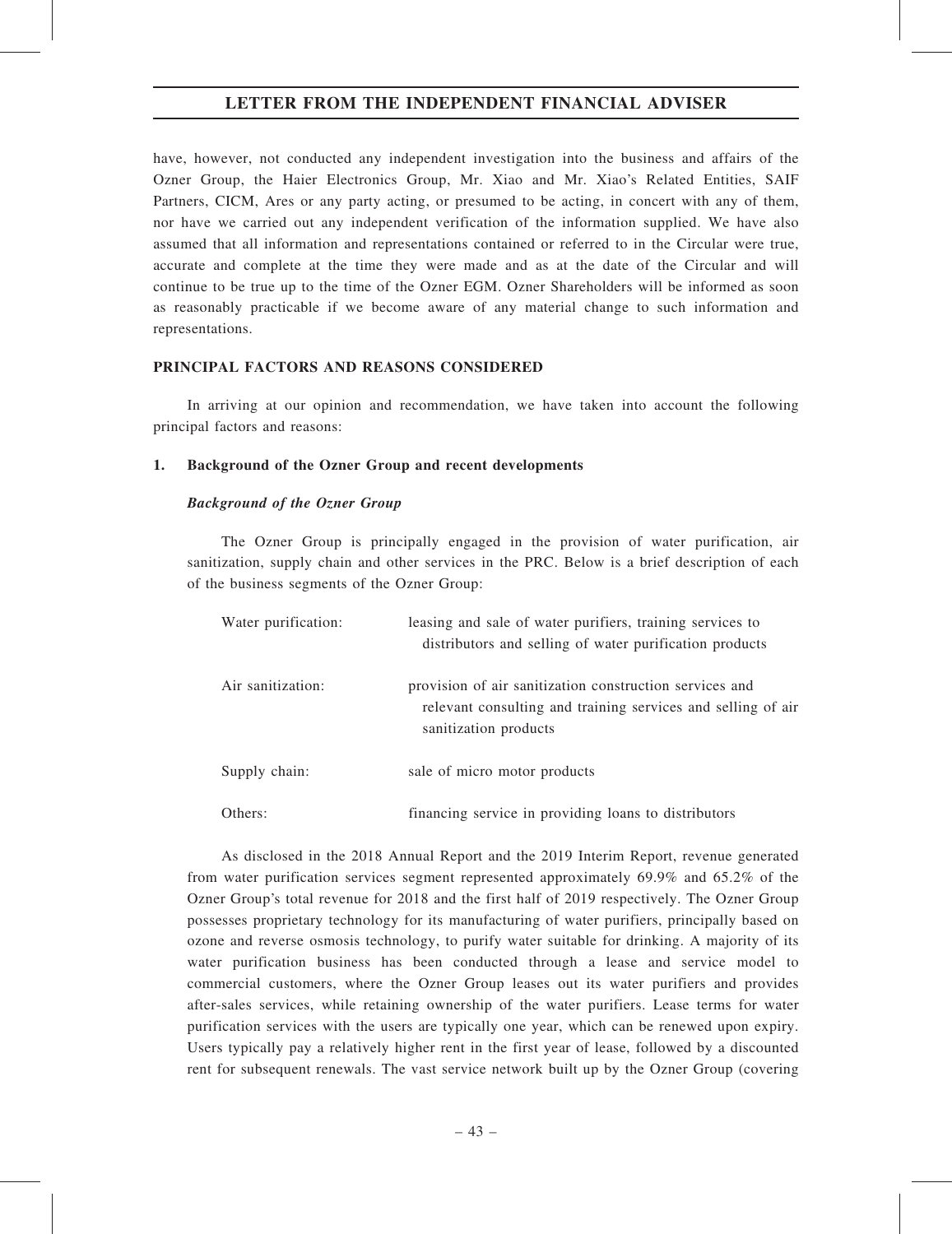nearly 2,344 cities in the PRC as at 30 June 2019) enables the Ozner Group to provide quality after-sale services to users. According to the 2019 Interim Report, customer renewal rate under the lease and service model exceeded 95% for three consecutive years.

Customers of the Ozner Group are usually acquired through the Ozner Group's network of third party principal distributors and sub-distributors. The Ozner Group generates rental revenue of water purification services, in the form of annual leasing fees, from such principal distributors at rates fixed in the Ozner Group's pricing policies, and the distributors generate income through charging annual service fees to the end users at rates agreed between them. For the year 2018, the five largest customers accounted for approximately 25.2% of the total revenue of the Ozner Group.

As regards the air sanitization services segment, the Ozner Group disclosed in the 2018 Annual Report that it made a strategic arrangement of transferring such business to an associate, so as to focus on the business of water purification services. This led to a substantial decrease in revenue generated from the air sanitization services segment. Commencing from the 2019 Interim Report, the air sanitization business is no longer presented as a separate business segment.

#### Rapid expansion in recent years

Shares of Ozner were first listed on the Main Board of the Stock Exchange in June 2014, when it raised net proceeds of approximately HK\$1.2 billion (including those arising from the issue of over-allotment shares). Since listing, the Ozner Group has been expanding its businesses on various fronts. For instance, the Ozner Group's distribution network expanded quickly across the PRC in the recent years, from 2,432 distributors as at the end of 2014, the first financial year end subsequent to its listing, to over 7,300 distributors as at 30 June 2019. This in turn contributed to the substantial growth in the Ozner Group's production and installation of water purifiers. Installation of water purifiers at end users' premises increased from approximately 657,000 units as at the end of 2014 to approximately 2,135,000 units as at 30 June 2019.

At the time of listing, the Ozner Group had production facilities located in Shangyu City, Zhejiang Province, the PRC, with an annual production capacity of 170,000 water purifiers. To support the rapid increase in production volume, the Ozner Group constructed another production facility in Xianyang City, Shaanxi Province, the PRC, with an annual production capacity of 400,000 water purifiers, to replace its Zhejiang manufacturing facility.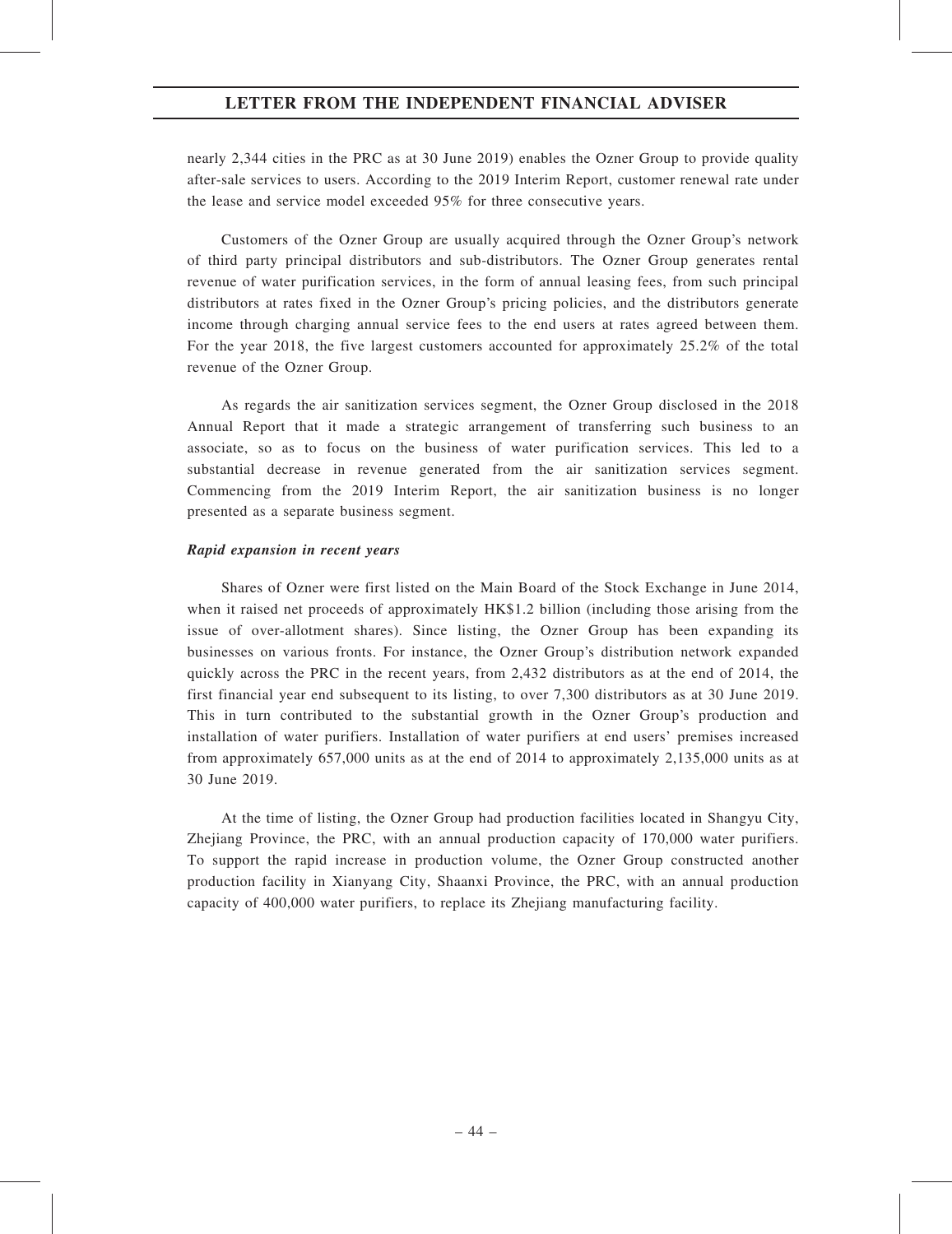In addition to the rapid organic growth of the water purification business, the Ozner Group also sought to accelerate growth through strategic acquisitions. Notable acquisitions subsequent to listing are summarised below:

| Announcement<br>date | <b>Target</b>                                                                  | <b>Business of target</b>                                                                                                                                              | Approximate<br>consideration Status           |         |
|----------------------|--------------------------------------------------------------------------------|------------------------------------------------------------------------------------------------------------------------------------------------------------------------|-----------------------------------------------|---------|
| May 2017             | Guangdong Bili<br>Drinking Water<br>Equipment Co., Ltd.<br>("Guangdong Bili")  | 51% equity interest in Provision of drinking water<br>machines to educational<br>institutions and the<br>educational sector in the<br>PRC                              | RMB173.9 million Completed                    | in 2017 |
| June 2017            | 51% equity interest in<br>Foshan Lepuda<br>Motor Co., Ltd<br>("Foshan Lepuda") | Research and development,<br>manufacturing and sale of<br>various types of micro<br>motor products used in<br>household appliances and<br>industrial control equipment | RMB160.7 million Completed                    | in 2017 |
| July 2017            | 51% shareholding<br>interest in NEP<br>Holdings (Malaysia)<br><b>Berhad</b>    | Manufacturing and marketing<br>of proprietary water<br>purification systems, with<br>network of distributors in<br>Malaysia, Singapore and<br>Hong Kong                | 296.8 million Terminated<br>Malaysian Ringgit | in 2018 |

The acquisitions of Guangdong Bili and Foshan Lepuda in 2017 increased the Ozner Group's revenue substantially. The two companies contributed a combined revenue (before elimination of transactions between group companies) of approximately RMB652.7 million to the Ozner Group in 2018.

As mentioned above, the Ozner Group has been providing significant support to its distributors who are tasked with sourcing end users for the leasing of the Ozner Group's water purifiers. The Ozner Group's commitment to enhance long-term business cooperation with high-performing distributors led to the Ozner Group currently extending a credit period of normally six months for high-performing distributors, up from a normally three-month period at the time of listing. To further enhance control on the distribution channels, which Ozner considers to be its core competency, Ozner formed joint ventures with 21 of its distributors in respect of the Ozner Group's product distribution business, and took up approximately 9.1% interest in each joint venture, with an aggregate fair value of approximately RMB352.5 million as at 31 December 2018. In addition to extending credit period to, and investing in joint ventures with, high-performing distributors, the Ozner Group also extends loans to certain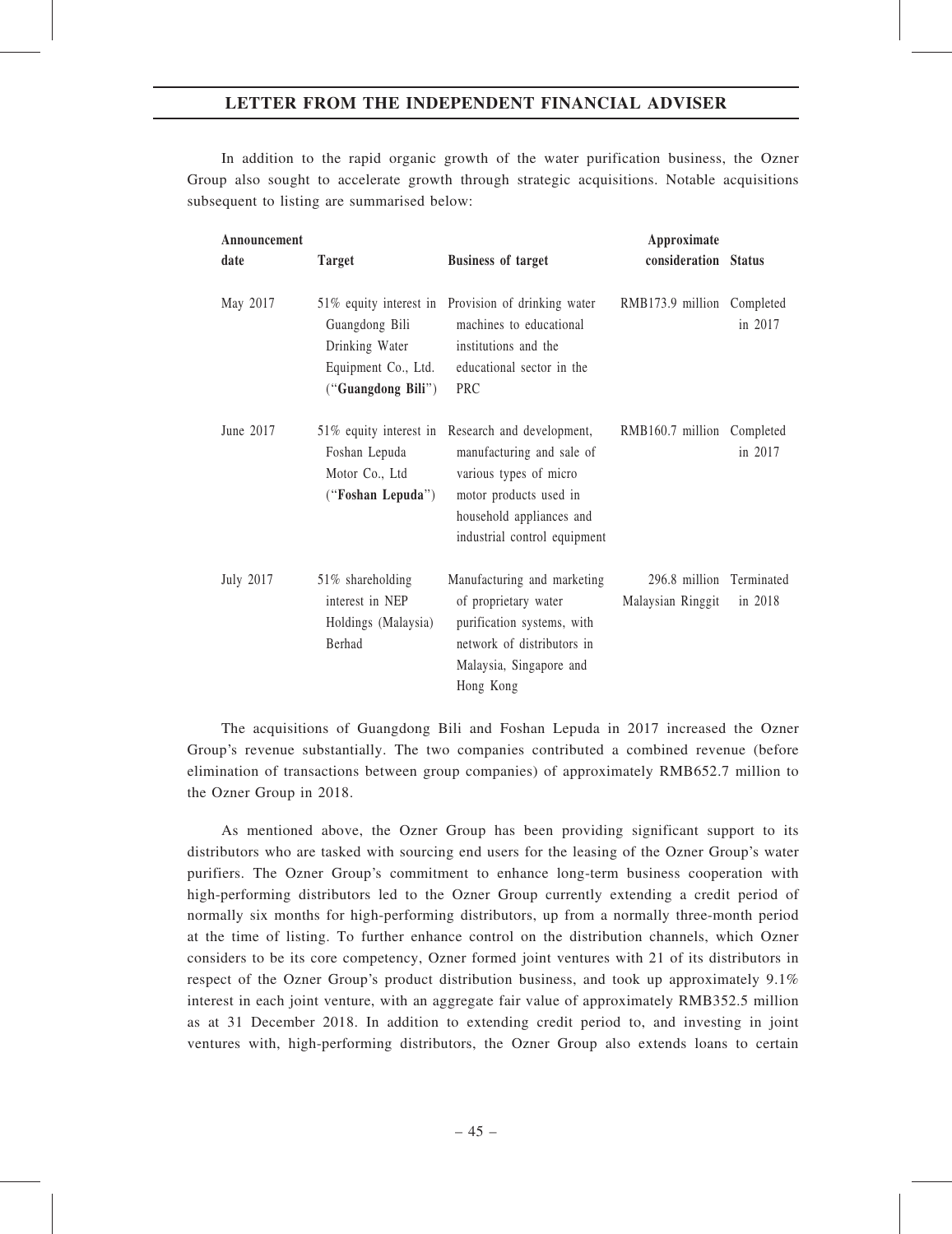distributors. As at 31 December 2018, loans to distributors amounted to approximately RMB337.3 million. Distributors have been entitled to participate in the Ozner Group's restricted share unit scheme.

The rapid organic growth of the Ozner Group, the external acquisitions in recent years, and the significant support to its distributors all contributed to the substantial increase in revenue over the past few years, with a compound annual growth rate of approximately 33.9% from 2014 to 2018. On the other hand, the net profit margin of the Ozner Group showed a descending trend, from approximately 24.2% in 2014 to approximately 8.2% in 2018 due to, among others, (i) a decreased gross profit margin, mainly as a result of a lower gross profit margin recorded from supply chain services following the 2017 acquisition of Foshan Lepuda (which is engaged in the sale of micro motor products and is the main revenue contributor to the supply chain services segment), and the price adjustments relating to the supply chain services in order to win new business in the competitive market, and (ii) the increased finance cost as a result of substantial increase in borrowings, as further explained below.

#### 2. Reasons for and benefits of the Subscription

#### Substantial financing needs to support the Ozner Group's business model

The Ozner Group's water purification business is conducted principally through the lease and service model, which means that substantial investments have to be made upfront to manufacture water purifiers and to generate returns in the following years principally from rental income to be received under the lease terms. Based on the accounting standards adopted by the Ozner Group, the water purifiers are recorded as non-current revenue generating assets on its consolidated statement of financial position and are depreciated over 10 years on a straight-line basis.

The various financial supports provided to the distributors put additional pressure on the Ozner Group's liquidity, as illustrated by (i) the minority investments in joint ventures with distributors and loan to distributors, amounting to approximately RMB689.8 million in aggregate as at the end of 2018, and (ii) the continued deterioration in the Ozner Group's average trade receivable turnover days from approximately 23 to 38 days for the years 2014 to 2017, and to 89 days in 2018 and 107 days for the first half of 2019, as a result of granting longer credit periods to certain distributors, adversely affecting cash flows from operating activities.

Based on a combination of the above factors, the Ozner Group committed substantial cash flows to investing activities, while cash flows from operating activities remained constrained despite a substantial growth in revenue in recent years.

Against the above backdrop, the Ozner Group has been actively pursuing different financing alternatives to meet its capital requirements. Various debt and equity fund raising exercises were conducted in the past to raise liquidity to support the Ozner Group's expansion.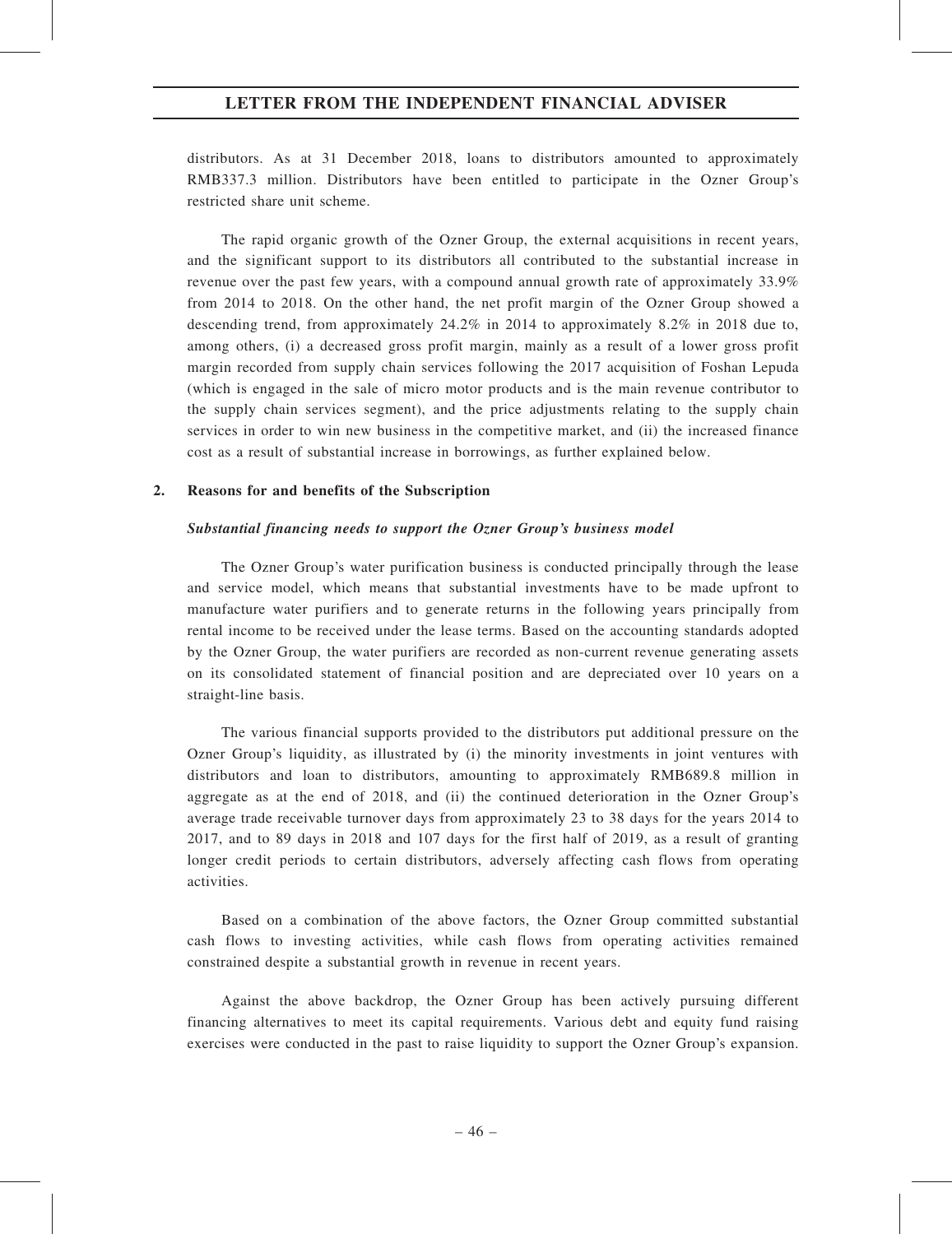#### Previous debt fund raising exercises

The Ozner Group achieved its debt fund raising objectives through different types of borrowings, including (i) bank and other loans guaranteed by Ozner's subsidiaries and secured by the Ozner Group's assets, (ii) sale and leaseback arrangements, usually with a term of two to three years, with the Ozner Group's water purifiers as the main underlying assets, (iii) convertible bonds issued by Ozner, including the 5.0% convertible bond due November 2020 issued in 2015 with a principal amount of HK\$465 million (being the 2015 CB), and the 6.8% convertible bond due November 2021 issued in 2018 with a principal amount of HK\$215 million (being the 2018 CB), and (iv) factoring of accounts receivable of the Ozner Group.

Substantial debt fund raising exercises were conducted in recent years in order to meet the demand of the Ozner Group's expansion strategy, with the Ozner Group's total debt (being the sum of interest-bearing bank and other borrowings, liability component of convertible bonds and finance lease payables) increasing from approximately RMB305.9 million as at the end of 2015 (no borrowings recorded as at the end of 2014) to approximately RMB2,326.9 million as at 30 June 2019. Gearing ratio of the Ozner Group, calculated by dividing total debt by total equity, increased from approximately 15.7% as at the end of 2015 to approximately 69.1% as at 30 June 2019, reflecting a substantial debt burden of the Ozner Group.

As a consequence, finance costs of the Ozner Group increased substantially from approximately RMB4.9 million in 2015 to approximately RMB170.0 million in 2018 and RMB116.3 million in the first half of 2019. The finance costs in 2018 and the first half of 2019 are significant compared to the Ozner Group's net profit of approximately RMB134.3 million and RMB100.6 million during the respective periods. Based on our understanding from the management of the Ozner Group, the interest rates required by the Ozner Group's lenders also increased in view of the Ozner Group's financial position and the general tightened credit environment in the PRC. As set out in the letter from the Ozner Board and Appendix I to the Circular, as at 30 September 2019, the Ozner Group had total indebtedness of approximately RMB2,674.6 million, mainly comprising (i) total interest-bearing bank and other borrowings of approximately RMB1,825.1 million, with effective interest rates ranging from approximately 3.0% to 10.0%, (ii) liability component of convertible bonds of approximately RMB556.6 million, with effective interest rates ranging from approximately 10.9% to 22.6%, and (iii) finance lease payables of approximately RMB259.2 million, with effective interest rates ranging from approximately 9.0% to 17.0%.

Due principally to the increase in short-term borrowings, the Ozner Group recorded net current liabilities of approximately RMB352.2 million as at 30 June 2019, the first time since the end of 2016. Although the Ozner Group also recorded net current liabilities as at the end of both 2014 and 2015, the current liabilities included mainly working capital items in 2014 and 2015, while more than 50% of the current liabilities as at 30 June 2019 represent borrowings repayable within one year. According to the management of the Ozner Group, Ozner currently has limited property, plant and equipment available that can be pledged to secure bank borrowings for longer tenor. We note that over 80% of the interest-bearing bank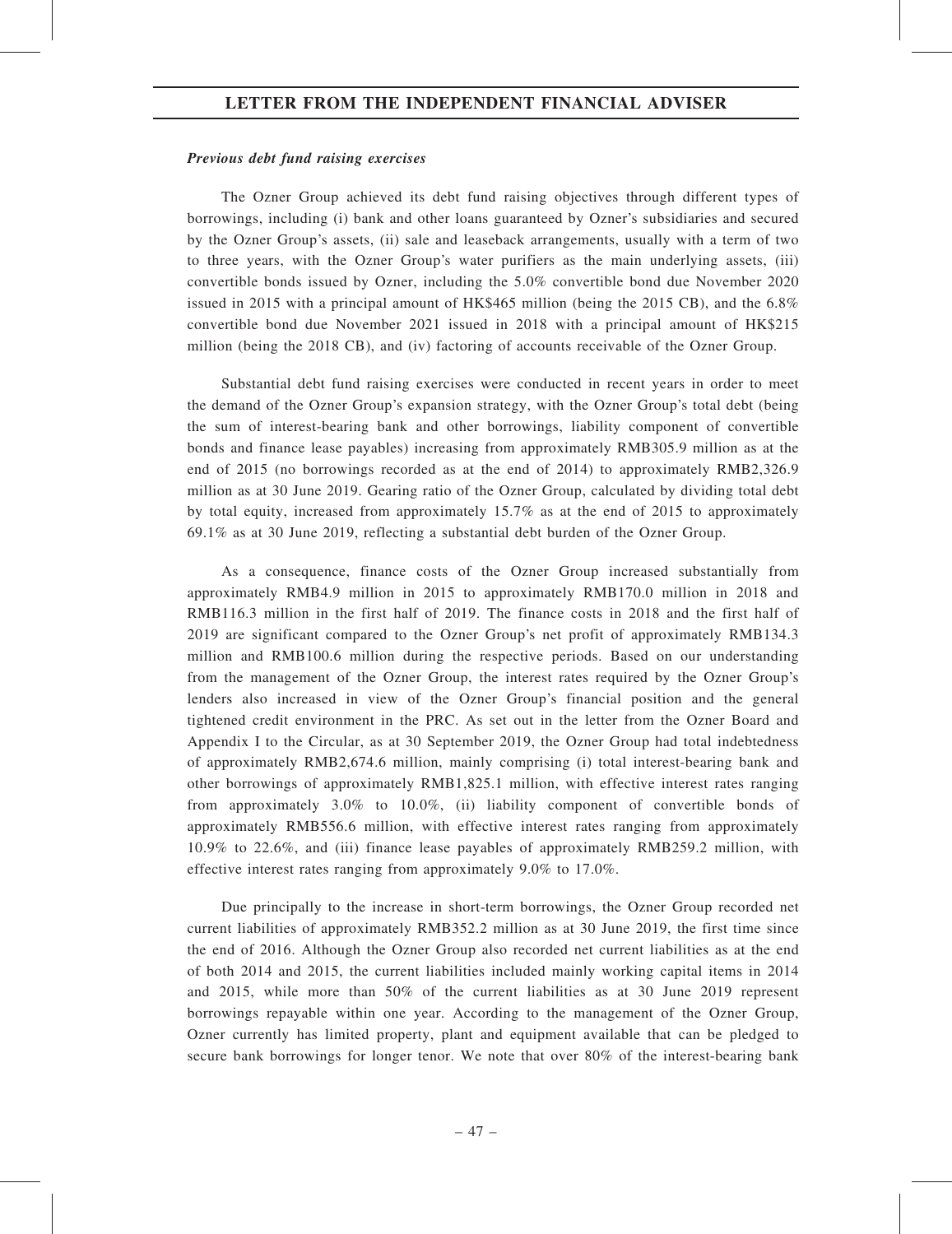and other borrowings of the Ozner Group as at 30 September 2019 are current liabilities, which are repayable within a year. We consider the mis-match between the long-term nature of the Ozner Group's revenue generating assets (i.e. water purifiers) and the short-term nature of a significant part of the Ozner Group's borrowings to be less desirable and may create uncertainties to the future liquidity of the Ozner Group.

#### Previous equity fund raising exercises

In addition to debt financing, the Ozner Group also made equity issuances. In November 2016, Ozner announced the subscription (the "2016 Subscription") by an associate of Mr. Xiao, the Chairman of the Ozner Board, raising gross proceeds of approximately HK\$540.9 million. The 2016 Subscription, together with the relevant whitewash waiver, were approved by the then independent shareholders and completed in January 2017.

In May 2018, the Ozner Group completed a further equity fund raising exercise by placing new shares under its general mandate, raising gross proceeds of approximately HK\$180.0 million.

#### Reasons for the Subscription

The Ozner Directors consider that there is great potential in the market for water purifiers. According to the Frost & Sullivan Report, retail sales value attributable to water purifiers at commercial premises will increase to approximately RMB43.9 billion in 2024 from approximately RMB20.8 billion in 2018. Given the intensifying competition in the water purification market in the PRC, the Ozner Directors believe that it would be in the interest of the Ozner Group to establish a strategic cooperation with a substantial and reputable partner in the same industry, to further penetrate the growing water purification market and solidify the Ozner Group's leading market position. In view of the high gearing level with finance costs eroding the Ozner Group's net profit, and the recent equity placings proving to be insufficient to provide adequate capital to the Ozner Group for its pace of expansion, the Ozner Directors consider a substantial equity fund raising to be necessary. Given the above, it is desirable to invite a market leader in the same industry, with substantial financial resources, to support Ozner from both strategic and financial perspectives.

As set out in the section headed ''Use of proceeds'' in the letter from the Ozner Board, the net proceeds to be raised from the Subscription of approximately HK\$1.62 billion will be used as to (i) approximately  $60\%$  for debt repayment, and (ii) approximately  $40\%$  for general working capital. The cash injection to the Ozner Group is crucial to eliminate the uncertainties relating to repayment of its substantial short-term debt and to sustain its business growth in the long run.

The Subscriber, Haier Electronics, is principally engaged in the research, development, manufacture and wholesale of washing machines and water heaters under ''Haier'' and other brands, and the distribution of home appliance products in the PRC. According to its 2018 annual report and 2019 interim report, Haier Electronics recorded revenue of approximately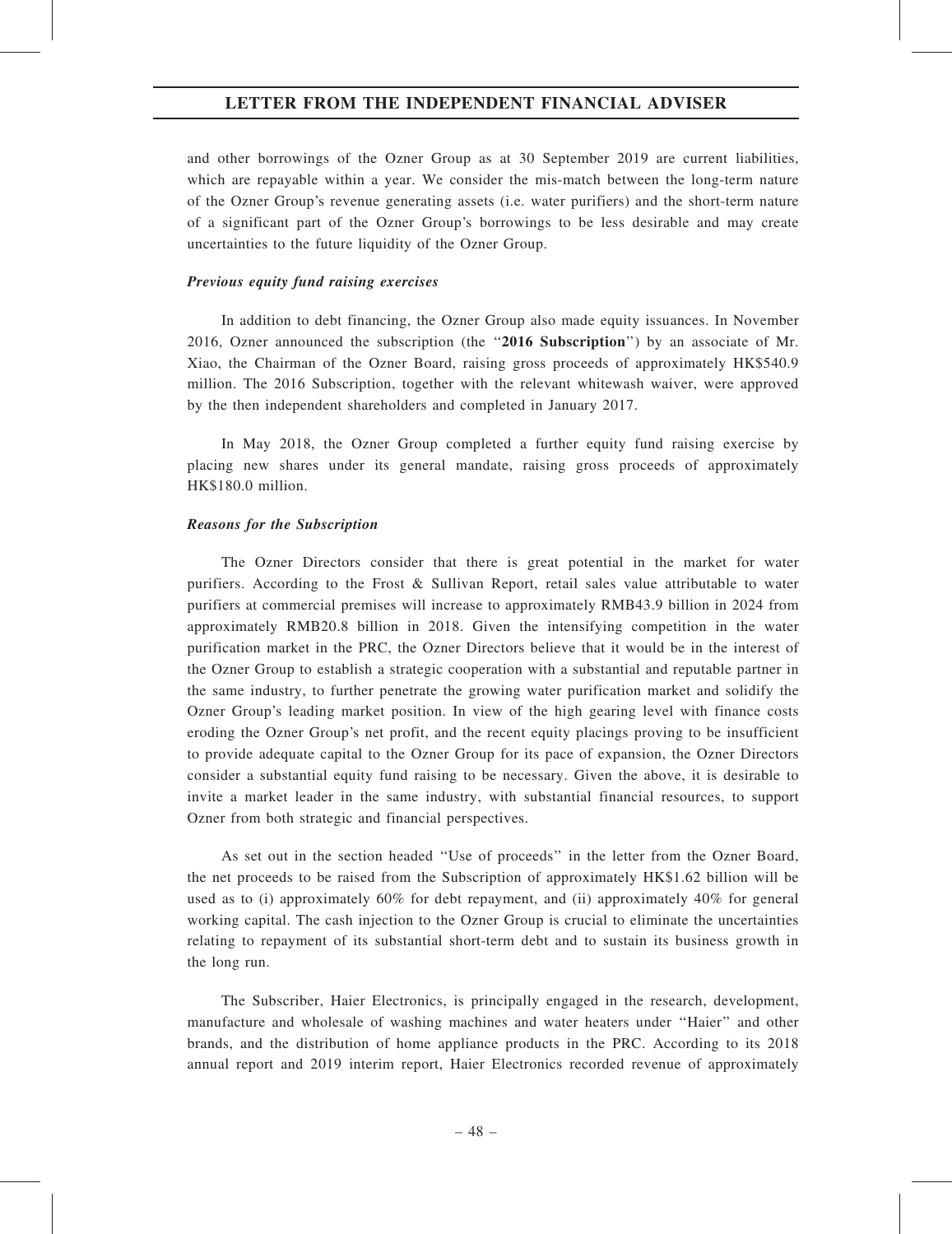RMB85.3 billion and RMB41.2 billion, and net profit of approximately RMB4.0 billion and RMB1.9 billion, in 2018 and the first half of 2019 respectively. As at 30 June 2019, Haier Electronics had cash and cash equivalents of approximately RMB15.6 billion, with no material borrowings. Shares of Haier Electronics are listed on the Main Board of the Stock Exchange, and Haier Electronics had a market capitalisation of approximately HK\$\$59.3 billion as at the Latest Practicable Date. Based on the above, Haier Electronics has a larger business scale than Ozner, and also possesses substantial financial resources. Haier Corp is the ultimate holding company of Haier Electronics and is one of the world's leading consumer appliance companies, and the Haier brand has also topped the global white goods brand rankings for the tenth consecutive year, as set out in the letter from the Ozner Board. Further, apart from the expected improvement in liquidity and saving in finance costs after reduction of debt, the Subscription is also expected to bring several synergistic benefits to the Ozner Group, including potential enhancement in market leadership, production cost saving, and sharing of distribution channels. Further discussions on the future cooperation with Haier Electronics are set out in the section below headed ''Prospects of the Ozner Group''.

As advised by the management of the Ozner Group, they have considered different forms of fund raising alternatives, including further debt fund raising and other forms of equity fund raising, such as a rights issue or open offer. Substantial debt fund raising is not considered to be feasible given the current high level of gearing, the general tightened credit environment and the potential further increase in finance costs. Equity placing on a smaller scale would only provide short-term relief, for example the placing exercise conducted in May 2018. Although a rights issue and open offer would provide an opportunity for all Ozner Shareholders to participate in the fund raising exercise, they are considered less appropriate in the current circumstances than the Subscription, owing to (i) a major objective of the Subscription is to introduce Haier Electronics as the controlling shareholder which could not be achieved by a rights issue or open offer, (ii) the lack of synergistic benefits to be brought by Haier Electronics as discussed above, and (iii) the uncertainties relating to whether adequate funds could be raised from a rights issue or open offer, which would depend on market conditions and the acceptance level from the Ozner Shareholders. Having considered the alternatives, the Ozner Directors consider the Subscription to be the most viable funding option currently available to the Ozner Group to address its immediate financial needs.

Against the above backdrop, we concur with the Ozner Directors that a substantial amount of subscription proceeds from Haier Electronics as a strategic shareholder would be desirable, to (i) assist the Ozner Group to further develop its water purification business, (ii) provide capital for longer term needs, and (iii) relieve the high gearing level and reverse the net current liabilities position. In particular, we consider it prudent for Ozner to act proactively to counter the uncertainties relating to the future repayment ability and liquidity, and to take steps to increase the equity capital base to reassure Ozner Shareholders and lenders, as well as to facilitate future development. Based on the above discussions, we consider that the Subscription, from a strategic perspective, is in the interests of Ozner and the Ozner Shareholders as a whole.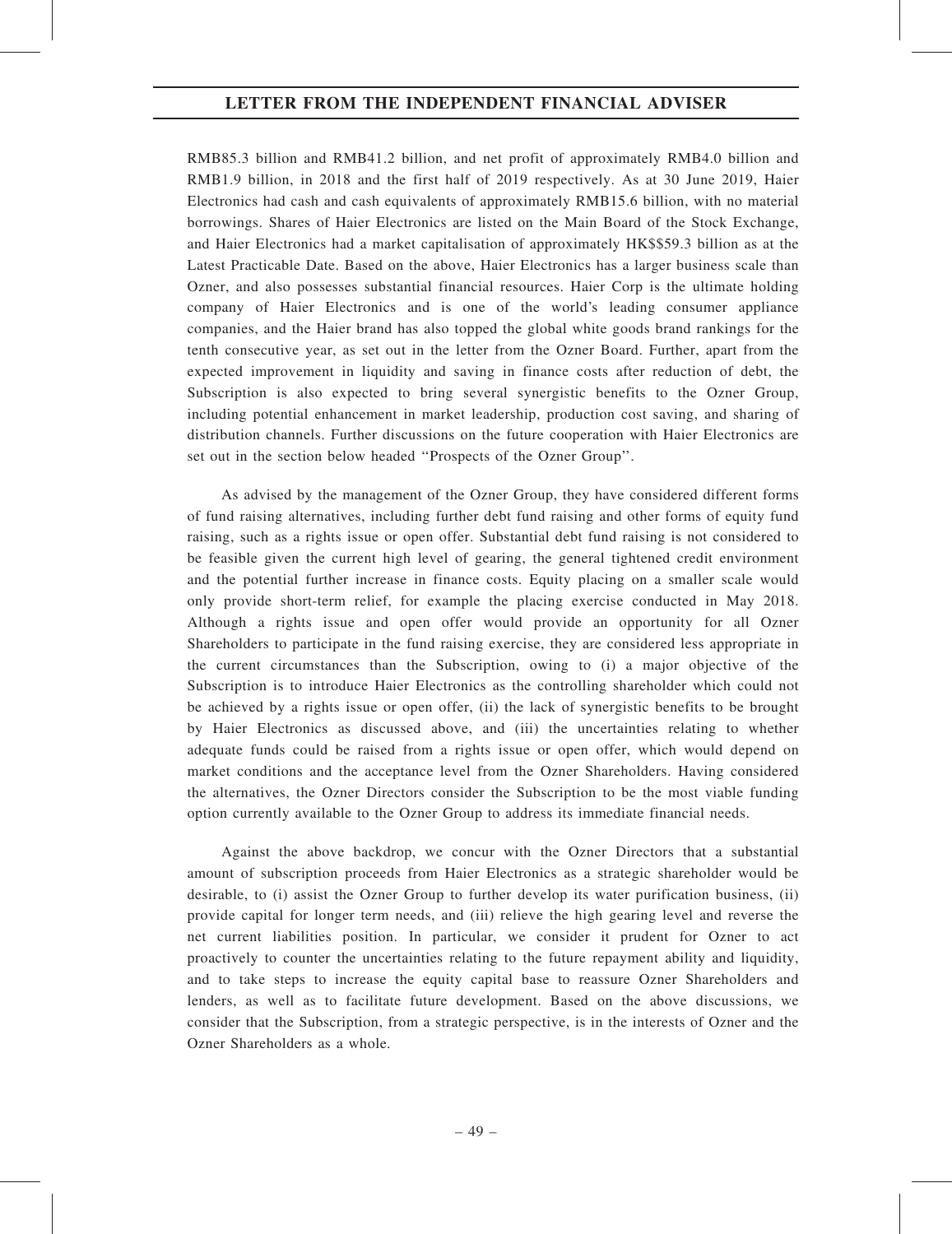#### 3. Principal terms of the Subscription Agreement

Set out below is a summary of the principal terms of the Subscription Agreement. Please refer to the letter from the Ozner Board for further details of the Subscription Agreement.

| Date:    | 1 November 2019             |
|----------|-----------------------------|
| Parties: | $(1)$ Ozner (as the issuer) |

(2) Haier Electronics or any of its subsidiaries (as the Subscriber)

#### The Subscription Shares

Haier Electronics has conditionally agreed to subscribe for 1,599,248,963 new Ozner Shares, which represent (i) approximately 75.0% of the issued Ozner Shares as at the Latest Practicable Date; and (ii) approximately 42.9% of the enlarged issued Ozner Shares (assuming that there will be no change in the issued Ozner Shares before Closing).

The Subscription Shares, when issued and fully paid-up, will rank pari passu in all respects among themselves and with all the Ozner Shares in issue as at the date of allotment and issue of the Subscription Shares. The Subscription Shares will be allotted and issued under the Specific Mandate to be obtained from the Ozner Shareholders at the Ozner EGM. An application will be made by Ozner to the Stock Exchange for the listing of, and permission to deal in, the Subscription Shares.

#### The Subscription Price

The Subscription Price has been determined at HK\$1.03 per Subscription Share. The gross proceeds of approximately HK\$1.65 billion will be payable in cash upon Closing. The Subscription Price was determined after arm's length negotiation between Ozner and Haier Electronics with reference to the prevailing market prices of the Ozner Shares, the financial performance of Ozner and the recent market conditions at the time of entry into the Subscription Agreement, and the benefits of introducing Haier Electronics as Ozner's strategic investor.

### **Conditions**

Closing is conditional upon the Conditions having been fulfilled or waived (as applicable), as further detailed in the section headed ''Conditions of the Subscription'' in the letter from the Ozner Board. The major Conditions are as follows:

- (a) the Executive having granted and not having revoked the Whitewash Waiver and all of the conditions (if any) attached to such approval having been satisfied;
- (b) the Listing Committee of the Stock Exchange having granted and not withdrawn or revoked the approval for the listing of, and the permission to deal in, the Subscription Shares;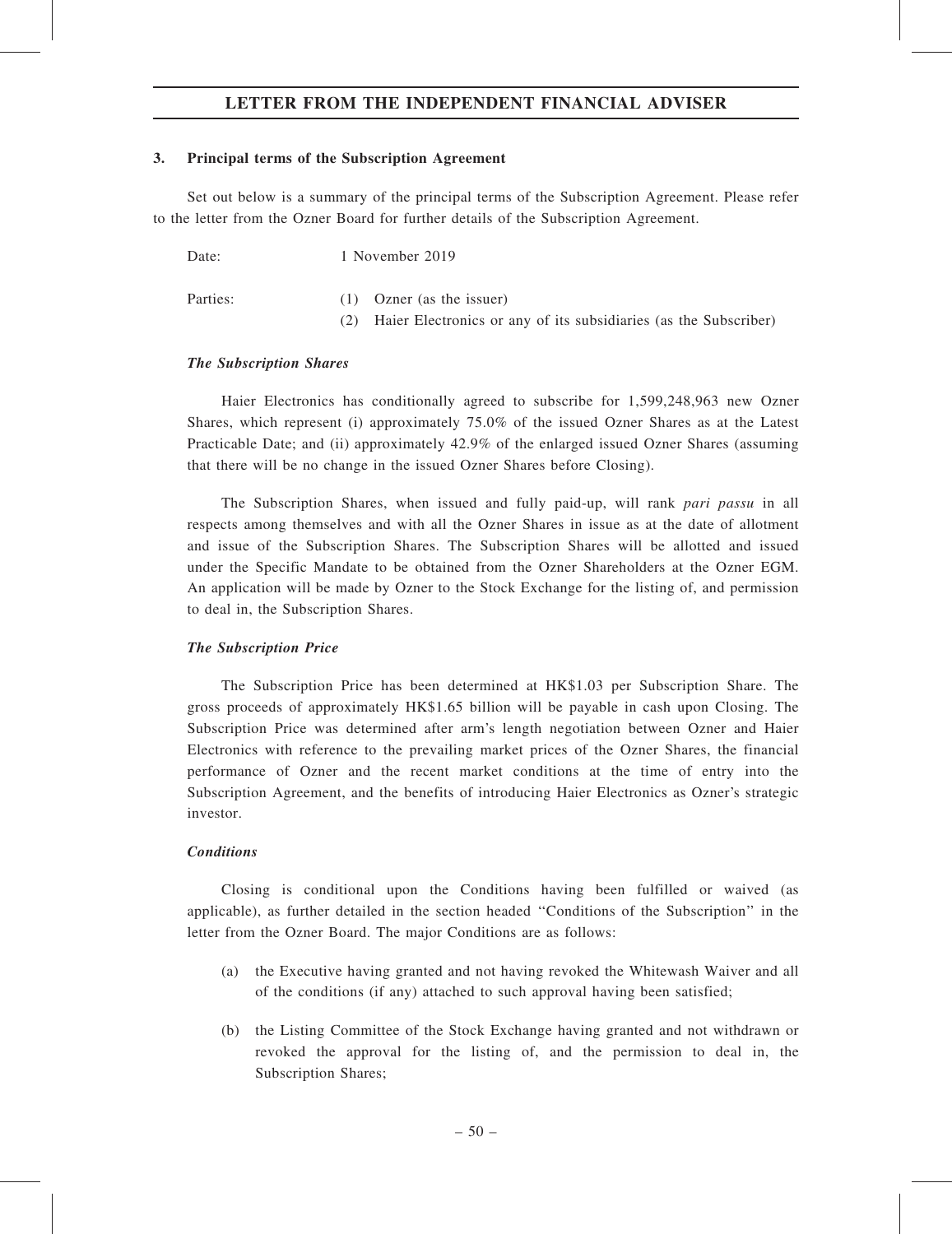- (c) the passing by the Ozner Independent Shareholders at the Ozner EGM of resolutions to approve: (i) the Subscription; (ii) the Specific Mandate; and (iii) the Whitewash Waiver;
- (d) the passing by the Ozner Shareholders (who are permitted to vote under the Listing Rules or by the Stock Exchange) at the Ozner EGM of resolutions to approve: (i) the Subscription; (ii) the Specific Mandate; and (iii) the appointment of the Subscriber Directors;
- (e) the issuance of a notice by SAMR approving the Transaction for merger control purposes pursuant to the AML without imposing any material conditions on Haier Electronics, or the expiry of the statutory review period under the AML and no objection having been raised by SAMR with respect to the Transaction; and
- (f) Ozner having obtained all the Consents.

In the event that the Whitewash Waiver is not granted or not approved by at least 75% of the votes cast by Ozner Independent Shareholders at the Ozner EGM, Haier Electronics may, in its sole discretion and if it is ready to make the Possible Offer, elect to waive the Conditions (a) and (c) above and proceed with the Subscription in the absence of the Whitewash Waiver. In that case, the Subscriber will make the Possible Offer in compliance with the Takeovers Code. As at the Latest Practicable Date, Haier Electronics had not determined whether or not to proceed with the Subscription if the Conditions (a) and (c) above are not fulfilled. As advised by the management of the Ozner Group, the Consents under Condition (f) above generally represent consents to be obtained from the Ozner Group's lenders.

In the event the Conditions are not fulfilled or waived by the Long Stop Date (being 31 March 2020 as extended from 31 December 2019 by written notice issued by Haier Electronics according to the Subscription Agreement unless otherwise agreed by the parties), the Subscription Agreement may be terminated by either Ozner or Haier Electronics by notice in writing to the other party, provided that the right to terminate the Subscription Agreement shall not be available to any party whose material breach of the Subscription Agreement has resulted in or materially contributed to the failure to fulfil the Conditions.

As at the Latest Practicable Date, none of the Conditions had been fulfilled. In relation to the Condition (e) above, an application was submitted by Haier Electronics to SAMR in relation to the Transaction on 15 November 2019.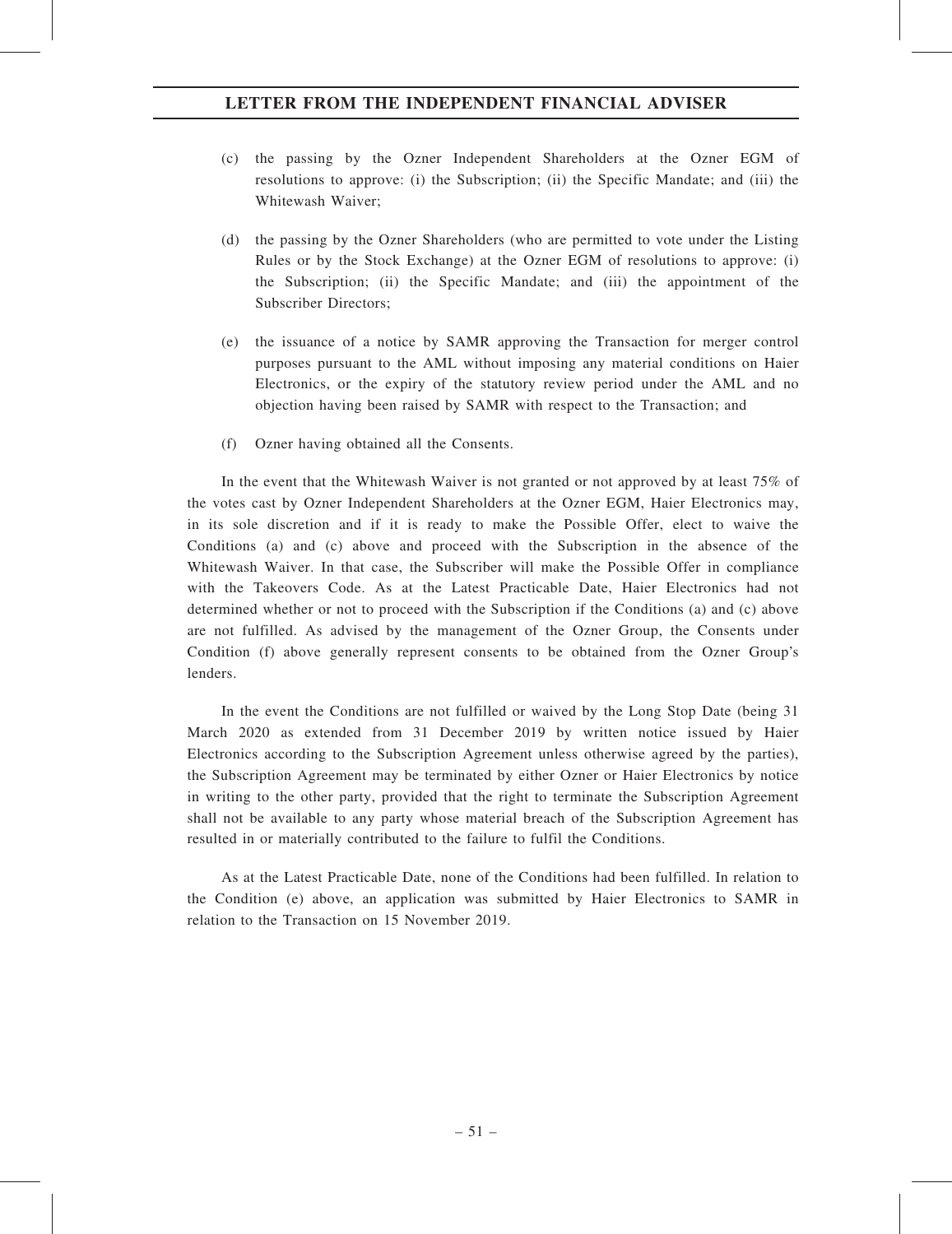#### Additional Undertakings

Ozner has given certain representations, warranties and indemnities to Haier Electronics and undertaken to ensure the following events occur as soon as practical after the date of the Subscription Agreement and in any event before the Long Stop Date to the reasonable satisfaction of Haier Electronics:

- (a) the Ozner Group will carry out a restructuring exercise with regards to its interests in certain of its existing distributors such that, upon completion of such restructuring exercise, Ozner Group will have control over each of such distributors; and
- (b) written advice will be obtained from reporting accountants of the Ozner Group in relation to the accounting treatment of the restructuring exercise referred to in (a) above.

As mentioned in the section above headed ''Background of the Ozner Group and recent developments'', the Ozner Group formed joint ventures with 21 high-performing distributors and held approximately 9.1% interest in each joint venture as at the Latest Practicable Date. As advised by the management of the Ozner Group, the proposed restructuring exercise (i) has been conducted by the Ozner Group since 2017, and it is expected to continue whether or not the Subscription will proceed, and (ii) is to increase such equity interest so as to obtain control in a number of such joint ventures, and such further investment could potentially be settled by off-setting the outstanding receivable balance due from such distributors, subject to further negotiations between the Ozner Group and the relevant distributors. We are advised by the management that the discussions with such distributors are still under way and the detailed terms of the proposed restructuring exercise are not available as of the Latest Practicable Date, so the exact accounting treatments and financial impacts are still unknown. As such, we are not able to comment as to whether or not the proposed restructuring exercise is fair and reasonable. However, management of the Ozner Group expects that the cash and business impacts as a result of the restructuring exercise will not be material.

Subject to compliance with the Listing Rules, Haier Electronics and Ozner have also undertaken to procure that the following agreements are entered into in connection with a strategic collaboration between Haier Electronics and Ozner within one month from the date of the Subscription Agreement, in each case to take effect on Closing or on such other date agreed between the parties:

(a) a brand licence agreement (the ''Brand Licence Agreement'') authorising the relevant Ozner Group Companies to use the ''Haier'' brand and relevant trademark(s) to market certain of Ozner's products in its water purification commercial leasing business; and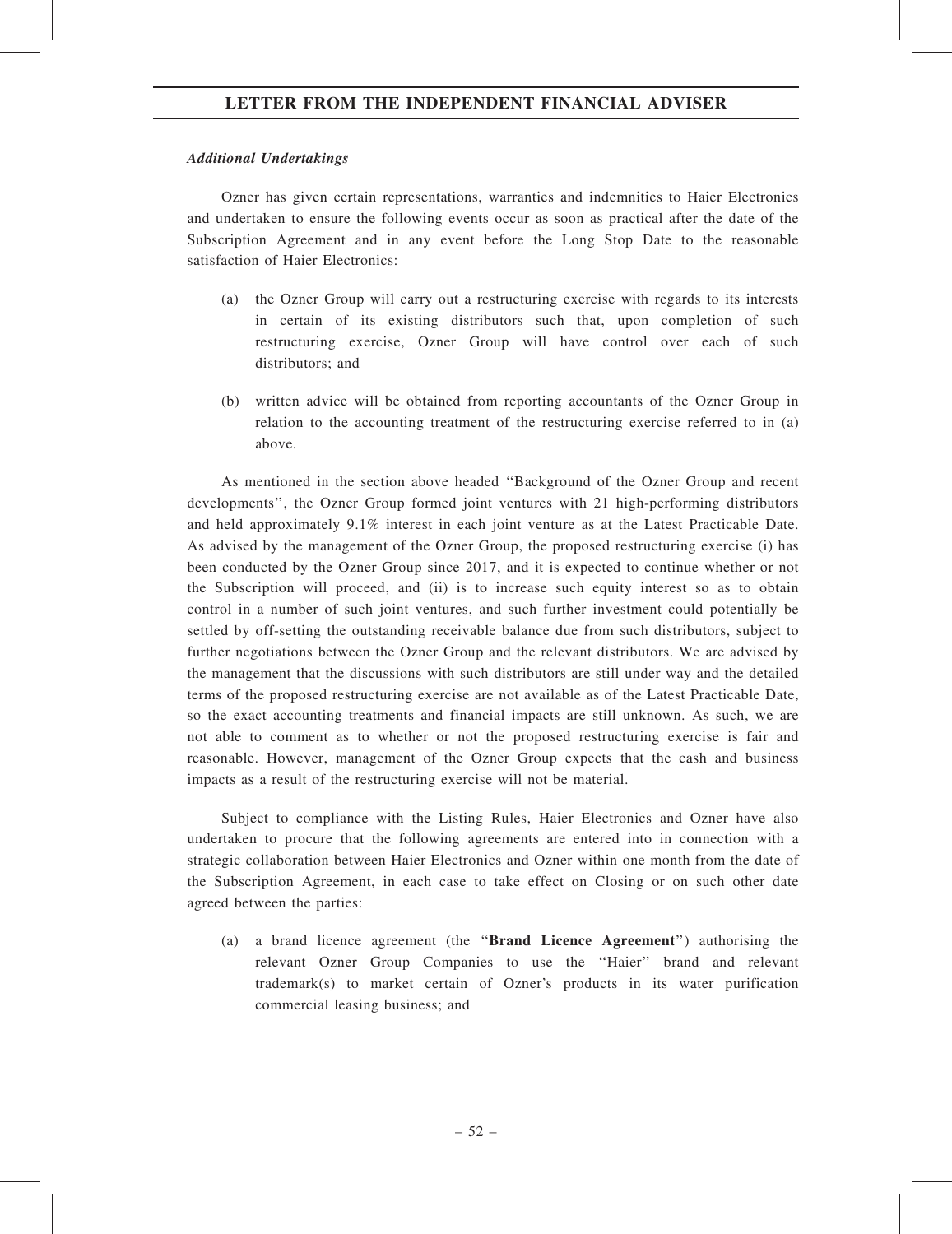(b) a framework agreement (the ''Framework Agreement'') regarding business cooperation in relation to (i) cooperation in production and manufacturing of certain water purification products; (ii) developing synergies in the distribution and sale of products; (iii) sharing of the Ozner Group's and Haier Electronics' aftersales services resources; and (iv) cooperation in financing and optimising the capital structure of Ozner.

On 30 November 2019, Haier Electronics and Ozner has entered into the Brand Licence Agreement, which provided that the fee payable by the relevant Ozner Group Companies thereunder is nominal. We consider in general that given the renowned ''Haier'' brand and the nationwide reach of its home appliances, the use of the ''Haier'' brand in marketing Ozner's water purification products at a nominal fee will be beneficial to the business of the Ozner Group. Nevertheless, we understand from the management of the Ozner Group that the ''Ozner'' brand will be retained, and the two brand names are expected to be used in different layers of the Ozner Group's products, depending on the future marketing strategy. As regards the Framework Agreement that has been entered into on 2 November 2019, we consider it common to have various types of collaboration with the incoming controlling shareholder for the purpose of realising potential synergies, in terms of, among others, increasing business performance and reducing costs of the Ozner Group. The transactions contemplated under the above agreements may constitute connected transactions of Ozner and subject to compliance with the Listing Rules.

To support business growth, Haier Electronics has agreed, after Closing, to negotiate in good faith with Ozner (a) to make available, subject to the financing needs proven necessary and the budget to be approved by the Ozner Board, a credit line of up to RMB500 million by way of offering an intra-group onshore entrusted loan by a subsidiary of Haier Electronics or procuring an onshore loan to be provided by a relationship bank introduced by Haier Electronics; and (b) subject to the capital needs of Ozner at such time, to procure an affiliate of Haier Electronics to provide a tailor-made financial solution to Ozner. As at the Latest Practicable Date, it had not been determined whether or not any such credit line or other financial solution will be required. The transactions contemplated under the above arrangements may constitute connected transactions of Ozner and subject to compliance with the Listing Rules. Given the substantial financing needs of the Ozner Group as analysed in the section above headed ''Reasons for and benefits of the Subscription'', we consider the additional financial support by Haier Electronics, on top of the Subscription, to be beneficial to the Ozner Group, subject to the actual terms of the credit line, onshore loan and/or the tailor-made financial solution.

#### Break fee and reverse break fee

Under the Subscription Agreement, there is a break fee of HK\$10 million payable by Ozner or Haier Electronics upon termination of the Subscription Agreement by the other party due to a breach of obligations to fulfil the Conditions by the Long Stop Date, any of the Closing obligations or the exclusivity obligation (as applicable).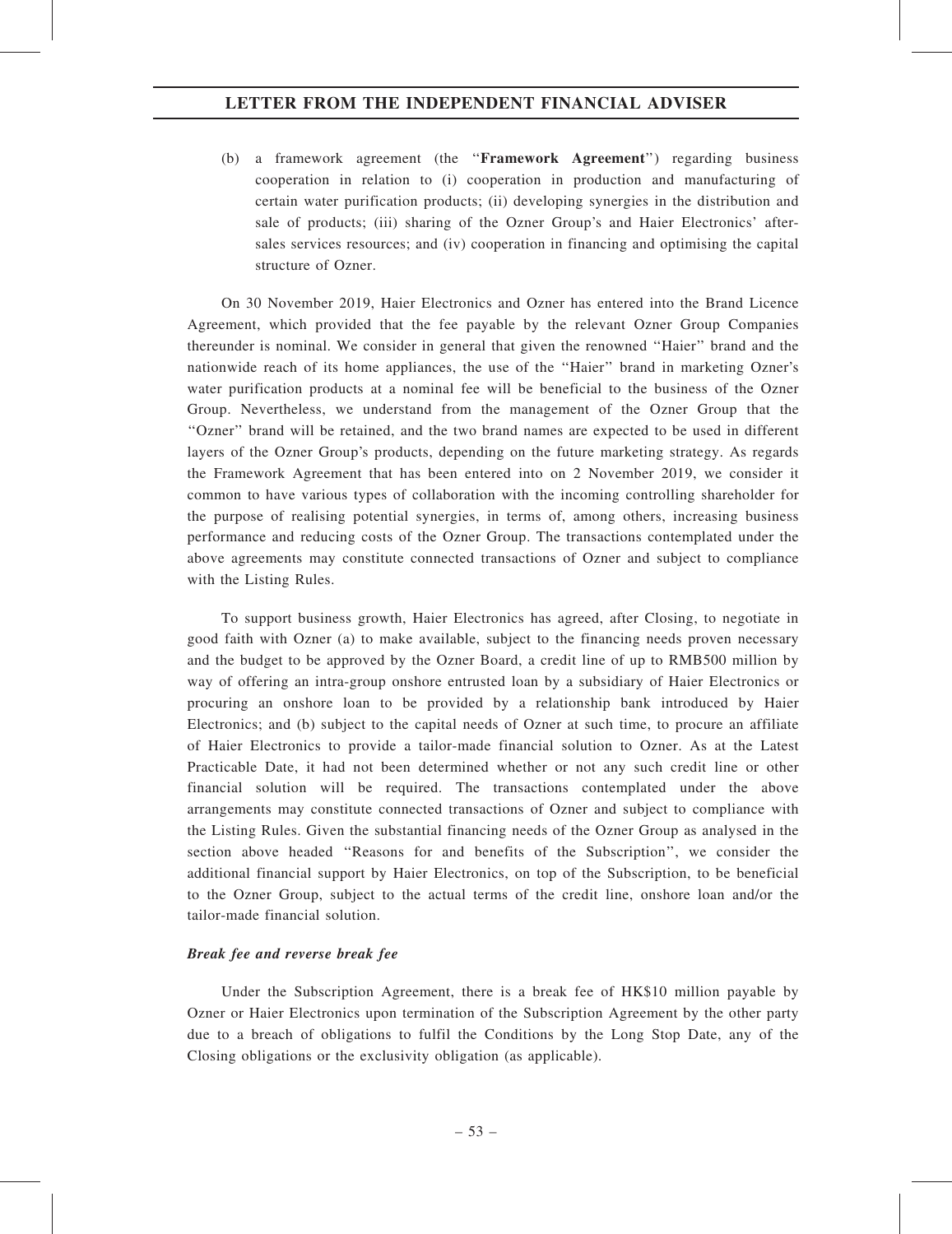### Non-competition undertaking

With effect from Closing and during the period when Haier Electronics controls Ozner or the Ozner Board, other than through an Ozner Group Company, Haier Electronics and its affiliates shall not:

- (a) carry on or be engaged in any Competing Business in any of the Restricted Territories except for the Existing Competing Business; and
- (b) induce or seek to induce any member of the Ozner Group's senior management team who is employed by an Ozner Group Company either at the relevant time or in the preceding 12-month period to be employed whether as employee, consultant or otherwise by it or any of its affiliates, subject to certain exceptions.

Notwithstanding the above, Haier Electronics and its affiliates shall not be affected or prohibited from the following activities:

- (a) owning any equity or debt interest in the Subscriber or any Ozner Group Company;
- (b) the holding or acquisition of any equity or debt interest in any person that is engaged in any Competing Business by any affiliate of Haier Electronics which is not controlled by Haier Electronics, where such affiliate does not control or have operational management control over such person, and the equity or debt interest held by such affiliate represents no more than 20% of the entire equity interest of such person;
- (c) owning any equity or debt interest in any person engaged in a Competing Business where the revenue generated by such person from such Competing Business in the Restricted Territories shall comprise no more than 10% of the total revenue of the Ozner Group in the Restricted Territories in the most recent financial year;
- (d) conducting any activities contemplated under the Framework Agreement, or any activities for the purpose of enhancing the productivity, efficiency and competitiveness of Haier Electronics' or its affiliates' value chain function;
- (e) the holding of equity or debt interest and the engagement in BWT Haier Water Technology Co., Ltd. ("BWT Haier") or Haier BWT Water Equipment Co., Ltd. (''Haier BWT'') or any of their respective subsidiaries; and
- (f) engaging in the manufacturing and sale of parts, components and other similar noncomplete products related to any Competing Business.

We understand from the management of the Ozner Group that the Existing Competing Business mainly represents the PRC commercial water purification business being undertaken by Qingdao Haishi, which constituted less than 3% of Qingdao Haishi's revenue, while its household water purification business constituted a majority of its revenue, in the first half of 2019. On the other hand, the Ozner Group primarily focuses on the PRC commercial water purification business, which is different from the business focus of Qingdao Haishi. We are being advised that in 2018 and the first half of 2019, Qingdao Haishi's revenue from its commercial water purification business account for not more than 1% and 2% of the Ozner Group's total revenue during the respective periods. As set out in the letter from the Ozner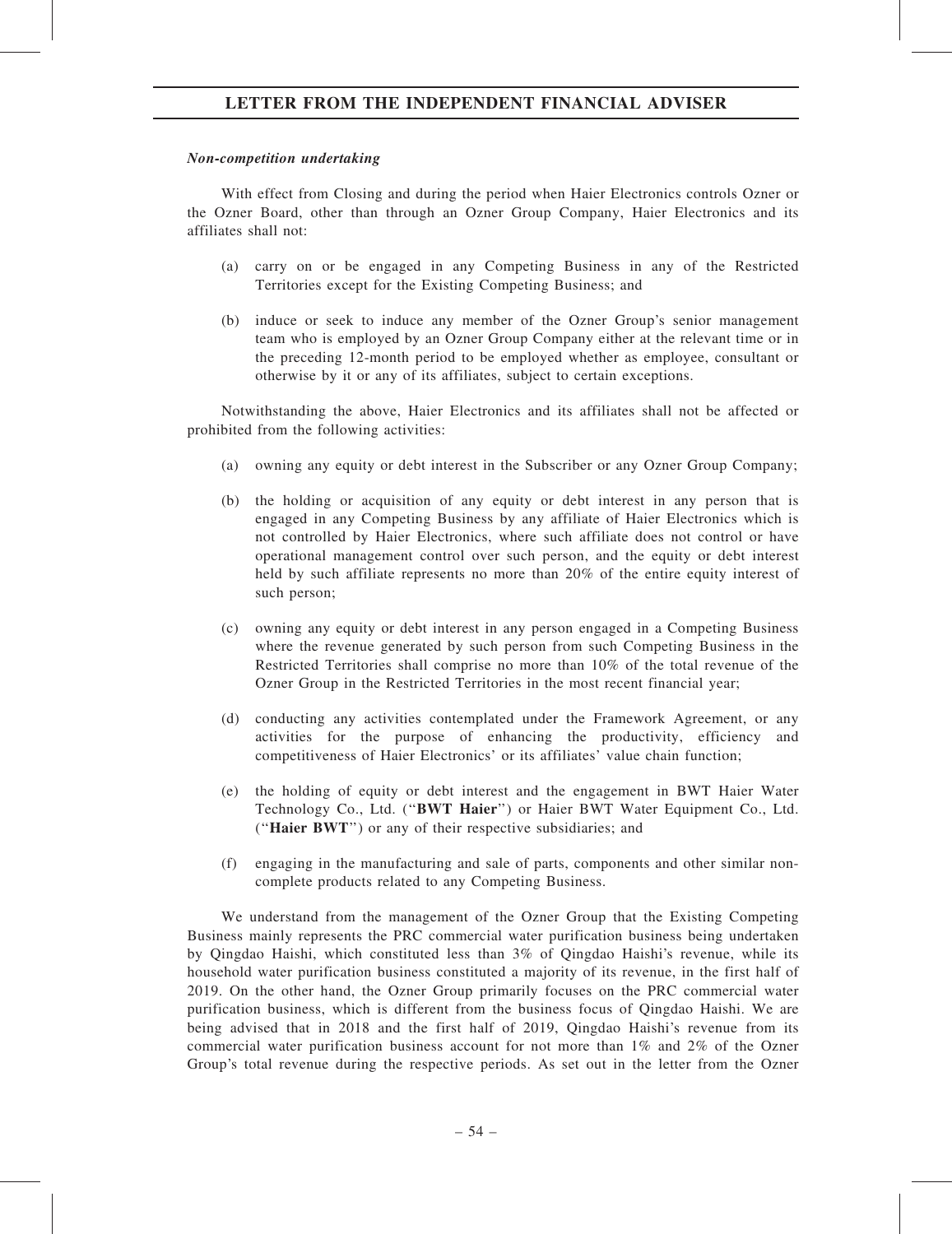Board, BWT Haier is 51% owned by BWT Aktiengesellschaft and 49% owned by an indirect wholly-owned subsidiary of Haier Electronics. Haier BWT is 60% owned by Qingdao Haishi and 40% owned by BWT Aktiengesellschaft. Both BWT Haier and Haier BWT mainly engage in the manufacturing and distribution of point-of-entry water purification products for residential purposes, including multi-layer water filters and water softeners, which the Ozner Group considers as different from the business of the Ozner Group in terms of target customers because the Ozner Group focuses on commercial sector customers. In any event, Haier Electronics will negotiate in good faith with the shareholder(s) of the Existing Competing Business with a view to injecting the Existing Competing Business into the Ozner Group within two years after the date of the Subscription Agreement, on terms and valuation acceptable to the parties.

Having considered (i) the willingness of Haier Electronics to provide such noncompetition undertaking in favour of the Ozner Group, (ii) the different business focuses of Qingdao Haishi, BWT Haier and Haier BWT on one hand and the Ozner Group on the other hand, and the relatively insignificant revenue that Qingdao Haishi generated from its commercial water purification business, and (iii) the potential injection of the Existing Competing Business into the Ozner Group, we consider the arrangement under the noncompetition undertaking to be acceptable. Similar to the Brand Licence Agreement and the Framework Agreement, the above injection of the Existing Competing Business may constitute connected transactions of Ozner and subject to compliance with the Listing Rules.

#### Board composition of Ozner

Ozner will: (a) cause five individuals nominated by Haier Electronics to be appointed as Ozner Directors representing a majority of the Ozner Board immediately following such appointment; and (b) effect the resignation of such number of Ozner Directors from the Ozner Board so as to enable the individuals nominated by Haier Electronics to represent a majority of the Ozner Board.

As set out in the letter from the Ozner Board, the appointment of the Subscriber Directors will be considered at the Ozner EGM. The biographical details of the Subscriber Directors are stated under the section headed ''Appointment of the Subscriber Directors'' in the letter from the Ozner Board.

#### Strategic committee

Subject to consent by the Executive to, and approval by the Ozner Independent Shareholders of, the Strategic Committee Establishment, Haier Electronics and Ozner will cause a strategic committee (the ''Strategic Committee'') to be established under the Ozner Board as soon as practicable after Closing. The Strategic Committee Establishment constitutes a special deal under the Takeovers Code, and is further analysed in the section below headed ''Special Deal — the Strategic Committee Establishment''.

#### Closing

Closing shall take place on the fifth Business Day after the date on which all of the Conditions (except those which by their nature may only be satisfied on the Closing Date) are satisfied or waived, or any other date as Ozner and Haier Electronics may agree in writing.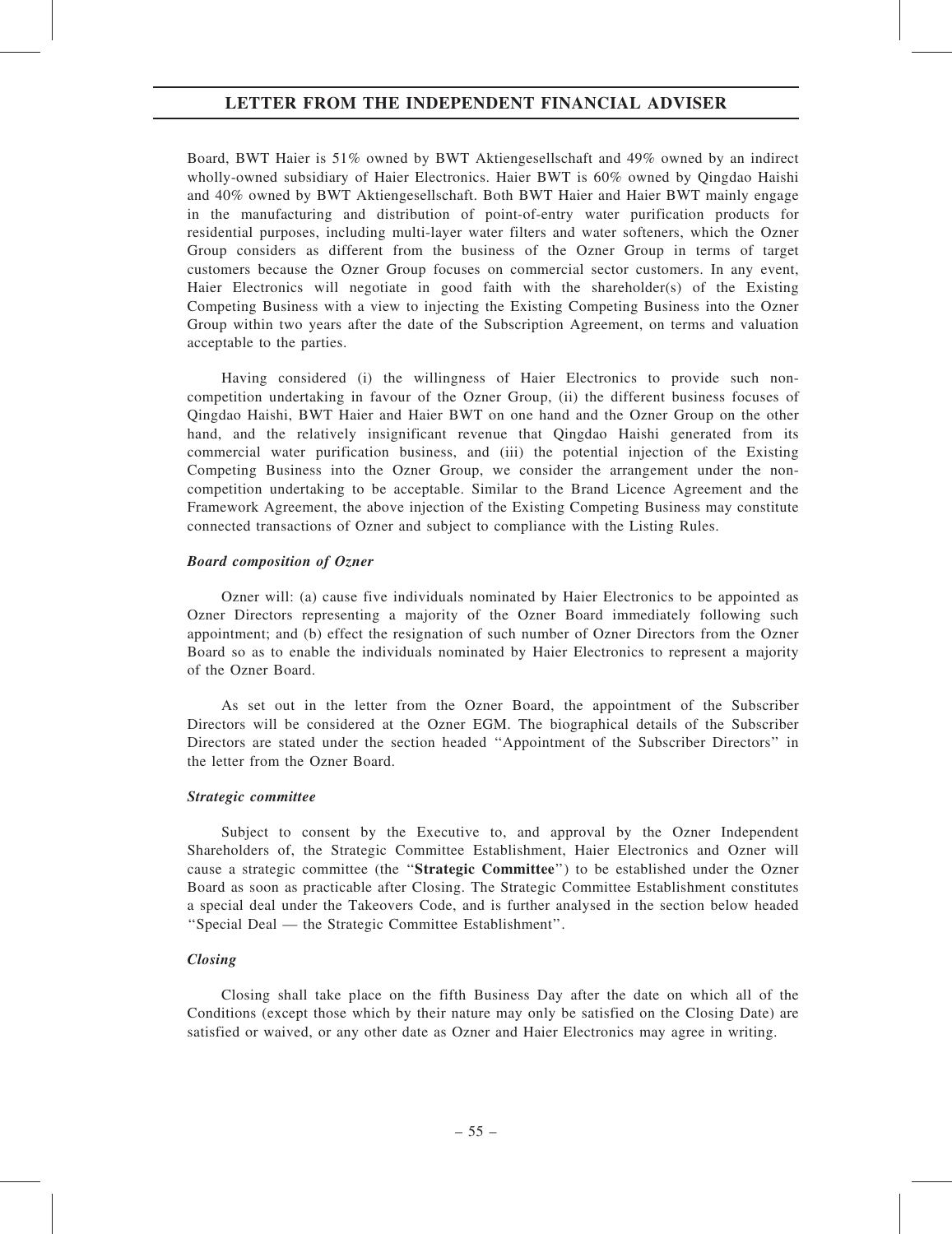### 4. Financial information of the Ozner Group

### (i) Financial performance

The following table sets out a summary of the consolidated statements of profit or loss of the Ozner Group for the three financial years ended 31 December 2016, 2017 and 2018, and for the six months ended 30 June 2018 and 2019, as extracted from the 2017 Annual Report, 2018 Annual Report and the 2019 Interim Report:

|                                                  | For the six months<br>ended 30 June |                | For the financial year<br>ended 31 December |                |            |
|--------------------------------------------------|-------------------------------------|----------------|---------------------------------------------|----------------|------------|
|                                                  | 2019                                | 2018           | 2018                                        | 2017           | 2016       |
|                                                  | (unaudited)                         | (unaudited)    | (audited)                                   | (audited)      | (audited)  |
|                                                  | RMB'000                             | <b>RMB'000</b> | <b>RMB'000</b>                              | <b>RMB'000</b> | RMB'000    |
| Revenue                                          | 863,209                             | 798,274        | 1,644,914                                   | 1,549,027      | 920,766    |
| Cost of sales                                    | (459, 349)                          | (456, 413)     | (884, 273)                                  | (833, 338)     | (418, 673) |
| Gross profit                                     | 403,860                             | 341,861        | 760,641                                     | 715,689        | 502,093    |
| Gross profit margin                              | 46.8%                               | 42.8%          | 46.2%                                       | 46.2%          | 54.5%      |
| Other income and gains                           |                                     |                |                                             |                |            |
| (Note)                                           | 103,582                             | 37,670         | 75,257                                      | 198,276        | 116,613    |
| Selling and distribution                         |                                     |                |                                             |                |            |
| expenses                                         | (55,208)                            | (82, 226)      | (171, 017)                                  | (267, 941)     | (155, 042) |
| Administrative expenses                          | (111, 048)                          | (85, 384)      | (211, 745)                                  | (166, 186)     | (114, 044) |
| Other expenses                                   | (84,302)                            | (10, 768)      | (62, 852)                                   | (86,691)       | (33, 423)  |
| Finance costs                                    | (116, 345)                          | (72, 676)      | (170, 046)                                  | (107, 059)     | (50, 214)  |
| Share of losses of associates                    | (13, 231)                           | (14, 655)      | (24, 222)                                   |                |            |
| Profit before tax                                | 127,308                             | 113,822        | 196,016                                     | 286,088        | 265,983    |
| Income tax expense                               | (26, 678)                           | (23, 319)      | (61, 746)                                   | (45,208)       | (37, 328)  |
| Profit for the period/year                       | 100,630                             | 90,503         | 134,270                                     | 240,880        | 228,655    |
| Net profit margin                                | 11.7%                               | 11.3%          | 8.2%                                        | 15.6%          | 24.8%      |
| Profit attributable to<br>the Ozner Shareholders | 94,181                              | 77,645         | 112,960                                     | 230,770        | 229,193    |
| Earnings per share:                              |                                     |                |                                             |                |            |
| Basic (RMB cents)                                | 4.51                                | 3.77           | 5.45                                        | 11.43          | 13.31      |
| Diluted (RMB cents)                              | 4.51                                | 3.77           | 5.45                                        | 11.43          | 8.56       |
| Dividend per share                               |                                     |                |                                             |                |            |
| (RMB cents)                                      |                                     |                | 1.09                                        | 2.25           |            |

Note: Includes, among others, fair value gain/loss on derivative financial instruments and derivative component of convertible bonds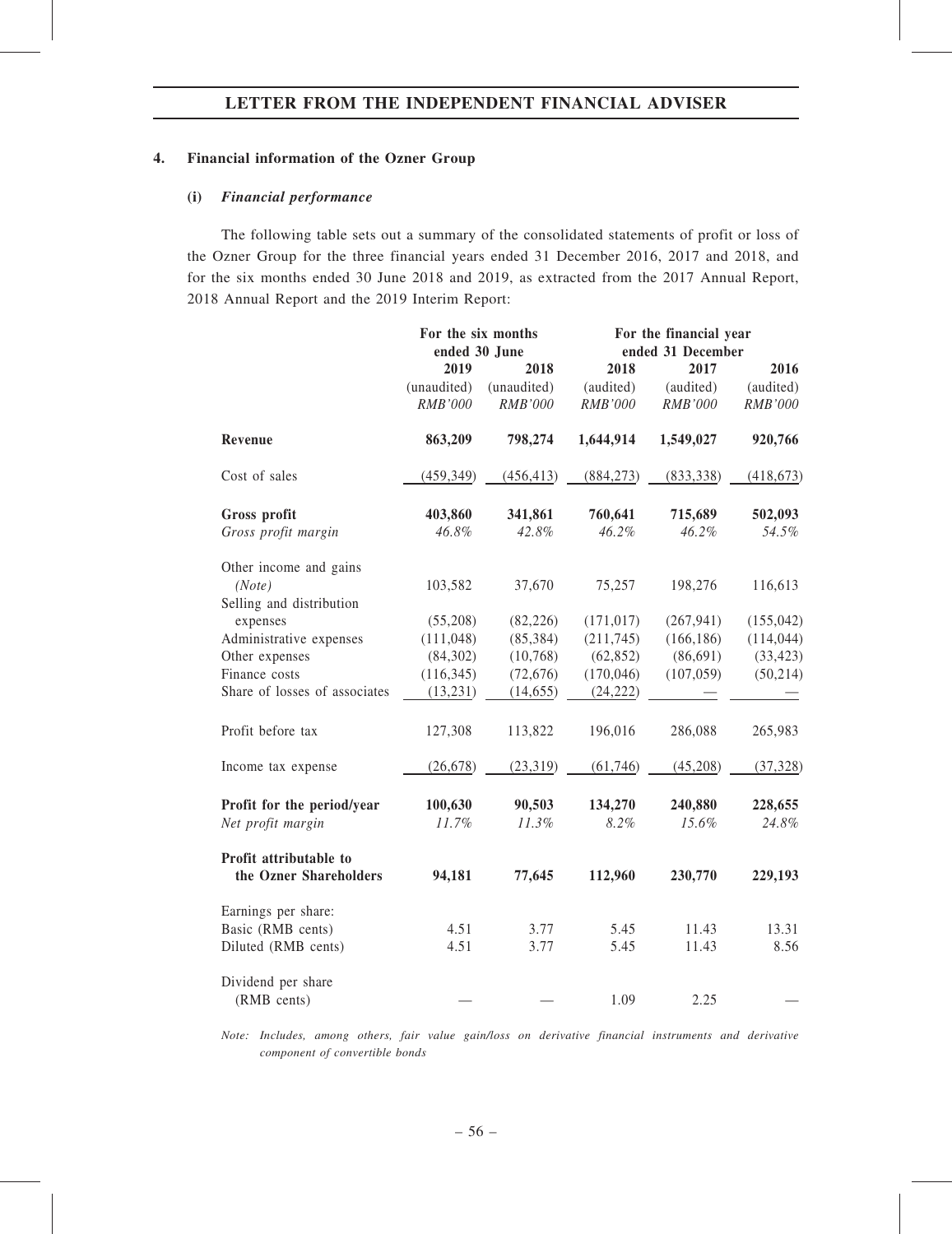#### Revenue

The Ozner Group's total revenue mainly derives from (i) water purification services (i.e. leasing or sales of water purifiers and provision of after-sale services), (ii) supply chain services (i.e. sale of micro motor products by Foshan Lepuda) and (iii) air sanitization services and others. A breakdown of revenue by business segments are sets out in the table below:

|                                                    | For the six months |                |                   | For the financial year |                |  |
|----------------------------------------------------|--------------------|----------------|-------------------|------------------------|----------------|--|
|                                                    |                    | ended 30 June  | ended 31 December |                        |                |  |
|                                                    | 2019               | 2018           | 2018              | 2017                   | 2016           |  |
|                                                    | (unaudited)        | (unaudited)    | (audited)         | (audited)              | (audited)      |  |
|                                                    | <i>RMB'000</i>     | <i>RMB'000</i> | <i>RMB'000</i>    | <i>RMB'000</i>         | <i>RMB'000</i> |  |
| Water purification                                 |                    |                |                   |                        |                |  |
| services                                           | 563,132            | 525,992        | 1,149,169         | 1,169,417              | 854,202        |  |
| — Rental income                                    | 442,721            | 372,899        | 782,517           | 666,921                | 557,943        |  |
| - Sale of goods                                    | 110,195            | 126,509        | 319,996           | 417,709                | 193,073        |  |
| - Training services                                | 10,216             | 26,584         | 46,656            | 84,787                 | 103,186        |  |
| Supply chain services<br>Air sanitization services | 240,367            | 236,108        | 416,324           | 214,412                |                |  |
| and others                                         | 59,710             | 36,174         | 79,421            | 165,198                | 66,564         |  |
| <b>Total revenue</b>                               | 863,209            | 798,274        | 1,644,914         | 1,549,027              | 920,766        |  |

Revenue from water purification services increased by approximately 36.9% in 2017 but remained flat in 2018. This was mainly due to a combination of factors including (i) the increase in the accumulated number of water purifiers installed (from approximately 1,265,000 units as at 31 December 2016 to approximately 2,034,000 units as at 31 December 2018) and (ii) the continued expansion of its service network coverage and the increase in total number of distributors (from 4,980 distributors as at 31 December 2016 to 7,202 distributors as at 31 December 2018), partly offset by (iii) the Ozner Group's strategy adjustment since 2018 to focus on leasing of commercial water purifiers, resulting in reduced sales of household water purifiers. As a result, the Ozner Group recorded continuous growth for rental income, but a decrease in sale of goods, particularly in 2018. For the first half of 2019, revenue from water purification services amounted to approximately RMB563.1 million, representing an increase of approximately 7.1% as compared to the first half of 2018, exhibiting a continued trend as explained above.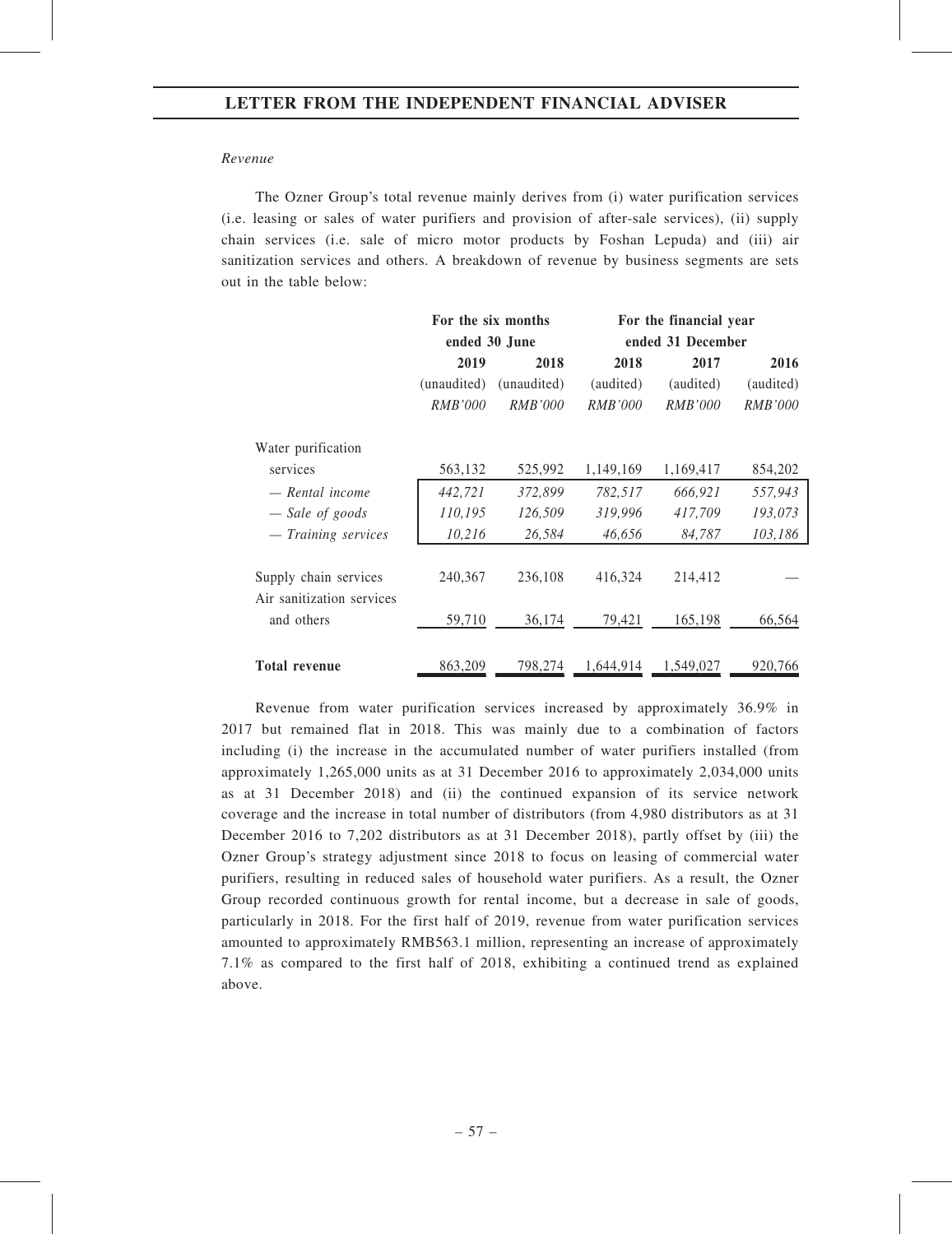Revenue from supply chain services was approximately RMB214.4 million in 2017, and increased by approximately 94.2% in 2018 to approximately RMB416.3 million, reflecting the full-year operating results of Foshan Lepuda acquired in 2017. For the first half of 2019, revenue from supply chain services was approximately RMB240.4 million, similar to the level in the first half of 2018.

#### Gross profit margin

The overall gross profit margins of the Ozner Group decreased in 2017, mainly due to the consolidation of supply chain services, which registered a relatively low gross profit margin, and subsequently remained stable between approximately 42.8% and 46.8% throughout the other periods presented. Detailed gross profit margin percentages by segments are set out in the table below:

|                       |          | For the six months<br>ended 30 June |          | For the financial year<br>ended 31 December |       |
|-----------------------|----------|-------------------------------------|----------|---------------------------------------------|-------|
|                       | 2019     | 2018                                | 2018     | 2017                                        | 2016  |
| Water purification    |          |                                     |          |                                             |       |
| services              | 53.3%    | $50.9\%$                            | 54.2%    | 50.8%                                       | 55.8% |
| Supply chain services | 18.8%    | 18.2%                               | 15.8%    | $20.5\%$                                    |       |
| Overall gross profit  |          |                                     |          |                                             |       |
| margin                | $46.8\%$ | $42.8\%$                            | $46.2\%$ | $46.2\%$                                    | 54.5% |

The gross profit margin from water purification services depends heavily on the revenue mix. The lease model commands a higher gross margin than that of the direct sale model. As mentioned above, the Ozner Group increased focus on the commercial leasing market in 2018, which in turn led to the increase in revenue contribution and improved the segment profit margin for water purification services. The profit margin from supply chain services represents mainly the business of Foshan Lepuda, and declined in 2018 mainly due to price adjustment in response to the competitive market. As the gross profit margin of supply chain services is significantly lower than that of the water purification services, the Ozner Group's overall gross margin since the acquisition of Foshan Lepuda in 2017 has been notably lower.

#### Other income and gains

Other income and gains generally included (i) government grants, (ii) interest income from bank deposits, (iii) technical service fee, and (iv) certain fair value changes and one-off disposal gain or loss. In 2017, the Ozner Group disposed of its 19.5% (out of 51%) equity interest in Shanghai Hoyo Information Technology Co., Ltd. (''Shanghai Hoyo''), which is principally engaged in water purifying services, and recorded a gain on disposal of approximately RMB138.9 million, resulting in the substantial increase in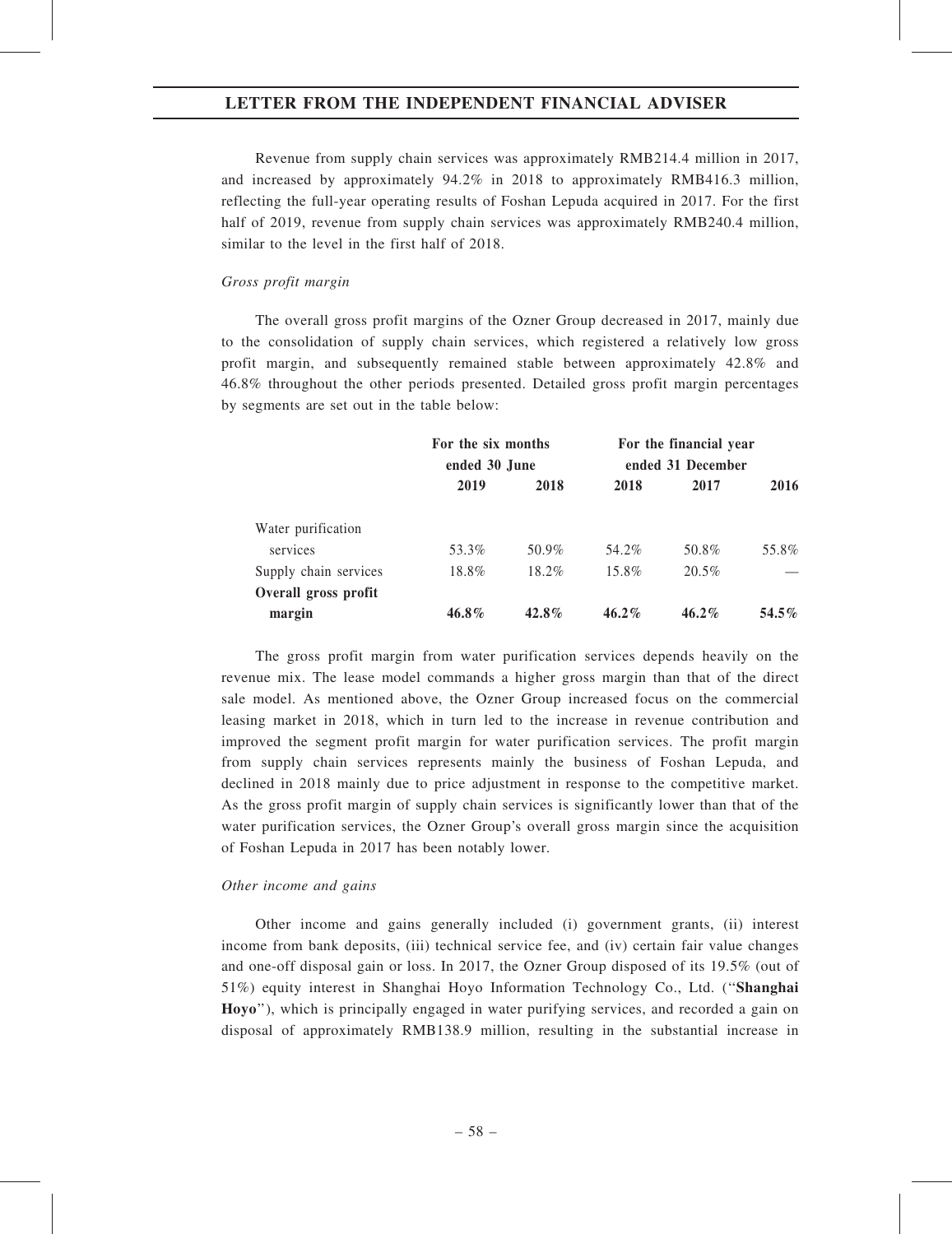other income and gains in 2017. Since the disposal, Shanghai Hoyo has become an associate of the Ozner Group, and its profits or losses have been reflected under the share of losses of associates as stated in the above table.

For the first half of 2019, the Ozner Group assessed the fair value of its equity investments in the distributors and derivative component of convertible bonds and recorded gains of approximately RMB67.8 million and RMB21.8 million respectively, leading to the significant increase in other income and gain during the period.

#### Finance costs

Finance costs mainly represent interest expenses on bank and other borrowings, finance lease payables and convertible bonds. Finance cost showed a substantial upward trend throughout the periods under review, increasing by approximately 113.2% in 2017 to approximately RMB107.1 million, and further increased by approximately 58.8% in 2018 to approximately RMB170.0 million. For the first half of 2019, finance costs went further up to approximately RMB116.3 million, representing an approximately 60.1% increase compared to the first half of 2018.

The increasing trend in finance costs was a result of the increase in borrowings of the Ozner Group to support the rapid expansion of business and acquisitions made in recent years, as detailed in the section above headed ''Background of the Ozner Group and recent developments''. Interest coverage ratio reduced from approximately 6.3 times in 2016 to approximately 3.7 times in 2017, and decreased further to approximately 2.2 times in 2018. For the first half of 2019, interest coverage ratio stood at 2.1 times, but the Ozner Group's result during the period was mainly supported by the fair value gain recorded in other income and gains, as explained above.

#### Profit attributable to the Ozner Shareholders

During the periods presented above, net profit attributable to the Ozner Shareholders, in general, exhibited a downward trend. Although the amount in 2017 of approximately RMB230.8 million was slightly higher than that in 2016, it would have been lower than 2016 after removing the effect of (i) fair value gain relating to convertible bonds of approximately RMB96.1 million in 2016, and (ii) the one-off gain on disposal of Shanghai Hoyo of approximately RMB138.9 million in 2017. In addition, the seemingly high level of attributable net profit for the first half of 2019 of approximately RMB94.2 million (compared to the 2018 full year attributable net profit of approximately RMB113.0 million) was mainly a result of fair value gains relating to convertible bonds and derivative financial instruments, amounting to approximately RMB89.5 million. Had the non-recurring and non-core business related items (i.e. the fair value gains and gain or loss on disposals) and the related effects on tax and noncontrolling interests been adjusted, the attributable net profit in the first half of 2019 would be approximately RMB23.0 million. The above adjustments represent exclusions of the aggregate fair value gains on derivative financial instruments and derivative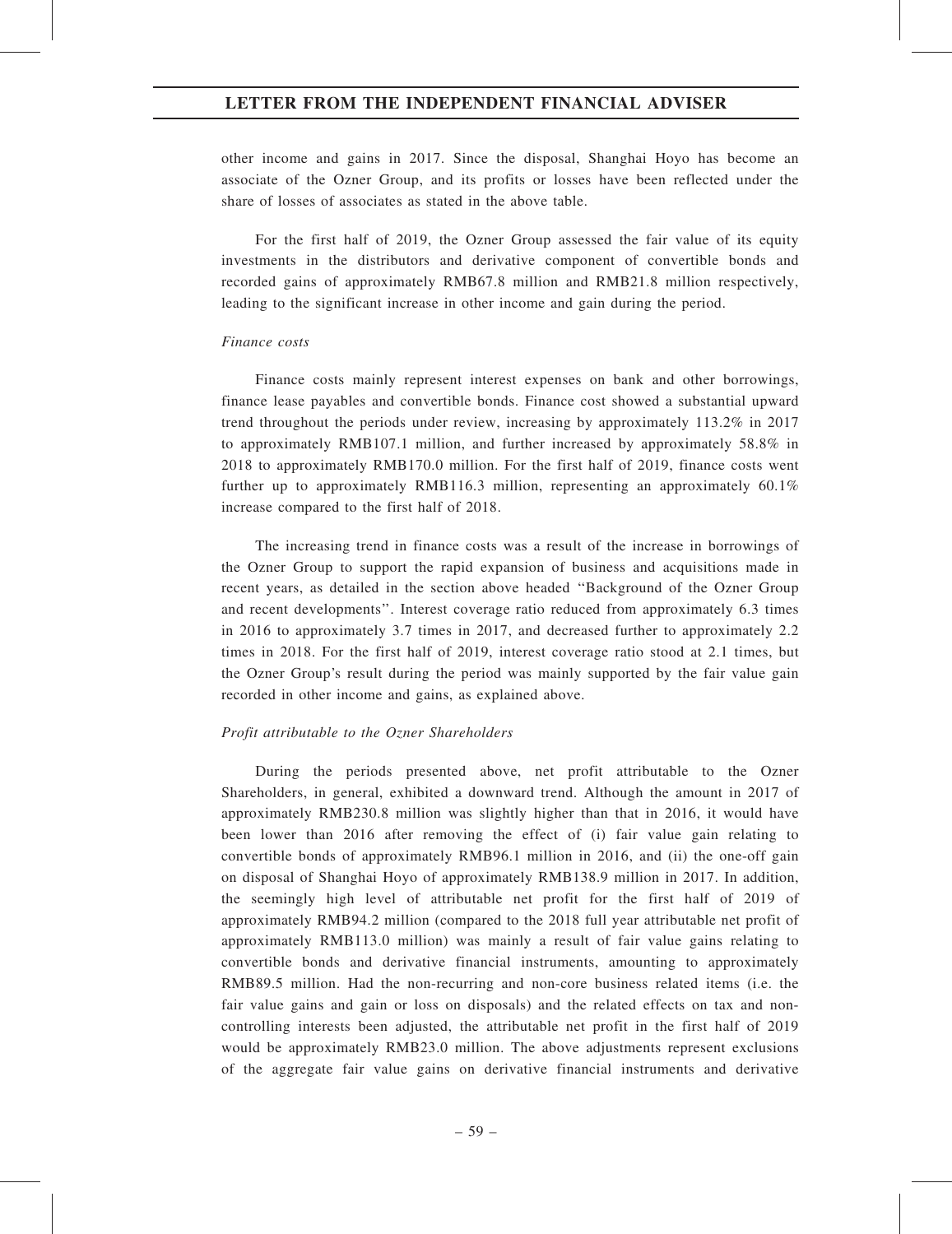component of convertible bonds, and the aggregate losses on disposal of items of property, plant and equipment, revenue generating assets and inventories, and the related effects on tax and non-controlling interests from the attributable net profit, which are calculated with reference to the published figures as extracted from the 2018 Annual Report and the 2019 Interim Report (as applicable) and the information provided by management of the Ozner Group. Applying the same adjustments, the net profit attributable to the Ozner Shareholders for the trailing twelve months (''TTM'') ended 30 June 2019 would be approximately RMB42.4 million (the "TTM Adjusted Net Profit").

#### (ii) Financial position

The following table sets out a summary of the consolidated statement of financial position of the Ozner Group as at 31 December 2016, 2017 and 2018, and as at 30 June 2019, as extracted from the 2017 Annual Report, 2018 Annual Report and the 2019 Interim Report:

|                                                              | As at          |                |                   |                |
|--------------------------------------------------------------|----------------|----------------|-------------------|----------------|
|                                                              | 30 June        |                | As at 31 December |                |
|                                                              | 2019           | 2018           | 2017              | 2016           |
|                                                              | (unaudited)    | (audited)      | (audited)         | (audited)      |
|                                                              | <b>RMB'000</b> | <b>RMB'000</b> | RMB'000           | <b>RMB'000</b> |
| Non-current assets                                           |                |                |                   |                |
| Revenue generating assets                                    | 1,816,485      | 1,789,034      | 1,595,699         | 1,484,409      |
| Property, plant and equipment                                | 953,695        | 833,285        | 865,937           | 776,116        |
| Goodwill and other intangible                                |                |                |                   |                |
| assets                                                       | 420,887        | 432,248        | 449,876           | 85,755         |
| Investment in associates                                     | 294,082        | 270,314        | 86,135            |                |
| Equity investments designated at<br>fair value through other |                |                |                   |                |
| comprehensive income                                         | 355,064        | 418,068        | 152,491           |                |
| Prepayments, other receivables                               |                |                |                   |                |
| and other assets                                             | 263,773        | 252,277        | 780,380           | 71,237         |
| Other non-current assets                                     | 269,655        | 215,971        | 189,401           | 119,477        |
|                                                              | 4,373,641      | 4,211,197      | 4,119,919         | 2,536,994      |
| <b>Current</b> assets                                        |                |                |                   |                |
| Inventories                                                  | 362,924        | 345,568        | 308,781           | 164,231        |
| Trade and bills receivables                                  | 560,154        | 462,019        | 354,187           | 44,044         |
| Prepayments, other receivables                               |                |                |                   |                |
| and other assets                                             | 1,203,726      | 937,978        | 377,196           | 411,652        |
| Bank balances and cash (Note)                                | 506,154        | 470,851        | 623,593           | 529,330        |
| Other current assets                                         | 248,322        | 147,080        | 2,924             | 2,271          |
|                                                              | 2,881,280      | 2,363,496      | 1,666,681         | 1,151,528      |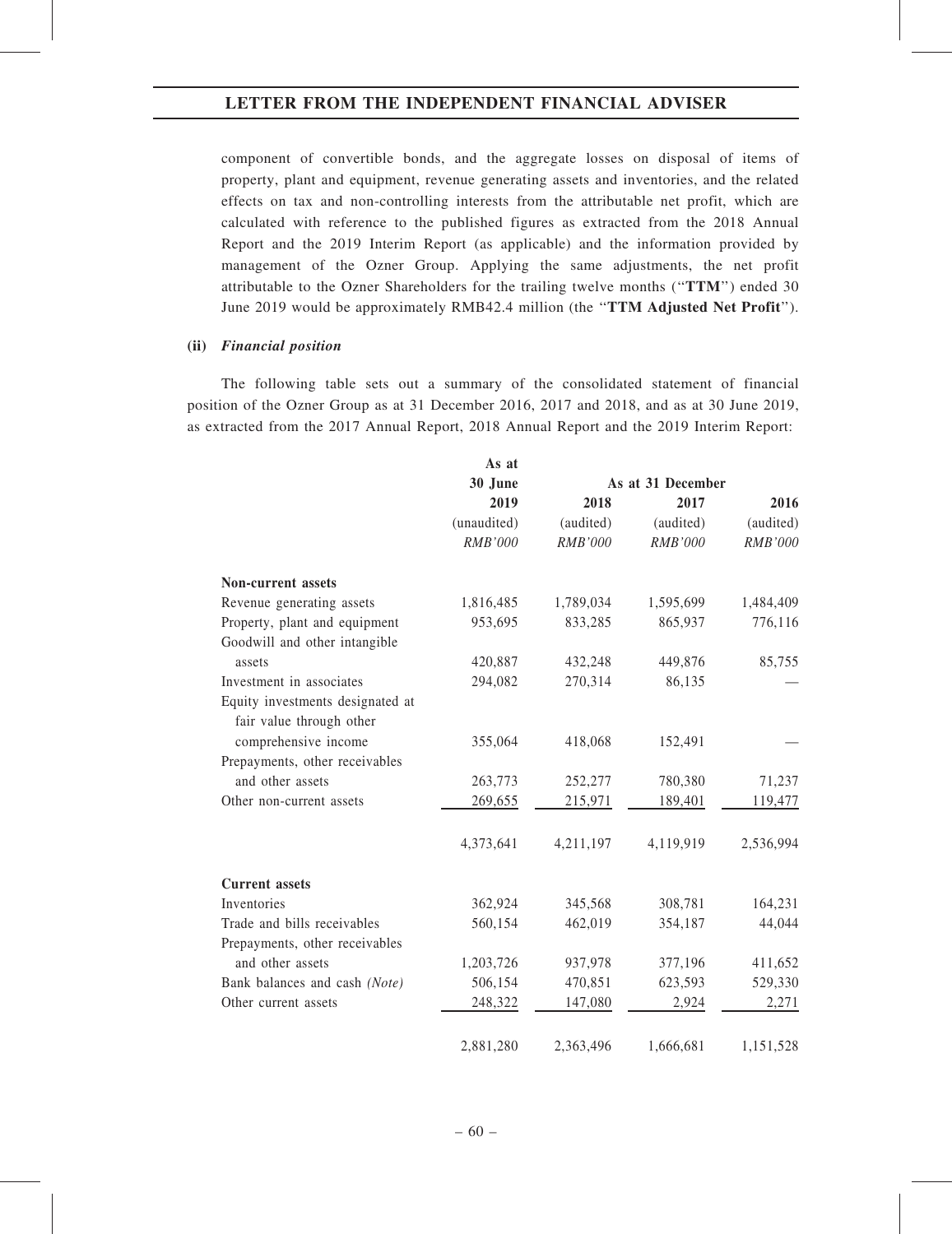|                                                           | As at       |            |                   |           |
|-----------------------------------------------------------|-------------|------------|-------------------|-----------|
|                                                           | 30 June     |            | As at 31 December |           |
|                                                           | 2019        | 2018       | 2017              | 2016      |
|                                                           | (unaudited) | (audited)  | (audited)         | (audited) |
|                                                           | RMB'000     | RMB'000    | RMB'000           | RMB'000   |
| <b>Current liabilities</b>                                |             |            |                   |           |
| Trade and bills payables<br>Other payables, advances from | 424,936     | 339,757    | 397,936           | 128,378   |
| customers and accruals<br>Interest-bearing bank and other | 634,047     | 559,299    | 557,853           | 271,882   |
| borrowings $(*)$                                          | 1,484,600   | 713,362    | 89,827            | 49,500    |
| Finance lease payables(*)                                 | 253,299     | 280,612    | 334,532           | 146,810   |
| Other current liabilities                                 | 436,586     | 348,978    | 271,640           | 295,101   |
|                                                           | 3,233,468   | 2,242,008  | 1,651,788         | 891,671   |
|                                                           |             |            |                   |           |
| Net current (liabilities)/assets                          | (352, 188)  | 121,488    | 14,893            | 259,857   |
| Non-current liabilities                                   |             |            |                   |           |
| Finance lease payables(*)<br>Liability component of       | 61,143      | 169,489    | 444,606           | 224,960   |
| convertible bonds(*)                                      | 527,830     | 507,694    | 335,581           | 342,039   |
| Interest-bearing bank and<br>other borrowings(*)          |             | 295,000    |                   |           |
| Other non-current liabilities                             | 64,813      | 49,696     | 231,321           | 6,206     |
|                                                           |             |            | 42,502            |           |
|                                                           | 653,786     | 1,021,879  | 1,054,010         | 573,205   |
| Total assets                                              | 7,254,921   | 6,574,693  | 5,786,600         | 3,688,522 |
| Total liabilities                                         | 3,887,254   | 3,263,887  | 2,705,798         | 1,464,876 |
| Net assets                                                | 3,367,667   | 3,310,806  | 3,080,802         | 2,223,646 |
| Equity attributable to                                    |             |            |                   |           |
| the Ozner Shareholders<br>Net asset value ("NAV")         | 3, 192, 117 | 3,141,705  | 2,933,011         | 2,219,284 |
| per share                                                 | 1.50        | 1.47       | 1.43              | 1.28      |
| Total debt (sum of *)                                     | 2,326,872   | 1,966,157  | 1,435,867         | 763,309   |
| Include: current portion of                               | 1,737,899   | 993,974    | 424,359           | 196,310   |
| $debt$ (% of total debt)                                  | $(74.7\%)$  | $(50.6\%)$ | $(29.6\%)$        | (25.7%)   |
| Gearing                                                   | 69.1%       | 59.4%      | 46.6%             | 34.3%     |

Note: Bank balances and cash include cash and cash equivalents, pledged deposits and short-term investments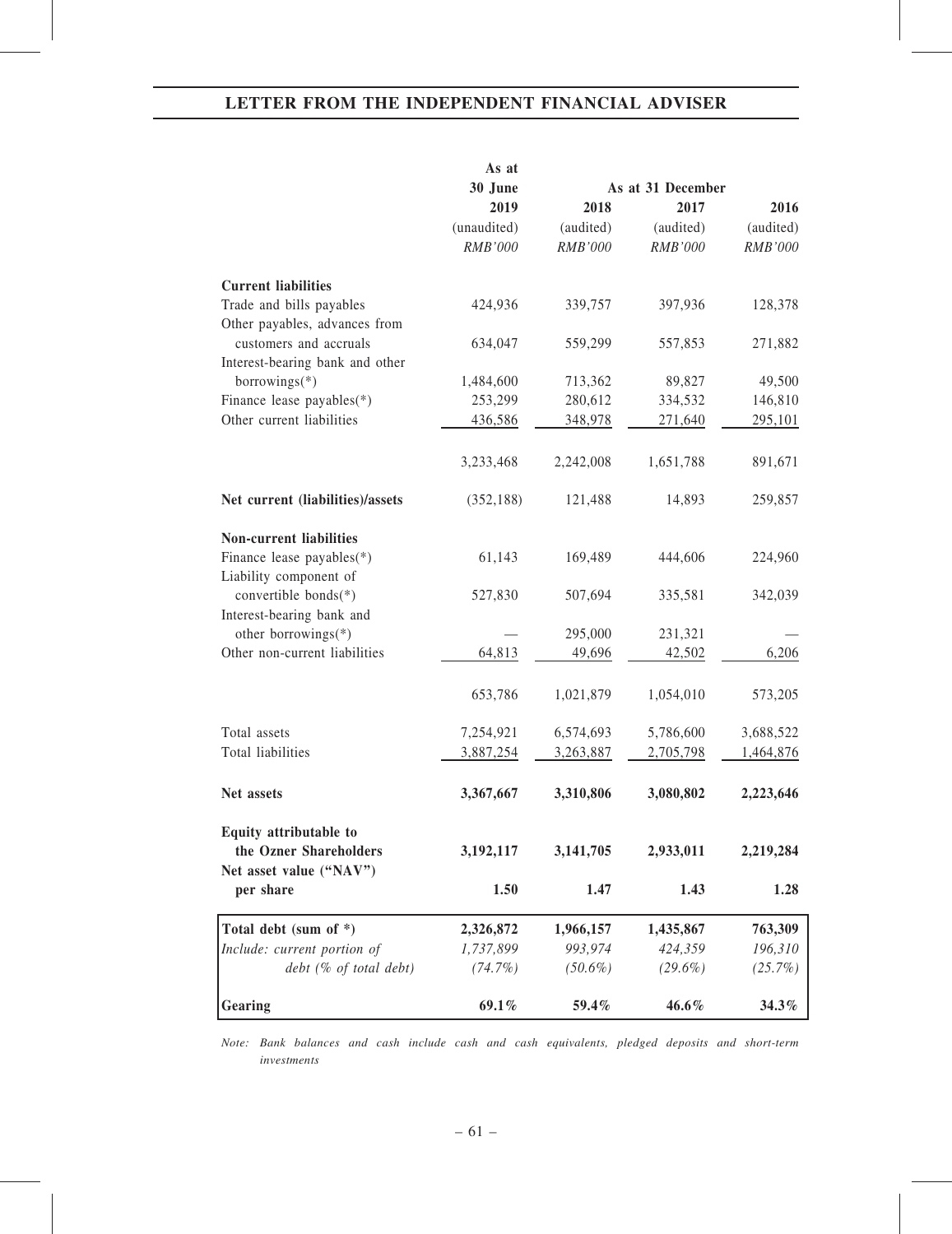As at 30 June 2019, the Ozner Group recorded total assets of approximately RMB7,254.9 million. Revenue generating assets of approximately RMB1,816.5 million, representing water purifiers under lease arrangements, was the largest assets item, accounting for approximately 25.0% of total assets. The water purifiers produced by the Ozner Group are depreciated on a straight-line basis over 10 years. Other assets mainly included (i) prepayments, other receivables and other assets of approximately RMB1,467.5 million (including current and noncurrent portion), mainly representing prepayment for raw materials, loans to distributors of the Ozner Group's products, value-added tax receivables and wealth management products (consisting mainly of Ozner's investment in certain funds managed by a third party with an aggregate outstanding principal plus accrued interest of HK\$174.9 million as at the Latest Practicable Date, which are due and repayable but have not been paid to Ozner, as detailed in Appendix I to the Circular), (ii) property, plant and equipment of approximately RMB953.7 million, mainly representing the Ozner Group's production facilities, (iii) investment in associates and other equity investments of approximately RMB649.1 million, comprising, among others, 31.5% equity interests in Shanghai Hoyo, approximately 9.1% equity interests in each of the 21 joint ventures formed with Ozner's distributors, and a 5.14% equity interests in a microfinance company, (v) trade and bills receivables of approximately RMB560.2 million, and (vi) bank balances and cash of approximately RMB506.2 million.

The Ozner Group was in net current liabilities position of approximately RMB352.2 million as at 30 June 2019, with a current ratio of approximately 0.9 times. For the financial year ended 31 December 2018 and for the six months ended 30 June 2019, the average trade receivable turnover days were 89 days and 107 days, while the average inventories turnover days were 130 days and 159 days, respectively, indicating the deteriorating liquidity position of the Ozner Group in 2018 and 2019.

As at 30 June 2019, the Ozner Group recorded total liabilities of approximately RMB3,887.3 million, which mainly comprised debt of approximately RMB2,326.9 million and working capital items. Total debt as at 30 June 2019 comprised (i) interest-bearing bank and other borrowings of approximately RMB1,484.6 million, bearing interest rates ranging from approximately 4.4% to 10.0% per annum and repayable within one year, (ii) liability component of convertible bonds of approximately RMB527.8 million, including (a) the 2015 CB with a principal amount of HK\$465 million, bearing interest rate of 5.0% per annum and maturing in November 2020; and (b) the 2018 CB with a principal amount of HK\$215 million, bearing interest rate of 6.8% per annum and maturing in November 2021; and (iii) finance lease payables of approximately RMB314.4 million, bearing interest rates ranging from 4.91% to 7.0% per annum and repayable within two years, secured by 841,355 units of water purifiers with the carrying amount of approximately RMB851.7 million.

The Ozner Group's gearing ratio, derived by dividing total debt by total equity, increased from approximately 34.3% as at 31 December 2016 to approximately 69.1% as at 30 June 2019, due to the continued increase in borrowings. The current portion of total debt also gradually increased from approximately 25.7% as at 31 December 2016 to approximately 74.7% as at 30 June 2019, which was the main reason behind the Ozner Group's deteriorating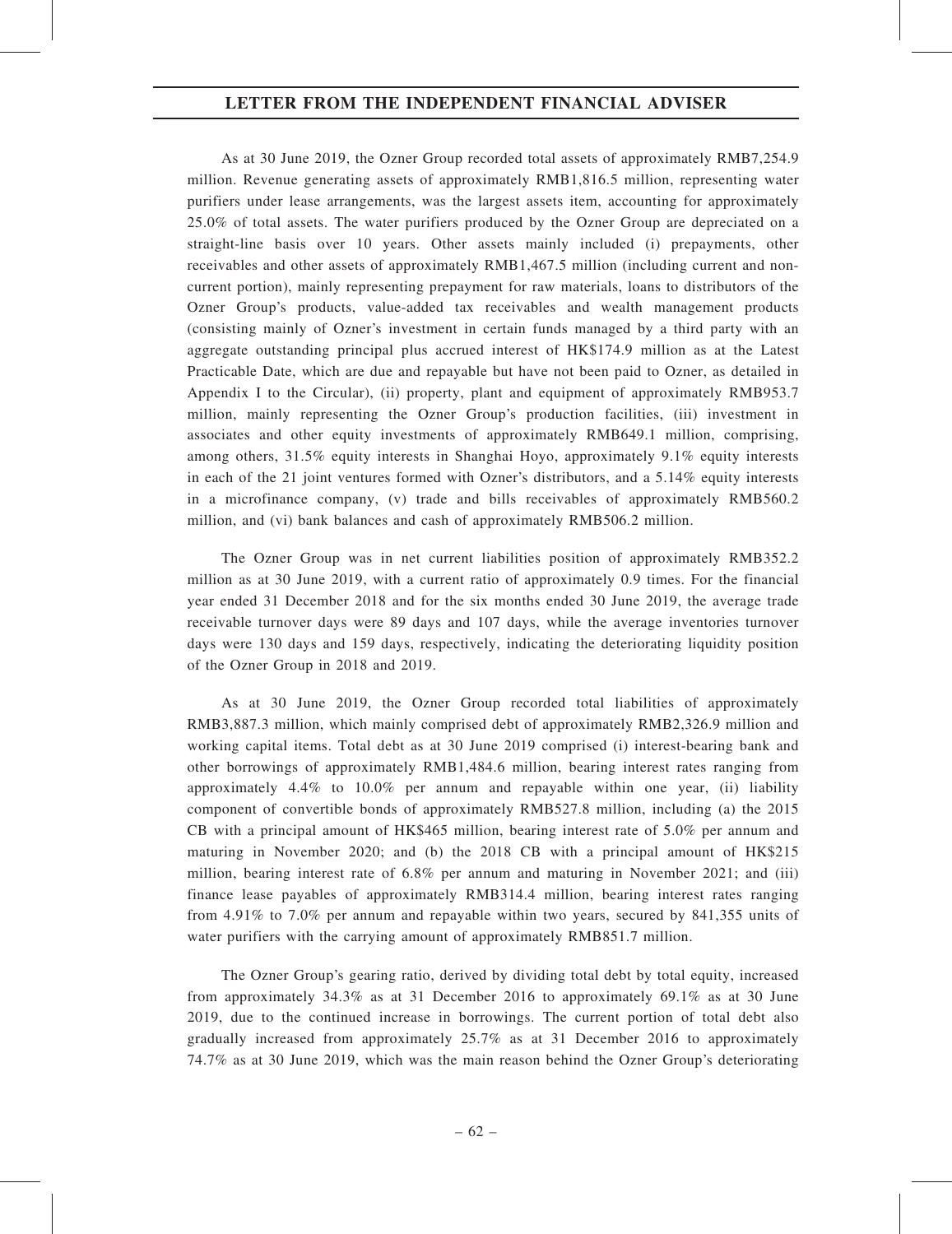net current liabilities status. On 30 June 2019, the Ozner Group's capital commitments amounted to approximately RMB283.3 million, mainly for renovation and construction of Shaanxi manufacturing facility. As at the same date, the Ozner Group had only approximately RMB48.3 million unutilised loan facilities.

### (iii) Cash flows

The following table sets out a summary of the consolidated statement of cash flows of the Ozner Group for the three financial years ended 31 December 2016, 2017 and 2018, and for the six months ended 30 June 2018 and 2019, as extracted from the 2017 Annual Report, 2018 Annual Report and the 2019 Interim Report:

|                                 | For the six months |                | For the financial year |                |                |
|---------------------------------|--------------------|----------------|------------------------|----------------|----------------|
|                                 | ended 30 June      |                | ended 31 December      |                |                |
|                                 | 2019               | 2018           | 2018                   | 2017           | 2016           |
|                                 | (unaudited)        | (unaudited)    | (audited)              | (audited)      | (audited)      |
|                                 | <i>RMB'000</i>     | <i>RMB'000</i> | <i>RMB'000</i>         | <b>RMB'000</b> | <b>RMB'000</b> |
| Net cash inflows/(outflows)     |                    |                |                        |                |                |
| generated from/(used in):       |                    |                |                        |                |                |
| — Operating activities          | 143,962            | 64,183         | 317,571                | 54,465         | 244,119        |
| — Investing activities          | (350, 397)         | (470, 932)     | (747,906)              | (1,293,158)    | (521, 211)     |
| — Financing activities          | 139,974            | 501,060        | 458.507                | 981.174        | 375,621        |
| Net (decrease)/increase in cash |                    |                |                        |                |                |
| and cash equivalents            | (66, 461)          | 94.311         | 28,172                 | (257,519)      | 98,528         |

Although total revenue of the Ozner Group continued to grow in recent years, reaching over RMB1.6 billion in 2018, it has generated a limited amount of cash inflows from operating activities, which was mainly adversely affected by (i) the increasing trend of average trade receivable and inventories turnover days, (ii) the downward trend of the Ozner Group's net profit margin, and (iii) the continuous increase in provision of loans to the Ozner Group's distributors for the purpose of capturing market share.

At the same time, in line with its expansion strategies, the Ozner Group recorded significant amounts of cash outflows used in investing activities. In particular, the Ozner Group made a number of significant acquisitions in 2017 (details of which are set out in the section above headed ''Background of the Ozner Group and recent developments''), leading to the substantial net cash outflows used in investing activities of approximately RMB1.3 billion, and incurred significant capital expenditures for its Shaanxi manufacturing facility and production of new water purifiers, amounting a total of approximately RMB534.5 million and RMB354.5 million in 2018 and the first half of 2019 respectively.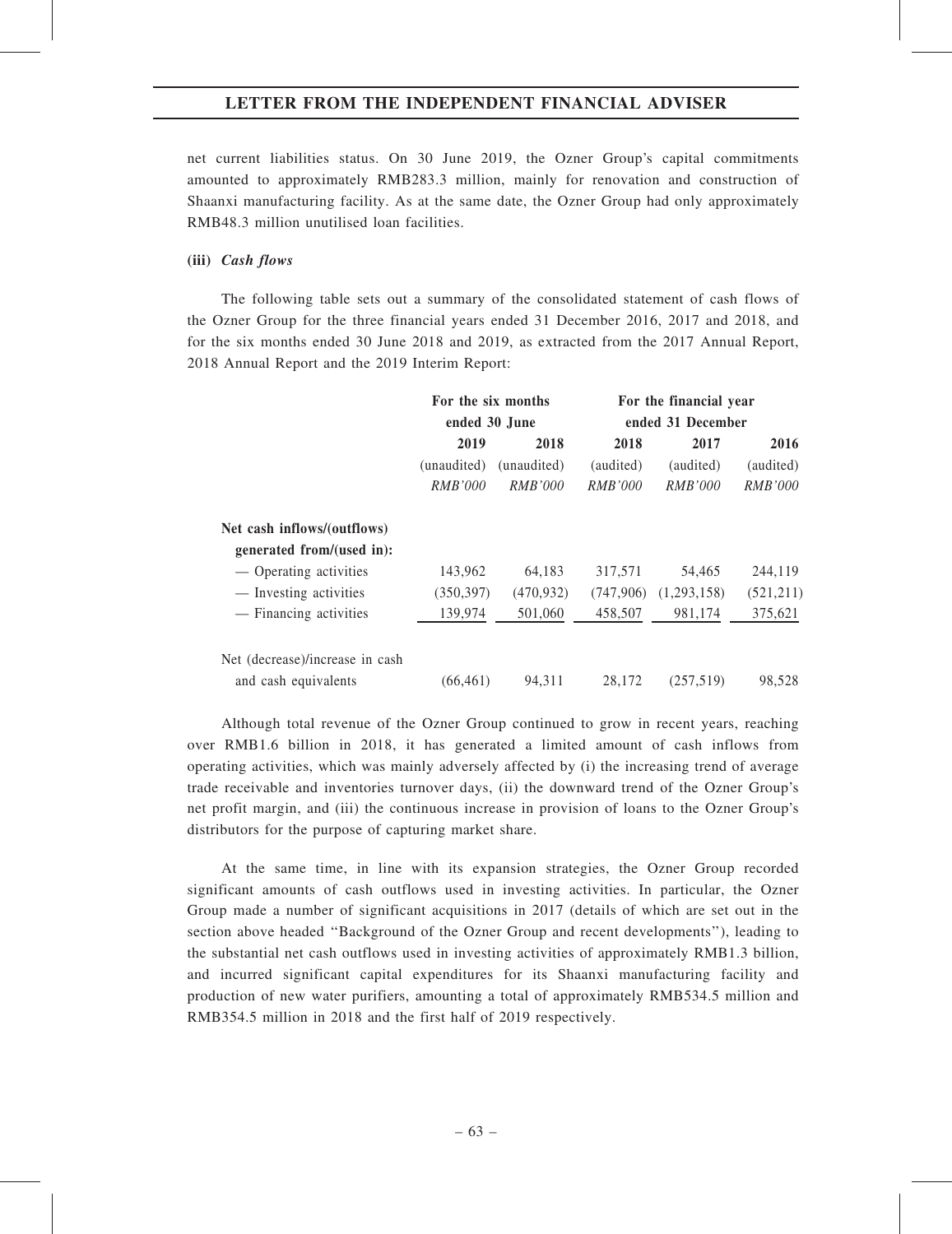From the trend of cash flows as shown in the table above, the Ozner Group did not have adequate operating cash flows to support its investing activities, and therefore continued to seek financing, mainly through debt fund raising exercises, which in turn led to the worsening financial position and the rising finance costs.

#### 5. Prospects of the Ozner Group

According to the Frost & Sullivan Report, for the year 2018, approximately 373.9 billion litres of drinking water in the PRC, or approximately 34.6% of total consumption volume of drinking water in the PRC, were processed by water purifiers. This is expected to grow at a compound annual growth rate of 12.0% to 2024 to approximately 737.4 billion litres, or over 60% of the expected total consumption. Such increase was mainly driven by the increasing awareness of drinking water safety, growing urbanization rate and increasing disposal income. The total market size of drinking water purifiers in China is expected to grow at a compound annual growth rate of 10.3% between 2018 and 2024, with the retail sales value expected to reach approximately RMB201.3 billion in 2024.

Based on the retail sales value in 2018 summarised in the Frost & Sullivan Report, Ozner was the leader in the commercial sector of water purification market in the PRC, with its retail sales value higher than the combined retail sales value achieved by the second to the fifth industry players in the PRC. As set out in the letter from the Ozner Board, Ozner has an extensive and effective distribution network and a proprietary service network, which is considered to be the key competitive advantage of Ozner. On the basis of the above, the prospects for the industry in which the Ozner Group is operating in appear to be positive in the near future. However, as mentioned in the section above headed ''Reasons for and benefits of the Subscription'', the Ozner Group's unique lease and service model requires substantial upfront investments, and the Ozner Group is currently facing a substantial debt burden, which may hinder its future business and growth.

In 2019, Haier Electronics acquired a 51% interest in Qingdao Haishi, which is engaged in the research and development and sale of household water purifying solutions and related products. According to the Joint Announcement, Qingdao Haishi ranked third in the first half of 2019 in terms of market share based on its sales of household water purification products. Following Closing, Ozner is expected to become the flagship commercial water purification business platform within the Haier Group, and synergies between the two businesses may be achieved through several collaborations, including (i) potential enhancement in market leadership and scale by leveraging the ''Haier'' brand and distribution channels of both groups, (ii) potential savings in manufacturing cost through the achievement of economies of scale and higher production efficiency, (iii) potential savings in financing cost through Haier Electronics' support in improving the Ozner Group's debt structure, (iv) potential product line expansion by utilising the Ozner Group's distribution channel for selling certain of Haier Electronics' products, and (v) improved liquidity with the proceeds from the Subscription to be used for debt repayment and general working capital. Having considered the above, we concur with the Ozner Directors' view that realisation of potential synergies between Haier Electronics and Ozner after the Transaction is expected to have a positive impact to Ozner's long term growth.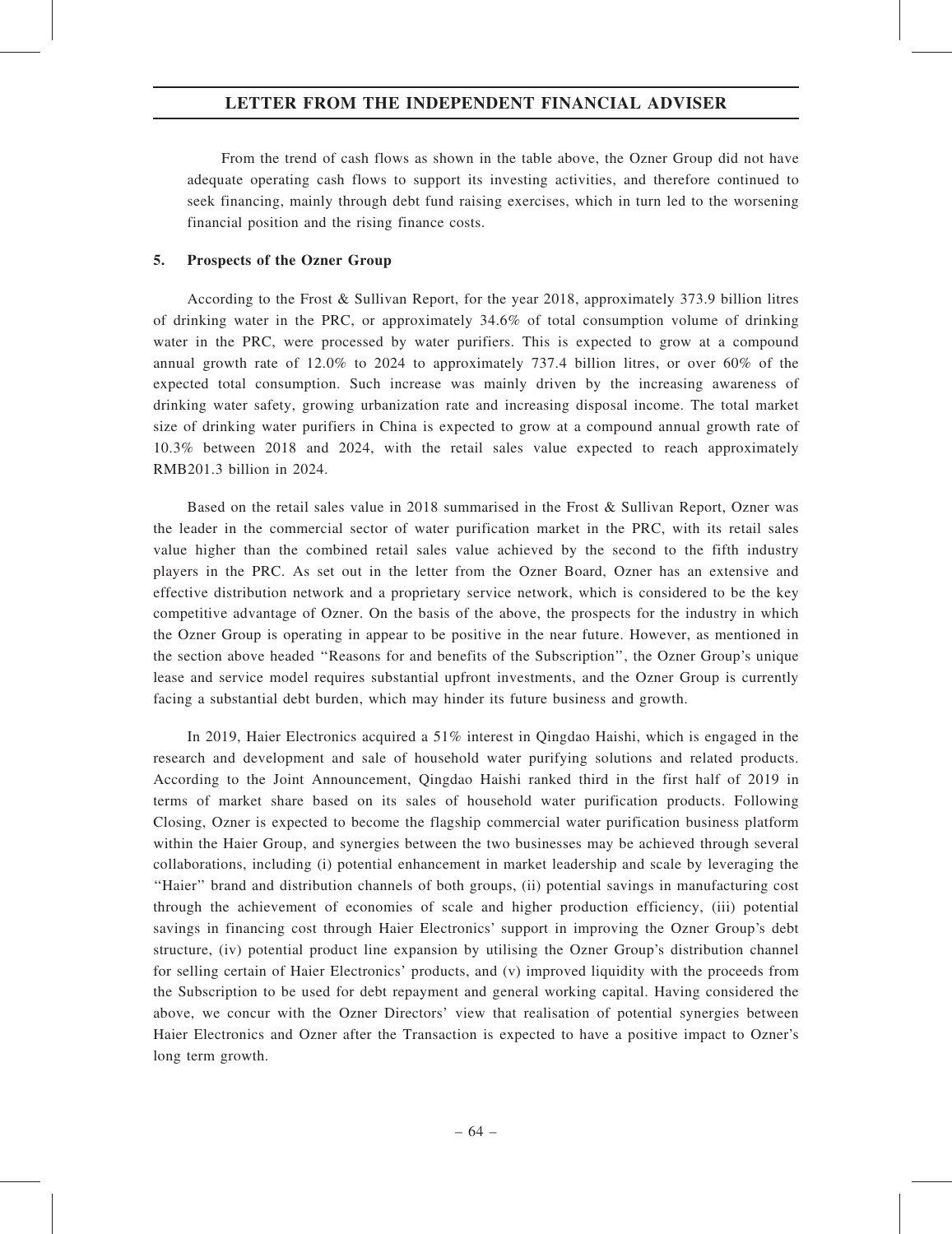As set out in the section headed ''Future Intentions of the Subscriber regarding the Ozner Group'' in the letter from the Ozner Board, Haier Electronics intends to (i) continue the existing business of the Ozner Group and it does not currently intend to introduce any major changes to the existing operations and business of the Ozner Group or redeploy or dispose of any of the fixed or other assets of the Ozner Group, and (ii) save for the changes to the board composition of Ozner as disclosed in the section above headed ''Principal terms of the Subscription Agreement'', Haier Electronics has no current intention to discontinue the employment of the employees of the Ozner Group, other than in the ordinary course of business following the Closing.

Haier Electronics also intends to maintain the listing status of Ozner on the Stock Exchange. Following Closing, Haier Electronics will, together with the management of the Ozner Group, conduct a further detailed review of the operations and business strategy of the Ozner Group with a view to improving the performance of the Ozner Group and developing corporate strategies to enhance profitability and return on capital of the Ozner Group. Subject to the results of that review and after taking into account of the recommendations of the Strategic Committee, Haier Electronics will consider possible options to improve the existing operations and business of the Ozner Group or to seek new business opportunities to improve the Ozner Group's financial position and prospects, including possible co-operations with Haier Electronics to leverage on its technological capabilities, wide product range, extensive distribution and services network in the PRC and other resources that could be made available to members of the Haier Group. Haier Electronics expects that professionals with solid experience and expertise relevant to the water purification industry will be appointed to be members of the Strategic Committee. As such, the Strategic Committee's input for formulating the business strategies will be very valuable. A detailed review will also be conducted regarding the Ozner Group's financial position and potential improvements to the Ozner Group's capital structure. Haier Electronics may also provide further resources to support the current businesses of the Ozner Group. In addition to capital, Haier Electronics expects to bring in professional capability, technology, know-how and business opportunities to Ozner which are beneficial to Ozner and the Ozner Shareholders as a whole.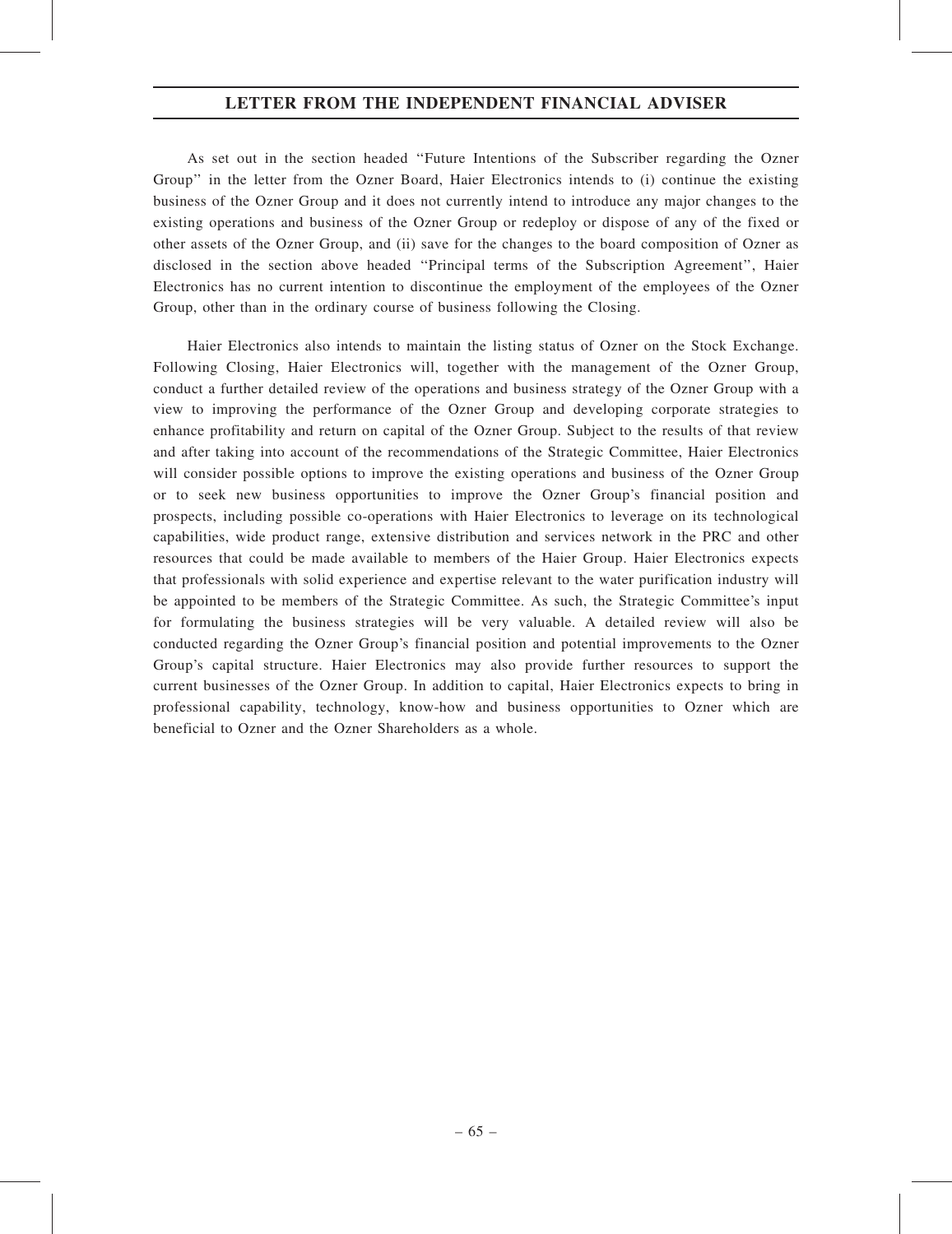#### 6. Analysis of historical price performance and liquidity of the Ozner Shares

#### (i) Historical price performance of the Ozner Shares

Set out below is the movement of the closing prices of the Ozner Shares during the period from 2 January 2018 to the Latest Practicable Date (the ''Review Period''). We consider that a review of approximately two years of price performance enables the illustration of (i) the effects of various corporate transactions of the Ozner Group since 2017 (as detailed in the section above headed ''Background of the Ozner Group and recent developments''), which would have their financial performance reflected in subsequent results announcements since 2018, and (ii) the longer term price trend as further described below.



The share price chart above illustrates that although the Ozner Shares were traded higher than the Subscription Price during most of the Review Period, it has been experiencing a gradual downward trend in the past two years.

After reaching a high of HK\$2.49 on 31 January 2018, the market price of the Ozner Shares generally trended downward until early March 2018. On 12 March 2018 (before trading hours), Ozner published a positive profit alert announcement, stating that it was expected to record a significant increase in revenue and a marginal increase in profit for the year 2017 compared with 2016. On the same day, the Ozner Share price rebounded by approximately 5.3% and closed at HK\$2.20. After that, the market price of the Ozner Shares resumed its downward trend, continuing throughout the rest of 2018 and until late-March 2019, trading between HK\$2.30 and HK\$1.39. On 27 March 2019 (before trading hours), Ozner announced its 2018 annual results, showing an approximately 6.2% increase in revenue, but an approximately 44.4% decrease in net profit. The Ozner Share price dropped by 10.0%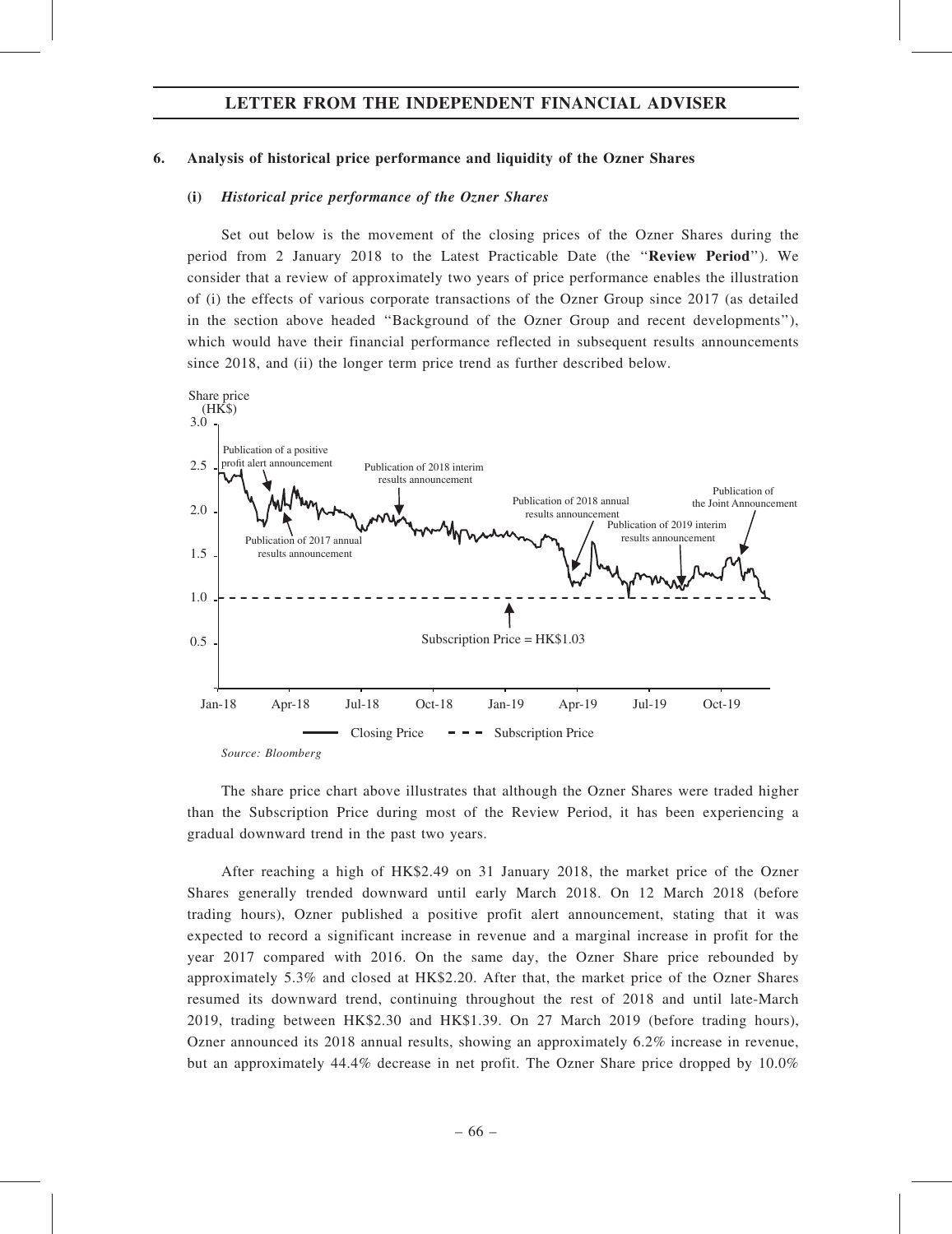during trading hours and closed at HK\$1.26 on that day, and surged over 10% to HK\$1.48 on 25 April 2019 and HK\$1.67 on 26 April 2019. The price of the Ozner Shares then dropped to a low of HK\$1.03 on 12 June 2019, being the same as the Subscription Price of HK\$1.03 per Subscription Share. After falling to a year low, the price of the Ozner Shares rebounded, closing at HK\$1.48 on the Last Trading Day. However, this was down by almost 40% from the start of the Review Period and down by approximately 45% from Ozner's initial public offer price of HK\$2.70 in 2014.

Following publication of the Joint Announcement on 1 November 2019 (after trading hours), the Ozner Share price dropped by approximately 13.5% and closed at HK\$1.28 on 4 November 2019, the following trading day. In our view, such drop in market price may have been due to a market perception of the seriousness of the financial position of Ozner, reflected in the Subscription Price of HK\$1.03 (significantly lower than the prevailing market price of the Ozner Shares), and the Subscription Shares representing a significant portion of the enlarged issued Ozner Shares after Closing. The price of the Ozner Shares trended generally downward thereafter, and closed at HK\$1.01 on the Latest Practicable Date.

#### (ii) Trading liquidity

Set out below are the monthly total trading volumes of the Ozner Shares and the percentages of the monthly total trading volume to the total issued Ozner Shares and public float of Ozner during the Review Period:

|           | <b>Monthly total</b><br>trading volume of<br>the Ozner Shares | Percentage of<br>the monthly total<br>trading volume of<br>the Ozner Shares<br>to the total issued<br><b>Ozner Shares</b> | Percentage of<br>the monthly total<br>trading volume of<br>the Ozner Shares<br>to public float of<br>Ozner |
|-----------|---------------------------------------------------------------|---------------------------------------------------------------------------------------------------------------------------|------------------------------------------------------------------------------------------------------------|
|           | (Note 1)                                                      | (Note 2)                                                                                                                  | (Note 3)                                                                                                   |
| 2018      |                                                               |                                                                                                                           |                                                                                                            |
| January   | 38,665,250                                                    | 1.9%                                                                                                                      | 4.2%                                                                                                       |
| February  | 30,607,000                                                    | 1.5%                                                                                                                      | 3.3%                                                                                                       |
| March     | 50,539,700                                                    | 2.5%                                                                                                                      | 5.5%                                                                                                       |
| April     | 24,905,000                                                    | 1.2%                                                                                                                      | 2.7%                                                                                                       |
| May       | 32,189,029                                                    | 1.5%                                                                                                                      | 3.2%                                                                                                       |
| June      | 24,695,004                                                    | 1.2%                                                                                                                      | 2.4%                                                                                                       |
| July      | 22,139,396                                                    | 1.0%                                                                                                                      | 2.2%                                                                                                       |
| August    | 22,332,195                                                    | 1.0%                                                                                                                      | 2.2%                                                                                                       |
| September | 18,518,354                                                    | 0.9%                                                                                                                      | 1.8%                                                                                                       |
| October   | 23,389,086                                                    | 1.1%                                                                                                                      | 2.3%                                                                                                       |
| November  | 36, 307, 385                                                  | 1.7%                                                                                                                      | 3.6%                                                                                                       |
| December  | 6,426,739                                                     | 0.3%                                                                                                                      | 0.6%                                                                                                       |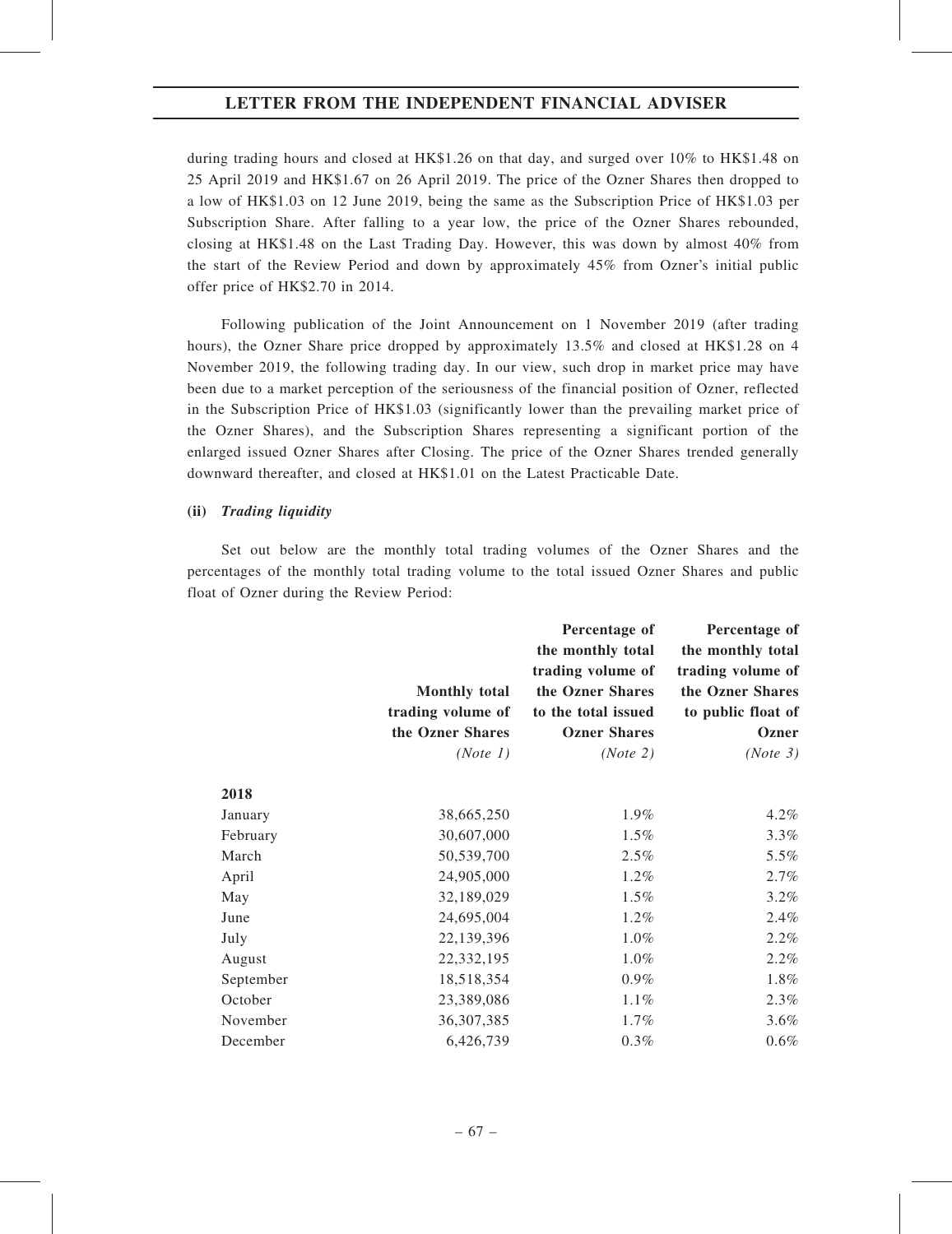|           | <b>Monthly total</b> | Percentage of<br>the monthly total<br>trading volume of<br>the Ozner Shares | Percentage of<br>the monthly total<br>trading volume of<br>the Ozner Shares |
|-----------|----------------------|-----------------------------------------------------------------------------|-----------------------------------------------------------------------------|
|           | trading volume of    | to the total issued                                                         | to public float of                                                          |
|           | the Ozner Shares     | <b>Ozner Shares</b>                                                         | Ozner                                                                       |
|           | (Note 1)             | (Note 2)                                                                    | (Note 3)                                                                    |
| 2019      |                      |                                                                             |                                                                             |
| January   | 5,482,352            | 0.3%                                                                        | 0.5%                                                                        |
| February  | 18,734,124           | 0.9%                                                                        | 1.9%                                                                        |
| March     | 27,533,683           | 1.3%                                                                        | 2.7%                                                                        |
| April     | 25,849,730           | 1.2%                                                                        | 3.5%                                                                        |
| May       | 18,561,326           | 0.9%                                                                        | 2.5%                                                                        |
| June      | 14,297,820           | 0.7%                                                                        | 2.0%                                                                        |
| July      | 15,597,428           | 0.7%                                                                        | 2.1%                                                                        |
| August    | 15,241,521           | 0.7%                                                                        | 2.1%                                                                        |
| September | 71,896,814           | 3.4%                                                                        | 9.8%                                                                        |
| October   | 33,823,538           | 1.6%                                                                        | 4.6%                                                                        |
| November  | 20,481,273           | 1.0%                                                                        | 2.8%                                                                        |

Notes:

(1) Source: Bloomberg

- (2) The calculation is based on the monthly total trading volumes of the Ozner Shares divided by all the issued Ozner Shares at the end of each month
- (3) The calculation is based on the monthly total trading volumes of the Ozner Shares divided by the total number of Ozner Shares held by the public at the end of each month

As shown in the above table, the monthly trading volumes of the Ozner Shares represented approximately 0.3% to 3.4% of the total issued Ozner Shares, equivalent to approximately 0.5% to 9.8% of the Ozner Shares constituting the public float of Ozner. Broadly speaking, except for September 2019 showing a relatively higher level of trading volume (and a particularly high trading volume of approximately 26.8 million Ozner Shares on 20 September 2019, without significant price movement noted), the Ozner Shares have been less actively traded in the first eleven months of 2019 (other than September 2019) than in 2018, with the average daily trading volume of approximately 1.0 million and 1.3 million Ozner Shares respectively. Management of the Ozner Group have confirmed to us that they are not aware of any reasons for the surge in trading volume of the Ozner Shares in September 2019. On the basis of the above and except for September 2019, we consider that the recent trading of the Ozner Shares was relatively thin. This may be attributable to the fact that over 80% of the Ozner Shares were being held by Mr. Xiao, Mr. Xiao's Related Entities, and other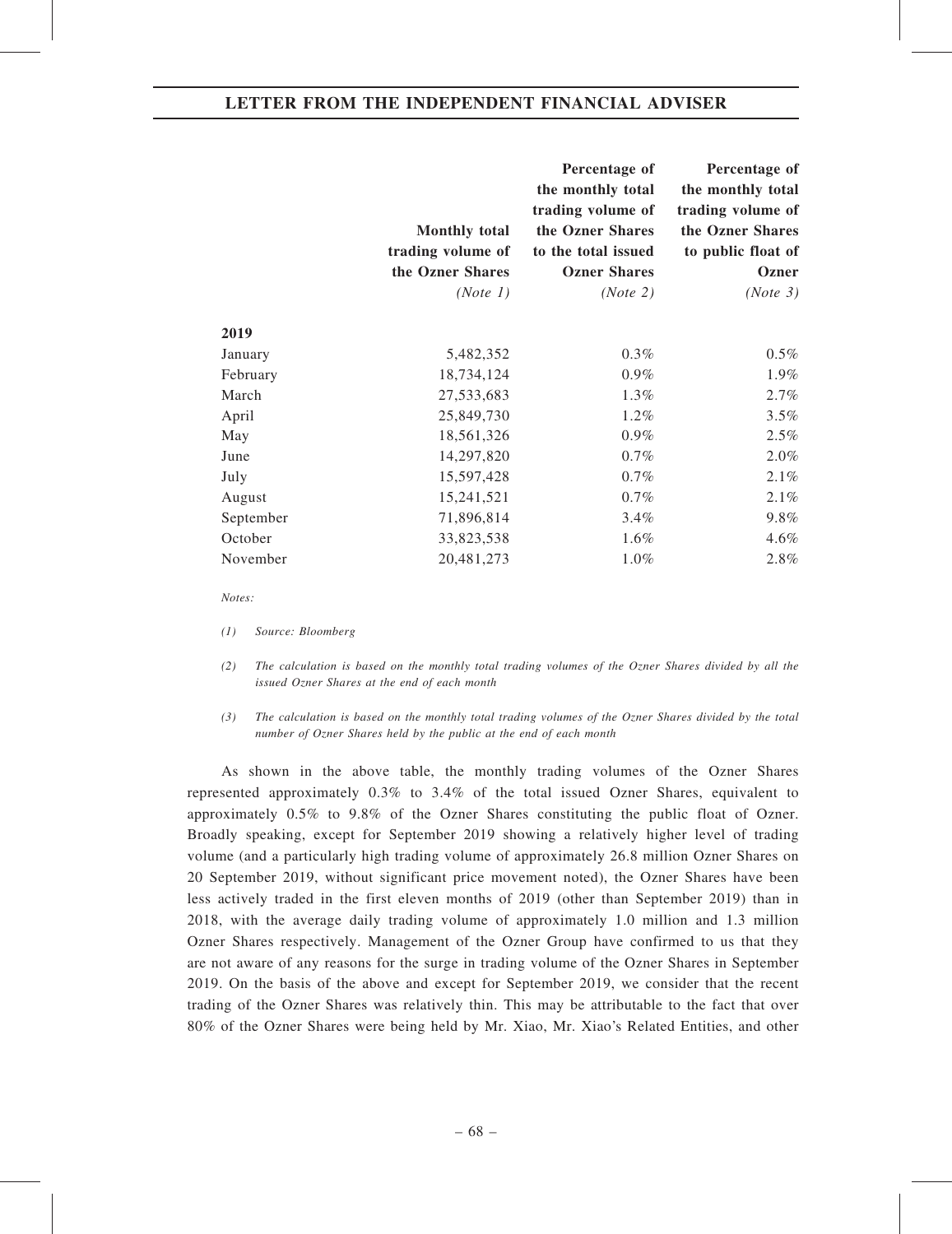institutional investors holding over 5% of the Ozner Shares, some of which were shareholders of Ozner prior to its listing in 2014, leaving less than 20% of the Ozner Shares in the hands of other public Ozner Shareholders.

### (iii) Subscription Price comparisons

The Subscription Price of HK\$1.03 per Subscription Share represents:

- (a) a premium of approximately 2.0% over the closing price of HK\$1.01 per Ozner Share as quoted on the Stock Exchange on the Latest Practicable Date;
- (b) a discount of approximately 30.4% to the closing price of HK\$1.48 per Ozner Share as quoted on the Stock Exchange on the Last Trading Day;
- (c) a discount of approximately 24.8% to the average of the closing price per Ozner Share of approximately HK\$1.37 for the last 30 trading days as quoted on the Stock Exchange up to and including the Last Trading Day;
- (d) a discount of approximately 20.8% to the average of the closing price per Ozner Share of HK\$1.30 for the last 60 trading days as quoted on the Stock Exchange up to and including the Last Trading Day;
- (e) a discount of approximately 19.5% to the average of the closing price per Ozner Share of HK\$1.28 for the last 90 trading days as quoted on the Stock Exchange up to and including the Last Trading Day;
- (f) a discount of approximately 38.7% to the audited consolidated equity attributable to the Ozner Shareholders of approximately HK\$1.68 per Ozner Share as at 31 December 2018 (based on the number of issued Ozner Shares as at 31 December 2018 and an exchange rate of:  $HK$1 = RMB0.87620$  as published by the People's Bank of China on 28 December 2018); and
- (g) a discount of approximately 39.4% to the unaudited consolidated equity attributable to the Ozner Shareholders of approximately HK\$1.70 per Ozner Share as at 30 June 2019 (based on the number of issued Ozner Shares as at 30 June 2019 and an exchange rate of:  $HK$1 = RMB0.87966$  as published by the People's Bank of China on 28 June 2019).

As set out above, the Subscription Price is lower than the (average) closing price of the Ozner Shares on the Last Trading Day and for the last 30, 60 and 90 trading days, with the discounts somewhat lower in respect of the longer term averages. Based on our discussion with the management of the Ozner Group, the proposal for the Subscription was first received in late August 2019, when the Ozner Share price was trading between approximately HK\$1.12 and HK\$1.23. Having considered that there was a significant surge in price of the Ozner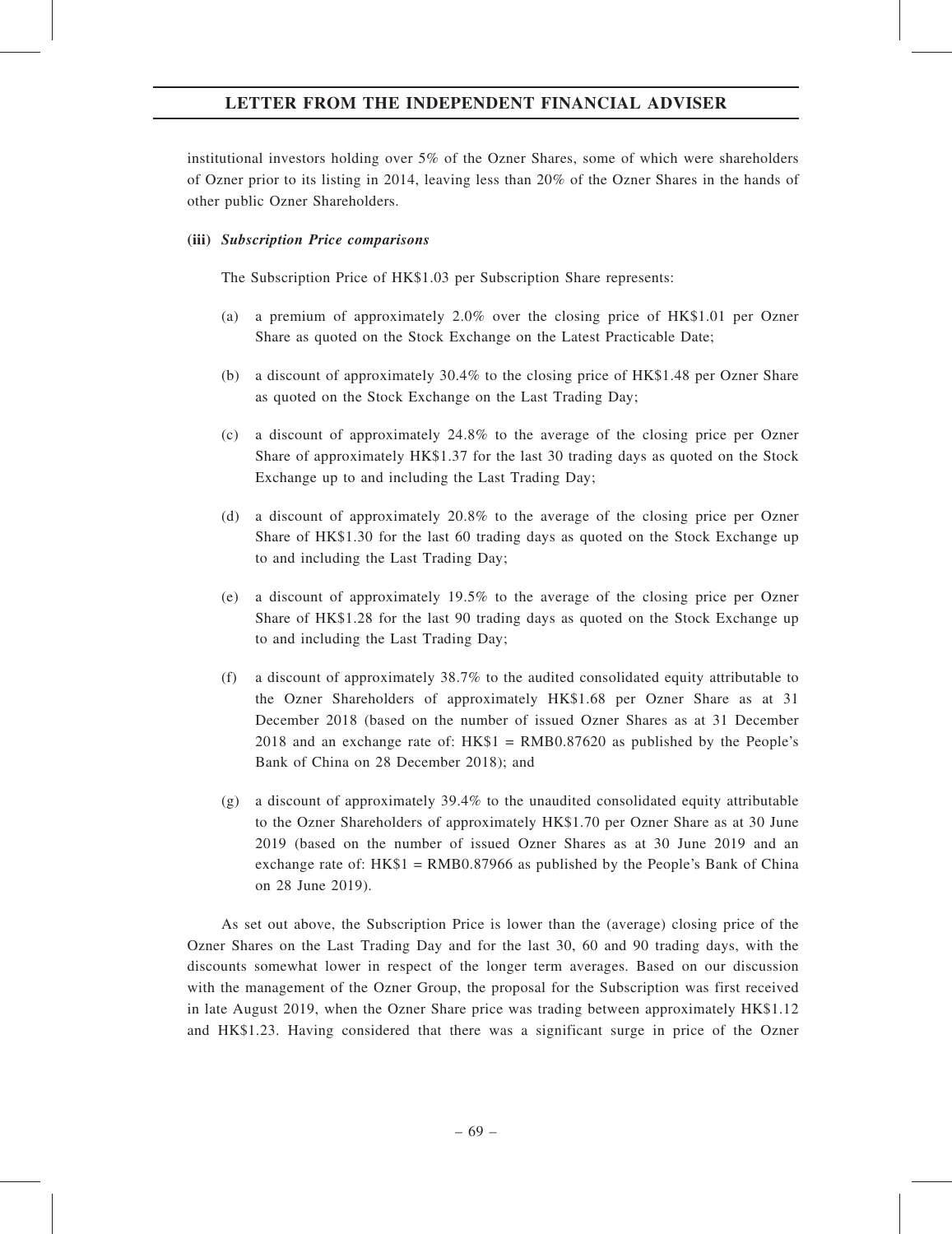Shares by approximately 10% to 20% from early October 2019 to the Last Trading Day, with no particular news announced by the Ozner Group, we consider that the longer term average market prices provide a more valid basis for calculating the discount.

### 7. Peers comparison

For the purpose of evaluating the Subscription Price against the ratings of Ozner's listed peers, we have analysed the following listed companies (the "Comparable Companies"), with a business similar to that of the Ozner Group (i.e. manufacturing and sale of water purifiers, and deriving a majority of their revenue from water purification business, according to their latest published annual financial statements). As there are no such Comparable Companies that we could identify on the Stock Exchange, we have expanded, on a best effort basis, the search for Comparable Companies to companies listed on stock exchanges outside Hong Kong that can be identified on Bloomberg, and a total of 8 Comparable Companies were identified. Although the Comparable Companies may have target markets in other parts of the world, they are all principally engaged in the business of water purification business, and all fall within the above criteria. Based on the above, and the fact that no Comparable Company can be identified on the Stock Exchange, we are of the view that, on balance, the Comparable Companies should be used for the purpose of assessing the Subscription Price. In our view, the Comparable Companies set out below represent an exhaustive list of relevant comparable companies based on the criteria above, on a best effort basis:

| Company name                                                 | <b>Principal activities</b>                                                                                                                                                                                                       | <b>Market</b><br>capitalisation<br>as at the<br>Latest<br>Practicable<br>Date<br>(HK\$ million)<br>(Note 1) | Price to<br>earnings<br>ratio<br>$($ "FY P/E<br>Ratio")<br>(times)<br>(Note 2) | Price to<br><b>TTM</b><br>earnings<br>ratio<br>("TTM P/E<br>Ratio")<br>(times)<br>(Note 3) | Price to<br>book ratio<br>$(^{4}P/B)$<br>Ratio")<br>(times)<br>(Note 4) |
|--------------------------------------------------------------|-----------------------------------------------------------------------------------------------------------------------------------------------------------------------------------------------------------------------------------|-------------------------------------------------------------------------------------------------------------|--------------------------------------------------------------------------------|--------------------------------------------------------------------------------------------|-------------------------------------------------------------------------|
| Coway Co., Ltd<br>(021240.KS)<br>("Coway")                   | Mainly engaged in manufacturing<br>and sales or rent of water purifiers<br>and home appliances, construction<br>of waste disposal facilities and<br>other related businesses; Shares<br>are listed on the Korea Stock<br>Exchange | 44,055                                                                                                      | 19.2                                                                           | 17.5                                                                                       | 6.0                                                                     |
| Cuckoo Homesys Co.,<br>Ltd. (284740.KS)<br>("Cuckoo")        | Mainly engaged in manufacturing<br>kitchen appliances, producing and<br>selling electric pressure cookers,<br>dishwashers, blenders, water<br>purifiers, and other products;<br>Shares are listed on the Korea<br>Stock Exchange  | 6,395                                                                                                       | 28.3                                                                           | 19.3                                                                                       | 2.3                                                                     |
| AquaVenture Holdings<br>Limited (WAAS.US)<br>("AquaVenture") | Mainly engaged in developing, and<br>providing water purification,<br>disinfection, and desalination<br>solutions; Shares are listed on the<br>New York Stock Exchange                                                            | 5,279                                                                                                       | N/A                                                                            | N/A                                                                                        | 1.7                                                                     |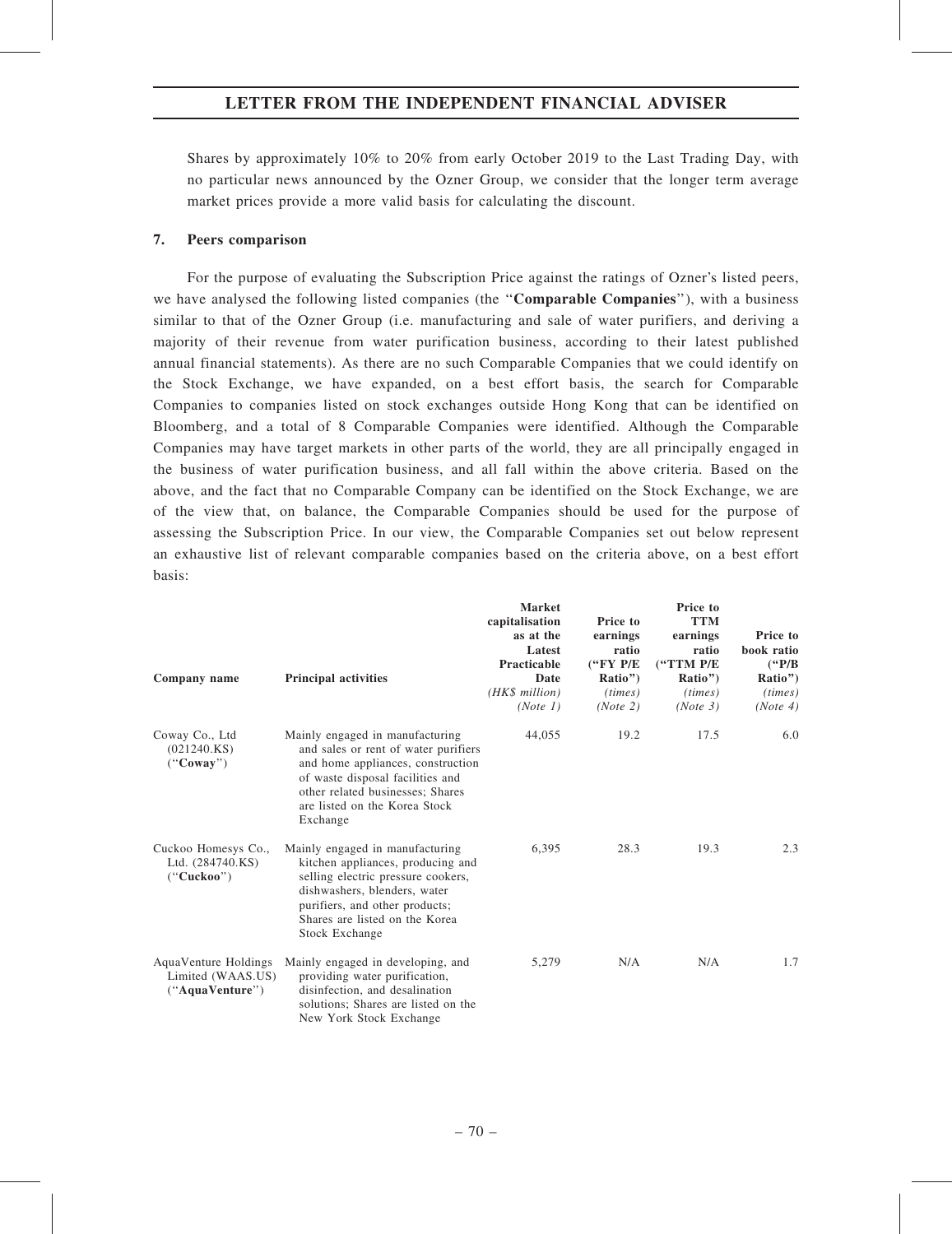| <b>Principal activities</b>                                                                                                                                                                                                             | <b>Market</b><br>capitalisation<br>as at the<br>Latest<br>Practicable<br>Date<br>(HK\$ million)<br>(Note 1) | Price to<br>earnings<br>ratio<br>$($ "FY P/E<br>Ratio")<br>(times)<br>(Note 2) | Price to<br><b>TTM</b><br>earnings<br>ratio<br>("TTM P/E<br>Ratio")<br>(times)<br>(Note 3) | Price to<br>book ratio<br>$(^{6}P/B)$<br>Ratio")<br>(times)<br>(Note 4) |
|-----------------------------------------------------------------------------------------------------------------------------------------------------------------------------------------------------------------------------------------|-------------------------------------------------------------------------------------------------------------|--------------------------------------------------------------------------------|--------------------------------------------------------------------------------------------|-------------------------------------------------------------------------|
| Mainly engaged in providing<br>individual and integrate solutions<br>for water storage, flow and<br>treatment in urban and rural areas;<br>Shares are listed on the Mexican<br>Stock Exchange                                           | 3,487                                                                                                       | 22.9                                                                           | 34.3                                                                                       | 1.4                                                                     |
| Mainly engaged in manufacturing<br>and marketing water purifiers;<br>Shares are listed on the Tokyo<br>Stock Exchange                                                                                                                   | 2,966                                                                                                       | 33.0                                                                           | 28.9                                                                                       | 2.3                                                                     |
| Mainly engaged in developing,<br>manufacturing and selling, among<br>others, whole house water purifier,<br>how house water softener and<br>commercial purified water<br>dispenser; Shares are listed on the<br>Shenzhen Stock Exchange | 3,004                                                                                                       | 7.8                                                                            | 28.8                                                                                       | 2.3                                                                     |
| Mainly engaged in manufacturing<br>water purification systems for<br>home and industrial use; Shares<br>are listed on the Stock Exchange<br>of Thailand                                                                                 | 287                                                                                                         | 10.4                                                                           | 10.2                                                                                       | 0.9                                                                     |
| Mainly engaged in developing and<br>manufacturing water purification<br>equipment and filters; Shares are<br>listed on the Taiwan Stock<br>Exchange                                                                                     | 63                                                                                                          | 277.2                                                                          | 18.1                                                                                       | 1.0                                                                     |
|                                                                                                                                                                                                                                         |                                                                                                             |                                                                                |                                                                                            | 2.2                                                                     |
|                                                                                                                                                                                                                                         |                                                                                                             |                                                                                |                                                                                            | 2.0                                                                     |
|                                                                                                                                                                                                                                         |                                                                                                             |                                                                                |                                                                                            | 6.0                                                                     |
|                                                                                                                                                                                                                                         | Minimum                                                                                                     | 7.8                                                                            | 10.2                                                                                       | 0.9                                                                     |
|                                                                                                                                                                                                                                         | 2,196                                                                                                       | 18.8                                                                           | 46.5                                                                                       | 0.6<br>(Note 10)                                                        |
|                                                                                                                                                                                                                                         |                                                                                                             | Mean<br>Median<br>Maximum<br>(Note 7)                                          | 20.3<br>21.1<br>33.0<br>(Note 8)                                                           | 22.4<br>19.3<br>34.3<br>(Note 9)                                        |

Source: Comparable Companies' public filings, Bloomberg

Notes:

- (1) For Thiensurat, being 9 December 2019, the day prior to the Latest Practicable Date, as 10 December 2019 is a national holiday in Thailand
- (2) Calculated by dividing the respective market capitalisation by the respective consolidated reported profits attributable to the ordinary shareholders, as extracted from the latest published annual financial statements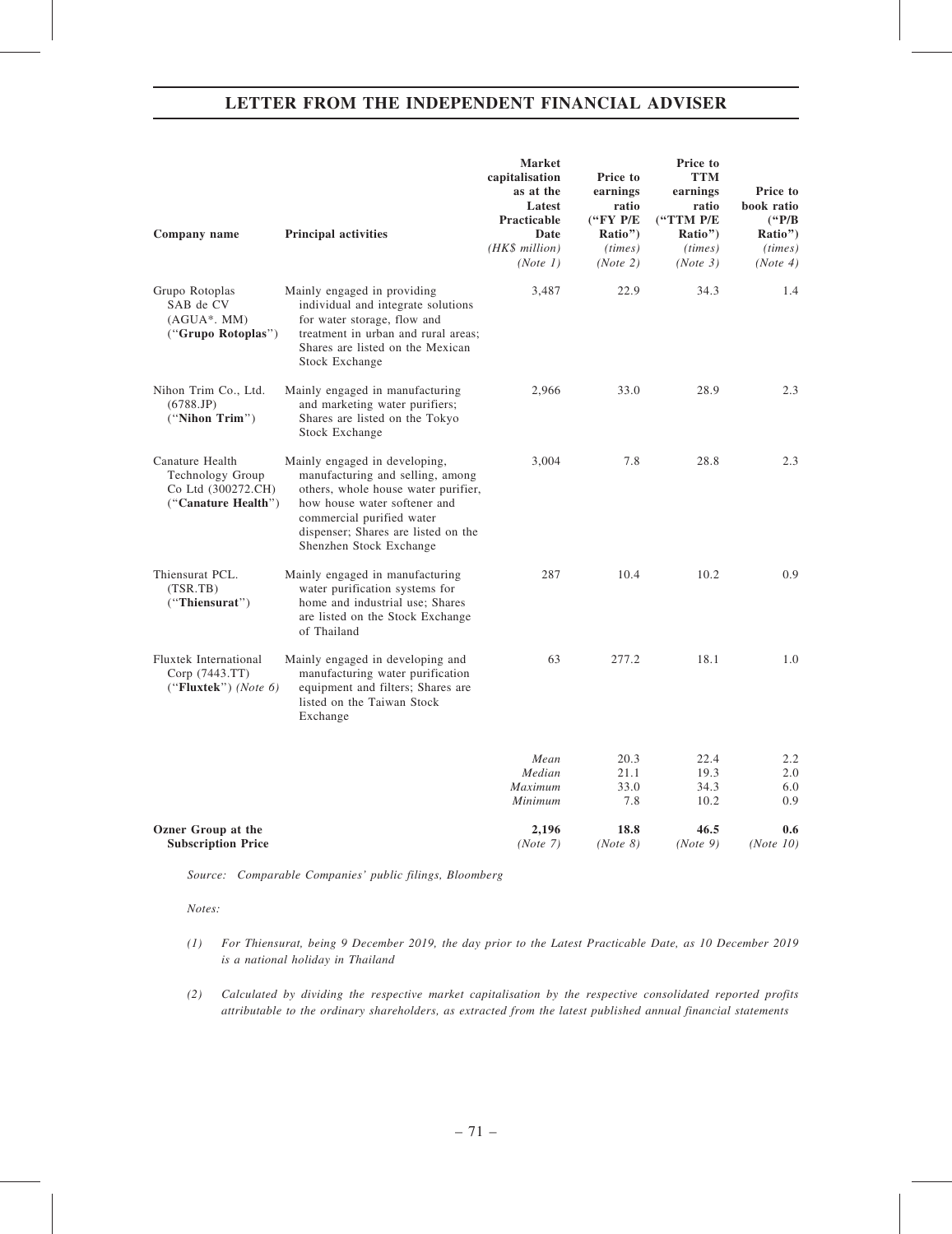- (3) Calculated by dividing the respective market capitalisation by the respective consolidated TTM profits attributable to the ordinary shareholders, calculated based on the most recently published financial information extracted from the respective annual reports, interim reports and quarterly reports, as applicable
- (4) Calculated by dividing the respective market capitalisation by the respective consolidated NAV attributable to the ordinary shareholders, as extracted from the latest published financial statements
- (5) We consider OSG Corporation Co., Ltd. (''OSG'') (6757.JP) to be a Comparable Company as it falls under the above criteria. However, we note that the share price of OSG has increased by approximately 2.1 times since September 2019, from JPY749 per share on 2 September 2019 to JPY2,331 per share on the Latest Practicable Date. Based on the published financial information, the FY P/E Ratio and P/B Ratio of OSG were approximately 141.9 times and 6.7 times respectively, while the TTM P/E Ratio was not applicable given its loss making position during the TTM period. To avoid distortion of our analysis, we have excluded the relevant ratios of OSG as an outlier from the above table and the analysis below
- (6) We note that Fluxtek recorded marginal profit in its latest published annual financial statements with a FY P/E Ratio of approximately 277.2 times. To avoid distortion of our analysis, we have excluded the FY P/E Ratio of Fluxtek as an outlier from the above table and the analysis below
- (7) Calculated based on the Subscription Price of HK\$1.03 and 2,132,331,950 Ozner Shares in issue as at the Latest Practicable Date
- (8) Calculated by dividing the implied market capitalisation of the Ozner Group of approximately HK\$2,196 million (equivalent to approximately RMB1,973 million, based on an exchange rate of HK\$1 = RMB0.89831 on the Last Trading Day as published by Oanda) by the net profit attributable to the Ozner Shareholders of approximately RMB104.8 million in 2018, after excluding the aggregate fair value gains on derivative financial instruments and derivative component of convertible bonds, and the aggregate losses on disposal of items of property, plant and equipment, revenue generating assets and inventories, as well as related effects on tax and non-controlling interests
- (9) Calculated by dividing the implied market capitalisation of the Ozner Group of approximately HK\$2,196 million (equivalent to approximately RMB1,973 million, based on an exchange rate of  $HK$1 = RMB0.89831$ on the Last Trading Day as published by Oanda) by the TTM Adjusted Net Profit of approximately RMB46.5 million, after excluding the aggregate fair value gains on derivative financial instruments and derivative component of convertible bonds, and the aggregate losses on disposal of items of property, plant and equipment, revenue generating assets and inventories, as well as related effects on tax and non-controlling interests
- (10) Calculated by dividing the implied market capitalisation of the Ozner Group of approximately HK\$2,196 million (equivalent to approximately RMB1,973 million, based on an exchange rate of HK\$1 = RMB0.89831 on the Last Trading Day as published by Oanda) by the equity attributable to the Ozner Shareholders of approximately RMB3,192.1 million as at 30 June 2019

Our general observations are as follows:

# (i) FY P/E Ratio and TTM P/E Ratio

As set out in the table above, the FY P/E Ratio as represented by the Subscription Price is approximately 18.8 times, slightly lower than the mean and median FY P/E Ratio of the Comparable Companies of approximately 20.3 times and 21.1 times respectively, but well within the range of the FY P/E Ratio among the Comparable Companies between approximately 7.8 times and 33.0 times. For the purpose of reflecting the latest performance of the Ozner Group and the Comparable Companies, the TTM P/E Ratios of the Ozner Group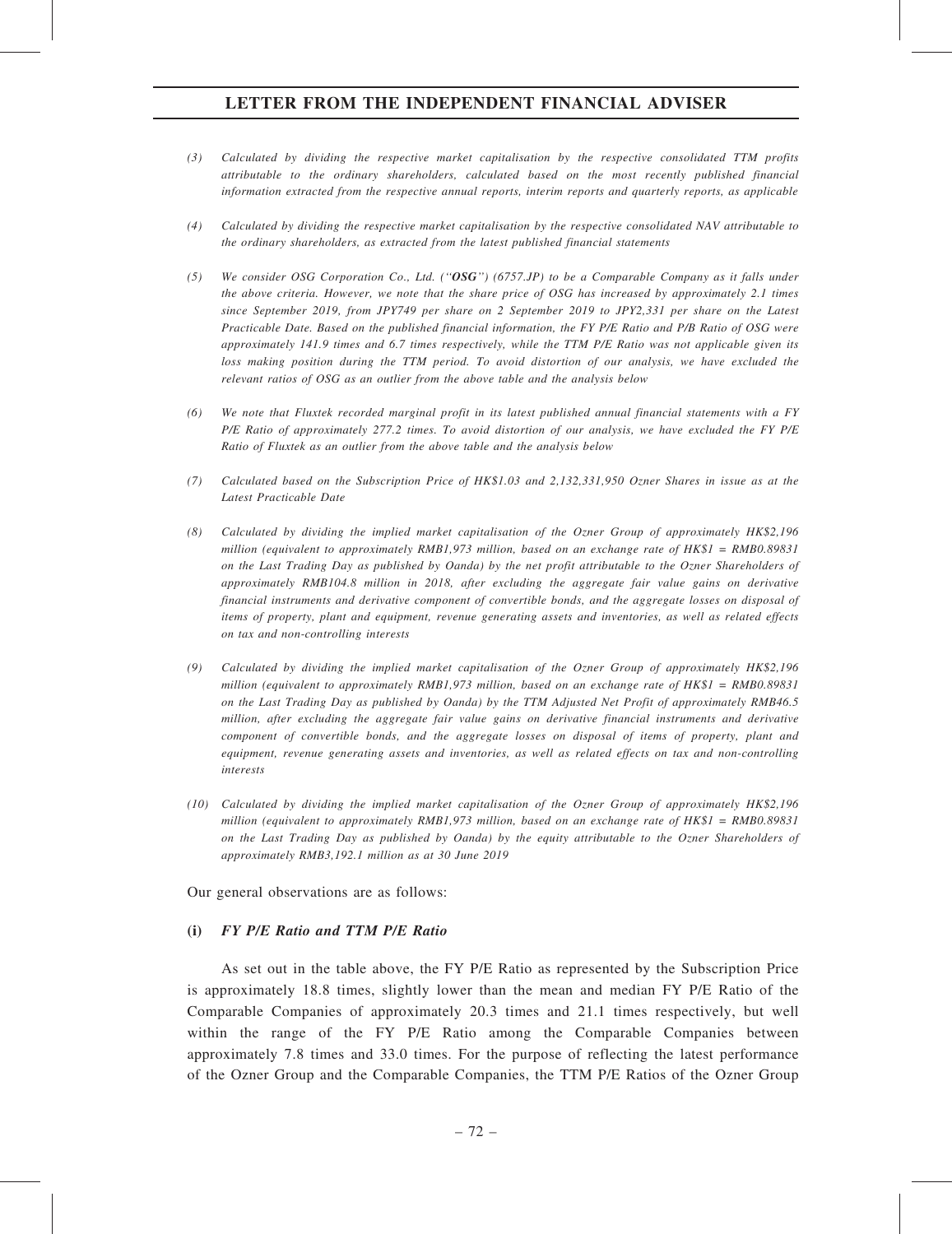and the Comparable Companies are also presented above, which shows an implied TTM P/E Ratio of approximately 46.5 times for the Ozner Group. The difference between the Ozner Group's FY P/E Ratio and TTM P/E Ratio, in our view, can be explained by the Ozner Group's deteriorating performance in the first half of 2019 after adjustments for fair value gains and gain or loss on disposals, further details of which are discussed in the section above headed ''Financial information of the Ozner Group''. We note such TTM P/E Ratio of approximately 46.5 times is higher than the range of the TTM P/E Ratio of the Comparable Companies.

# (ii) P/B Ratio

The P/B Ratio of the Comparable Companies ranged from approximately 0.9 times to 6.0 times, with a mean and median of approximately 2.2 times and 2.0 times respectively. The P/B Ratio as represented by the Subscription Price of approximately 0.6 times is lower than the range of P/B Ratios of the Comparable Companies. However, we observe that Ozner operates its water purification business principally through the lease and service model, while AquaVenture, Grupo Rotoplas, Nihon Trim, Canature Health and Fluxtek are mainly engaged in the manufacturing and sale (instead of leasing) of water purification products, and may therefore have different asset and capital structure. On the other hand, Coway, Cuckoo and Thiensurat mainly offer lease or hire purchase of water purifiers to customers, which in our view is closer to the Ozner Group's business model. We note the P/B Ratio of Thiensurat of approximately 0.9 times is the lowest (together with Fluxtek) among the Comparable Companies, and is relatively closer to the P/B Ratio of the Ozner Group as represented by the Subscription Price, while the P/B Ratio of Coway of approximately 6.0 times is the highest among the Comparable Companies. Given the significant difference in P/B Ratios of Coway and Thiensurat, we consider the P/B Ratios of the Comparable Companies are less meaningful for our assessment of the Subscription Price.

# 8. Evaluation of the Subscription Price

As discussed in the section above headed ''Analysis of historical price performance and liquidity of the Ozner Shares'', the Subscription Price of HK\$1.03 per Subscription Share is lower than the (average) closing price of the Ozner Shares on the Last Trading Day and for the last 30, 60 and 90 trading days. In assessing the fairness and reasonableness of the Subscription Price, we have also taken into account a number of qualitative and quantitative factors, which are summarised below:

- (1) Haier Electronics was not interested in any Ozner Shares as stated in the Joint Announcement, and is a third party independent of both Ozner and connected persons of Ozner. On this basis, we can assume that the Subscription Price was determined based on arm's length negotiation between Ozner and Haier Electronics;
- (2) The debt level of the Ozner Group has been rising following various debt fund raising exercises in recent years to support its expansion strategy, leading to relatively high finance costs and a less-than-desirable capital structure. Particularly, there is a mis-match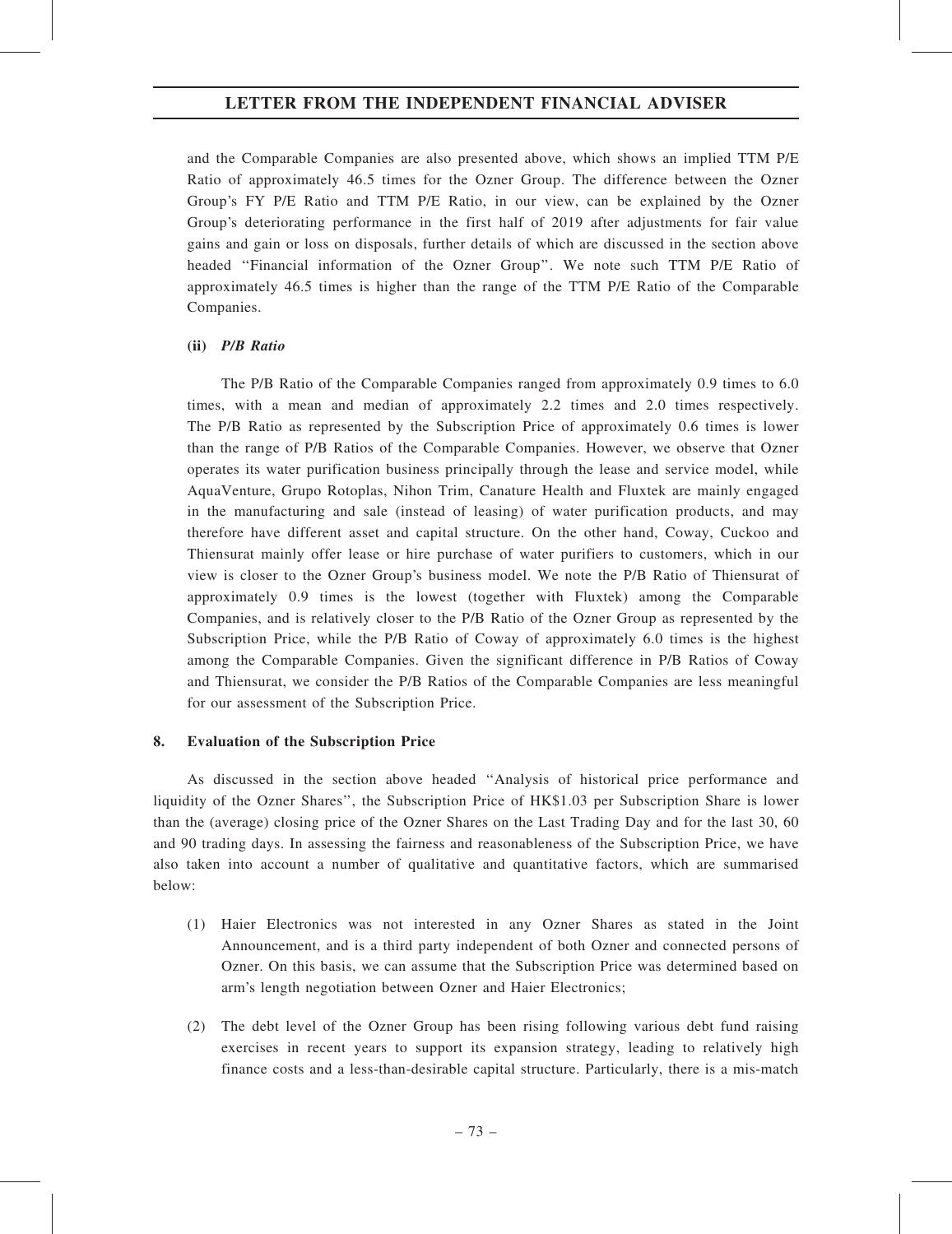between the long-term nature of the Ozner Group's revenue generating assets (which are depreciated over a 10-year term) and the short-term nature of the Ozner Group's interestbearing bank and other borrowings (over 80% of which are repayable within one year), which may create uncertainties to the future liquidity. As a result, we consider that a substantial equity issuance is required to reduce the Ozner Group's gearing and to shore up its liquidity position;

- (3) The robust financial position, substantial business scale, extensive distribution channels and industry expertise possessed by Haier Electronics are expected to benefit the Ozner Group's long-term development and further consolidate the Ozner Group's leading position in commercial water purification market (for example, through the use of 'Haier' brand and the potential injection of the Existing Competing Business by Haier Electronics to the Ozner Group), further details of which are set out in the section above headed ''Reasons for and benefits of the Subscription''; and
- (4) The FY P/E Ratio as represented by the Subscription Price is within the range of the FY P/E Ratios of the Comparable Companies, and the TTM P/E Ratio as represented by the Subscription Price is higher than the range of the TTM P/E Ratios of the Comparable Companies.

On the above bases and given that the business operated by the Ozner Group is capital intensive in nature which requires continued financial support, despite substantial discounts to the historical Ozner Share prices, we consider the Subscription Price to be fair and reasonable.

# 9. Financial effects of the Subscription

As set out in the section headed ''Use of proceeds'' in the letter from the Ozner Board, the net proceeds from the Subscription will be approximately HK\$1.62 billion, or approximately RMB1,455.3 million (based on an exchange rate of HK\$1 = RMB0.89831 on the Last Trading Day as published by Oanda), which shall be used as follows:

- (i) approximately 60% (or approximately RMB873.2 million) will be used for repayment of debt with interest rates ranging from approximately 9.4% to 17.0% per annum which will become due before the end of 2020; and
- (ii) approximately 40% (or approximately RMB582.1 million) will be used for general working capital, of which it is intended that approximately 25% (or approximately RMB363.8 million) will be used for manufacturing and maintenance of water machines, approximately 5% (or approximately RMB72.8 million) will be used for sales and marketing, and approximately 10% (or approximately RMB145.5 million) will be used for other general working capital.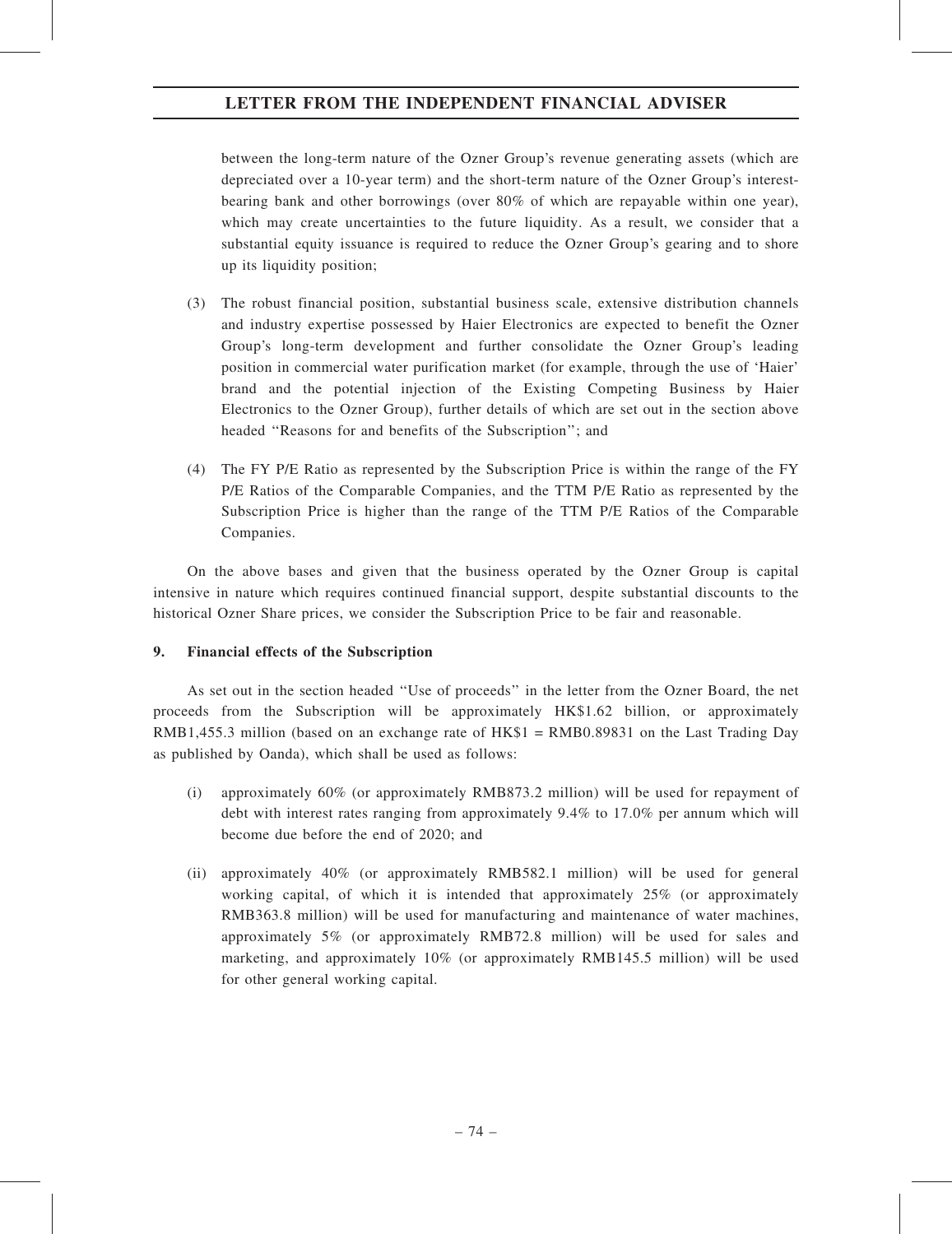Based on the unaudited financial position of the Ozner Group as set out in the 2019 Interim Report, immediately upon Closing, it is expected that the gearing ratio of the Ozner Group will be significantly improved, as set out in the table below for illustrative purpose:

|                                                                                                 |     | <b>RMB</b> million |
|-------------------------------------------------------------------------------------------------|-----|--------------------|
| Total debt of the Ozner Group as at 30 June 2019<br>Less: Net proceeds from the Subscription to | A   | 2,326.9            |
| be used for debt repayment                                                                      |     | (873.2)            |
|                                                                                                 | B   | 1,453.7            |
| Net assets of the Ozner Group as at 30 June 2019<br>Add: Net proceeds from the Subscription     | C   | 3,367.7<br>1,455.3 |
|                                                                                                 | D   | 4,823.0            |
| Gearing of the Ozner Group as at 30 June 2019<br>Gearing of the Ozner Group as improved by      | A/C | 69.1%              |
| the Subscription                                                                                | B/D | $30.1\%$           |

In addition to the substantial improvement in gearing as illustrated above, the general working capital will be enhanced based on the proposed use of proceeds as explained above. Based on the bank balances and cash of the Ozner Group of approximately RMB506.2 million as at 30 June 2019, and the proposed replenishment of general working capital by approximately RMB582.1 million would be more than double the Ozner Group's cash position available to support increased working capital needs as Ozner's growth continues. The proposed credit line from Haier Electronics of up to RMB500 million will further strengthen the Ozner Group's financial resources.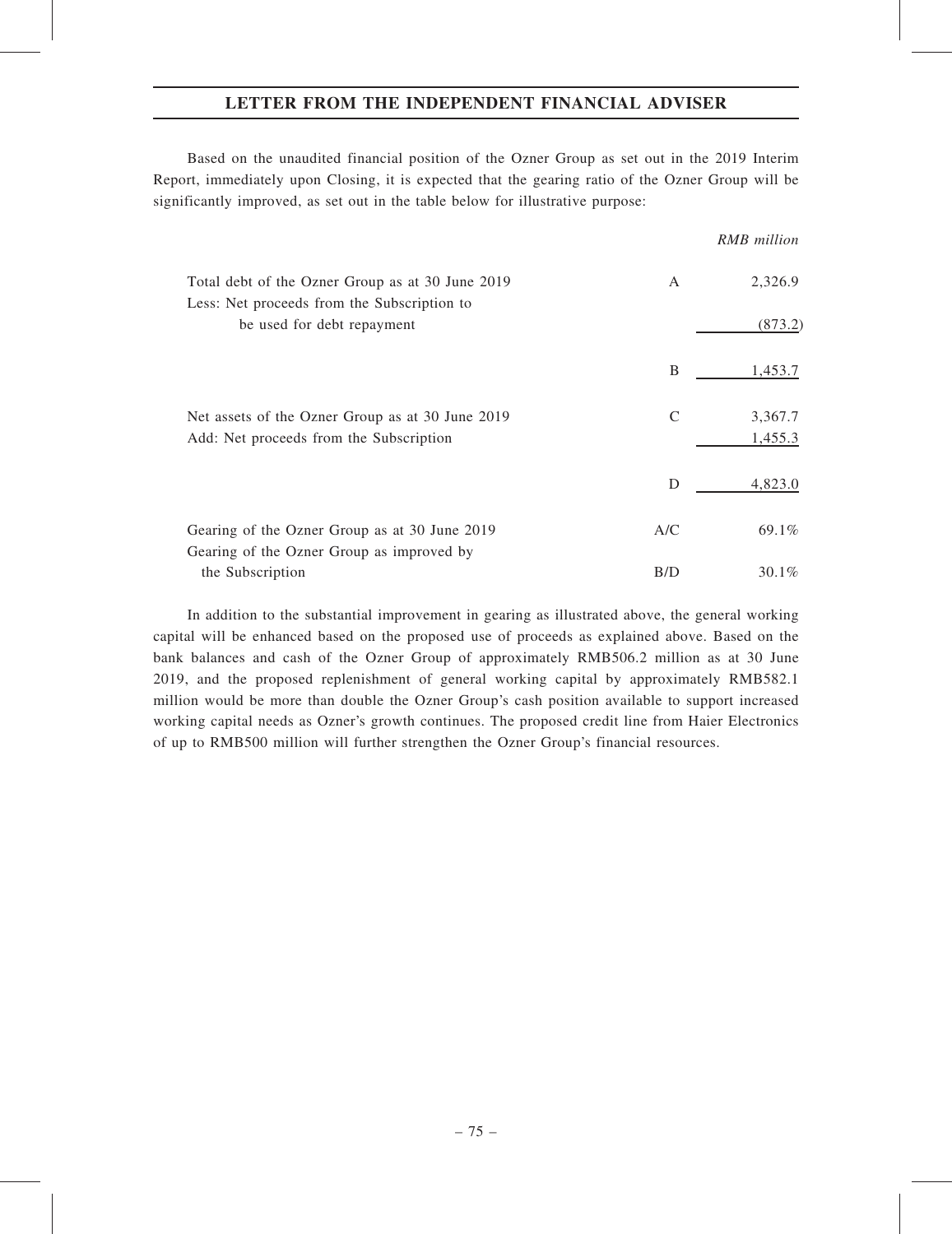As set out in the 2019 Interim Report, the equity attributable to the Ozner Shareholder was approximately RMB3,192.1 million as at 30 June 2019 (equivalent to NAV per Ozner Share of approximately RMB1.50, based on a total of 2,132,331,950 Ozner Shares in issue as at 30 June 2019). As set out in the letter from the Ozner Board, immediately after Closing, 1,599,248,963 new Ozner Shares will be allotted and issued as the Subscription Shares. The following table sets out, for illustration purpose, the effect on the NAV per Ozner Share:

### RMB million

| Equity attributable to the Ozner Shareholder as at    |     |                |
|-------------------------------------------------------|-----|----------------|
| 30 June 2019                                          | A   | 3,192.1        |
| Add: Net proceeds to be raised from the Subscription  |     | 1,455.3        |
| Adjusted equity attributable to the Ozner Shareholder | B   | 4,647.4        |
|                                                       |     | Number of      |
|                                                       |     | Ozner Shares   |
| Number of Ozner Shares in issue as at 30 June 2019    | C   | 2,132.3        |
| Add: Number of Subscription Shares to                 |     |                |
| be allotted and issued                                |     | 1,599.2        |
| Number of Ozner Shares upon Closing (assuming no      |     |                |
| change in the issued Ozner Shares before Closing)     | D   | 3,731.5        |
| NAV per Ozner Share as at 30 June 2019                | A/C | <b>RMB1.50</b> |
| Adjusted NAV per Ozner Share                          | B/D | RMB1.25        |

As illustrated above, the Adjusted NAV per Ozner Share of approximately RMB1.25 represents a decrease of approximately 16.7% as compared to the NAV per Ozner Share as at 30 June 2019. However, the Ozner Share price has been trading largely below the NAV per Ozner Share since early March 2019. It follows that any equity fund raising exercise, which is customarily priced with reference to market and often involves a discount, would result in a certain level of dilution to NAV. We consider that Ozner should be valued in the future primarily by reference to its future prospects and earnings, in particular the potential benefits and future business cooperation under the management of the Subscriber, as further detailed in the section above headed ''Prospects of the Ozner Group''. Consequently, we consider the decrease in NAV per Ozner Share to be acceptable, in light of the benefits of the Subscription as a whole as set out in this letter.

### 10. Whitewash Waiver — dilution effect on shareholdings

The following table sets out the shareholding structure of Ozner (a) as at the Latest Practicable Date and (b) immediately after Closing, assuming that there will be no change in the issued Ozner Shares before Closing other than the allotment and issue of the Subscription Shares. Details on (i)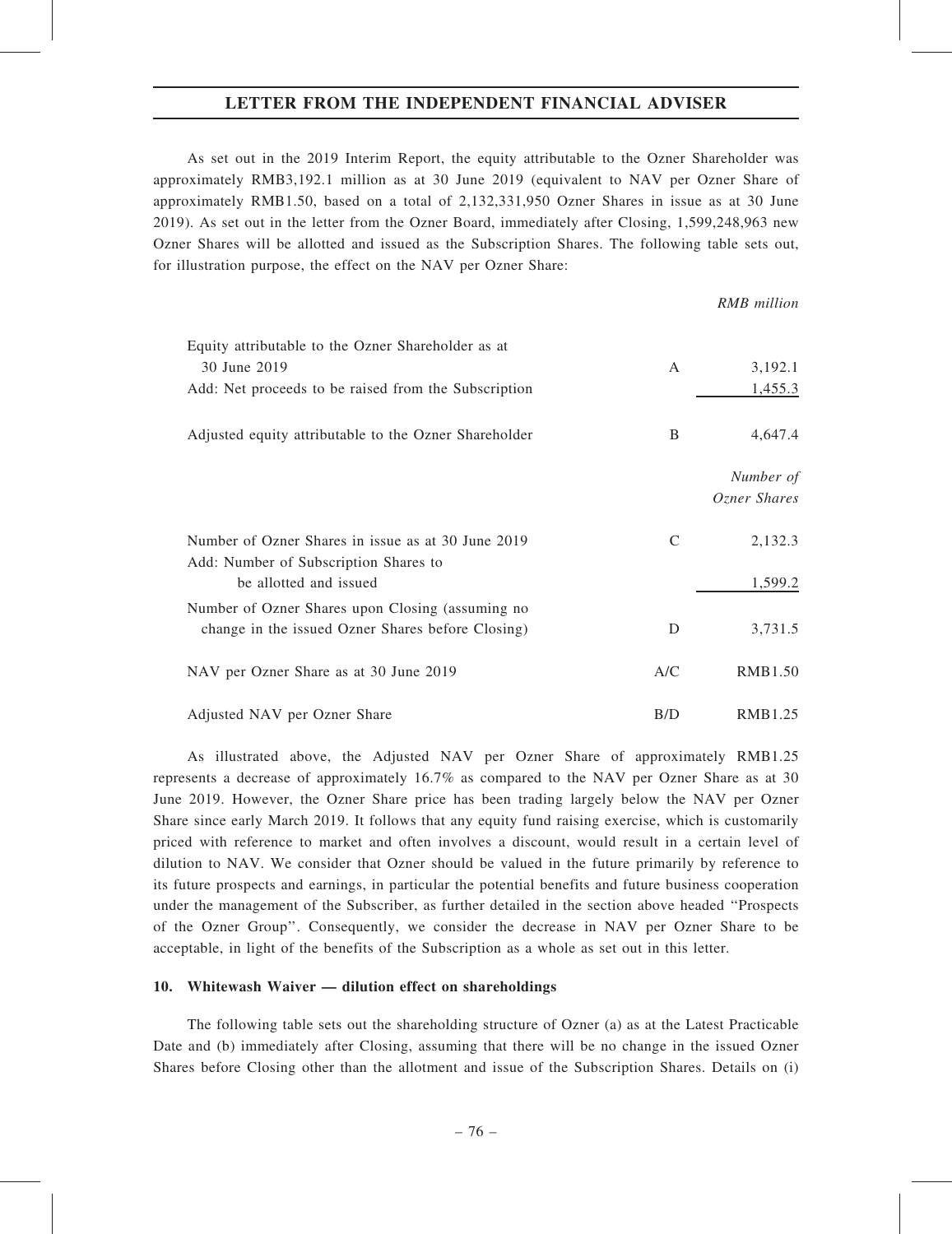the effect arising from the Subscription on the shareholding structure of Ozner; and (ii) the accompanying notes to the shareholding table are set out in the section headed ''Effect of the Subscription on the shareholding structure of Ozner'' in the letter from the Ozner Board.

|                                        | As at                       |             |                                  |             |  |
|----------------------------------------|-----------------------------|-------------|----------------------------------|-------------|--|
| <b>Ozner Shareholders</b>              | the Latest Practicable Date |             | <b>Immediately after Closing</b> |             |  |
|                                        | Number of                   | Approximate | Number of                        | Approximate |  |
|                                        | Ozner Shares                | $\%$        | Ozner Shares                     | $\%$        |  |
|                                        |                             | (Note 3)    |                                  | (Note 3)    |  |
| <b>Subscriber Concert Group</b>        |                             |             |                                  |             |  |
| The Subscriber                         |                             |             | 1,599,248,963                    | 42.86       |  |
| SAIF Partners (Note 1)                 | 334,857,000                 | 15.70       | 334,857,000                      | 8.97        |  |
| Mr. Xiao and Mr. Xiao's Related        |                             |             |                                  |             |  |
| Entities (Note 2)                      | 791,048,150                 | 37.10       | 791,048,150                      | 21.20       |  |
| Subtotal                               | 1,125,905,150               | 52.80       | 2,725,154,113                    | 73.03       |  |
| Other substantial shareholders of      |                             |             |                                  |             |  |
| <b>Ozner</b>                           |                             |             |                                  |             |  |
| CICM (Note 3)                          | 271,662,200                 | 12.74       | 271,662,200                      | 7.28        |  |
| Ares                                   | 187,166,800                 | 8.78        | 187,166,800                      | 5.02        |  |
| Watercube Holdings, L.L.C.             |                             |             |                                  |             |  |
| ("Watercube")                          | 139,006,800                 | 6.52        | 139,006,800                      | 3.73        |  |
| Ozner Directors (other than Mr. Xiao)  | 1,260,856                   | 0.06        | 1,260,856                        | 0.03        |  |
| <b>Other Public Ozner Shareholders</b> | 407,330,144                 | 19.10       | 407,330,144                      | 10.92       |  |
| <b>Total</b>                           | 2,132,331,950               | 100.00      | 3,731,580,913                    | 100.00      |  |
| <b>Ozner Independent Shareholders</b>  |                             |             |                                  |             |  |
| (Note 4)                               | 546, 375, 332               | 25.62       | 546, 375, 332                    | 14.64       |  |

Notes:

- (1) SAIF Partners is presumed to be acting in concert with the Subscriber under classes (1) and (2) of the definition of ''acting in concert'' in the Takeovers Code
- (2) Following Closing, Mr. Xiao and Mr. Xiao's Related Entities will be presumed to be acting in concert with the Subscriber under class (1) of the definition of ''acting in concert'' in the Takeovers Code
- (3) CICM is the general partner of Chongqing Zhongxinrongbang Investment Centre (Limited Partnership), which in turn is interested in the 2015 CB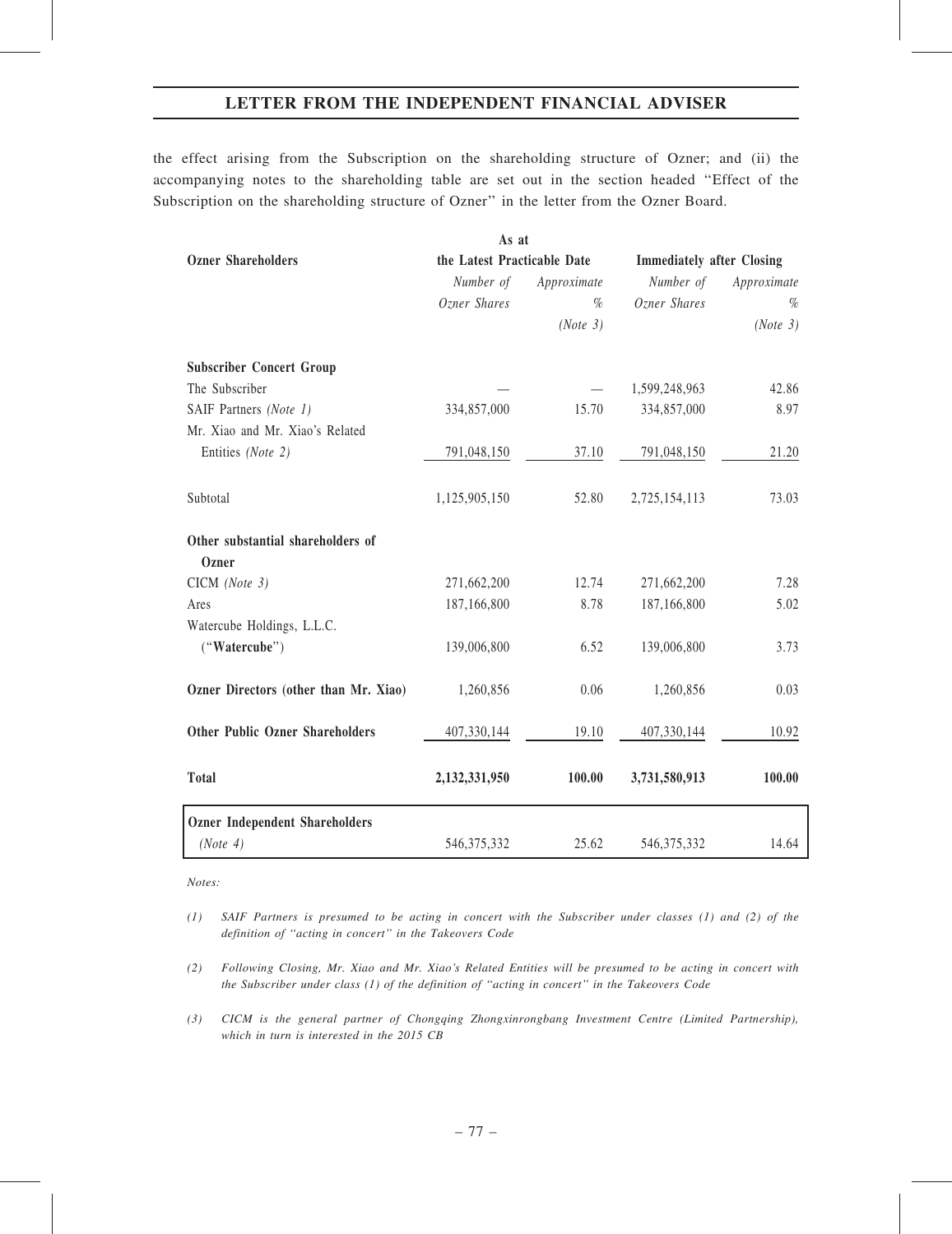- (4) As confirmed by the management of the Ozner Group, Ozner Independent Shareholders comprised (i) other Public Ozner Shareholders, (ii) Watercube, and (iii) ZHOU Guanxuan, an executive Ozner Directors, all of them have no material interest, or is otherwise interested or involved in the Subscription, the Specific Mandate, the Whitewash Waiver or the Strategic Committee Establishment. Notwithstanding the above, according to the letter from the Board, Watercube does not propose to vote on the relevant resolutions at the Ozner EGM, given that it is in the same group of companies as the financial adviser to Ozner in connection with the Subscription
- (5) The percentage figures may not add up to 100%, due to rounding adjustments

As illustrated above, the shareholdings in Ozner held by the Ozner Independent Shareholders would be diluted from approximately 25.6% as at the Latest Practicable Date to approximately 14.6% immediately after Closing.

As a result of the Subscription, there will be substantial dilution to the shareholdings in Ozner held by the Ozner Independent Shareholders. However, having taken into account (i) the benefits to the Ozner Group from the Subscription, including the raising of a substantial amount of funds, and the anticipated business cooperation between the Ozner Group and the Haier Electronics Group, as set out in the section above headed ''Reasons for and benefits of the Subscription''; (ii) that the Subscription Price is considered to be fair and reasonable as discussed in the section above headed ''Evaluation of the Subscription Price''; and (iii) that the liquidity and financial position of the Ozner Group will be significantly improved immediately after Closing as discussed in the section above headed ''Financial effects of the Subscription'', we consider that the dilution effect to the shareholdings in Ozner held by the Ozner Independent Shareholders as a result of the Subscription is acceptable.

# 11. Whitewash Waiver — Takeovers Code provisions

As set out in the section headed ''Implications under the Takeovers Code'' in the letter from the Ozner Board, immediately after Closing, the Subscriber and the Subscriber Concert Group (comprising at that time the Subscriber, SAIF Partners, Mr. Xiao and Mr. Xiao's Related Entities) will be interested approximately 42.86% and 73.03% respectively of the issued share capital of Ozner as enlarged by the allotment and issue of the Subscription Shares (assuming that there will be no change in the issued Ozner Shares before Closing).

Pursuant to Rule 26.1 of the Takeovers Code, the acquisition of voting rights under such circumstances will trigger an obligation on the Subscriber (or the Subscriber Concert Group) to make the mandatory general offers for all the issued Ozner Shares and to make an appropriate offer under Rule 13 of the Takeovers Code for the other securities of Ozner (in each case other than those already owned or acquired by the Subscriber Concert Group), unless the Whitewash Waiver is granted by the Executive and approved by the Ozner Independent Shareholders. An application has been made to the Executive for the Whitewash Waiver.

Ozner Independent Shareholders should note that the Subscription is subject to the fulfilment or waiver (as applicable) of a number of Conditions as set out in the sub-section headed ''Conditions of the Subscription'' under the section headed ''The Subscription Agreement'' in the letter from the Ozner Board, including the granting by the Executive of the Whitewash Waiver and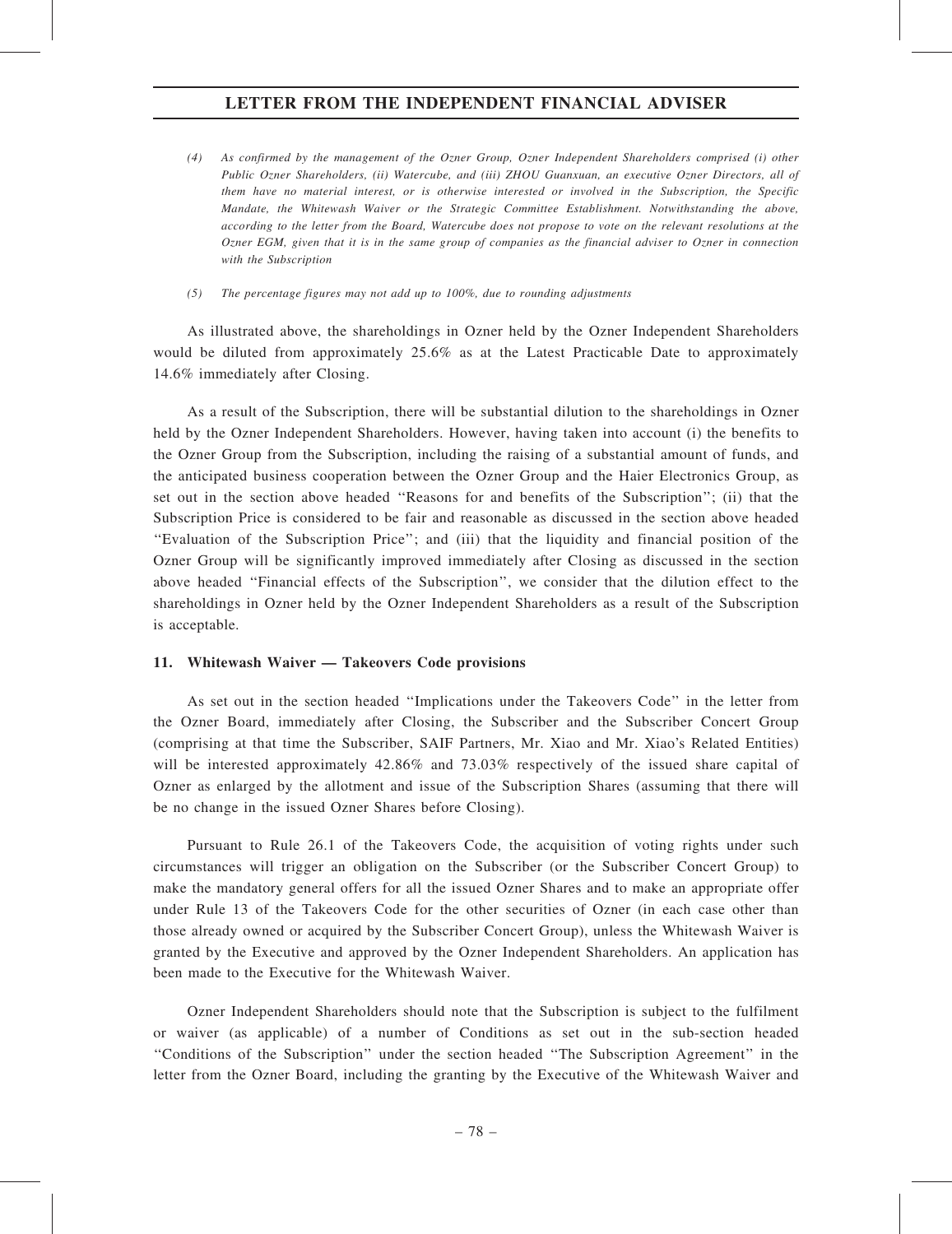the approval by at least 75% of the votes cast by Ozner Independent Shareholders at the Ozner EGM for the Whitewash Waiver. If the Whitewash Waiver is not granted by the Executive or is not approved by the Ozner Independent Shareholders, the Subscription will not complete unless such condition is waived by the Subscriber which is at the Subscriber's sole discretion. As at the Latest Practicable Date, the Subscriber had not determined whether or not to proceed with the Subscription if the above conditions are not fulfilled. If such condition is not waived by the Subscriber, the Subscription will not proceed. Otherwise, if such condition is waived by the Subscriber and Closing occurs, the Subscriber will be obliged to make the Possible Offer.

Having taken into consideration (i) the benefits to be derived by the Ozner Group from the Subscription as set out in the section above headed ''Reasons for and benefits of the Subscription''; (ii) that the Subscription Price is considered to be fair and reasonable as discussed in the section above headed ''Evaluation of the Subscription Price''; (iii) the granting of the Whitewash Waiver by the Executive, as one of the conditions to the Subscription, may only be waived at the Subscriber's sole discretion; and (iv) the degree of dilution to the Ozner Independent Shareholders as set out in the section above headed ''Whitewash Waiver — dilution effect on shareholding'' is considered acceptable, we are of the view that the Whitewash Waiver (the granting of which is one of the conditions of the Subscription) is fair and reasonable so far as the Ozner Independent Shareholders are concerned, and in the interests of Ozner and the Ozner Shareholders as a whole.

# 12. Special deal — the Strategic Committee Establishment

Subject to the Executive's consent and approval by the Ozner Independent Shareholders, the Strategic Committee will be established under the Ozner Board within 20 days after the Closing Date, with the objective of providing recommendations to the Ozner Board with respect to the development and implementation of Ozner's strategic plan. Details of the principles under the Strategic Committee Establishment are set out in the letter from the Ozner Board. The following paragraphs summarise such principles and our view on the Strategic Committee Establishment.

# Formation and composition of the Strategic Committee

Each Ozner Shareholder holding 5% or more of the issued Ozner Shares immediately following Closing (except for the Subscriber) shall be entitled to nominate one person as a member of the Strategic Committee, and such appointment shall be subject to approval by the Ozner Board.

If any such Shareholder ceases to hold at least 5% of the issued Ozner Shares, then (i) any person nominated by such Shareholder will cease to be a member of the Strategic Committee, and (ii) such Shareholder can no longer nominate a person to be a member of the Strategic Committee.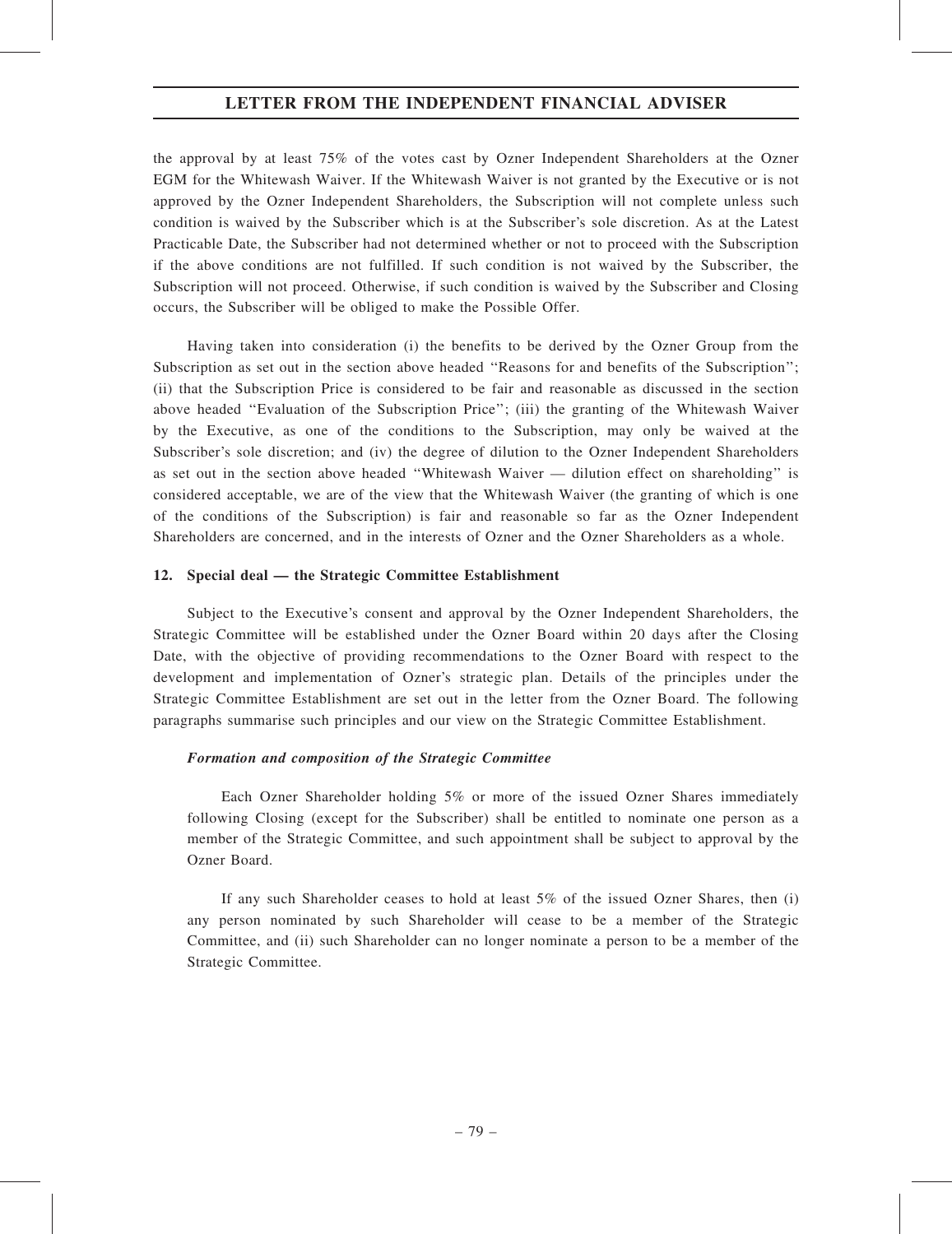It is currently expected that there will initially be nine members of the Strategic Committee, including four members from Haier Electronics, four members from other eligible Ozner Shareholders (the ''Other Eligible Shareholders''), and one independent non-executive Director. Based on the current shareholding structure, the composition of the Strategic Committee is expected to be as follows:

# Number of members to be nominated

| Representatives of Haier Electronics  | 4 |
|---------------------------------------|---|
| Mr. Xiao or his representative        |   |
| Representative of SAIF Partners       |   |
| Representative of CICM                |   |
| Representative of Ares                |   |
| An independent non-executive Director |   |
|                                       |   |
| <b>Total</b>                          |   |

The Strategic Committee shall be dissolved after three years from the Closing Date, or if earlier, if no more than two of the eligible shareholders hold 5% or more of the issued Ozner Shares. Accordingly, the Strategic Committee will act as a transitional arrangement after Haier Electronics takes control of Ozner.

### Role of the Strategic Committee

As disclosed in the letter from the Ozner Board, the Strategic Committee will have an advisory role and provide recommendations and comments to the Ozner Board to facilitate business strategy formulation for the consideration and approval by the Ozner Board. These include advice on technologies, product and distribution strategy, supplier and customer development, merger and acquisition strategy, and new business. In addition, the Strategic Committee is expected to provide recommendations to the Ozner Board on material acquisitions and disposals, winding-up of any member of the Ozner Group, annual budgets of Ozner and the Ozner Group, and any other matters which the Ozner Board believes relevant.

Strategic advice shall be approved by a majority of the members of the Strategic Committee before being put forward for the Ozner Board's consideration and approval. In addition, each member shall be subject to the same confidentiality obligations and dealing restrictions as the Ozner Directors.

According to the letter from the Ozner Board, no member of the Strategic Committee shall receive any salary or remuneration by virtue of his or her service as a member of the Strategic Committee.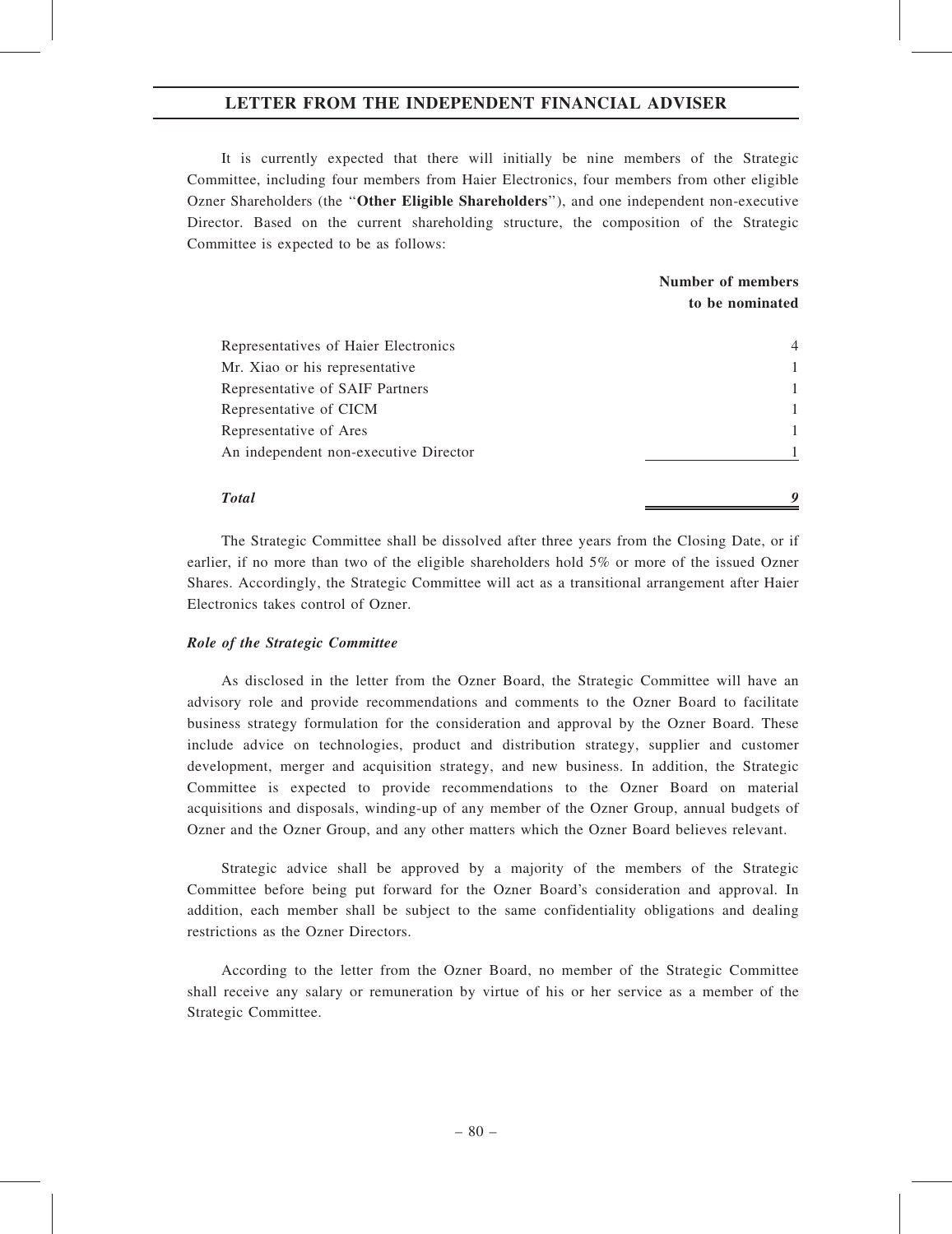### Our comments

Although Haier Electronics has recently entered into the water purifier business through the acquisition of Qingdao Haishi, its business is focused on sales of household water purifiers. Following Closing and the change in control of Ozner, Haier Electronics may take time to gain additional industry knowledge and expertise in the commercial water purification market and the operation of the Ozner Group's lease and service model. In order for the future collaboration between the two groups to be successful, and for the potential synergies to be realised, we consider it reasonable for the future Ozner Board, during the initial years following the change in control, to obtain strategic advice from representatives of Ozner Shareholders who have been familiar with the Ozner Group longer than Haier Electronics, including the Other Eligible Shareholders. Their background is summarised as follows:

| <b>Other</b><br>Eligible | Year of joining/                            |                                                                                                                                                                                                                                                                                                                                                                                                                                                      |
|--------------------------|---------------------------------------------|------------------------------------------------------------------------------------------------------------------------------------------------------------------------------------------------------------------------------------------------------------------------------------------------------------------------------------------------------------------------------------------------------------------------------------------------------|
| <b>Shareholders</b>      | investing in Ozner Remarks                  |                                                                                                                                                                                                                                                                                                                                                                                                                                                      |
| Mr. Xiao                 | Founder of the<br>Ozner Group's<br>business | Mr. Xiao founded of the business of the Ozner Group in<br>2005, and is the inventor of several patented water<br>purification technologies owned by the Ozner Group. He<br>over 15 years of experience in technology<br>has<br>development, sales and market and strategic management                                                                                                                                                                |
| <b>SAIF Partners</b>     | 2010                                        | SAIF Partners first invested in the Pre-IPO Group (as<br>defined below) in $2010$ , at<br>a consideration<br>of<br>approximately US\$15.8 million. According to its website,<br>SAIF Partners (i) is an Asia private equity firm, currently<br>managing over US\$4 billion in capital, and (ii) has a<br>portfolio of investments in the sectors of, among others,<br>medical and healthcare, clean technology and consumer<br>products and services |
| <b>CICM</b>              | 2015                                        | CICM first invested in Ozner through the subscription of<br>the 2015 CB, at a consideration of HK\$465 million.<br>According to its website, CICM was founded in 2011 and<br>is an asset management company focusing on equity<br>investments in listed companies. It has a portfolio of<br>investments in the sectors of, among others, healthcare,<br>manufacturing, and environmental protection                                                  |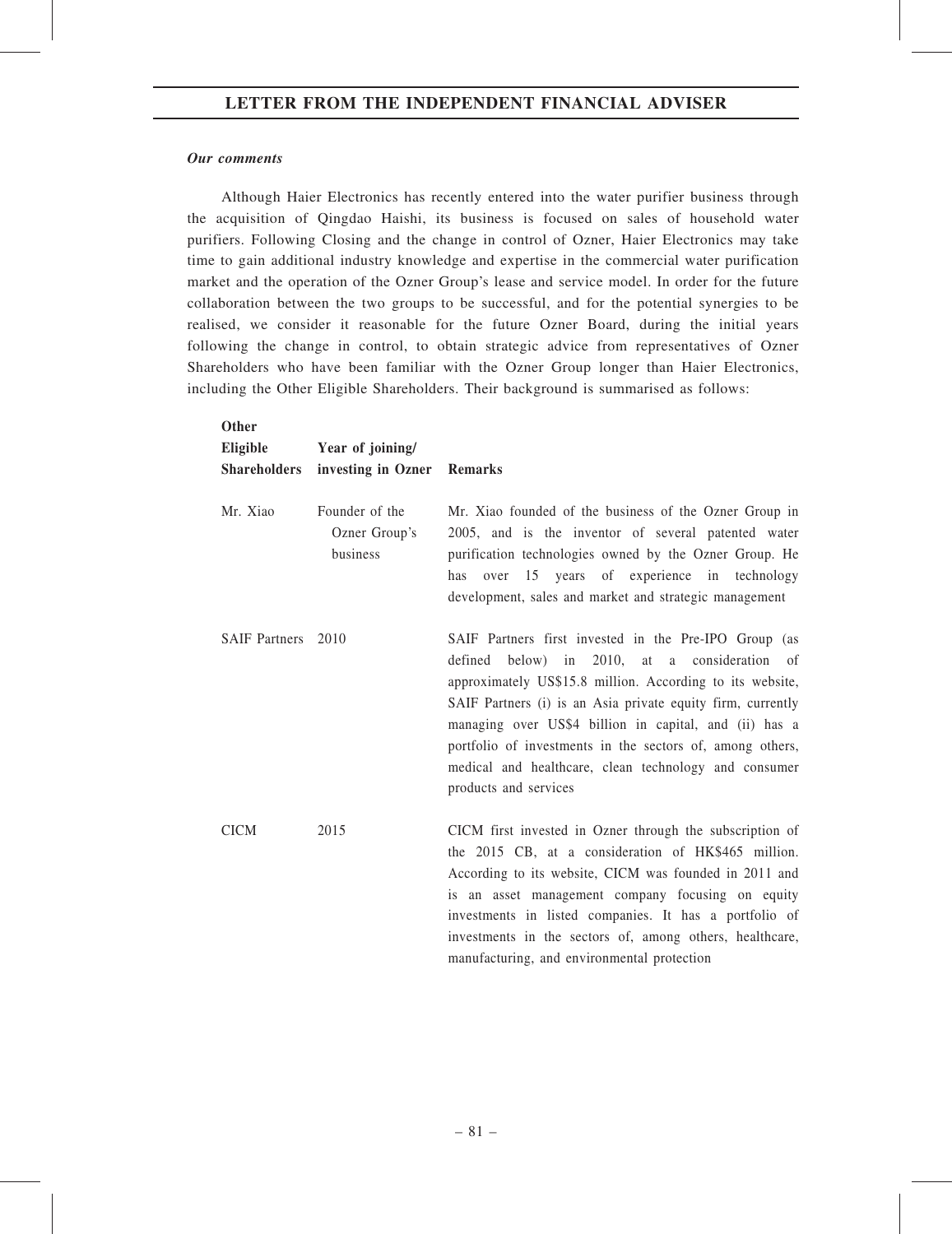| <b>Other</b><br>Eligible<br><b>Shareholders</b> | Year of joining/<br>investing in Ozner Remarks |                                                                                                                                                                                                                                                                                                                                                                                                                                                                            |
|-------------------------------------------------|------------------------------------------------|----------------------------------------------------------------------------------------------------------------------------------------------------------------------------------------------------------------------------------------------------------------------------------------------------------------------------------------------------------------------------------------------------------------------------------------------------------------------------|
| Ares                                            | 2011                                           | Ares participated in the second round of equity fundraising<br>of the Pre-IPO Group (as defined below) in 2011, at a<br>consideration of approximately US\$30.4 million. The<br>parent company of Ares, Ares Management Corporation, is<br>a global alternative asset manager with approximately<br>US\$144 billion in assets under management, according to<br>its website, and a private equity segment that focused on<br>minority growth equity investments in the PRC |

As shown above, most of the Other Eligible Shareholders joined the Ozner Group before its reorganisation (the "Pre-IPO Group") and listing in 2014. While it is natural for Haier Electronics to take seats in the Strategic Committee as the incoming controlling Shareholder, the Other Eligible Shareholders will also be able to provide strategic advice to the Ozner Board based on their experience of the Ozner Group.

The Strategic Committee will not advise on the Ozner Group's day-to-day operation, but will only advise on long-term overall strategy in the areas as described above. In any event, the Strategic Committee will only serve as an advisory body to the Ozner Board, it is stated that the Strategic Committee's recommendations shall not fetter the powers of the Ozner Board to consider and approve any such matter.

Having considered (i) the Strategic Committee will serve as an advisory body to allow the future Ozner Directors to take on board recommendations of existing significant Ozner Shareholders with deep experience of the Ozner Group, (ii) its limited scope of providing strategic proposals but not advise on day-to-day operation, (iii) no salary or remuneration will be payable to the members of the Strategic Committee, and (iv) its transitional nature with a maximum timeframe of three years, we consider the Strategic Committee Establishment to be fair and reasonable.

Ozner Shareholders should note that if the Strategic Committee Establishment is not approved by the Ozner Independent Shareholders at the Ozner EGM, or if the Executive does not consent to the Strategic Committee Establishment, Ozner and Haier Electronics will still proceed with the Subscription in the absence of the Strategic Committee Establishment, provided that all the Conditions are satisfied or waived (as applicable).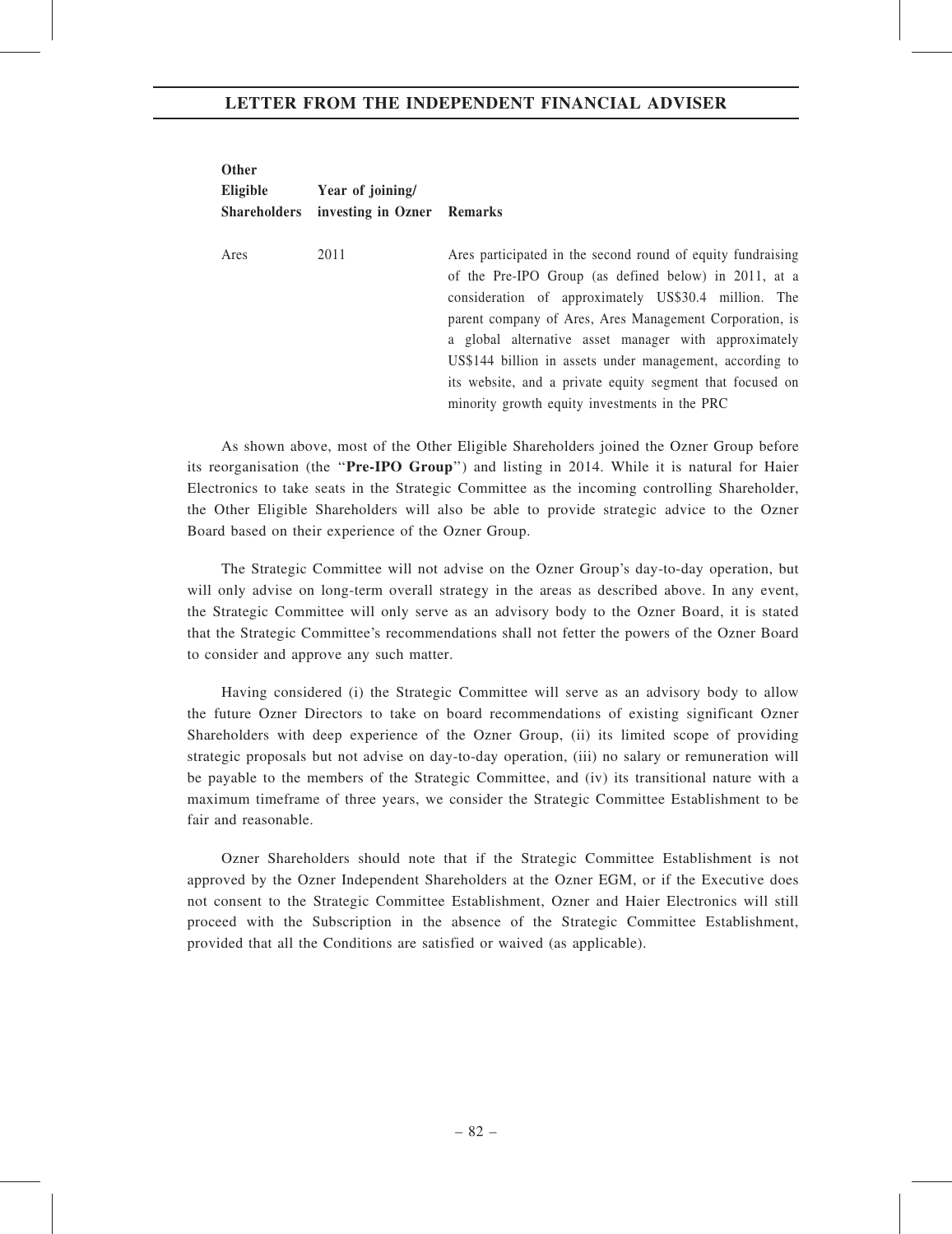## DISCUSSION

### Substantial equity financing required as a result of rapid expansion

Since Ozner's listing in 2014, it has undergone a rapid expansion on various fronts, including (i) expansion of production capacity and the actual production of water purifiers, (ii) expansion of distribution network, provision of support and collaboration with distributors, in the form of extended credit period, extension of loans and formation of joint ventures with distributors, and (iii) external acquisitions of industry players. This process has required substantial additional capital which the Ozner Group's operating cash flow has not been able to meet. The Ozner Group has been actively raising funds in recent years, principally by way of debt and to a lesser extent by way of equity, resulting in a high level of gearing and substantial finance cost. In our view, a substantial equity financing exercise is crucial to re-balance the capital structure of the Ozner Group, eliminate the uncertainties relating to debt repayment, and provide a secure source of funding its business growth in the long run.

### Strategic benefits to be brought by Haier Electronics

Haier Electronics has a substantial business scale and the required financial resources to support the continued growth of Ozner. Its recent acquisition of Qingdao Haishi was the first step in its expansion in the water purification industry. The potential benefits to be brought by Haier Electronics, including the potential use of ''Haier'' brand and distribution channels, potential cost savings by way of bulk purchases, and potential expansion in product line and Haier Electronics' utilization of the Ozner Group's distribution channels, means that the Subscription is expected to provide not only capital but also synergistic benefits to the Ozner Group.

According to the Frost and Sullivan Report, the water purification business in the PRC will continue to grow, with the retail sales value attributable to water purifiers at commercial premises expected to increase at a compound annual growth rate of approximately 13.3% from 2018 to 2024. Ozner is expected to benefit from such continuous industry growth, with the assistance of Haier Electronics through the Subscription.

# Terms of the Subscription

Approximately 1.6 billion new Ozner Shares will be issued to Haier Electronics for cash, representing approximately 42.9% of the enlarged issued Ozner Shares, at the per share Subscription Price of HK\$1.03. Closing is conditional upon fulfilment of certain Conditions including, among others, the Whitewash Waiver being approved by the Ozner Independent Shareholders and granted by the Executive. Should Haier Electronic elect to waive such Conditions and proceed with Closing, it will be obliged to make the Possible Offer as required under the Takeovers Code.

Before the Closing, Ozner agreed to obtain control in certain joint ventures with distributors, which are solely engaged in the distribution of the Ozner Group's products. Ozner and Haier Electronics entered into the Framework Agreement and the Brand Licence Agreement in relation to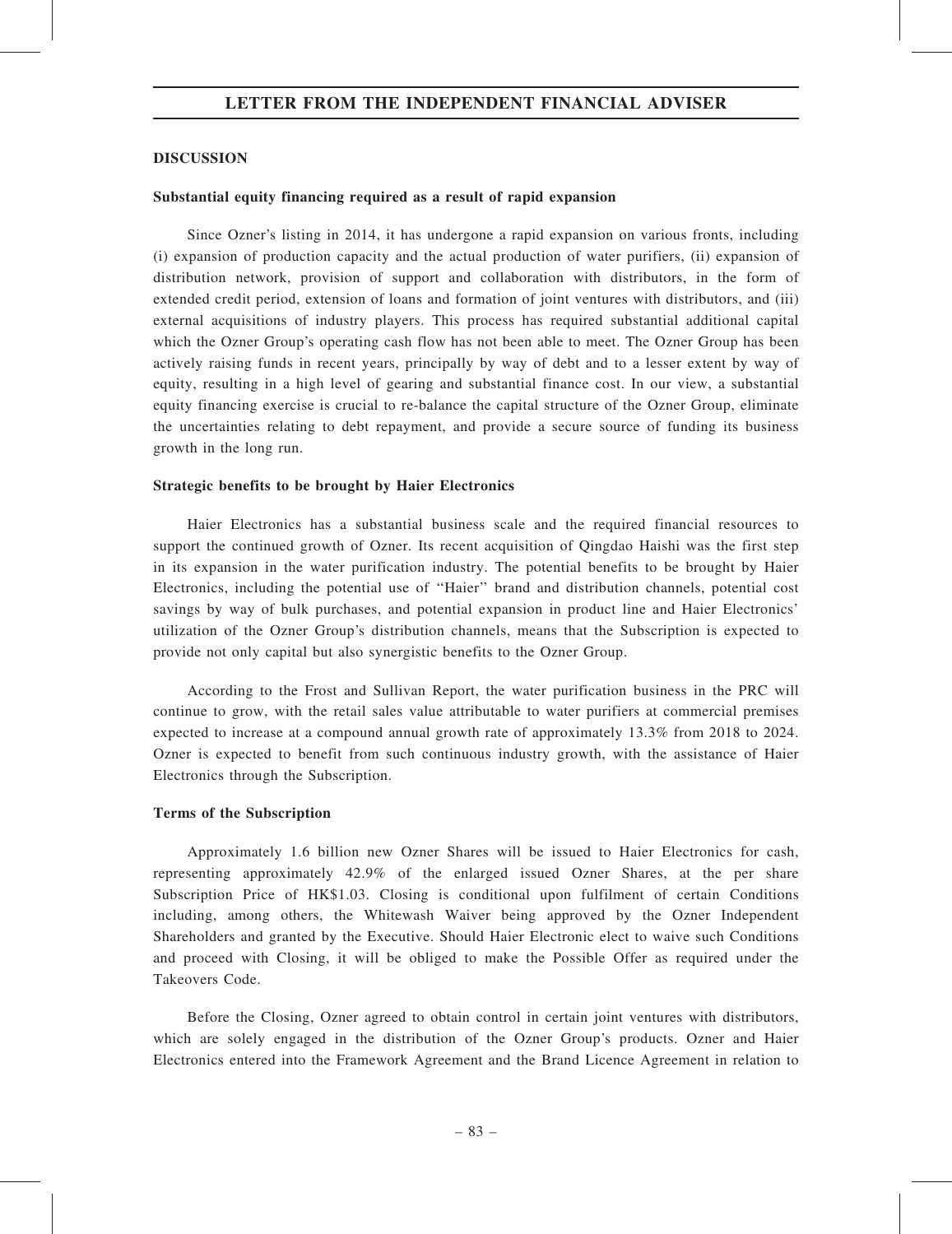future business collaborations. Haier Electronics has provided a non-competition undertaking, and will seek to inject the Competing Business to Ozner within two years from the date of the Subscription Agreement. We consider that the above will further enhance the water purification business of the Ozner Group and its distribution channels.

## The Subscription Price represents a discount to market but comparable to peers

The Subscription Price of HK\$1.03 represents discounts between approximately 19.5% to 24.8% to the average closing prices of 30, 60 and 90 trading days before the Joint Announcement. On the basis set out in the section above headed ''Evaluation of the Subscription Price'', including but not limited to (i) the Subscription Price was determined based on arm's length negotiation between Ozner and Haier Electronics as an independent third party, (ii) Ozner's needs to raise substantial equity to reduce its gearing and to shore up its liquidity position, (iii) Haier Electronics' robust financial position, substantial business scale, extensive distribution channels and industry expertise are expected to benefit Ozner's long-term development, (iv) the price to earnings ratios as represented by the Subscription Price are within the range or higher than the rating of its industry peers, we consider that the Subscription Price is fair and reasonable.

# Dilution to NAV and existing Ozner Shareholders but improvement to gearing and liquidity

The Subscription would lead to a dilution of the Ozner Group's NAV per Ozner Share by approximately 16.7%, from approximately RMB1.50 based on the latest NAV of the Ozner Group as at 30 June 2019 to approximately RMB1.25. Shareholdings held by public Ozner Shareholders (other than the Subscriber Concert Group, the Ozner Directors and substantial Ozner Shareholders holding more than 5% of the Ozner Shares) will be diluted from approximately 19.1% to approximately 10.9%, which is a consequence of the share issuance to third parties. Nevertheless, the Ozner Independent Shareholders should consider the balance between the above dilution and the need of substantial equity financing and the benefits of an association with Haier Electronics. On this basis, we consider the dilution to NAV and in the percentage shareholding of existing Ozner Shareholders to be acceptable.

# The Strategic Committee Establishment represents a transitional arrangement to provide recommendations, but not to dictate strategy

The Strategic Committee, initially expected to comprise four members from Haier Electronics, four members to be nominated by the Other Eligible Shareholders and one independent nonexecutive Director, has the objective of providing recommendations to the Ozner Board with respect to the development and implementation of Ozner's strategic plan. It has a limited scope of providing proposals only on a strategic level, and a maximum timeframe of three years. Members of the Strategic Committee will not receive any salary or remuneration. We consider that the Strategic Committee, comprising Haier Electronic's representatives and an experienced team having a long history with the Ozner Group, will assist the future Ozner Board during the transitional period under the control of Haier Electronics, without compromising the general decision-making power of the Ozner Board.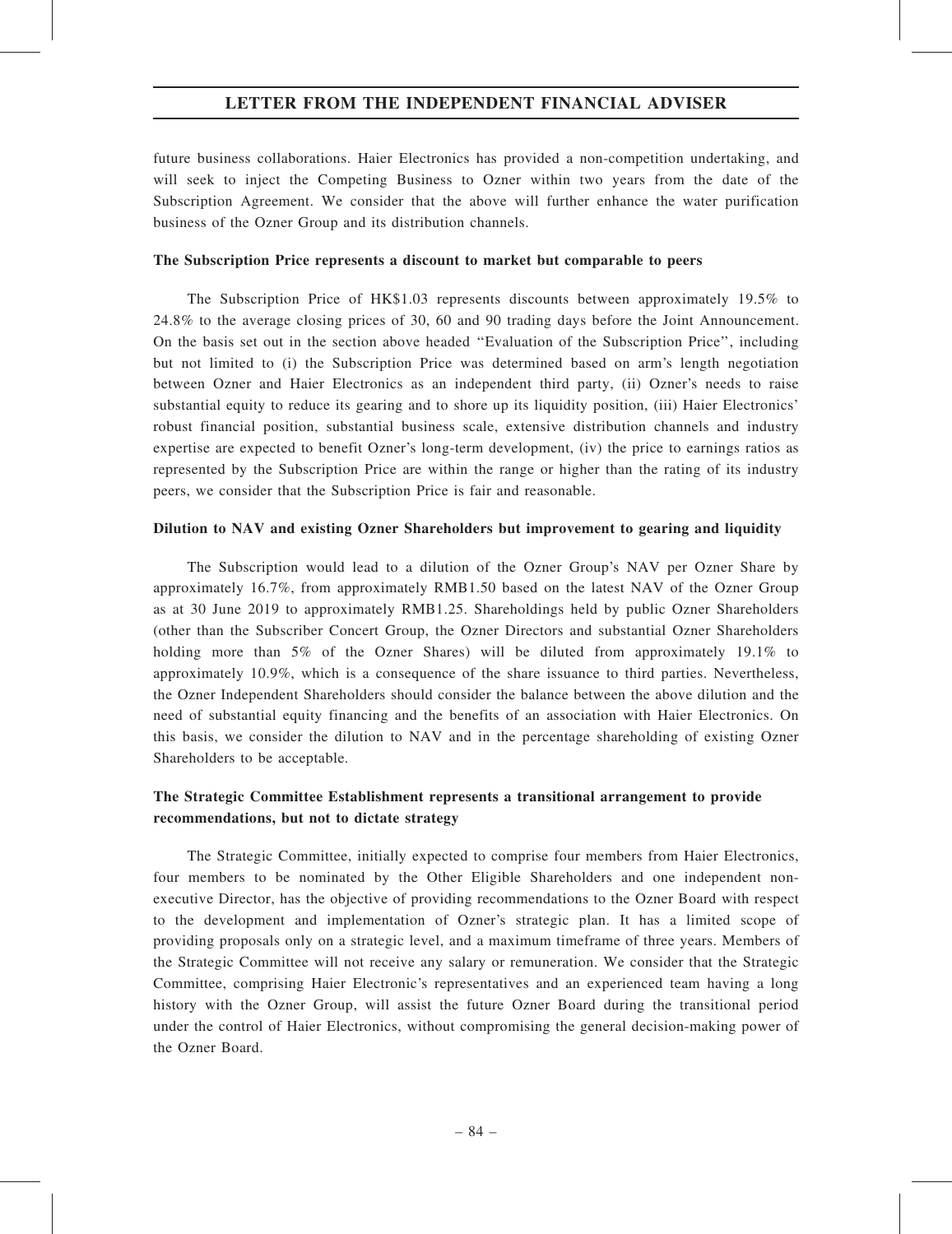### OPINION AND RECOMMENDATION

Having taken into account the above principal factors and reasons which are summarised in the section above headed ''Discussion'', we consider that (i) the Specific Mandate, the Whitewash Waiver, and the terms of the Subscription Agreement and the Strategic Committee Establishment are fair and reasonable so far as the Ozner Independent Shareholders are concerned; and (ii) the Subscriptions, the Specific Mandate, the Whitewash Waiver and the Strategic Committee Establishment are in the interests of the Ozner and the Ozner Shareholders as a whole.

Accordingly, we advise the Ozner Independent Board Committee to recommend, and we ourselves recommend, the Ozner Independent Shareholders to vote in favour of the ordinary resolutions to be proposed at the Ozner EGM to approve the Subscription, the Specific Mandate, the Whitewash Waiver and the Strategic Committee Establishment.

> Yours faithfully, for and on behalf of SOMERLEY CAPITAL LIMITED John Wong Director

Mr. John Wong is a licensed person registered with the SFC and a responsible officer of Somerley Capital Limited, which is licensed under the SFO to carry on Type 1 (dealing in securities) and Type 6 (advising on corporate finance) regulated activities. He has over ten years of experience in the corporate finance industry.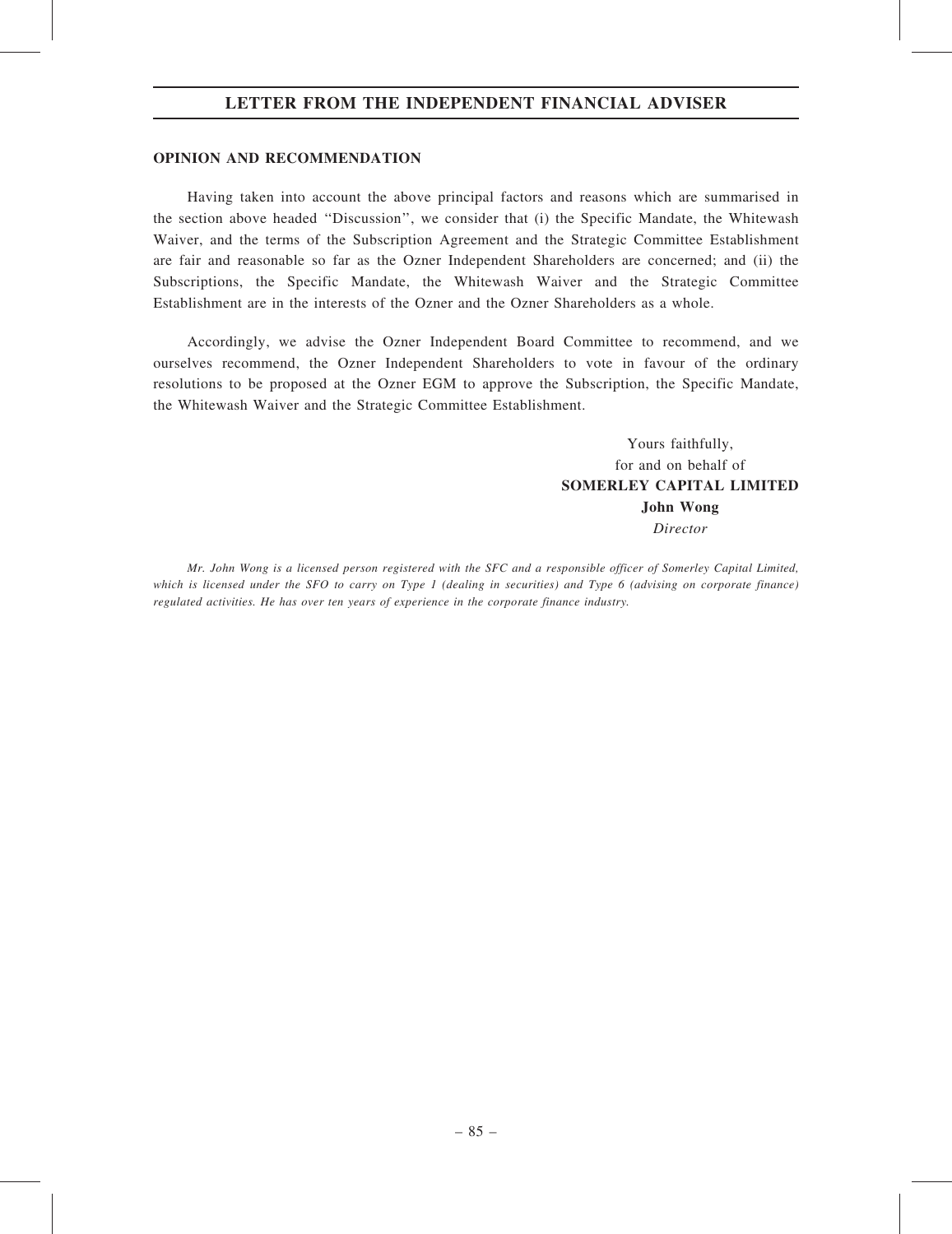# APPENDIX I FINANCIAL INFORMATION OF THE OZNER GROUP

# FINANCIAL INFORMATION OF THE OZNER GROUP

The audited consolidated financial statements, together with the accompanying notes to the financial statements, of the Ozner Group for each of the years ended 31 December 2016, 2017 and 2018 and the six months ended 30 June 2019 are disclosed in the following documents which have been published on the websites of the Stock Exchange (www.hkexnews.hk) and Ozner (www.ozner.net).

Annual report for the year ended 31 December 2016 (pages 61 to 135):

https://www1.hkexnews.hk/listedco/listconews/sehk/2017/0426/ltn20170426515.pdf

Annual report for the year ended 31 December 2017 (pages 63 to 147):

https://www1.hkexnews.hk/listedco/listconews/sehk/2018/0430/ltn20180430133.pdf

Annual report for the year ended 31 December 2018 (pages 67 to 165):

https://www1.hkexnews.hk/listedco/listconews/sehk/2019/0429/ltn201904291610.pdf

Interim report for the six months ended 30 June 2019 (pages 29 to 80):

https://www1.hkexnews.hk/listedco/listconews/sehk/2019/0927/ltn20190927329.pdf

### Summary of financial information of the Ozner Group

The following is a summary of (a) the audited consolidated results of the Ozner Group for each of the years ended 31 December 2016, 2017 and 2018; and (b) the unaudited consolidated results of the Ozner Group for the six months ended 30 June 2018 and 2019 as extracted from the relevant annual and interim reports:

|                                                                   | For the year ended   |                                    |                | For the six months                |                |
|-------------------------------------------------------------------|----------------------|------------------------------------|----------------|-----------------------------------|----------------|
|                                                                   | 31 December          |                                    |                | ended 30 June                     |                |
|                                                                   | 2018<br>2017<br>2016 |                                    | 2019           | 2018                              |                |
|                                                                   | (Audited)            | (Audited)                          |                | (Audited) (Unaudited) (Unaudited) |                |
|                                                                   | <i>RMB'000</i>       | <i>RMB'000</i>                     | <i>RMB'000</i> | <i>RMB'000</i>                    | <i>RMB'000</i> |
| Revenue                                                           | 1,644,914            | 1,549,027                          | 920,766        | 863,209                           | 798,274        |
| Profit before tax                                                 | 196,016              | 286,088                            | 265,983        | 127,308                           | 113,822        |
| Income tax expenses                                               | (61,746)             | (45,208)                           | (37, 328)      | (26,678)                          | (23,319)       |
| Net profit for the year attributable to owners of Ozner           | 112,960              | 230,770                            | 229,193        | 94,181                            | 77,645         |
| Net profit for the year attributable to non-controlling interests | 21,310               | 10,110                             | (538)          | 6,449                             | 12,858         |
| Comprehensive income attributable to owners of Ozner              | 113,165              | 240,942                            | 207.853        | 29,698                            | 78,949         |
| Comprehensive income attributable to non-controlling interests    | 21,310               | 10,110                             | (538)          | 6,449                             | 12,858         |
| Tax expense                                                       | (61,746)             | (45,208)                           | (37, 238)      | (26,678)                          | (23,319)       |
| The amount of dividends distributed to owners                     | 23,242               | 46.035                             | 46,035         | N/A                               | N/A            |
| Earnings per Ozner Share                                          |                      | 5.45 cents 11.43 cents 13.31 cents |                | $4.51$ cents                      | $3.77$ cents   |
| Dividends per Ozner Share                                         | $1.09$ cents         | $2.25$ cents                       | $2.25$ cents   | N/A                               | N/A            |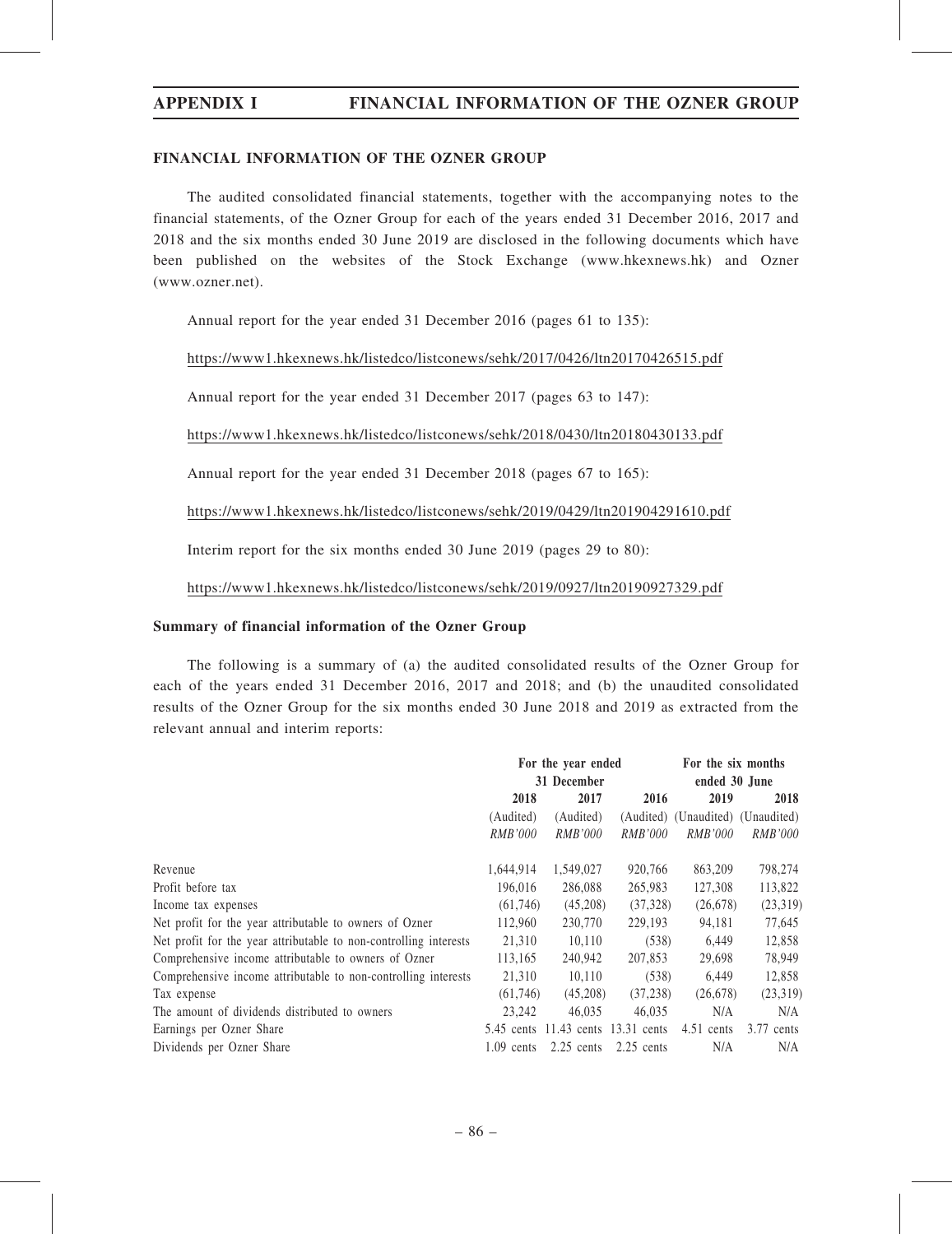# APPENDIX I FINANCIAL INFORMATION OF THE OZNER GROUP

There were no material items of income or expense in any of the years ended 31 December 2016, 2017 and 2018 or the six months ended 30 June 2018 and 2019.

The auditor of Ozner for each of the years ended 31 December 2016, 2017 and 2018 and the six months ended 30 June 2019 was Ernst & Young. The audit/review opinions of Ernst & Young in respect of these periods were not qualified and there was no modified opinions or emphasis of matter or material uncertainty related to going concern contained in the auditor's report of Ernst & Young in respect of these periods.

### INDEBTEDNESS

At the close of business on 30 September 2019, being the latest practicable date for the purpose of this indebtedness statement prior to the printing of this circular, the indebtedness of the Ozner Group was as follows:

| 30 September                                            |
|---------------------------------------------------------|
| 2019                                                    |
| (Unaudited)                                             |
| <b>RMB'000</b>                                          |
| <b>Current Portion</b>                                  |
| Interest-bearing bank and other borrowings<br>1,525,063 |
| 657,503<br>Bank borrowings                              |
| 867,560<br>Other borrowings                             |
| 209,126<br>Finance lease payables                       |
| Lease liabilities<br>18,992                             |
| <b>Total Current Debt</b><br>1,753,181                  |
| <b>Non-Current Portion</b>                              |
| 300,000<br>Interest-bearing bank and other borrowings   |
| 300,000<br>Other borrowings                             |
| 50,088<br>Finance lease payables                        |
| Lease liabilities<br>14,730                             |
| Liability component of convertible bonds<br>556,592     |
| <b>Total Non-current Debt</b><br>921,410                |

Total 2,674,591

Save as set out above, and save for intra-group liabilities and normal trade payables in the ordinary course of business, as at 30 September 2019, being the latest practicable date for the purpose of this indebtedness statement prior to the printing of this circular, the Ozner Group did not have any bank overdrafts or loans, or other similar indebtedness, mortgages, charges, or guarantees or other material contingent liabilities.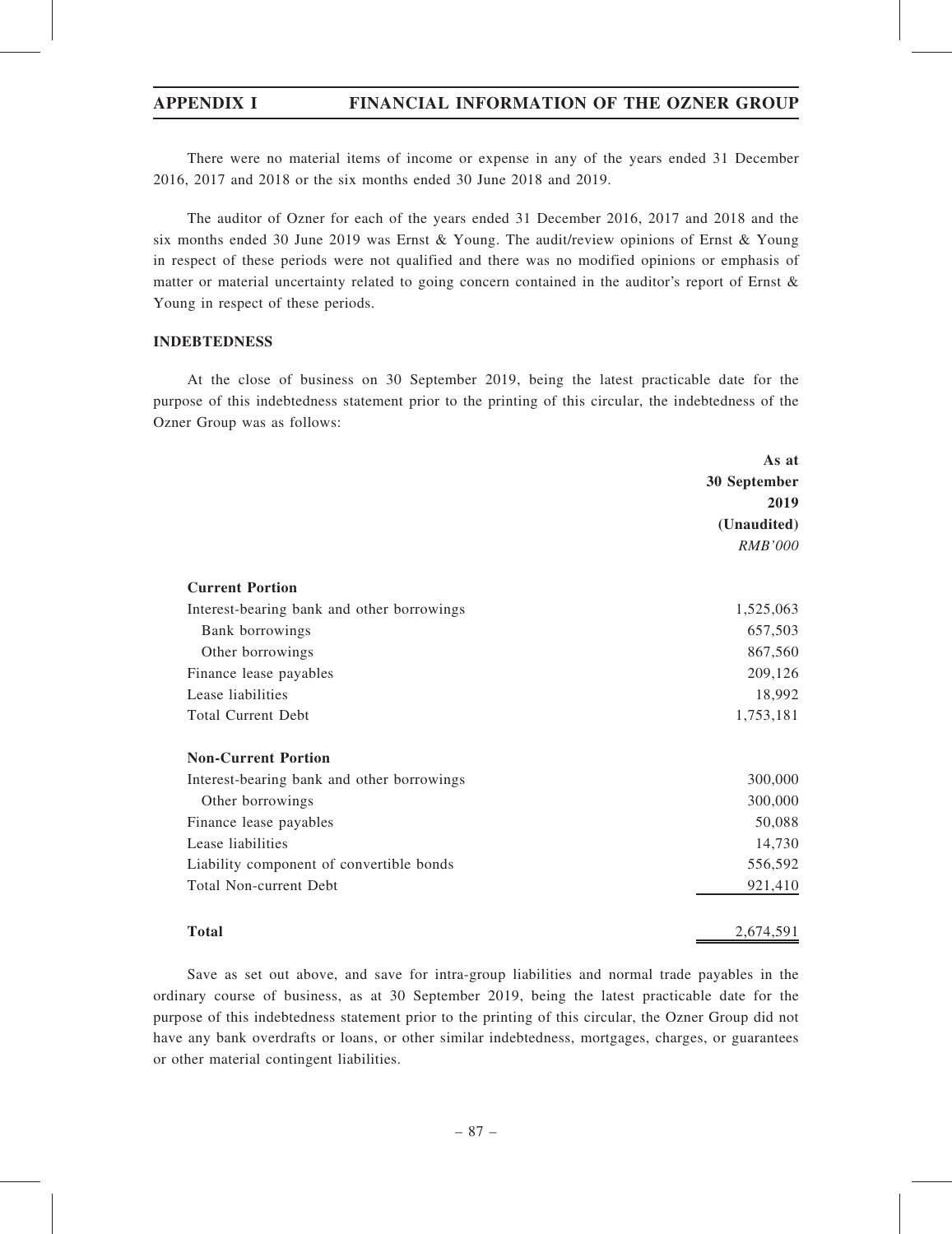# MATERIAL CHANGE

Between February 2017 and June 2018, Ozner invested an aggregate of HK\$242.5 million in six funds managed by 深圳市威廉金融控股有限公司 (Shenzhen City William Financial Holding Limited\*) ("SWF"), each of which was an open-ended "principal plus interest protection" fund with an annualised interest rate of 8%–12%, payable upon full redemption. As part of the full redemption of three of the funds and partial redemption of one of the funds, Ozner received payments from SWF of HK\$24.0 million, HK\$25.0 million and HK\$31.5 million in July 2017, August 2017 and February 2018, respectively, by way of repayment of principal, and HK\$837,000, HK\$228,000, HK\$3.05 million, HK\$1.7 million and HK\$4.0 million in July 2017, August 2017, December 2017, February 2018 and September 2018, respectively, by way of payment of interest. As at the Latest Practicable Date, there remained outstanding HK\$162.0 million in principal plus accrued interest of HK\$12.9 million in aggregate under the three outstanding funds (the ''Outstanding Investment''), all of which amounts are due and payable but have not been paid to Ozner. During the first half of 2019, it came to the attention of Ozner that the controlling shareholder of the holding company of SWF (China Create Financial Holding Group Co., Ltd. (中 科創金融控股集團有限公司) (''China Create Financial'')), Mr. Zhang Wei, had been arrested by the PRC authorities and an investigation was in progress. Ozner has been in contact with China Create Capital Limited, an affiliate of China Create Financial and the nominee entity in the name of which is the investment account into which the Outstanding Investment was transferred pursuant to the subscription agreements, in relation to the repayment arrangement of the Outstanding Investment. Ozner will continue to monitor the status of the situation to ascertain the recoverability of the Outstanding Investment. In the event that Ozner is unable to recover all or a portion of the Outstanding Investment, Ozner may record an impairment loss in this regard which, if materialised, may have a material adverse impact on its financial performance.

Save for the Subscription and as disclosed above, the Ozner Directors confirm that there was no material change in the financial or trading position or outlook of the Ozner Group between 31 December 2018, being the date to which the latest published audited financial statements of Ozner Group were made up, and the Latest Practicable Date.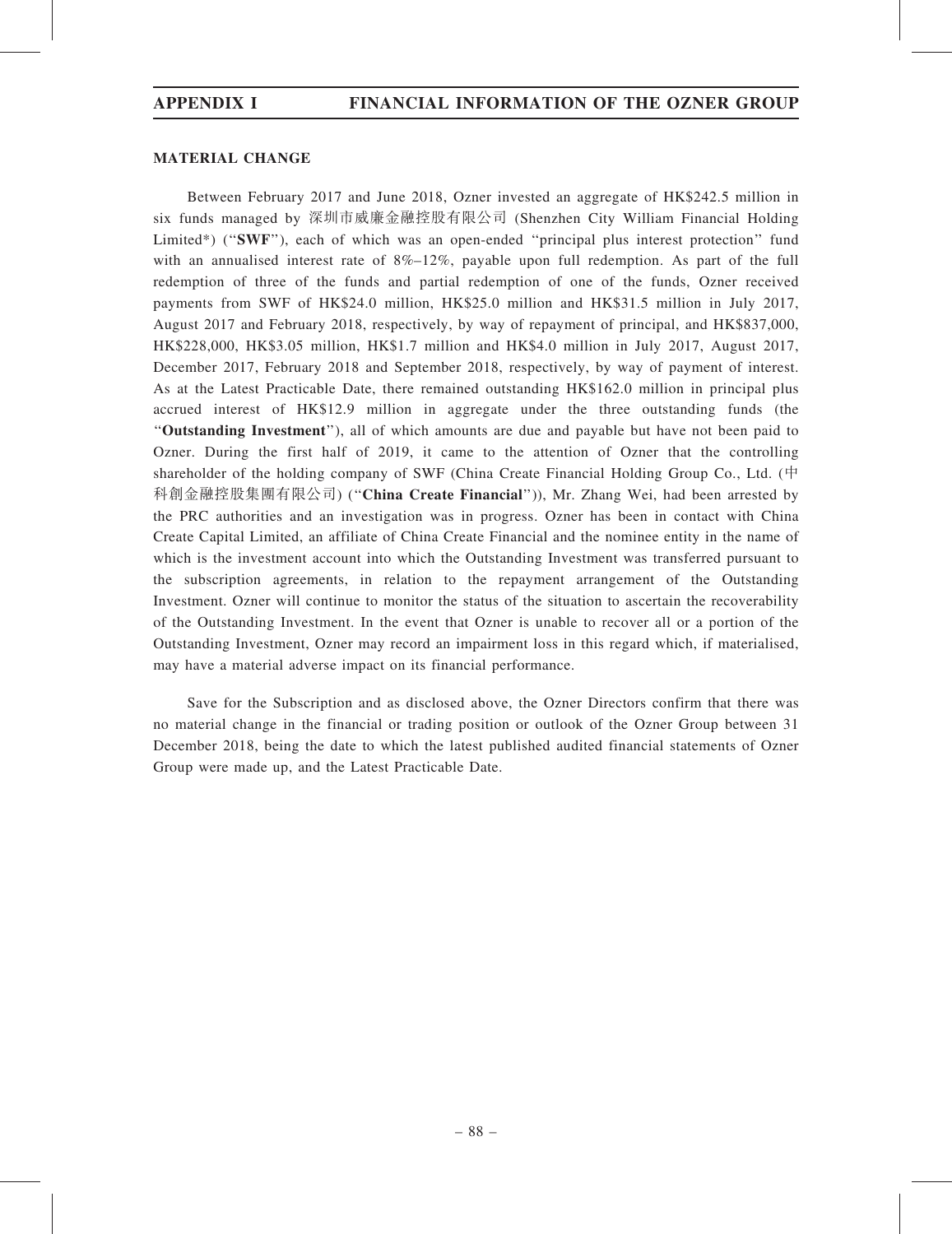### RESPONSIBILITY STATEMENTS

This circular includes particulars given in compliance with the Takeovers Code.

The Ozner Directors, namely XIAO Shu, ZHOU Guanxuan, TAN Jibin, LI Honggao, WANG Yonghui, WANG Duo, SUI Wei, GUI Songlei, LAU Tze Cheung Stanley, BAO Jiming, CHAN Yuk Sing Gilbert and GU Jiuchuan, jointly and severally accept full responsibility for the accuracy of information (other than that relating to the Subscriber Concert Group) contained in this circular and confirm, having made all reasonable enquiries, that to the best of their knowledge, opinions expressed (other than those expressed by the Haier Electronics Directors and the sole director of the Subscriber) in this circular have been arrived at after due and careful consideration and there are no other facts not contained in this circular, the omission of which would make any statement in this circular misleading.

As at the Latest Practicable Date, the executive Haier Electronics Directors were ZHOU Yun Jie (Chairman), XIE Ju Zhi (Chief Executive Officer) and LI Hua Gang; the non-executive Haier Electronics Directors were LIANG Hai Shan and YANG Guang; and the independent non-executive Haier Electronics Directors were YU Hon To, David, Eva CHENG LI Kam Fun, GONG Shao Lin and John Changzheng MA, and the sole director of the Subscriber was Mr NG Chi Yin. The Haier Electronics Directors and the sole director of the Subscriber jointly and severally accept full responsibility for the accuracy of the information relating to the Subscriber Concert Group contained in this circular and confirm, having made all reasonable inquiries, that to the best of their knowledge, opinions expressed by the Haier Electronics Directors and the sole director of the Subscriber in this circular have been arrived at after due and careful consideration and there are no other facts not contained in this circular, the omission of which would make any statement in this circular misleading.

# MARKET PRICES

The table below shows the closing price of the Ozner Shares as quoted by the Stock Exchange on: (i) the Latest Practicable Date; (ii) the Last Trading Day; and (iii) the last day on which trading took place in each of the calendar months during the Relevant Period.

|                                             | Closing price per  |
|---------------------------------------------|--------------------|
| Date                                        | <b>Ozner Share</b> |
|                                             | $(HK\$             |
| 2019                                        |                    |
| 30 April                                    | 1.59               |
| 31 May                                      | 1.26               |
| 28 June                                     | 1.28               |
| 31 July                                     | 1.22               |
| 30 August                                   | 1.23               |
| 30 September                                | 1.27               |
| 31 October                                  | 1.49               |
| 1 November (i.e., Last Trading Day)         | 1.48               |
| 29 November                                 | 1.10               |
| 10 December (i.e., Latest Practicable Date) | 1.01               |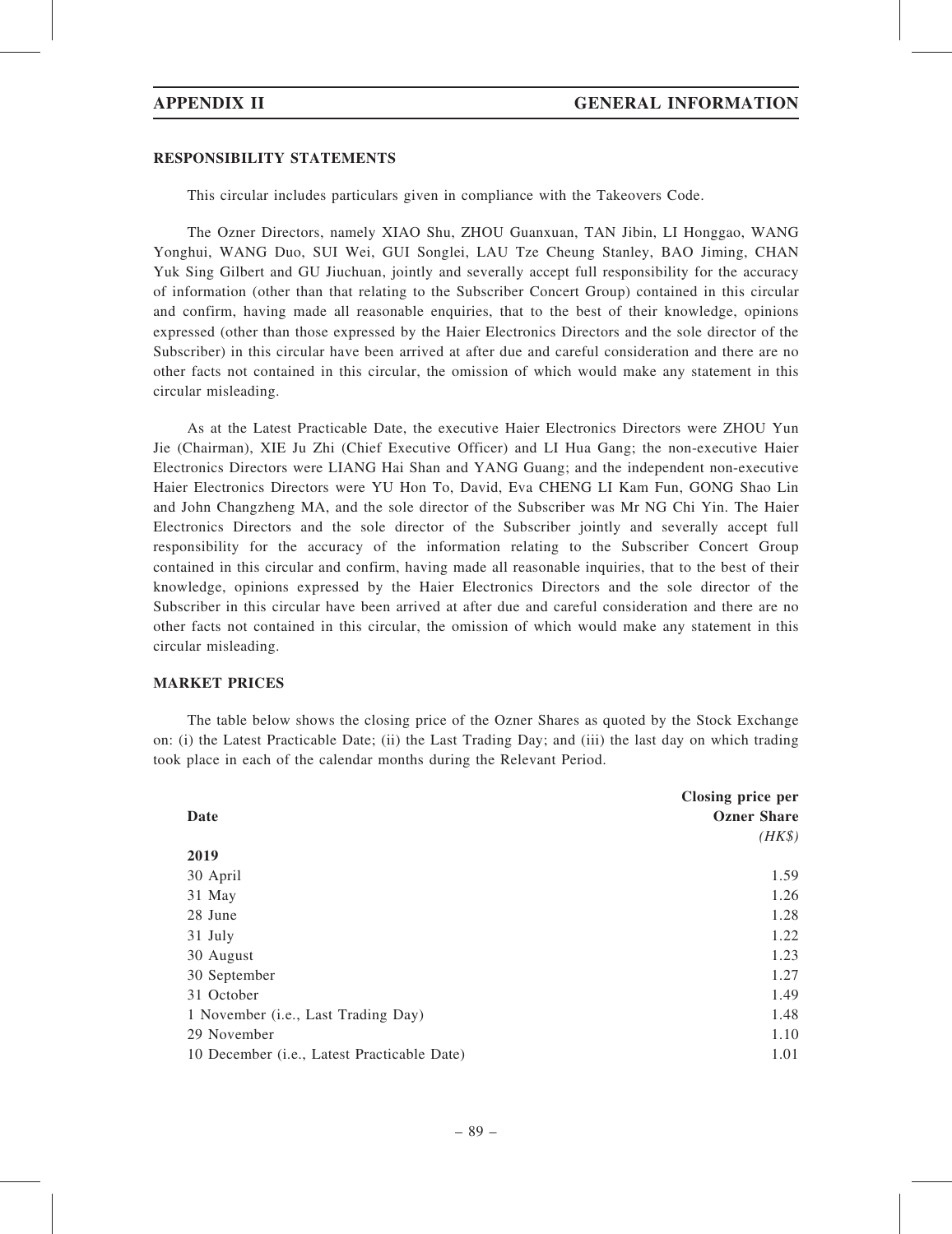The highest and lowest closing prices per Ozner Share recorded on the Stock Exchange during the Relevant Period were HK\$1.49 on 2 May 2019, 21 October 2019 and 31 October 2019, and HK\$1.01 on 10 December 2019, respectively.

# SHARE CAPITAL OF OZNER

As at the Latest Practicable Date:

- (a) Ozner had an authorised share capital of 4,000,000,000 Ozner Shares;
- (b) Ozner had 2,132,331,950 Ozner Shares in issue (of which (i) 14,024,634 Ozner Shares were held by the trustee of the RSU Scheme in respect of RSUs which had been granted and were outstanding but which had not vested and (ii) a further 27,719,854 Ozner Shares were held by the trustee of the RSU Scheme for future grant of RSUs);
- (c) 155,124,964 Ozner Shares could be issued upon exercise of the Pre-IPO Share Options granted under the Pre-IPO Share Option Scheme (each as defined below);
- (d) 65,000,000 Ozner Shares could be issued upon exercise of the Share Options granted under the Share Option Scheme (each as defined below);
- (e) 247,329,788 Ozner Shares could be issued upon conversion of the 2015 CB (such number being subject to adjustment upon completion of the Subscription);
- (f) 105,911,330 Ozner Shares could be issued upon conversion of the 2018 CB (such number being subject to adjustment upon completion of the Subscription); and
- (g) save for the Pre-IPO Share Options, the Share Options, the RSUs, the 2015 CB and the 2018 CB detailed above, Ozner did not have any outstanding convertible securities, options, warrants or other derivatives in issue which are convertible or exchangeable into Ozner Shares.

All the issued Ozner Shares rank equally with each other in all respects including the rights in respect of capital, dividends and voting.

Further details of the Pre-IPO Share Option Scheme, Share Option Scheme, RSU Scheme, 2015 CB and 2018 CB are set out below.

### Pre-IPO Share Option Scheme

The pre-IPO share option scheme (the "Pre-IPO Share Option Scheme") was approved and adopted by the then sole Ozner Shareholder on 26 May 2014. The Pre-IPO Share Option Scheme was valid and effective for a period commencing from the date of its adoption and expiring on the listing date of Ozner, after which no further pre-IPO share options "Pre-IPO Share Options") shall be granted but the provisions of the Pre-IPO Share Option Scheme shall remain in full force and effect to the extent necessary to give effect to the exercise of any Pre-IPO Share Options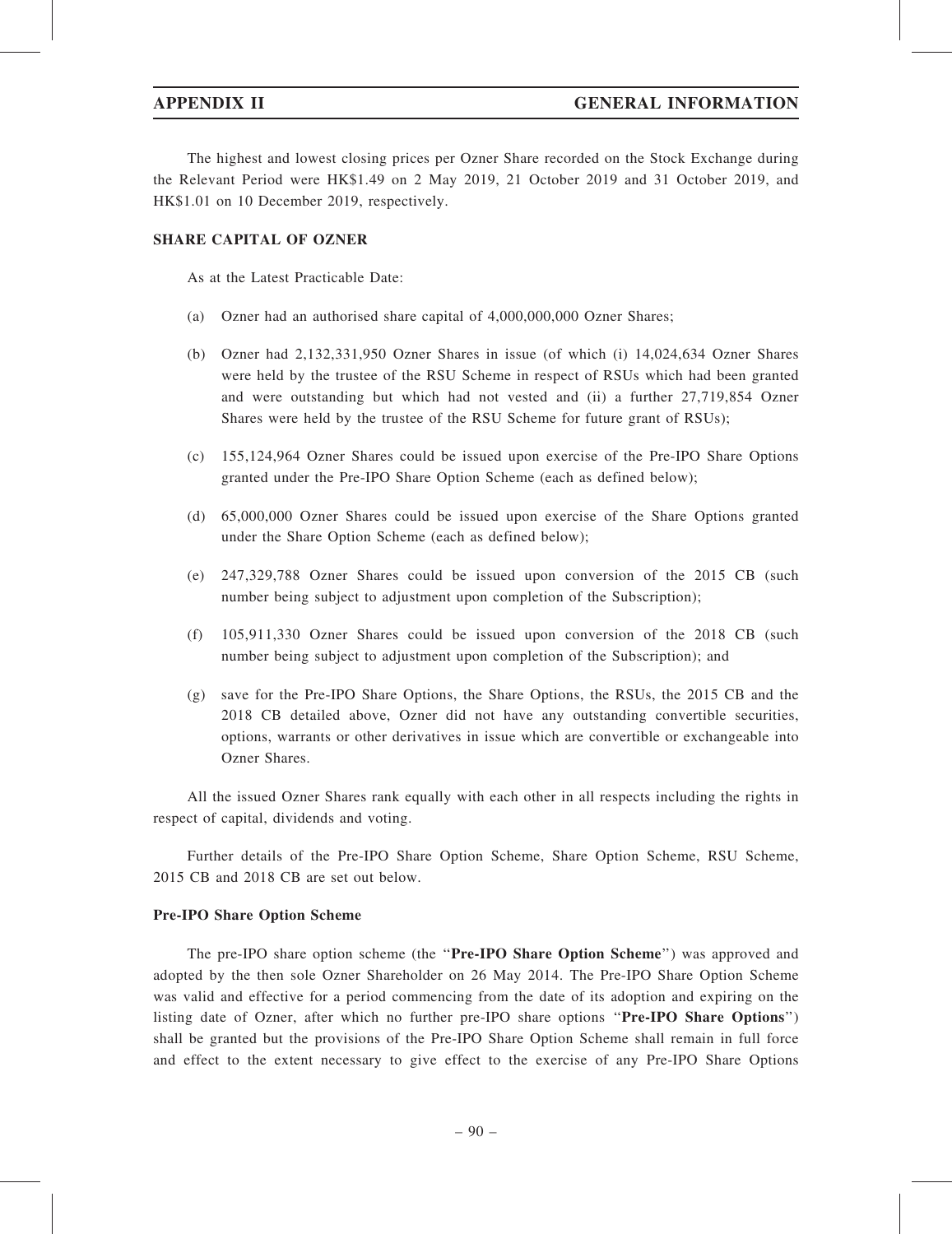granted prior thereto which are at that time or become thereafter capable of exercise under the Pre-IPO Share Option Scheme, or otherwise to the extent as may be required in accordance with the provisions of the Pre-IPO Share Option Scheme. The Pre-IPO Share Options which have been granted but not yet exercised shall continue to be exercisable in accordance with the Pre-IPO Share Option Scheme.

The purpose of the Pre-IPO Share Option Scheme is to incentivise and reward the eligible participants, being employees (whether full time or part-time) or directors of a member of the Ozner Group or associated companies of Ozner, for their contribution to the Ozner Group and to align their interests with that of Ozner so as to encourage them to work towards enhancing the value of the Ozner Group. The Pre-IPO Share Options remain exercisable for 10 years from the offer date of such Pre-IPO Share Options.

As at the Latest Practicable Date, the total number of Ozner Shares which may be issued pursuant to Pre-IPO Share Options was 155,124,964 Ozner Shares, representing approximately 7.27% of the issued share capital of Ozner as at the Latest Practicable Date, each of which has an exercise price of HK\$2.295 per Ozner Share. A consideration of HK\$1.00 was payable by each grantee on acceptance of the grant of Pre-IPO Share Options.

# Share Option Scheme

The Share Option Scheme was approved and adopted on 26 May 2014 with implementation conditional on the listing of Ozner. At the annual general meeting of Ozner held on 27 May 2016, the Ozner Shareholders approved the refreshment of the scheme mandate limit for the Share Option Scheme and any other share option schemes of Ozner to 10% of the Ozner Shares in issue as at the date of the annual general meeting (the "Refreshed Scheme Mandate Limit"). Options lapsed in accordance with the terms of the Share Option Scheme and any other share option schemes of Ozner will not be counted for the purpose of calculating the Refreshed Scheme Mandate Limit.

The Ozner Board may grant options under the Share Option Scheme to (i) employees (whether full time or part-time) or a director of a member of the Ozner Group or associated companies of Ozner; and (ii) a distributor or a full-time employee of any distributor of the Ozner Group or associated companies of Ozner, to incentivise and reward them for their contribution to the Ozner Group and to align their interests with that of Ozner so as to encourage them to work towards enhancing the value of the Ozner Group. Upon acceptance of the option, the grantee shall pay HK\$1.00 to Ozner as consideration for the grant. The Share Option Scheme shall be valid and effective for a period of 10 years commencing on the listing date (i.e.17 June 2014). Unless approved by the Ozner Shareholders in a general meeting, the total number of Ozner Shares issued and to be issued upon the exercise of the Share Options (including exercised, cancelled and outstanding Share Options) in any 12-month period shall not exceed 1% of the relevant class of securities of Ozner in issue.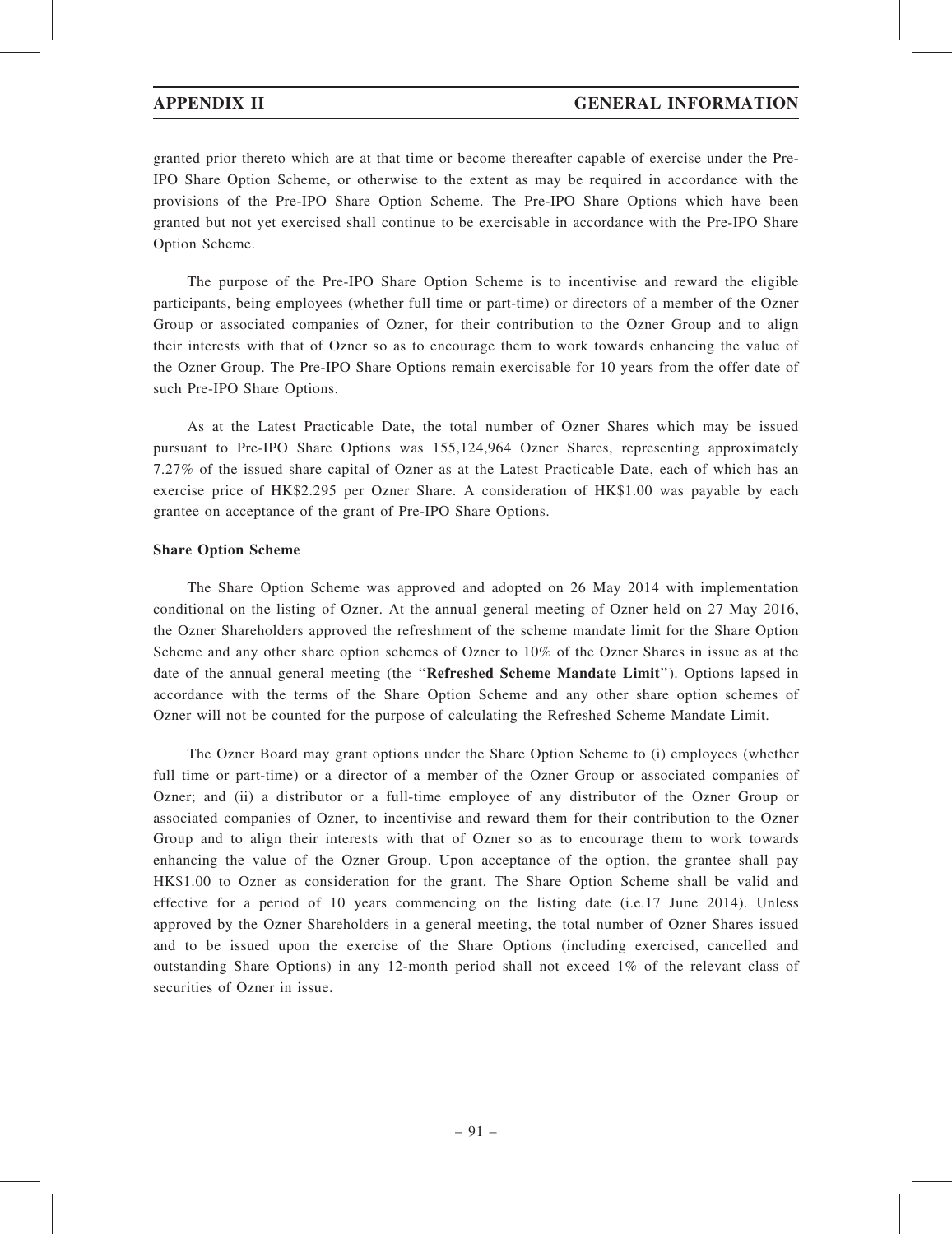As at the Latest Practicable Date, the total number of Ozner Shares which may be issued pursuant to Share Options was 65,000,000 Ozner Shares, representing approximately 3.05% of the issued share capital of Ozner as at the Latest Practicable Date, each of which has an exercise price of HK\$2.45.

### RSU Scheme

The Ozner Board approved the adoption of a RSU scheme (the ''RSU Scheme'') on 7 December 2015. The persons eligible to receive RSUs under the RSU Scheme include any person who is: (i) an employee (whether full-time or part-time), a director (whether executive or nonexecutive, but excluding independent non-executive directors) or an officer of Ozner or any of Ozner's subsidiaries or investee companies; (ii) any business or joint venture partner, distributor, supplier, service provider or agent of Ozner or any of Ozner's subsidiaries or investee companies; or (iii) an employee (whether full-time or part-time) of any business or joint venture partner, distributor, supplier, service provider or agent of Ozner or any of Ozner's subsidiaries or investee companies, in each case who the Ozner Board considers, in its sole discretion, has contributed or will contribute to Ozner or any of Ozner's subsidiaries or investee companies.

A RSU gives a participant a conditional right when the RSU vests to obtain either Ozner Shares or an equivalent value in cash with reference to the market value of the Ozner Shares on or about the date of exercise of the RSUs, as determined by the Ozner Board in its absolute discretion. The Ozner Board may, at its absolute discretion, grant RSUs to any selected person on such terms and conditions, including without limitation vesting criteria and conditions, vesting schedule and/or lock-up period, as the Ozner Board thinks fit.

The maximum number of RSUs that may be granted under the RSU Scheme in aggregate (excluding RSUs that have lapsed or been cancelled in accordance with the rules of the RSU Scheme) shall be such number of Ozner Shares held by the trustee of the RSU Scheme for the purpose of the RSU Scheme from time to time. Unless the Ozner Board otherwise decides, the total number of all Ozner Shares held by the trustee under the RSU Scheme must at all times be less than 10% of the number of issued Ozner Shares from time to time. Pursuant to the RSU Scheme, the trustee shall not exercise the voting rights in respect of any Ozner Shares held by it under the RSU Scheme. Unless terminated earlier in accordance with the RSU Scheme rules, the RSU Scheme will be valid and effective for a period of 10 years commencing from 7 December 2015. The grantees of the RSUs are not required to pay for the grant of any RSUs under the RSU Scheme or for the exercise of the RSUs.

As at the Latest Practicable Date, (i) 14,024,634 Ozner Shares, representing approximately 0.66% of the issued share capital of Ozner as at the Latest Practicable Date, were held by the trustee of the RSU Scheme in respect of RSUs which had been granted and were outstanding but which had not vested and (ii) a further 27,719,854 Ozner Shares, representing approximately 1.3% of the issued share capital of Ozner as at the Latest Practicable Date, were held by the trustee of the RSU Scheme for future grant of RSUs.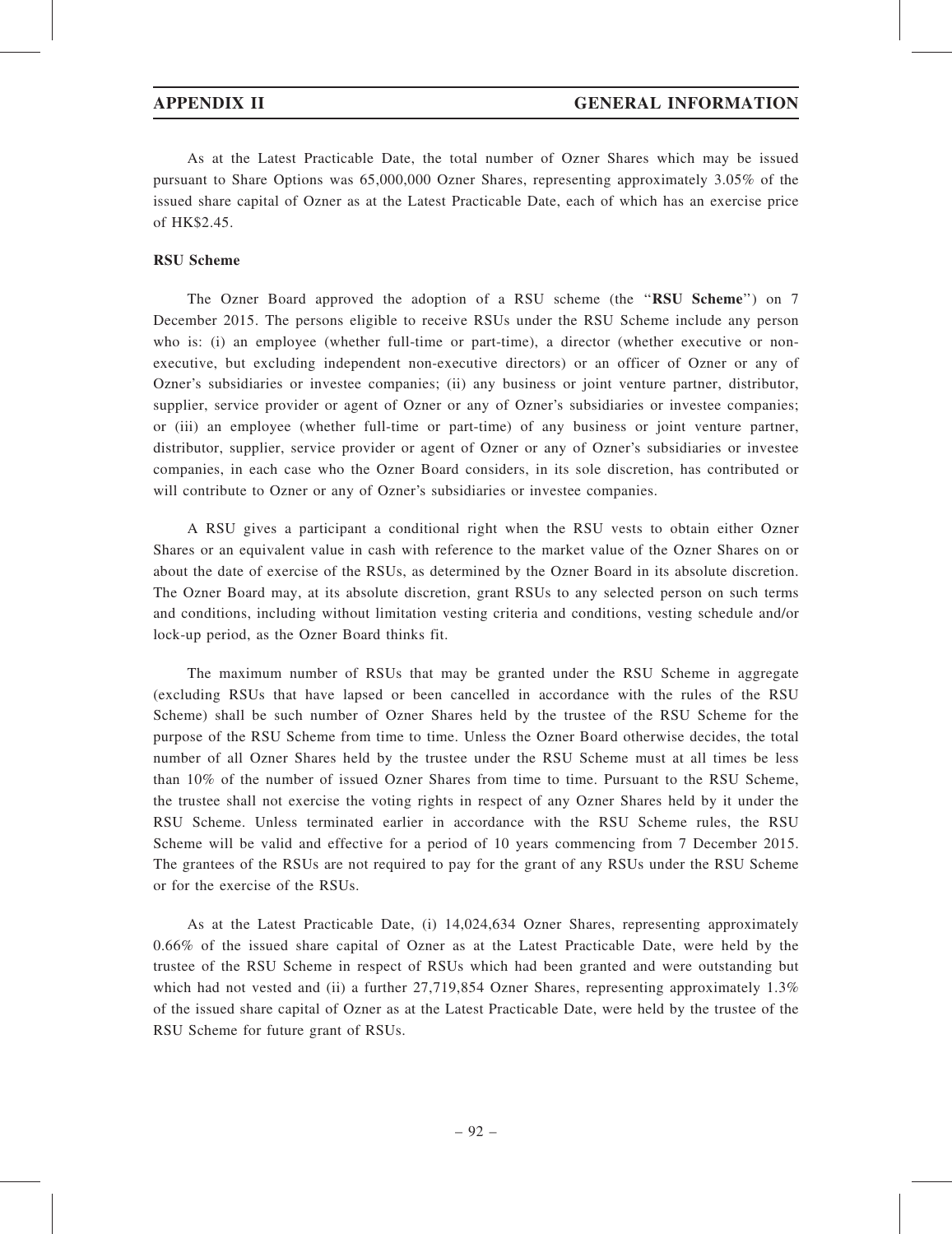### 2015 CB

Ozner issued the 2015 CB on 6 November 2015 (the "2015 CB Issue Date") in an aggregate principal amount of HK\$465,000,000. The coupon interest rate is 5% per annum, payable semiannually in arrears. The holders of the 2015 CB have the option to convert the 2015 CB into Ozner Shares at an initial conversion price of HK\$2.25 per share (subject to adjustments) at any time on or after the 41st day after the 2015 CB Issue Date up to the close of business on the 10th day prior to the fifth anniversary of the 2015 CB Issue Date (the "2015 CB Maturity Date") (both days inclusive). The conversion price was adjusted to HK\$1.91 per share on 1 December 2016 and was further adjusted to HK\$1.88 per share on 13 July 2018. The bond holders are entitled to require Ozner to redeem the 2015 CB in case of the occurrence of any of the events of default as stipulated in the 2015 CB subscription agreement. Unless previously converted or cancelled, each 2015 CB will be redeemed at 100% of the principal amount outstanding on the 2015 CB Maturity Date.

### 2018 CB

Ozner issued the 2018 CB on 2 November 2018 (the "2018 CB Issue Date") in an aggregate principal amount of HK\$215,000,000. The coupon interest rate is 6.8% per annum, payable semiannually in arrears. The holders of the 2018 CB have the option to convert the 2018 CB into Ozner Shares at an initial conversion price of HK\$2.03 per share (subject to adjustments) at any time during the period commencing from 13 December 2018 up to 3:00 p.m. on the 10th day prior to 2 November 2021 (the "2018 CB Maturity Date") (both days inclusive). The 2018 CB is redeemable at the option of the bond holders upon the occurrence of any of the events of default as stipulated in the 2018 CB subscription agreement. Unless previously redeemed, converted or purchased and cancelled, each 2018 CB will be redeemed at 105% of the principal amount together with unpaid accrued interest on the 2018 CB Maturity Date.

# DISCLOSURE OF INTERESTS

### (a) Interests of Ozner Directors in securities of Ozner

As at the Latest Practicable Date, the interests and short positions of the Ozner Directors and chief executive in the shares, underlying shares and debentures of Ozner or its associated corporations (within the meaning of Part XV of the SFO) (i) which were required to be notified to Ozner and the Stock Exchange pursuant to Divisions 7 and 8 of Part XV of the SFO (including interests or short positions which they were taken or deemed to have under such provisions of the SFO); or (ii) which were required, pursuant to section 352 of the SFO, to be entered in the register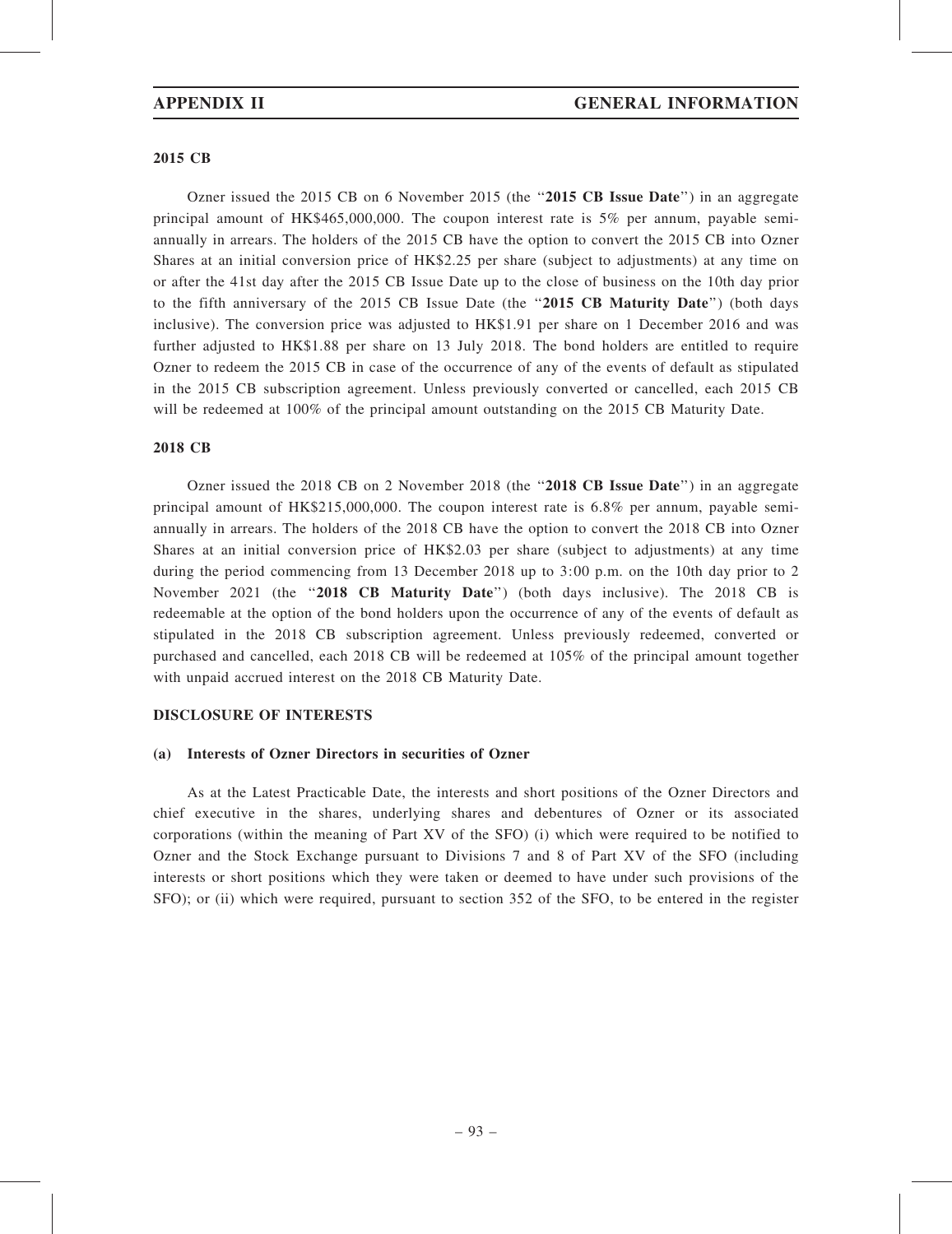referred to therein; or (iii) which were required to be notified to Ozner and the Stock Exchange pursuant to the Model Code for Securities Transactions by Directors of Listed Issuers (the ''Model Code'') contained in Appendix 10 to the Listing Rules; or (iv) which were required to be disclosed under the Takeovers Code, were as follows:

# I. Long positions in Ozner Shares:

| <b>Name of Director</b> | Long/short<br>positions | Nature of<br>interest                                | Number of<br><b>Shares</b> | Percentage<br>ordinary of the Ozner<br><b>Shares</b> |
|-------------------------|-------------------------|------------------------------------------------------|----------------------------|------------------------------------------------------|
| Mr. Xiao                | Long position           | Founder of<br>discretionary<br>trusts <sup>(1)</sup> | 786,850,150                | 36.90%                                               |
|                         | Long position           | Beneficial owner                                     | 4,198,000                  | $0.20\%$                                             |
| Sub-total               |                         |                                                      | 791,048,150                | 37.10%                                               |
| Mr. LI Honggao          |                         | Beneficial owner                                     | 420,096                    | 0.02%                                                |
| Mr. TAN Jibin           |                         | Beneficial owner                                     | 385,900                    | 0.02%                                                |
| Mr. WANG Yonghui        |                         | Beneficial owner                                     | 416,472                    | 0.02%                                                |
| Mr. ZHOU Guanxuan       |                         | Beneficial owner                                     | 38,388                     | $0.00\%$                                             |
| Total                   |                         |                                                      | 792,309,006                | 37.16%                                               |

Notes:

(1) These 786,850,150 Ozner Shares comprise 341,820,000 Ozner Shares held by Baida Holdings Limited, 62,182,200 Ozner Shares held by Lion Rise Holdings Limited, 382,847,950 Ozner Shares held by the Glorious Shine Holdings Limited. Baida Holdings Limited, Lion Rise Holdings Limited and Glorious Shine Holdings Limited are wholly-owned by Baida Capital Limited, Lion Rise Capital Limited and Glorious Shine Capital Limited under the Xiao Family I Trust, the Xiao Family II Trust and the Xiao Family III Trust, respectively. Each of the Xiao Family I Trust, the Xiao Family II Trust and the Xiao Family III Trust is a discretionary trust established by Mr. Xiao (as the settlor) and the discretionary beneficiaries of which include Mr. Xiao and certain of his family members. Accordingly, Mr. Xiao is deemed to be interested in these 786,850,150 Ozner Shares.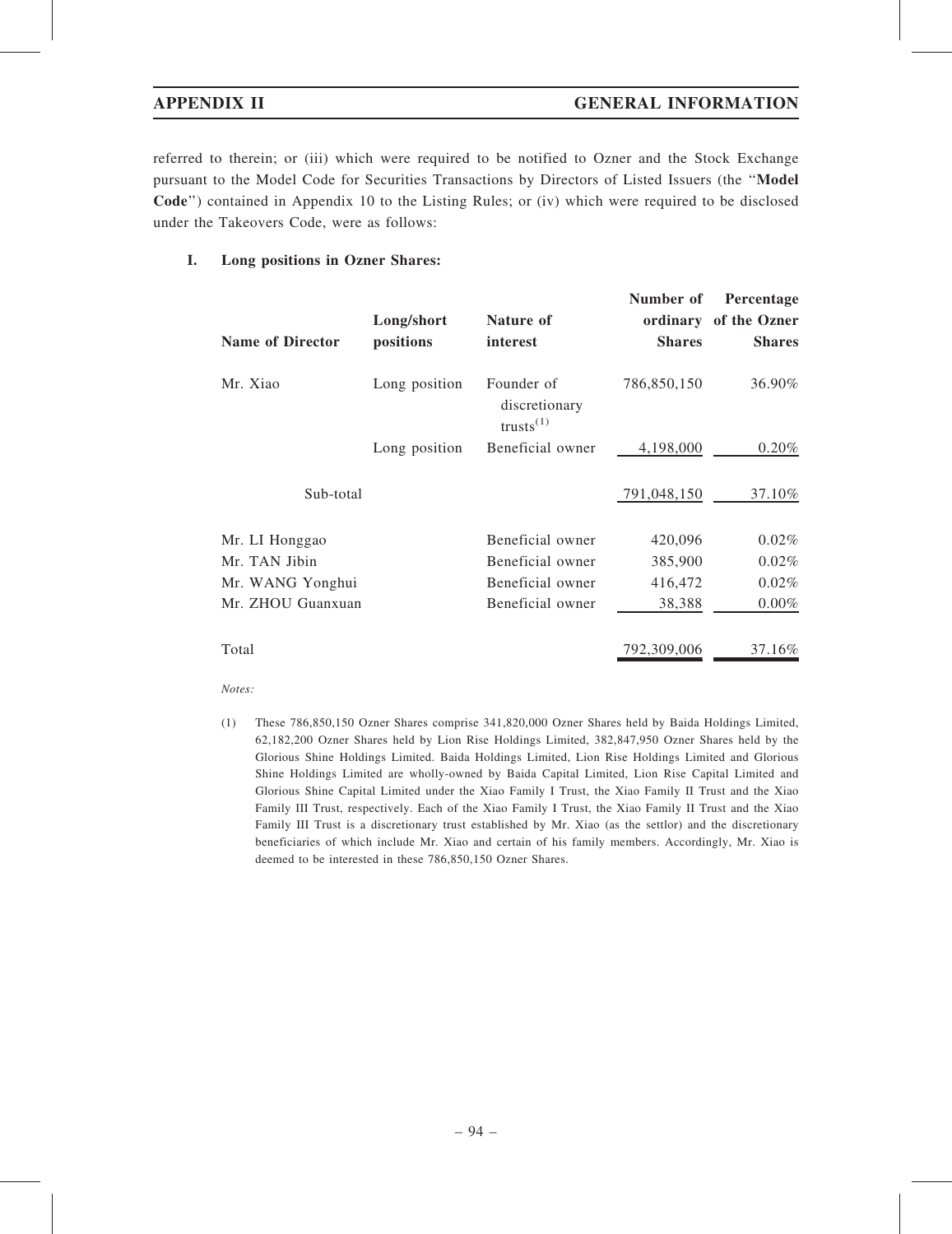## II. Long positions in Ozner share options and RSUs:

|                         | Number of<br>options directly<br>beneficially | Approximate<br>percentage of |
|-------------------------|-----------------------------------------------|------------------------------|
| <b>Name of Director</b> | owned and RSUs                                | shareholding                 |
| Mr. Xiao                | 103,086,706                                   | 4.83%                        |
| Mr. LI Honggao          | 8,189,311                                     | $0.38\%$                     |
| Mr. TAN Jibin           | 12,501,334                                    | $0.59\%$                     |
| Mr. WANG Yonghui        | 3,404,657                                     | 0.16%                        |
| Mr. ZHOU Guanxuan       | 3,105,616                                     | $0.15\%$                     |
| Total                   | 130,287,624                                   | 6.11%                        |

Save as disclosed above, as at the Latest Practicable Date, none of the Ozner Directors nor the chief executive of Ozner had or was deemed to have any interests or short positions in the shares, underlying shares or debentures of Ozner and its associated corporations (within the meaning of Part XV of the SFO) (i) which were required to be notified to Ozner and the Stock Exchange pursuant to Divisions 7 and 8 of Part XV of the SFO (including interests or short positions which they were taken or deemed to have under such provisions of the SFO); or (ii) which were required, pursuant to section 352 of the SFO, to be entered in the register referred to therein; or (iii) which were otherwise required to notify Ozner and the Stock Exchange pursuant to the Model Code; or (iv) which were required to be disclosed under the Takeovers Code.

# (b) Substantial Ozner Shareholders' interests in Ozner Shares and underlying Ozner Shares as at the Latest Practicable Date

| <b>Name</b>                                                       | Long/Short<br><b>Positions</b> |     | Nature of<br>Notes interest             | Number of<br><b>Shares</b> held | Percentage<br>of Ozner's<br>Ozner issued share<br>capital $^{(9)}$ |
|-------------------------------------------------------------------|--------------------------------|-----|-----------------------------------------|---------------------------------|--------------------------------------------------------------------|
| Standard Chartered Trust Long position (1)<br>(Singapore) Limited |                                |     | Trustee of a trust                      | 786,850,150                     | 36.90%                                                             |
| SCTS Capital Pte. Ltd.                                            | Long position                  | (1) | Nominee for another person              | 786.850.150                     | 36.90%                                                             |
| Glorious Shine Holdings<br>Limited                                | Long position                  | (8) | Beneficial owner                        | 382,847,950                     | 17.95%                                                             |
| Glorious Shine Capital<br>Limited                                 | Long position                  | (8) | Interest in a controlled<br>corporation | 382,847,950                     | 17.95%                                                             |
| Baida Holdings Limited                                            | Long position                  | (2) | Beneficial owner                        | 341,820,000                     | 16.03%                                                             |
| Baida Capital Limited                                             | Long position                  | (2) | Interest in a controlled<br>corporation | 341,820,000                     | 16.03%                                                             |
| SAIF Partners IV L.P.                                             | Long position                  | (3) | Beneficial owner                        | 334,857,000                     | 15.70%                                                             |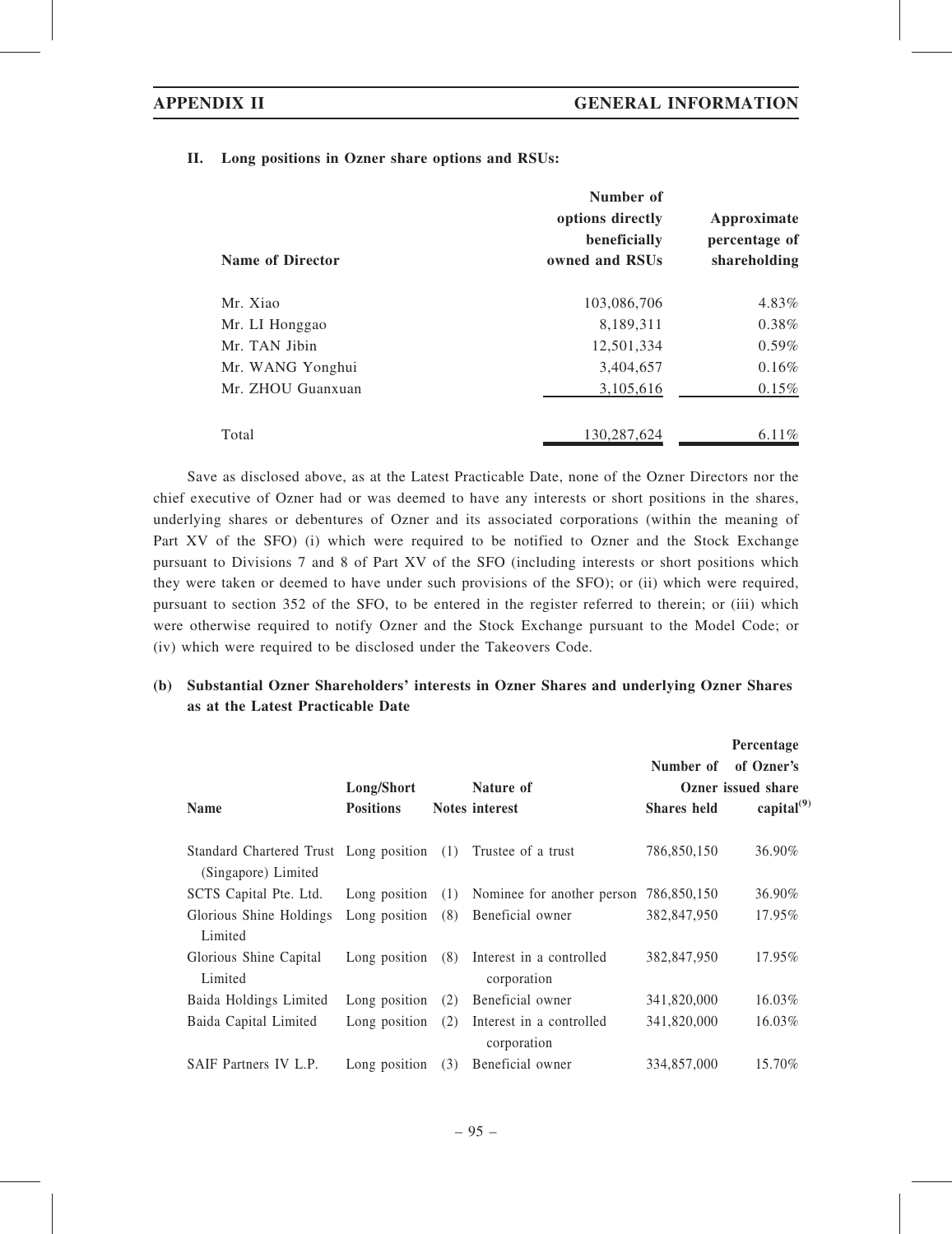# APPENDIX II GENERAL INFORMATION

|                                                                                     |                     |     |                                         |                    | Percentage         |
|-------------------------------------------------------------------------------------|---------------------|-----|-----------------------------------------|--------------------|--------------------|
|                                                                                     |                     |     |                                         | Number of          | of Ozner's         |
|                                                                                     | Long/Short          |     | Nature of                               |                    | Ozner issued share |
| <b>Name</b>                                                                         | <b>Positions</b>    |     | <b>Notes</b> interest                   | <b>Shares</b> held | capital $^{(9)}$   |
| SAIF IV GP, L.P.                                                                    | Long position       | (3) | Interest in a controlled<br>corporation | 334,857,000        | 15.70%             |
| SAIF IV GP Capital Ltd. Long position                                               |                     | (3) | Interest in a controlled<br>corporation | 334,857,000        | 15.70%             |
| Mr. Andrew Yan YAN                                                                  | Long position       | (3) | Interest in a controlled<br>corporation | 334,857,000        | 15.70%             |
| Mr. XIE Zhikun                                                                      | Long position       | (4) | Interest in a controlled<br>corporation | 518,991,988        | 24.25%             |
| China Innovative Capital Long position<br>Management Co., Ltd                       |                     | (4) | Interest in a controlled<br>corporation | 518,991,988        | 24.25%             |
| Beijing Zhonghaijiacheng Long position<br>Capital Management<br>Co., Ltd            |                     | (4) | Interest in a controlled<br>corporation | 518,991,988        | 24.25%             |
| Chongqing Innovative<br>Investment Co. Ltd.                                         | Long position       | (4) | Beneficial owner                        | 82,806,000         | 3.88%              |
| Tibet Zhongxin Ruiyin<br>Investment<br>Management Co., Ltd.<br>(西藏中新睿銀投資            | Long position       | (4) | Interest in a controlled<br>corporation | 247,329,788        | 11.60%             |
| 管理有限公司)<br>Chongqing<br>Zhongxinrongbang<br><b>Investment Centre</b>                | Long position $(4)$ |     | Beneficial owner                        | 247,329,788        | 11.60%             |
| (Limited partnership)<br>Shenzhen Qianhai China<br>Innovative Capital               | Long position       | (4) | Interest in a controlled<br>corporation | 188,856,200        | 8.86%              |
| Management Co., Ltd<br>Hong Kong China<br>Innovative Capital<br>Management Co., Ltd | Long position       | (4) | Beneficial owner                        | 188,856,200        | 8.86%              |
| Ares FW Holdings, L.P.                                                              | Long position       | (5) | Beneficial owner                        | 187,166,800        | 8.78%              |
| ACOF Asia GP, Ltd.                                                                  | Long position       | (5) | Interest in a controlled<br>corporation | 187,166,800        | 8.78%              |
| ACOF Asia Management, Long position<br>L.P.                                         |                     | (5) | Interest in a controlled<br>corporation | 187,166,800        | 8.78%              |
| Ares Management<br>(Cayman), Ltd.                                                   | Long position       | (5) | Interest in a controlled<br>corporation | 187,166,800        | 8.78%              |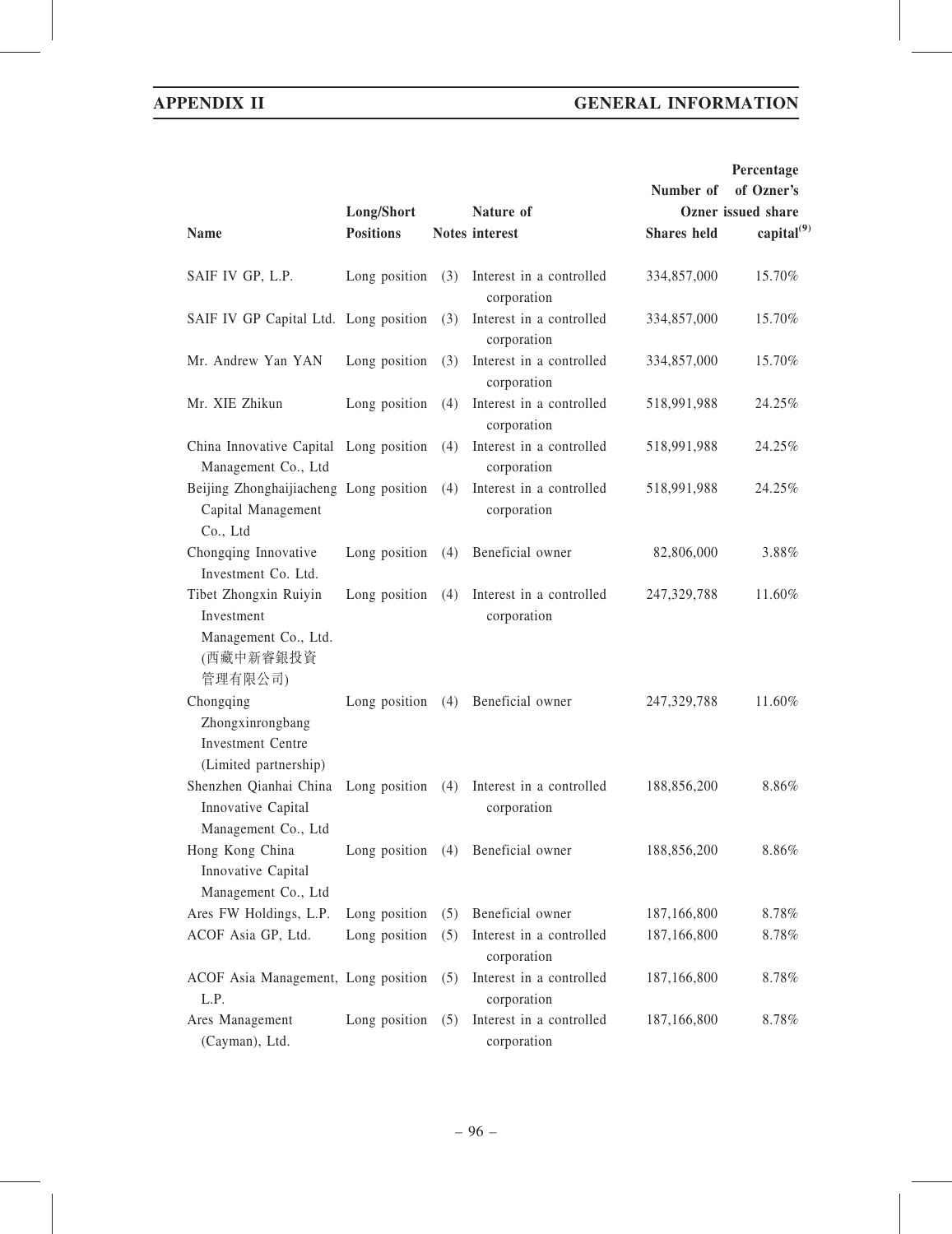|                                    |                  |             |                                         |                    | Percentage         |
|------------------------------------|------------------|-------------|-----------------------------------------|--------------------|--------------------|
|                                    |                  |             |                                         | Number of          | of Ozner's         |
|                                    | Long/Short       |             | Nature of                               |                    | Ozner issued share |
| <b>Name</b>                        | <b>Positions</b> |             | Notes interest                          | <b>Shares</b> held | capital $^{(9)}$   |
| Watercube Holdings,<br>L.L.C.      | Long position    | (6)         | Beneficial owner                        | 139,006,800        | 6.52%              |
| GS Direct, L.L.C.                  | Long position    | (6)         | Interest in a controlled<br>corporation | 139,006,800        | $6.52\%$           |
| Goldman, Sachs & Co.               | Long position    | (6)         | Interest in a controlled<br>corporation | 139,006,800        | $6.52\%$           |
| The Goldman, Sachs &<br>Co. L.L.C. | Long position    | (6)         | Interest in a controlled<br>corporation | 139,006,800        | $6.52\%$           |
| The Goldman Sachs<br>Group, Inc.   | Long position    | (6)<br>&(7) | Interest in a controlled<br>corporation | 151,604,800        | 7.11%              |

Notes:

- (1) Standard Chartered Trust (Singapore) Limited, the trustee of the Xiao Family I Trust, the Xiao Family II Trust and the Xiao Family III Trust, holds the entire issued share capital of Baida Capital Limited, Lion Rise Capital Limited and Glorious Shine Capital Limited through SCTS Capital Pte. Ltd. (as nominee for Standard Chartered Trust (Singapore) Limited). Baida Capital Limited, Lion Rise Capital Limited and Glorious Shine Capital Limited in turn hold the entire issued share capital of Baida Holdings Limited, Lion Rise Holdings Limited and Glorious Shine Holdings Limited, respectively. Baida Holdings Limited, Lion Rise Holdings Limited and Glorious Shine Holdings Limited hold 341,820,000 Ozner Shares, 62,182,200 Ozner Shares and 382,847,950 Ozner Shares, respectively. Each of the Xiao Family I Trust, the Xiao Family II Trust and the Xiao Family III Trust is a discretionary trust established by Mr. Xiao (as the settlor) and the discretionary beneficiaries of which include Mr. Xiao and certain of his family members. Accordingly, each of Mr. Xiao, Standard Chartered Trust (Singapore) Limited and SCTS Capital Pte. Ltd. is deemed to be interested in the aggregate number of 786,850,150 Ozner Shares held by Baida Holdings Limited, Lion Rise Holdings Limited and Glorious Shine Holdings Limited, respectively.
- (2) The entire issued share capital of Baida Holdings Limited is held by Baida Capital Limited. Accordingly, Baida Capital Limited is deemed to be interested in the 341,820,000 Ozner Shares held by Baida Holdings Limited.
- (3) SAIF Partners IV L.P. is a limited partnership fund established in the Cayman Islands whose sole general partner is SAIF IV GP, L.P., a limited partnership established in the Cayman Islands. The sole general partner of SAIF IV GP, L.P. is SAIF IV GP Capital Ltd., an exempted limited liability company incorporated in the Cayman Islands, which is wholly-owned and controlled by Mr. Andrew Yan YAN. Accordingly, each of SAIF IV GP, L.P., SAIF IV GP Capital Ltd. and Mr. Andrew Yan YAN is deemed to be interested in the 334,857,000 Ozner Shares held by SAIF Partners IV L.P..
- (4) These 518,991,988 Ozner Shares consist of (i) 247,329,788 Shares in which Chongqing Zhongxinrongbang Investment Centre (Limited partnership) is interested (representing the maximum number of Ozner Shares which may be issued by Ozner based on the adjusted conversion price of HK\$1.88 per Ozner Share for 2015 CB, where no 2015 CB have been converted into Ozner Shares as of the Latest Practicable Date); (ii) 82,806,000 Ozner Shares in which Chongqing Innovative Investment Co., Ltd. is interested and (iii) 188,856,200 Shares in which Hong Kong China Innovative Capital Management Co., Ltd is interested. Tibet Zhongxin Ruiyin Investment Management Co., Ltd. (西藏中新睿銀投資管理有限公司), being the general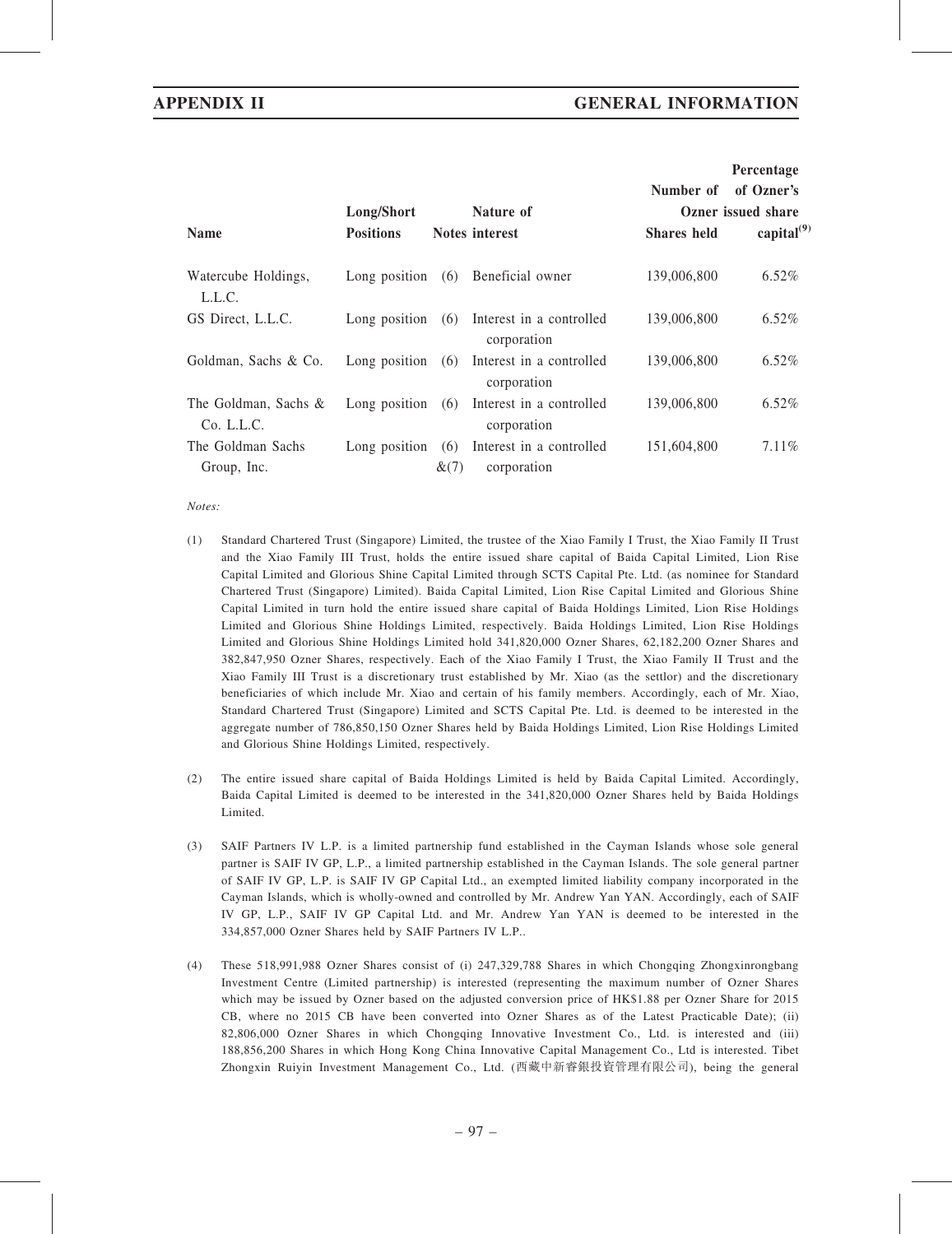partner of Chongqing Zhongxinrongbang Investment Centre (Limited partnership), is wholly-owned by China Innovative Capital Management Co., Ltd. which is in turn owned as to 80% by Beijing Zhonghaijiacheng Capital Management Co., Ltd., a company owned as to 99% by Mr. XIE Zhikun. Hong Kong China Innovative Capital Management Co., Ltd is wholly-owned by Shenzhen Qianhai China Innovative Capital Management Co., Ltd, which is in turn wholly-owned by China Innovative Capital Management Co., Ltd. By virtue of the SFO, each of Mr. XIE Zhikun, China Innovative Capital Management Co., Ltd and Beijing Zhonghaijiacheng Capital Management Co., Ltd. is deemed to be interested in the aggregate number of 518,991,988 Shares in which Tibet Zhongxin Ruiyin Investment Co., Ltd., Chongqing Zhongxinrongbang Investment Centre (Limited partnership), Chongqing Innovative Investment Co., Ltd., Hong Kong China Innovative Capital Management Co., Ltd and Shenzhen Qianhai China Innovative Capital Management Co., Ltd are interested.

- (5) Ares FW Holdings, L.P. is an exempted limited partnership organized and existing under the laws of the Cayman Islands and is 100% controlled by ACOF Asia GP Ltd. which in turn is 100% controlled by ACOF Asia Management, L.P. and which in turn is 100% controlled by Ares Management (Cayman), Ltd. Accordingly, each of ACOF Asia GP Ltd., ACOF Asia Management, L.P. and Ares Management (Cayman), Ltd. is deemed to be interested in the 187,166,800 Ozner Shares held by Ares FW Holdings, L.P..
- (6) Watercube Holdings, L.L.C. is a limited liability company organized under the laws of Delaware. GS Direct, L.L.C., a limited liability company organized under the laws of Delaware, is the managing member of Watercube Holdings L.L.C. and owns 80.1% of the voting interest in Watercube Holdings L.L.C. Goldman, Sachs & Co., a limited partnership organized under the laws of New York, is the managing member of GS Direct, L.L.C. The Goldman, Sachs & Co. L.L.C., a limited liability company organized under the laws of Delaware, is the general partner of Goldman, Sachs & Co. The Goldman Sachs Group, Inc., a corporation organized under the laws of Delaware, holds (i) 100% voting interests of The Goldman, Sachs & Co. L.L.C.; (ii) 99.8% voting interests of Goldman, Sachs & Co.; and (iii) 100% non-voting interests of GS Direct, L.L.C. The Goldman Sachs Group, Inc. is listed on the New York Stock Exchange. Accordingly, each of GS Direct, L.L.C., Goldman, Sachs & Co., The Goldman, Sachs & Co. L.L.C. and The Goldman Sachs Group, Inc. is deemed to be interested in the 139,006,800 Ozner Shares held by Watercube Holdings, L.L.C..
- (7) Goldman Sachs International is a wholly-owned subsidiary of Goldman Sachs Group UK Limited, which is a wholly-owned subsidiary of Goldman Sachs (UK) L.L.C.. Goldman Sachs (UK) L.L.C. is a wholly-owned subsidiary of The Goldman Sachs Group, Inc.. By virtue of the SFO, The Goldman Sachs Group, Inc. is deemed to be interested in the 12,598,000 Ozner Shares held by Goldman Sachs International.
- (8) The entire issued share capital of the Glorious Shine Holdings Limited is held by Glorious Shine Capital Limited. By virtue of the SFO, Glorious Shine Capital Limited is deemed to be interested in the 382,847,950 Ozner Shares held by the Glorious Shine Holdings Limited.
- (9) As at the Latest Practicable Date, Ozner had 2,132,331,950 Ozner Shares in issue.

### DISCLOSURES REQUIRED UNDER THE TAKEOVERS CODE

As at the Latest Practicable Date:

(a) save as set out in the section headed ''Effect of the Subscription on the Shareholding Structure of Ozner'' in the Letter from the Ozner Board in this circular and the section headed "Disclosure of Interests" in this Appendix II, neither Haier Electronics nor any other member of the Subscriber Concert Group held, owned, controlled or had direction over any Ozner Shares, outstanding options, warrants or any securities that are convertible into Ozner Shares or any derivatives in respect of the securities in Ozner, or held any relevant securities in Ozner;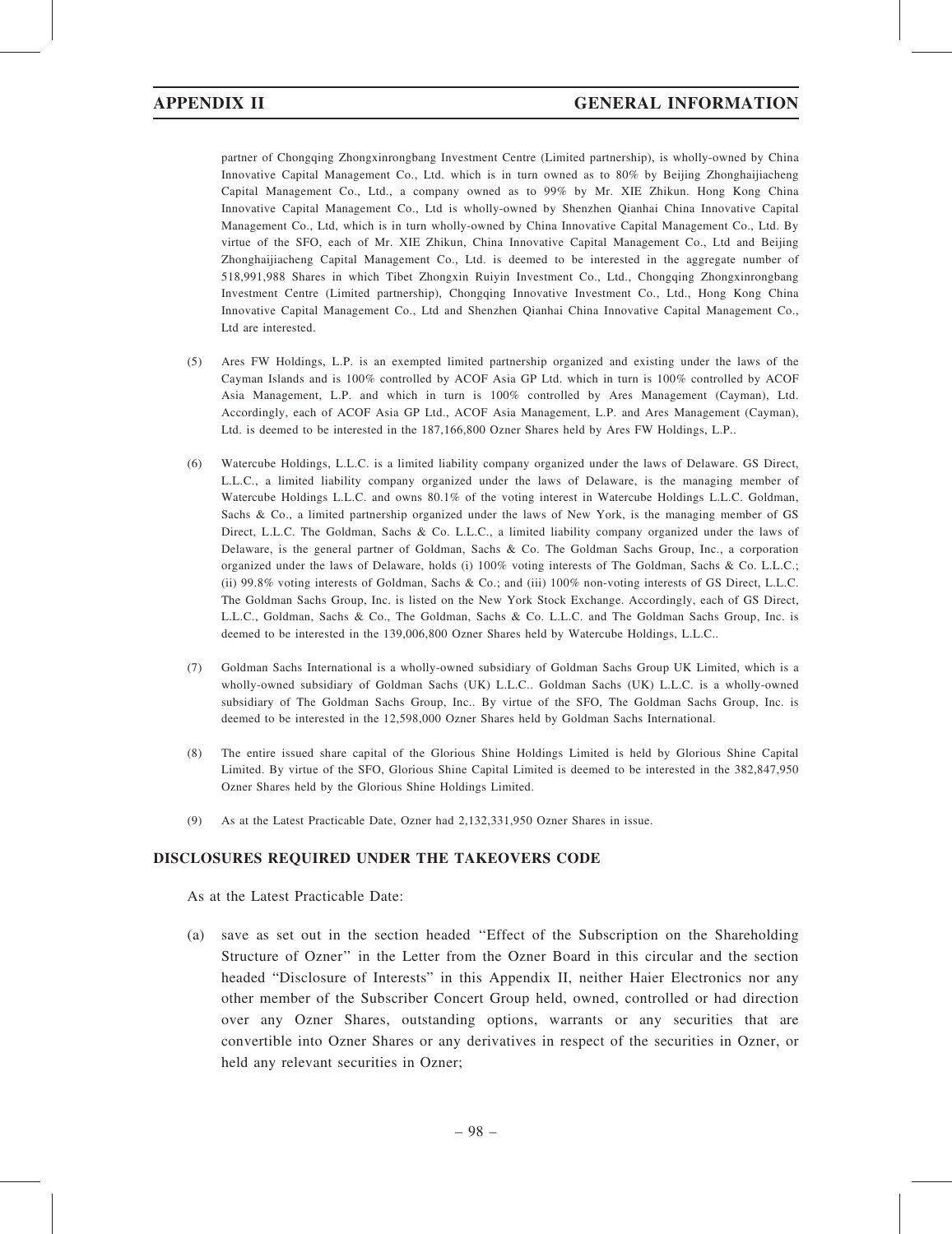- (b) there were no relevant securities in Ozner which Haier Electronics or any other member of the Subscriber Concert Group had borrowed or lent;
- (c) neither Haier Electronics nor any other member of the Subscriber Concert Group had received any irrevocable commitment to vote for or against the proposed resolutions approving the Subscription, the Specific Mandate, the Whitewash Waiver or the Strategic Committee Establishment at the Ozner EGM;
- (d) there was no arrangement (whether by way of option, indemnity or otherwise) as referred to in Note 8 to Rule 22 of the Takeovers Code in relation to the relevant securities of Ozner or Haier Electronics which might be material to the Subscription or the Whitewash Waiver, with any other persons;
- (e) there was no arrangement or agreement to which Haier Electronics or any other member of the Subscriber Concert Group is a party which relates to the circumstances in which Haier Electronics may or may not invoke or seek to invoke a pre-condition or a condition to the Subscription or the Whitewash Waiver;
- (f) save for the consideration paid for the issuance of the Subscription Shares, there was no consideration, compensation or benefit in whatever form paid or to be paid by any member of the Subscriber Concert Group to any other Ozner Shareholder and/or any party acting in concert with it;
- (g) save for the Strategic Committee Establishment, there was no understanding, arrangement, agreement or special deal (as defined under Rule 25 of the Takeovers Code) between any member of the Subscriber Concert Group on the one hand, and any Ozner Shareholder and/or party acting in concert with it on the other hand;
- (h) save for the Strategic Committee Establishment, there was no understanding, arrangement or agreement or special deal (as defined under Rule 25 of the Takeovers Code) between (i) any Ozner Shareholder, and (ii)(a) any member of the Subscriber Concert Group, or (b) Ozner, its subsidiaries or associated companies;
- (i) other than entering into the Subscription Agreement, no member of the Subscriber Concert Group had acquired or disposed of or entered into any agreement or arrangement to acquire or dispose of any voting rights in Ozner or dealt for value in any relevant securities of Ozner in the Relevant Period;
- (j) there was no agreement, arrangement or understanding (including any compensation arrangement) between any member of the Subscriber Concert Group with any of the Ozner Directors, recent Ozner Directors, Ozner Shareholders or recent Ozner Shareholders having any connection with or dependence upon the outcome of the Subscription, the Specific Mandate and/or the Whitewash Waiver;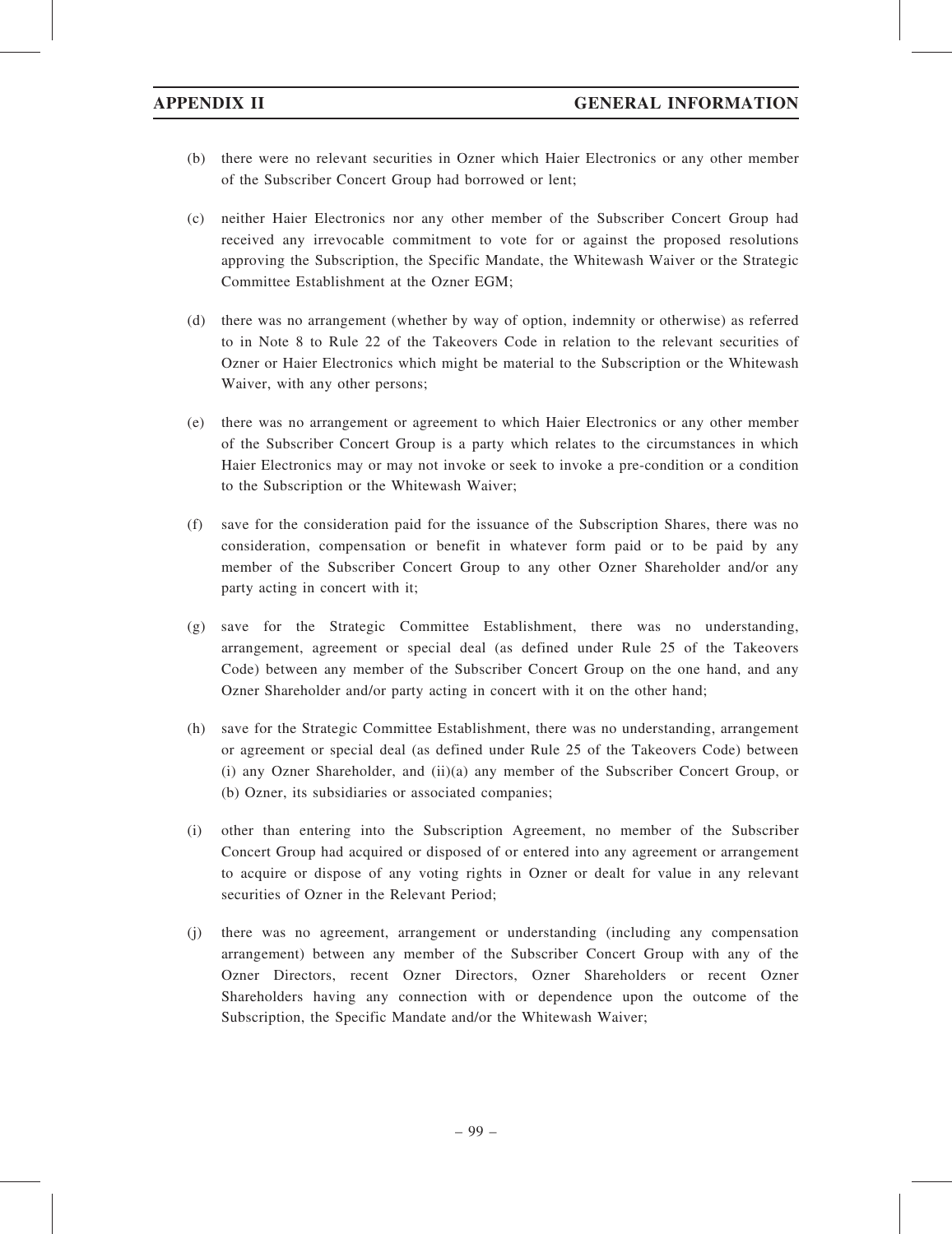- (k) there were no benefits given or to be given to any Ozner Directors as compensation for loss of office or otherwise in connection with the Subscription, the Specific Mandate and the Whitewash Waiver;
- (l) there was no agreement or arrangement between any Ozner Directors and any other person which is conditional on or dependent upon the outcome of the Subscription, the Specific Mandate and the Whitewash Waiver or otherwise connected therewith;
- (m) no material contract had been entered into by the Subscriber in which any Ozner Director has a material personal interest;
- (n) Ozner did not hold any relevant securities in Haier Electronics and had not dealt for value in any relevant securities in Haier Electronics in the Relevant Period;
- (o) save as set out in the shareholding structure table in the section headed ''Effect of the Subscription on the Shareholding Structure of Ozner'' in the Letter from the Ozner Board in this circular and the section headed ''Disclosure of Interests'' in this Appendix II, no Ozner Director was interested in any relevant securities of Ozner and none of them had dealt for value in any relevant securities of Ozner in the Relevant Period;
- (p) no Ozner Director had any interest in any relevant securities of Haier Electronics and none of them had dealt for value in any relevant securities of Haier Electronics in the Relevant Period;
- (q) save as set out in the shareholding structure table in the section headed ''Effect of the Subscription on the Shareholding Structure of Ozner'' in the Letter from the Ozner Board in this circular, no (i) subsidiary of Ozner, (ii) pension fund of Ozner or any of its subsidiaries, or (iii) person who is presumed to be acting in concert with Ozner by virtue of class (5) of the definition of ''acting in concert'' in the Takeovers Code or who is an associate of Ozner by virtue of class (2) of the definition of ''associate'' in the Takeovers Code (but excluding exempt principal traders and exempt fund managers), held any relevant securities of Ozner, and none of them had dealt for value in any relevant securities of Ozner in the Relevant Period:
- (r) there were no relevant securities in Ozner which Ozner or any of the Ozner Directors had borrowed or lent;
- (s) the Ozner Directors intend, in respect of their own beneficial shareholdings, to vote in favour of the resolutions to be proposed at the Ozner EGM which they are permitted to vote on. As disclosed in the ''Letter from the Ozner Board'' in this circular, Mr. Xiao, Mr. Tan Jibin, Mr. Li Honggao and Mr. Wang Yonghui will abstain from voting on the relevant resolutions to be proposed to the Ozner Independent Shareholders in relation to the Subscription, the Specific Mandate, the Whitewash Waiver and the Strategic Committee Establishment in accordance with the Takeovers Code; and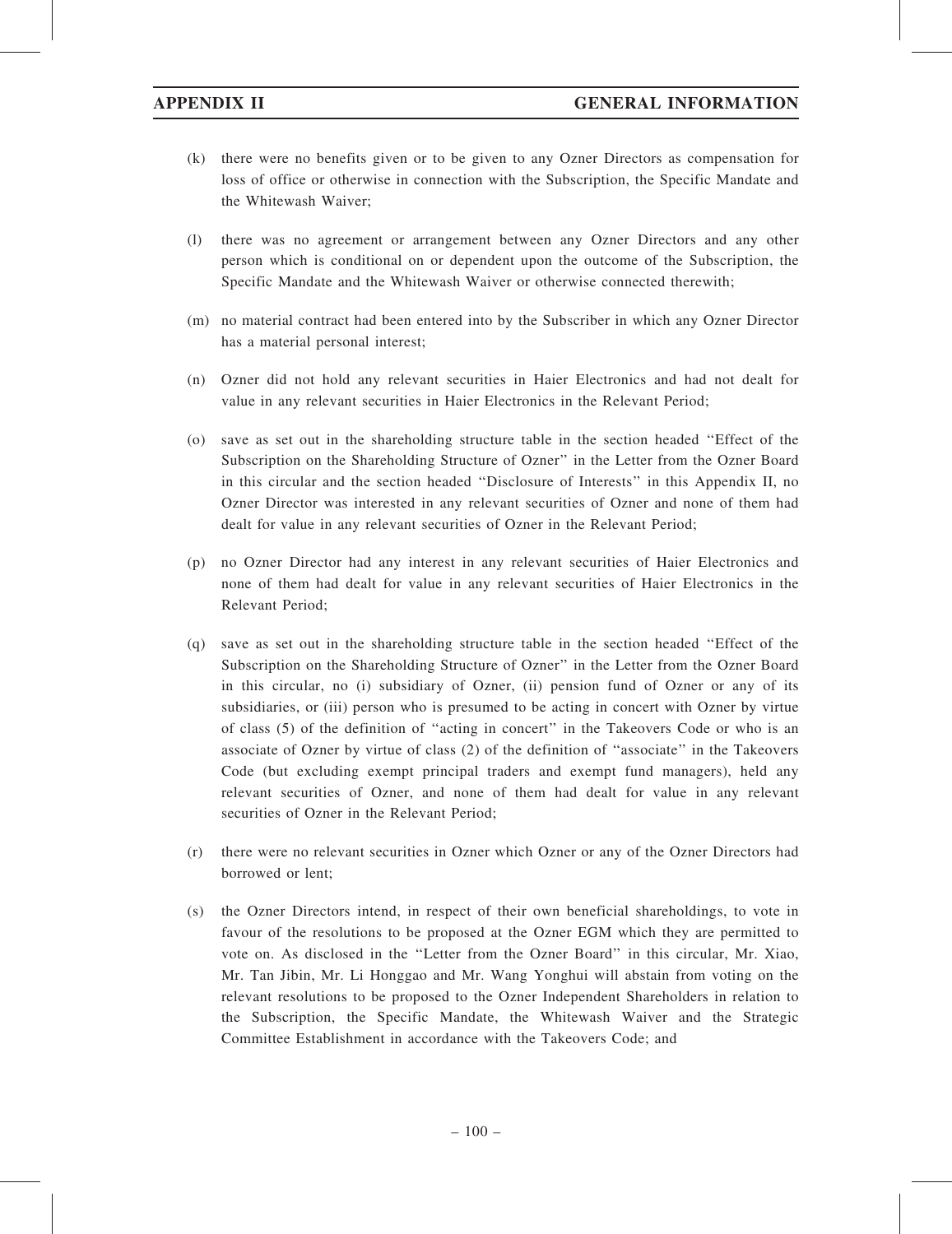(t) the registered office of Haier Electronics was at Clarendon House, 2 Church Street, Hamilton HM 11, Bermuda.

# DIRECTORS' SERVICE CONTRACTS

As at the Latest Practicable Date, none of the Ozner Directors or proposed Ozner Directors had entered into any service contracts with Ozner or any subsidiary or associated company of Ozner which (a) (including continuous and fixed term contracts) had been entered into or amended within the Relevant Period; (b) are continuous contracts with a notice period of 12 months or more; or (c) are fixed term contracts with more than 12 months to run irrespective of the notice period.

# **LITIGATION**

As at the Latest Practicable Date, neither Ozner nor any other Ozner Group Company was engaged in any litigation, arbitration or claim of material importance and no litigation, arbitration or claim of material importance was, so far as the Ozner Directors were aware, pending or threatened by or against any Ozner Group Company.

# MATERIAL CONTRACTS

During the two years preceding the date of the Joint Announcement and up to the Latest Practicable Date, the Ozner Group entered into the following contracts, not being contracts entered into in the ordinary course of business of the Ozner Group carried on or intended to be carried on by the Ozner Group, and which are, or may be, material:

- (a) the Subscription Agreement;
- (b) the Framework Agreement between Ozner and Haier Electronics dated 2 November 2019;
- (c) the Brand Licence Agreement; and
- (d) Capital Increase Agreement and the Supplemental Capital Increase Agreement among the Fund, Shaanxi Haoze, Shaanxi Haoze Environmental Protection Technology Group Co., Ltd. (陝西浩澤環保科技集團有限公司) and Hong Kong Haoze International Group Co., Ltd. (香港浩澤國際集團有限公司) dated 1 September 2019, pursuant to which the Fund committed to invest RMB300 million in Shaanxi Haoze for 7.12% of newly allotted equity interest in Shaanxi Haoze.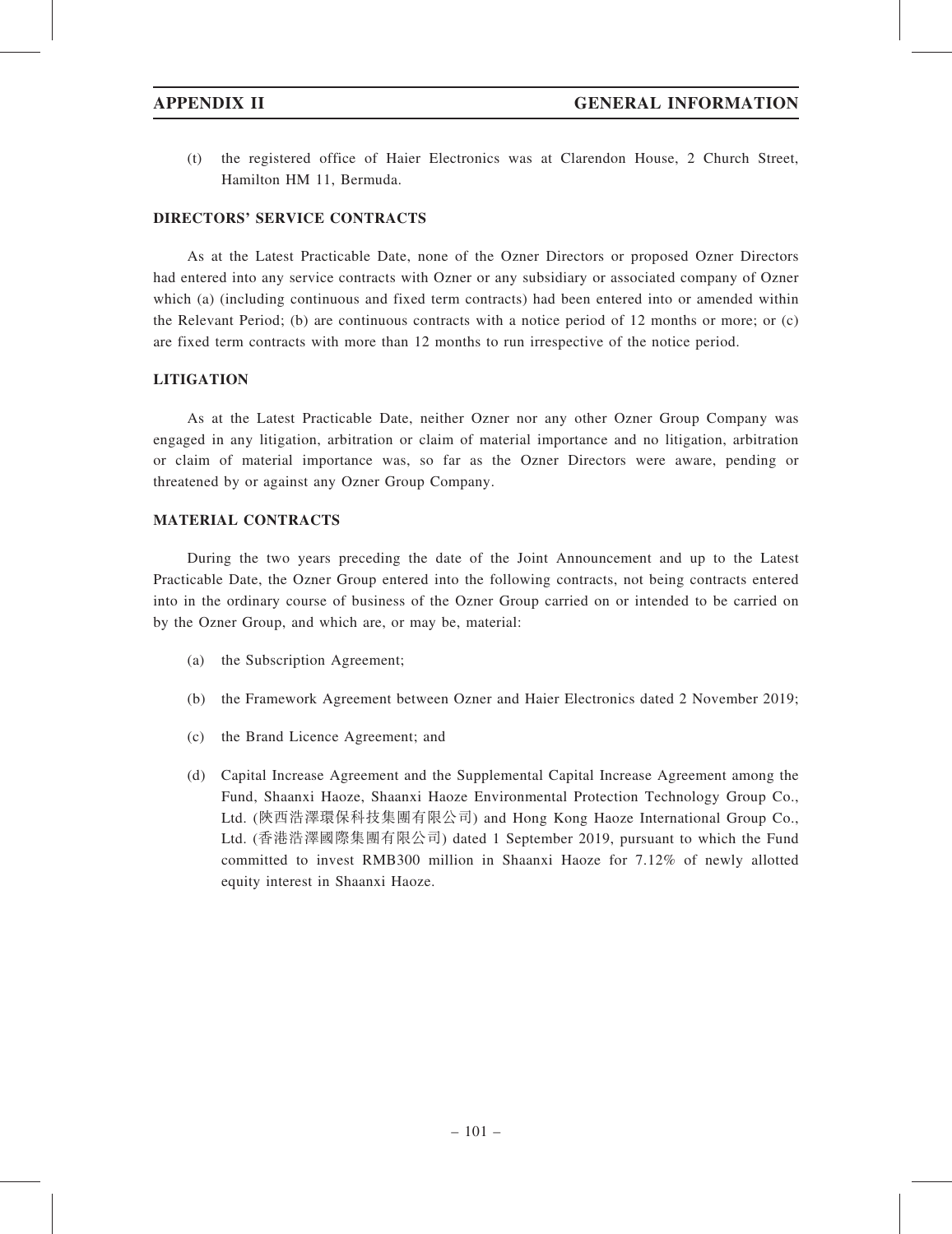### EXPERT QUALIFICATIONS AND CONSENTS

The following is the qualification of the expert which has given opinions and recommendations which are included in this circular:

| <b>Name</b>              | <b>Oualification</b>                                      |
|--------------------------|-----------------------------------------------------------|
| Somerley Capital Limited | a corporation licensed under the SFO to conduct type 1    |
|                          | (dealing in securities) and type 6 (advising on corporate |
|                          | finance) regulated activities under the SFO               |

As at the Latest Practicable Date, Somerley Capital Limited did not have any direct or indirect shareholding in any member of the Ozner Group, or any right to subscribe for or to nominate persons to subscribe for securities in any member of the Ozner Group, or any interest, direct or indirect, in any asset which had been acquired, disposed of by or leased to any member of the Ozner Group, or was proposed to be acquired, disposed of by or leased to any member of the Ozner Group, since 31 December 2018, being the date to which the latest published audited financial statements of Ozner were made up.

Somerley Capital Limited has given its written consent and has not withdrawn its written consent to the issue of this circular with the inclusion of its recommendations, opinions, letter and/ or references to its name in the form and context in which they respectively appear.

# DOCUMENTS AVAILABLE FOR INSPECTION

Copies of the following documents will be available for inspection (i) during normal business hours from 9:30 a.m. to 5:00 p.m. (except Saturdays and public holidays) at the principal place of business of Ozner in Hong Kong at 31/F, Tower Two, Times Square, 1 Matheson Street, Causeway Bay, Hong Kong; (ii) on the website of Ozner (www.ozner.net); and (iii) on the website of the Securities and Futures Commission (www.sfc.hk) from the date of this circular up to and including the date of the Ozner EGM:

- (a) the Subscription Agreement;
- (b) the memorandum and articles of association of Ozner;
- (c) the memorandum and articles of association of the Subscriber;
- (d) the annual reports of Ozner for the years ended 31 December 2017 and 2018;
- (e) the interim report of Ozner for the six months ended 30 June 2019;
- (f) the letter from the Ozner Board, the text of which is set out on pages 8 to 37 of this circular;
- (g) the letter from the Ozner Independent Board Committee, the text of which is set out on pages 38 to 39 of this circular;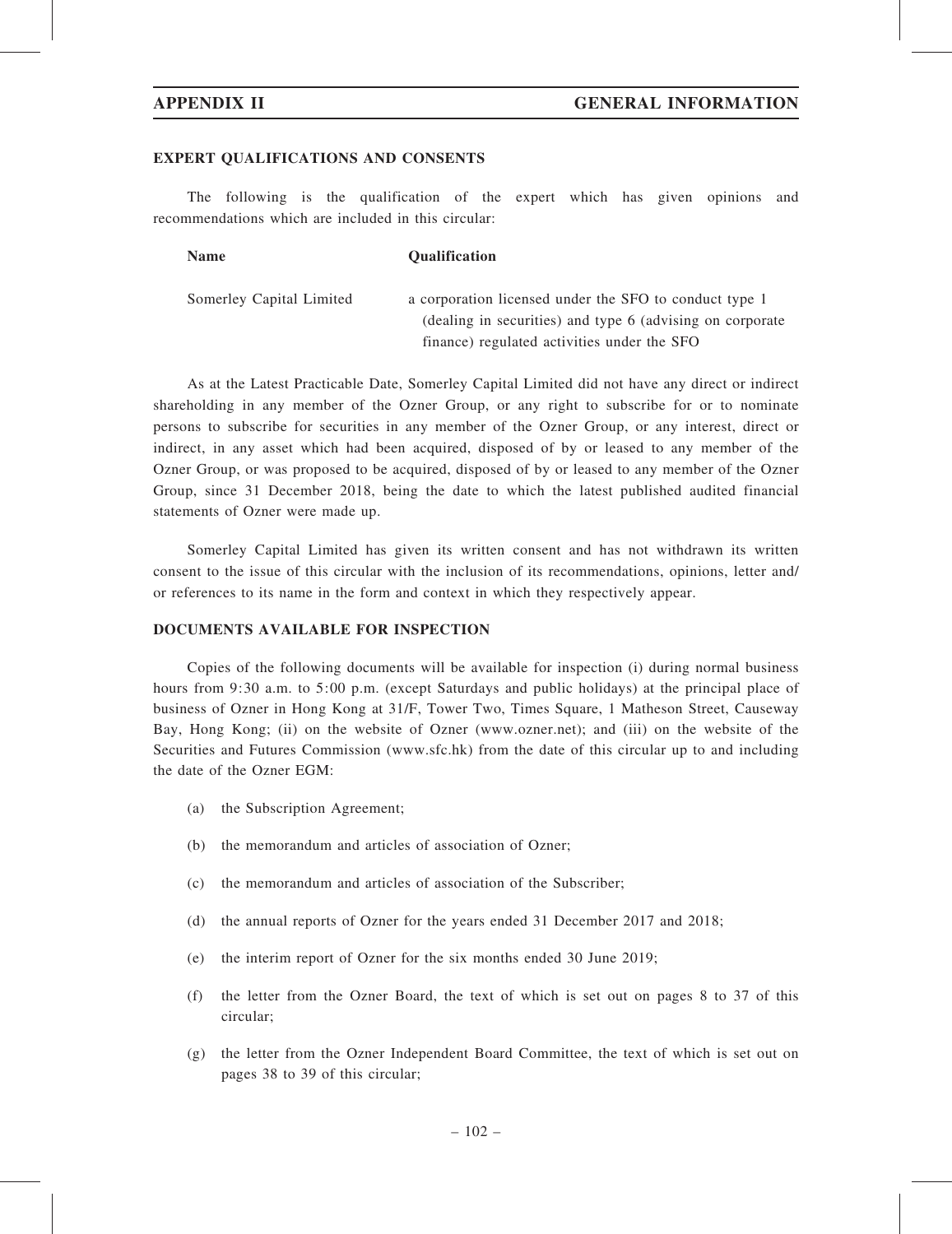- (h) the letter of advice from the Independent Financial Adviser to the Ozner Independent Board Committee and the Ozner Independent Shareholders, the text of which is set out on pages 40 to 85 of this circular;
- (i) the written consent referred to in the section headed ''Expert Qualifications and Consents'' in this Appendix II;
- (j) the material contracts referred to in the section headed ''Material Contracts'' in this Appendix II; and
- (k) this circular.

The above documents have been uploaded to the websites of the Securities and Futures Commission at www.sfc.hk and Ozner at www.ozner.net from the date of this circular and will be available up to (and including) the date of the Ozner EGM in accordance with Notes 1 and 2 to Rule 8 of the Takeovers Code.

# **GENERAL**

The English text of this circular shall prevail over its Chinese text in case of inconsistencies.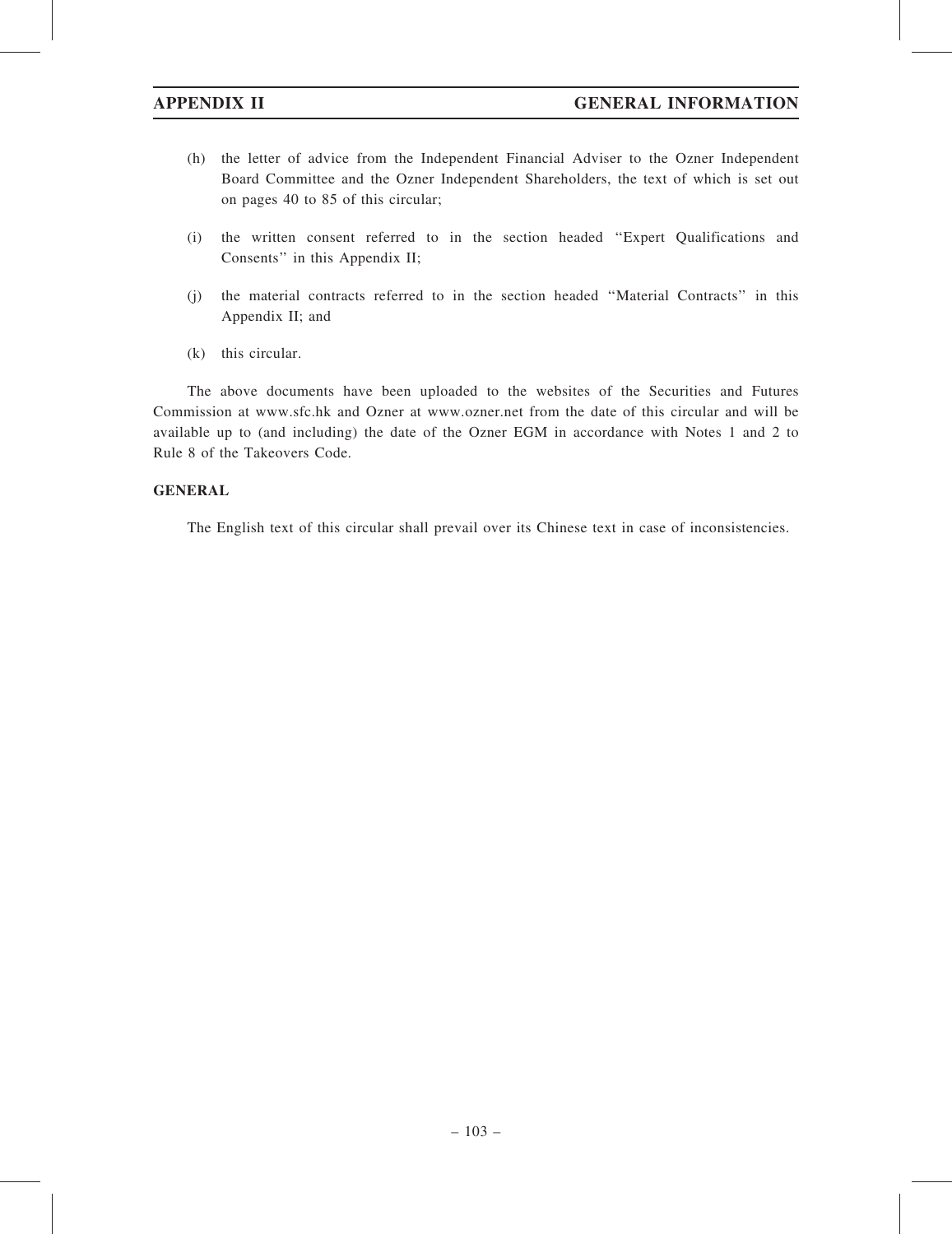# OZNER 浩泽 OZNER WATER INTERNATIONAL HOLDING LIMITED

浩 澤 淨 水 國 際 控 股 有 限 公 司

(incorporated in the Cayman Islands with limited liability)

(Stock Code: 2014)

# NOTICE OF EXTRAORDINARY GENERAL MEETING

NOTICE IS HEREBY GIVEN THAT an extraordinary general meeting (the ''Ozner EGM'') of Ozner Water International Holding Limited (''Ozner'') will be held at Unit 502–503a, Level 5, Core C, Cyberport 3, 100 Cyberport Road, Pok Fu Lam, Hong Kong on Tuesday, 7 January 2020 at 9:00 a.m. for the purpose of considering and, if thought fit, passing with or without modification, the following resolutions. Words and expressions that are not expressly defined in this notice of general meeting shall bear the same meaning as that defined in the shareholder circular issued by Ozner dated 13 December 2019 (the ''Circular'').

# ORDINARY RESOLUTIONS FOR OZNER INDEPENDENT SHAREHOLDERS

# ''THAT:

- (a) the issuance of 1,599,248,963 new ordinary shares of HK\$0.01 each in the share capital of Ozner (the ''Subscription Share(s)'') to Haier Electronics Group Co., Ltd. (or such direct or indirect wholly-owned subsidiary of Haier Electronics Group Co., Ltd.) (the ''Subscriber'') for a subscription price of HK\$1.03 per Subscription Share pursuant to the subscription agreement between Ozner and Haier Electronics Group Co., Ltd. dated 1 November 2019 (the ''Subscription Agreement''), a copy of which has been produced to the Ozner EGM and marked ''A'' and initialled by the chairman of the Ozner EGM for the purpose of identification, together with any other transactions contemplated under the Subscription Agreement, be and are hereby approved;
- (b) the board (the "**Board**") of directors (the "**Director(s)**") of Ozner be and is hereby granted with a specific mandate to allot and issue the Subscription Shares in accordance with the terms and conditions of the Subscription Agreement;
- (c) subject to the passing of the ordinary resolutions lettered (a) and (b), as well as the granting of the Whitewash Waiver (as defined below) by the Executive Director of the Corporate Finance Division of the Securities and Futures Commission of Hong Kong or any of his delegate(s) and fulfilment of any conditions that may be imposed thereon, the waiver (the "Whitewash Waiver") of the obligation on the part of the Subscriber (or the Subscriber Concert Group) to make a mandatory general offer for all the issued ordinary shares of HK\$0.01 each in the share capital of Ozner and other securities in Ozner (other than those already owned or agreed to be acquired by the Subscriber Concert Group) which might otherwise arise as a result of the subscription for the Subscription Shares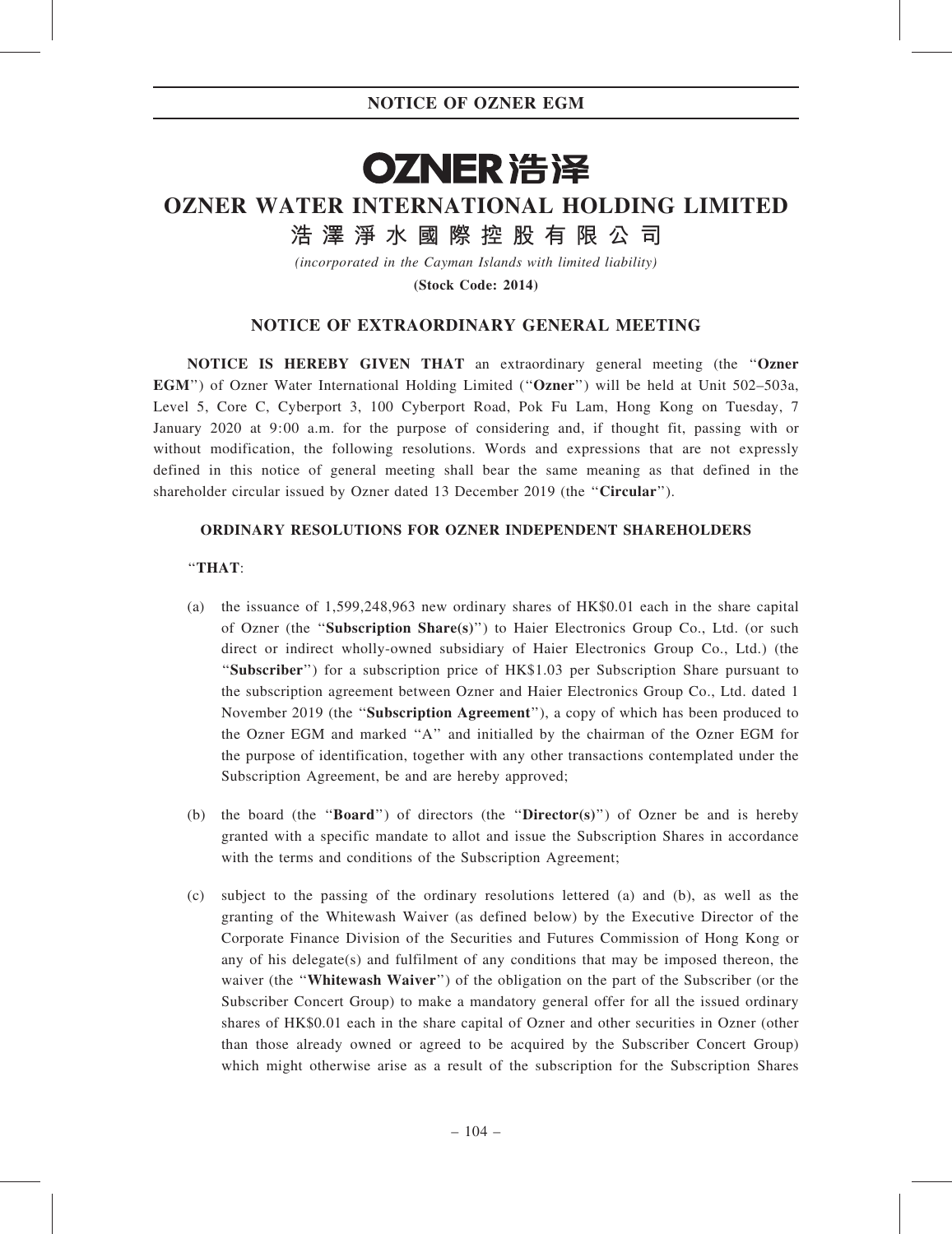# NOTICE OF OZNER EGM

under the Subscription Agreement pursuant to Note 1 on dispensations from Rule 26 of The Code on Takeovers and Mergers, the Whitewash Waiver be and is hereby approved; and

(d) subject to the passing of the ordinary resolutions lettered (a) and (b) and Closing occurring, the establishment of the Strategic Committee effective within 20 days after Closing be and is hereby approved.''

# ORDINARY RESOLUTIONS FOR OZNER SHAREHOLDERS

# ''THAT:

- (i) the issuance of the Subscription Shares to the Subscriber for a subscription price of HK\$1.03 per Subscription Share pursuant to the Subscription Agreement, together with any other transactions contemplated under the Subscription Agreement, be and are hereby approved;
- (ii) the Board be and is hereby granted with a specific mandate to allot and issue the Subscription Shares in accordance with the terms and conditions of the Subscription Agreement;
- (iii) subject to the passing of ordinary resolutions numbered (i) and (ii) and Closing occurring, the appointment of Mr. XIE Ju Zhi as a non-executive Director be and is hereby approved effective upon: (A) if the ordinary resolutions lettered (a), (b) and (c) are approved, Closing; or  $(B)$  if one or more of the ordinary resolutions lettered  $(a)$ ,  $(b)$ and (c) is/are not approved, the later of  $(x)$  Closing and  $(y)$  the earliest time as may be allowed under the Takeovers Code;
- (iv) subject to the passing of ordinary resolutions numbered (i) and (ii) and Closing occurring, the appointment of Mr. HUANG Xiao Wu as a non-executive Director be and is hereby approved effective upon: (A) if the ordinary resolutions lettered (a), (b) and (c) are approved, the Closing; or (B) if one or more of the ordinary resolutions lettered (a), (b) and (c) is/are not approved, the later of  $(x)$  Closing and  $(y)$  the earliest time as may be allowed under the Takeovers Code;
- (v) subject to the passing of ordinary resolutions numbered (i) and (ii) and Closing occurring, the appointment of Mr. QU Gui Nan as an executive Director be and is hereby approved effective upon: (A) if the ordinary resolutions lettered (a), (b) and (c) are approved, the Closing; or  $(B)$  if one or more of the ordinary resolutions lettered  $(a)$ ,  $(b)$ and (c) is/are not approved, the later of (x) Closing and (y) the earliest time as may be allowed under the Takeovers Code;
- (vi) subject to the passing of ordinary resolutions numbered (i) and (ii) and Closing occurring, the appointment of Mr. ZHANG Zhongming as a non-executive Director be and is hereby approved effective upon:  $(A)$  if the ordinary resolutions lettered  $(a)$ ,  $(b)$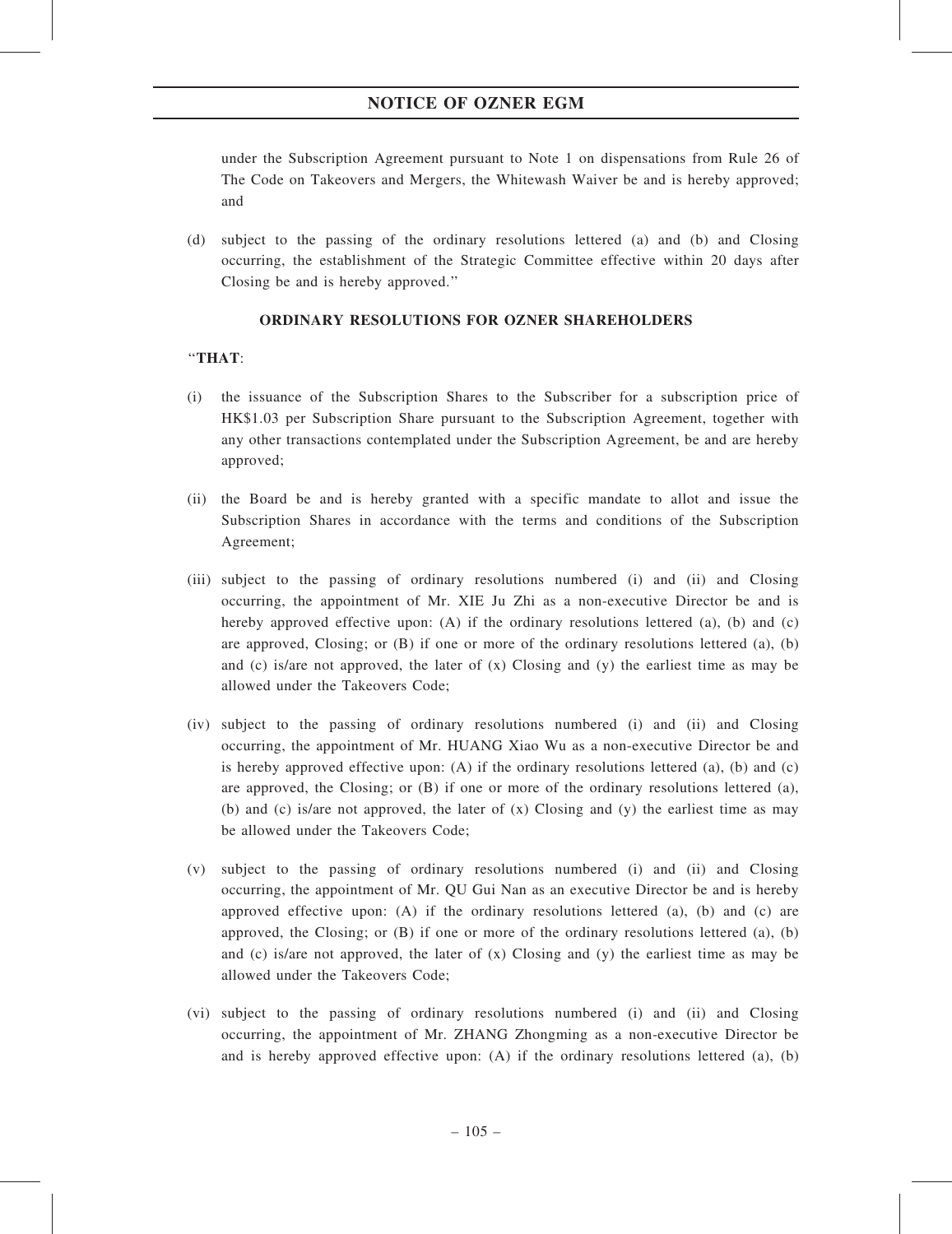# NOTICE OF OZNER EGM

and (c) are approved, the Closing; or (B) if one or more of the ordinary resolutions lettered (a), (b) and (c) is/are not approved, the later of  $(x)$  Closing and  $(y)$  the earliest time as may be allowed under the Takeovers Code;

- (vii) subject to the passing of ordinary resolutions numbered (i) and (ii) and Closing occurring, the appointment of Mr. ZHENG Jian Ping as a non-executive Director be and is hereby approved effective upon: (A) if the ordinary resolutions lettered (a), (b) and (c) are approved, the later of  $(x)$  Closing and  $(y)$  1 January 2020; or  $(B)$  if one or more of the ordinary resolutions lettered (a), (b) and (c) is/are not approved, the later of  $(x)$ Closing, (y) 1 January 2020 and (z) the earliest time as may be allowed under the Takeovers Code; and
- (viii) any Director be and is hereby authorised to do such acts and things, to sign and execute all such further documents (including under seal, as applicable) and to take such steps as he/she may consider necessary, appropriate, desirable or expedient to give effect to or in connection with the Subscription Agreement, the Whitewash Waiver or any transactions contemplated thereunder and all other matters incidental thereto or in connection therewith, and to agree to and make such variations, amendments or waiver of any of the matters relating thereto or in connection therewith.''

By Order of the Ozner Board Ozner Water International Holding Limited XIAO Shu Chairman and Chief Executive Officer

Hong Kong, 13 December 2019

Registered office:  $C$ orporate headquarters: 190 Elgin Avenue George Town Grand Cayman KY1-9005 Cayman Islands

No. 60 Guiqiao Road Pudong New District Shanghai The People's Republic of China

Principal place of business in Hong Kong: 31/F, Tower Two, Times Square 1 Matheson Street Causeway Bay Hong Kong